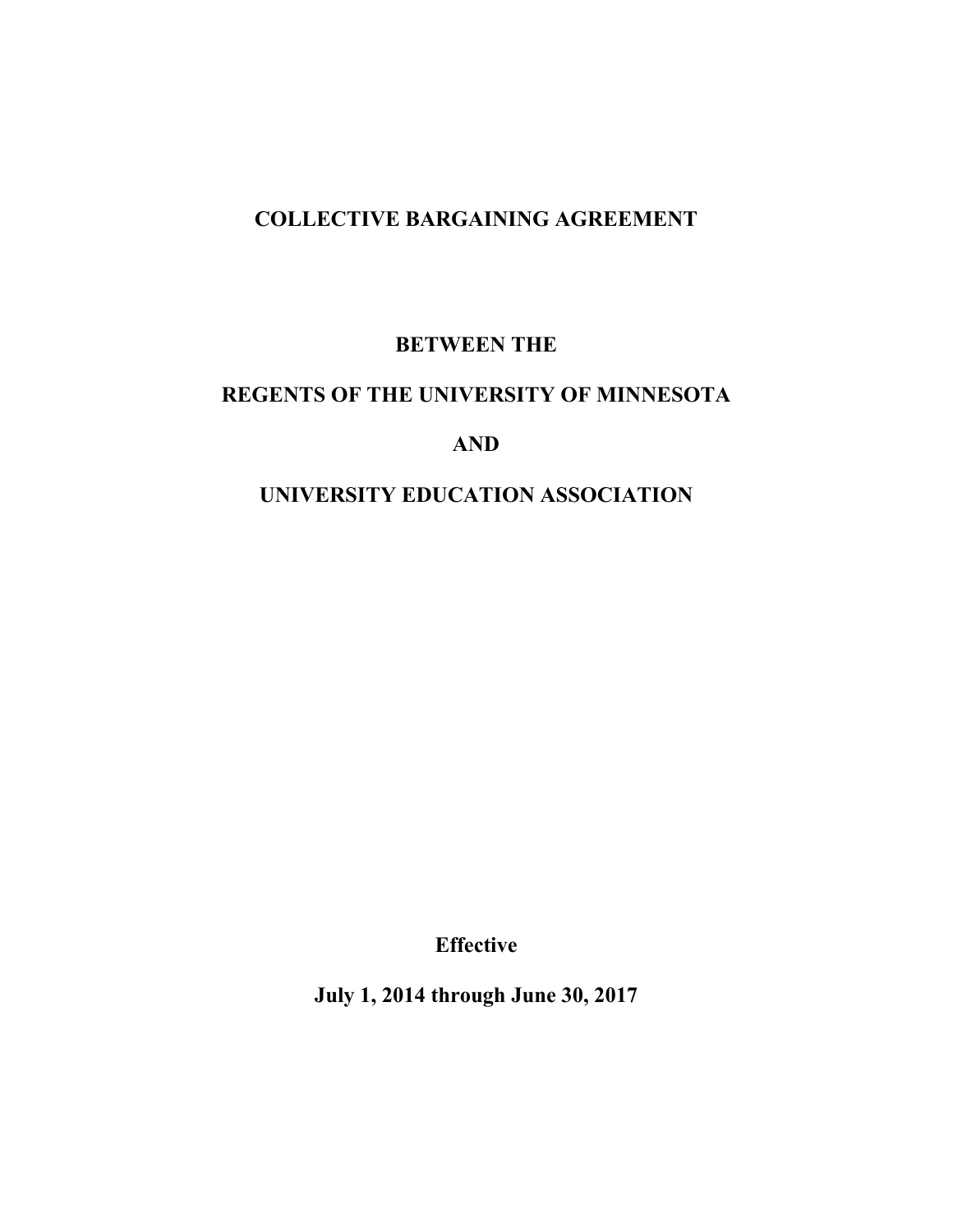# **DULUTH SECTION**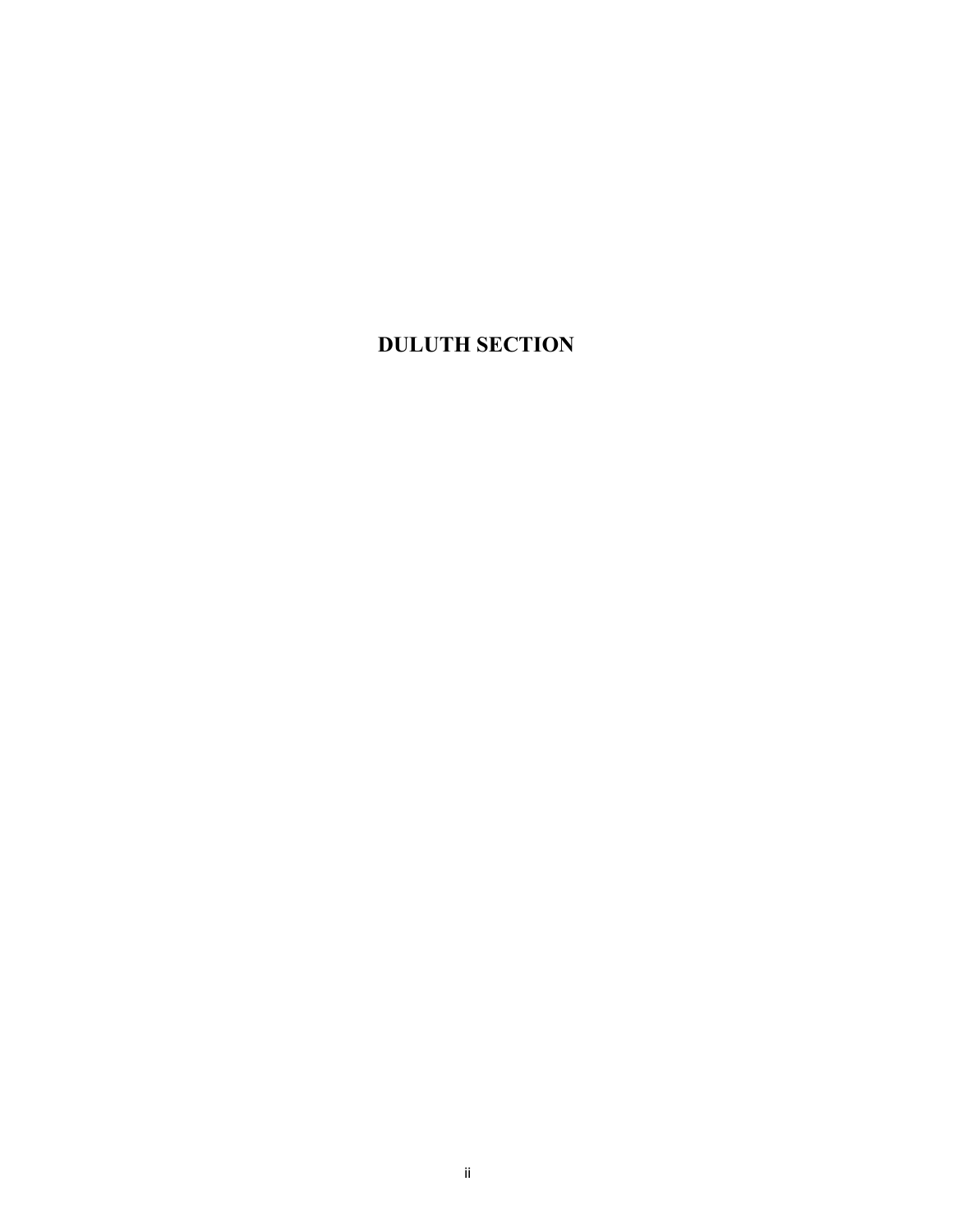### **TABLE OF CONTENTS – DULUTH**

|                |                                                               | Page                                            |
|----------------|---------------------------------------------------------------|-------------------------------------------------|
| 001.000        | <b>INTRODUCTION</b>                                           | $\overline{1}$                                  |
| 002.000        | <b>DEFINITIONS</b>                                            |                                                 |
| 002.100        | Terms Used Throughout Agreement                               | $\frac{1}{1}$                                   |
| 002.110        | Association                                                   | $\mathbf{1}$                                    |
| 002.120        | Certified Unit                                                | $\mathbf{1}$                                    |
| 002.130        | Employer                                                      | $\mathbf{1}$                                    |
| 002.140        | Principal Administrator                                       | $\mathbf{1}$                                    |
| 002.150        | Member                                                        | 1                                               |
| 002.160        | <b>Faculty Ranks</b>                                          | $\mathbf{1}$                                    |
| 002.161        | Regular Appointment                                           | 1                                               |
| 002.162        | <b>Indefinite Tenure</b>                                      | $\mathbf{1}$                                    |
| 002.163        | Tenure-track (also called Probationary) Appointment           | $\overline{c}$                                  |
| 002.164        | Non-Regular Appointment                                       |                                                 |
| 002.165        | Adjunct, Clinical, Visiting Prefixes to Faculty Rank          | $\frac{2}{2}$                                   |
|                |                                                               |                                                 |
| 100.000        | RECOGNITION AND RIGHTS OF ASSOCIATION                         |                                                 |
| 101.100        | <b>Association Rights (UMD)</b>                               | $\frac{2}{2}$                                   |
| 101.300        | Recognition of Association                                    |                                                 |
| 101.400        | UNIVERSITY FACILITIES AND SERVICES                            |                                                 |
| 101.410        | Bulletin Boards (UMD)                                         |                                                 |
| 101.420        | Campus Mail Service (UMD)                                     | $\frac{2}{2}$<br>$\frac{2}{2}$<br>$\frac{2}{2}$ |
| 101.430        | Office Space (UMD)                                            |                                                 |
| 101.440        | <b>Parking Space</b>                                          |                                                 |
| 101.450        | Room Use                                                      |                                                 |
| 101.460        | Other Facilities, Services and Equipment                      | $\overline{3}$                                  |
|                |                                                               |                                                 |
| 101.500        | <b>INFORMATION AND DATA</b>                                   |                                                 |
| 101.510        | <b>Collective Bargaining Information</b>                      | $\frac{3}{3}$                                   |
| 101.520        | Regents' Agenda and Minutes                                   |                                                 |
| 101.530        | Catalogues and Schedules of Classes                           | $\overline{3}$                                  |
| 101.540        | Information on University Positions                           | $\mathfrak{Z}$                                  |
| 101.550        | Cost                                                          | 3                                               |
| <u>101.700</u> | <b>ACCESS TO AGREEMENT</b>                                    |                                                 |
| 101.710        | <b>Employer Responsibility</b>                                |                                                 |
| 101.720        | Cost                                                          | $\frac{3}{3}$                                   |
|                |                                                               |                                                 |
| 101.800        | <b>RELEASED TIME</b>                                          |                                                 |
| 101.810        | Time for Negotiation (UMD)                                    | $\frac{3}{3}$                                   |
| 101.820        | Procedure (UMD)                                               |                                                 |
| 101.830        | Paid Leave (UMD)                                              | $\overline{4}$                                  |
| 101.840        | Time for Union Officers and for Contract Administration (UMD) | $\overline{4}$                                  |
| 101.850        | Procedure (UMD)                                               | 4                                               |
| 101.900        | <b>LOCATION OF SESSIONS</b>                                   | 4                                               |
|                |                                                               |                                                 |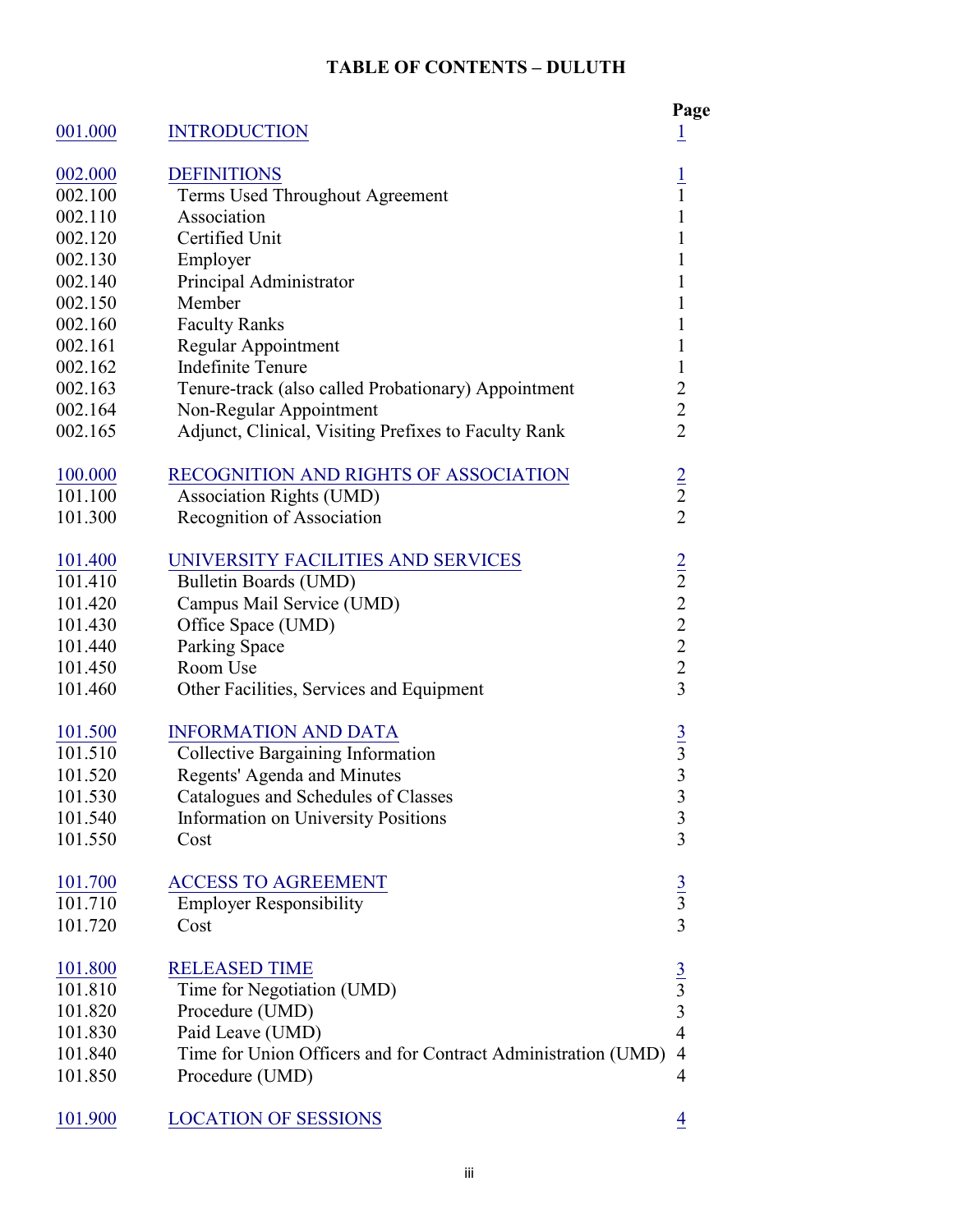| 103.000 | <b>HARASSMENT (UMD)</b>                                 |                             |
|---------|---------------------------------------------------------|-----------------------------|
| 103.100 | <b>Employee and Student Rights</b>                      |                             |
| 103.200 | Definition                                              | $\frac{5}{5}$ $\frac{5}{5}$ |
| 103.300 | Applicability                                           |                             |
| 103.400 | <b>Consenting Relationships</b>                         | 5                           |
|         |                                                         |                             |
| 104.000 | <b>MANAGEMENT RIGHTS</b>                                | $\overline{5}$              |
|         |                                                         |                             |
| 105.000 | NON-DISCRIMINATION (UMD)                                | $\frac{6}{6}$               |
| 105.100 | <b>Employer Responsibility</b>                          |                             |
| 105.200 | <b>Association Responsibility</b>                       | 6                           |
|         |                                                         |                             |
| 106.000 | DUES CHECK OFF AND FAIR SHARE FEE                       | $\underline{6}$             |
|         | <b>DEDUCTIONS</b>                                       |                             |
| 106.100 | Dues Check Off                                          | 6                           |
| 106.110 | Right to Dues Check Off                                 | $\sqrt{ }$                  |
| 106.120 | Dues Check Off Procedure                                | $\sqrt{ }$                  |
| 106.200 | <b>Fair Share Fee Deductions</b>                        | $\sqrt{ }$                  |
| 106.210 | Right to Fair Share Fee Deduction                       | $\sqrt{ }$                  |
| 106.220 | Fair Share Fee Deduction Procedure                      | $\sqrt{ }$                  |
| 106.300 | Periodic Deductions (UMD)                               | $\boldsymbol{7}$            |
| 106.400 | Payments of Dues and Fair Share Fees to the Association | $\overline{7}$              |
| 106.500 | Indemnification                                         | $\overline{7}$              |
| 106.510 | Protection                                              | $\sqrt{ }$                  |
| 106.520 | Provision of Counsel                                    | $\overline{7}$              |
| 106.530 | Cooperation                                             | $\overline{7}$              |
|         |                                                         |                             |
| 107.000 | <b>FACULTY INDEMNIFICATION</b>                          | $\frac{7}{8}$               |
| 107.100 | Protection Described; Persons Covered                   |                             |
| 107.200 | Eligibility Criteria; Certain Conduct not Protected     | 8                           |
| 107.300 | <b>Eligibility Determination</b>                        | 8                           |
| 107.400 | Application of Law                                      | 8                           |
| 109.000 | <b>APPOINTMENT PAPERS</b>                               |                             |
| 109.100 | Reappointment                                           | $\frac{8}{8}$               |
| 109.200 | <b>Initial Appointment</b>                              | 8                           |
|         |                                                         |                             |
| 110.000 | <b>WORK ASSIGNMENT</b>                                  |                             |
| 110.100 | Intent of the Parties                                   | $\frac{9}{9}$               |
| 110.200 | Changes in Work Assignment                              | 9                           |
| 110.300 | <b>Bargaining Unit Clarification</b>                    | 9                           |
|         |                                                         |                             |
| 111.000 | <b>GRADUATE STUDY</b>                                   |                             |
| 111.100 | Eligibility                                             | $\frac{9}{9}$               |
| 111.200 | Leave (UMD)                                             | 9                           |
| 111.300 | Effect                                                  | 9                           |
|         |                                                         |                             |
| 113.000 | ACADEMIC FREEDOM AND RESPONSIBILITY (UMD)               | $\frac{9}{9}$               |
| 113.100 | No Limitation on Exposition of Subject                  |                             |
| 113.200 | <b>Classroom Discussions Appropriate to Subject</b>     | 9                           |
| 113.300 | Academic Misconduct                                     | 10                          |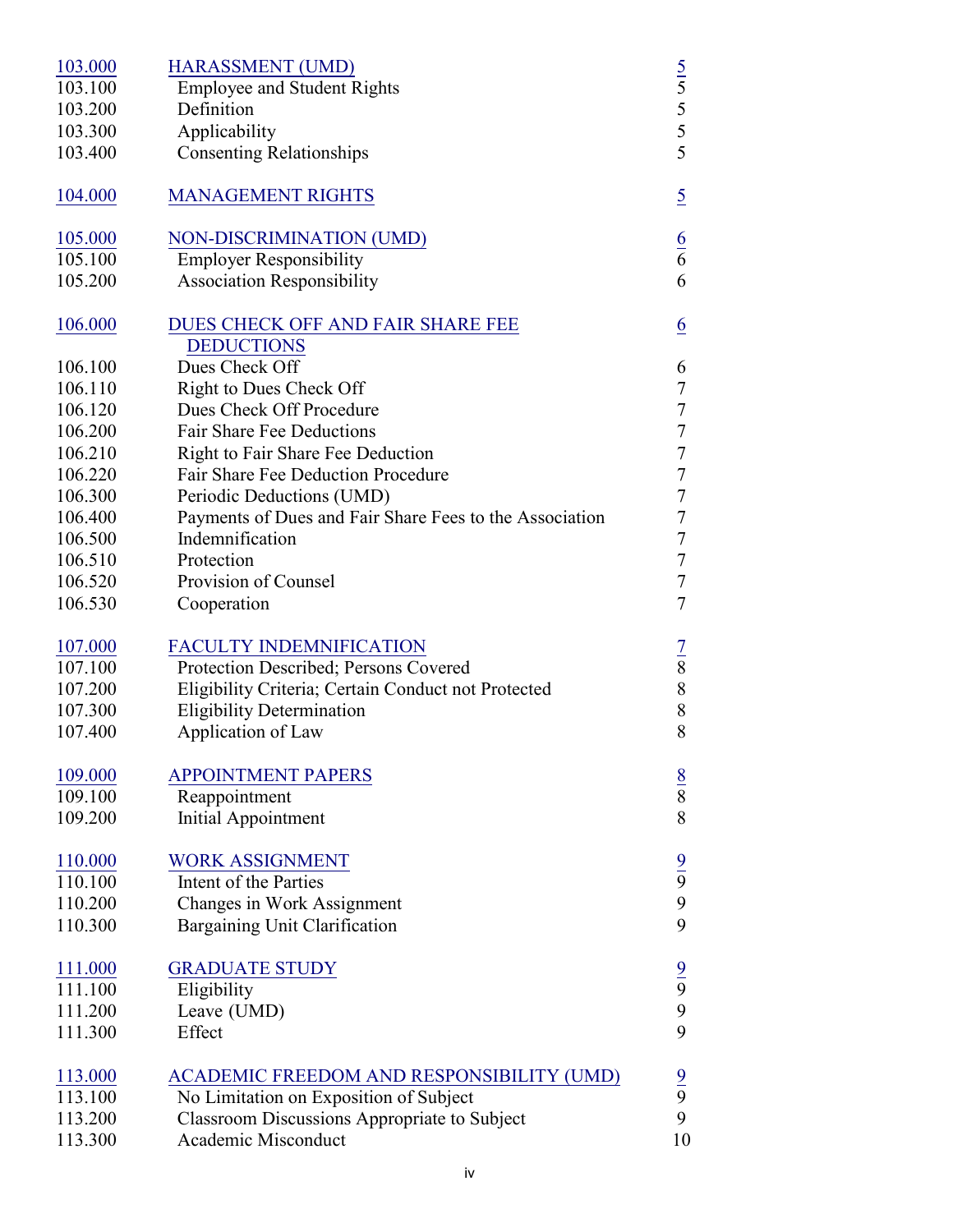| 113.310 | Procedures                                                         | 10 |
|---------|--------------------------------------------------------------------|----|
| 113.400 | Canceling Class or Other Activities                                | 10 |
| 113.500 | No Employer Responsibility for Members' Statements                 | 10 |
| 113.600 | <b>Student Access to Faculty</b>                                   | 10 |
| 114.000 | <b>NEPOTISM (UMD)</b>                                              | 10 |
| 201.000 | PERSONNEL POLICIES (UMD)                                           | 10 |
| 201.100 | Definitions                                                        | 10 |
| 201.110 | Academic Year                                                      | 11 |
| 201.130 | Year of Service                                                    | 11 |
| 201.200 | <b>Rules of Construction</b>                                       | 11 |
| 201.210 | Dual Titles                                                        | 11 |
| 201.220 | Tenure Residence                                                   | 11 |
| 201.240 | Administrators                                                     | 11 |
| 201.250 | Corrections                                                        | 11 |
| 201.260 | Computation of Years of Service                                    | 11 |
| 201.262 | Exception for Leave without Pay or Working for Another<br>Employer | 11 |
| 201.264 | <b>Exception for Parenthood</b>                                    | 11 |
| 201.265 | Definition of Domestic Partner                                     | 12 |
| 201.266 | <b>Exception for Medical Reasons</b>                               | 12 |
| 201.300 | Non-Regular Appointments                                           | 12 |
| 201.310 | Probationary Appointments                                          | 12 |
| 201.400 | Procedure for Promotion and Conferral of Indefinite<br>Tenure      | 13 |
| 201.405 | Initiation of Departmental/Programmatic Area Process               | 13 |
| 201.415 | Distribution of Form                                               | 13 |
| 201.420 | <b>Eligible Voting Members</b>                                     | 13 |
| 201.425 | Ad Hoc Committee                                                   | 14 |
| 201.430 | Written Notice and Agenda                                          | 14 |
| 201.435 | Simple Majority of Quorum Required                                 | 14 |
| 201.440 | <b>Ballots and Tallying Ballots</b>                                | 14 |
| 201.445 | Committee and Convenor Reports to Principal<br>Administrator       | 14 |
| 201.450 | Right to Review and Supplement                                     | 15 |
| 201.455 | Review and Recommendation by Principal Administrator               | 15 |
| 201.457 | Right to Review, Discuss and Respond                               | 15 |
| 201.458 | Review and Recommendation by EVCAA                                 | 16 |
| 201.459 | Right to Review, Discuss and Respond                               | 16 |
| 201.460 | Review and Recommendation by Chancellor                            | 16 |
| 201.461 | Right of Notice                                                    | 16 |
| 201.463 | <b>Right to Meet and Discuss</b>                                   | 16 |
| 201.470 | Decision by Regents                                                | 16 |
| 201.475 | Notice of Regents' Decision                                        | 16 |
| 201.480 | Regents' Decision Final and Binding                                | 16 |
| 201.485 | <b>Regents' Decision Necessary</b>                                 | 17 |
| 201.600 | Initiation of Review of Probationary Members by Head               | 17 |
| 201.610 | Initiation                                                         | 17 |
| 201.620 | Review                                                             | 17 |
| 201.700 | Review of Tenured Faculty Performance                              | 17 |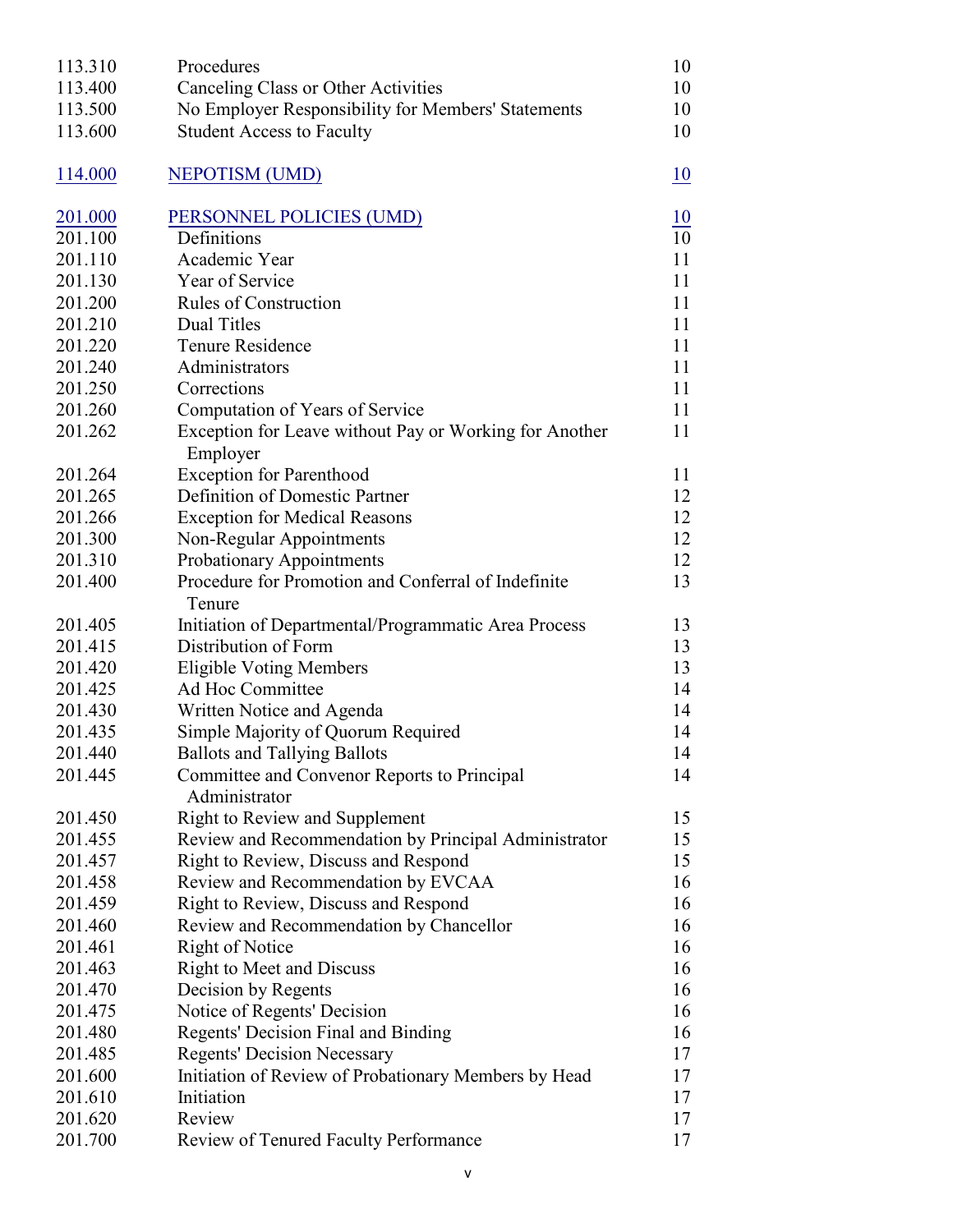| 202.000 | <b>TEACHING EVALUATION (UMD)</b>                           | <u> 19</u>      |
|---------|------------------------------------------------------------|-----------------|
| 202.100 | <b>Member's Evaluations</b>                                | 19              |
| 202.150 | <b>Evaluations for Personnel Actions</b>                   | 19              |
| 202.160 | <b>Selection of Courses</b>                                | 20              |
| 202.170 | <b>Percentage Calculations</b>                             | 20              |
| 202.200 | Personnel Files                                            | 20              |
| 202.320 | Selection of Tools                                         | 20              |
| 202.400 | <b>Instructional Improvement</b>                           | 20              |
| 250.000 | <b>WORKLOAD (UMD)</b>                                      | $\overline{20}$ |
| 250.100 | Introduction                                               | $\overline{20}$ |
| 250.110 | Professional Responsibility                                | 20              |
| 250.120 | Definitions                                                | 20              |
| 250.121 | <b>Contact Hour</b>                                        | 20              |
| 250.122 | <b>Student Credit Hours</b>                                | 21              |
| 250.150 | <b>Instructional Assignment Limits</b>                     | 21              |
| 250.200 | <b>Instructional Workload for Regular Appointments</b>     | 21              |
| 250.210 | Nine- and Twelve-Month Appointments                        | 21              |
| 250.211 | Department/Program/Area Contact Hour Limit                 | 21              |
| 250.212 | Adjustments                                                | 21              |
| 250.220 | Nine-Month Appointments                                    | 21              |
| 250.221 | Individual Contact Hour Limit                              | 21              |
| 250.222 | <b>Contact Hour Limits</b>                                 | 21, 22          |
| 250.223 | <b>Student Credit Hour Limit</b>                           | 23              |
| 250.230 | <b>Twelve-Month Appointments</b>                           | 23              |
| 250.300 | <b>Instructional Workload for Non-Regular Appointments</b> | 23              |
| 250.350 | Instructional Workload for Part-Time Appointments          | 23              |
| 250.400 | Instructional Workload Associated with Modified Criteria   | 23              |
|         | for Performance Evaluation                                 |                 |
| 250.500 | <b>ASSIGNMENTS (UMD)</b>                                   | $\frac{23}{23}$ |
| 250.510 | <b>Instructional Assignments</b>                           |                 |
| 250.520 | <b>Subject Assignment</b>                                  | 24              |
| 250.600 | Department Heads                                           | 24              |
| 250.700 | <b>Other Instructional Duties</b>                          | 24              |
| 250.720 | <b>Related Instructional Activities</b>                    | 24              |
| 250.730 | <b>Student Advisee Assignment</b>                          | 24              |
| 250.800 | <b>Scholarly Activity</b>                                  | 24              |
| 250.900 | Professional Service                                       | 24              |
| 255.000 | ANCILLARY WORKLOAD (UMD)                                   | $\frac{24}{24}$ |
| 255.100 | <b>Summer Session</b>                                      |                 |
| 255.110 | Applicability                                              | 24              |
| 255.120 | Workload                                                   | 24              |
| 255.130 | Compensation                                               | 24              |
| 255.200 | Summer Advisement and Registration                         | 24              |
| 255.300 | Continuing Education                                       | 24              |
| 255.310 | Applicability                                              | 25              |
| 255.320 | Limitations                                                | 25              |
| 255.330 | <b>Contact Hours</b>                                       | 25              |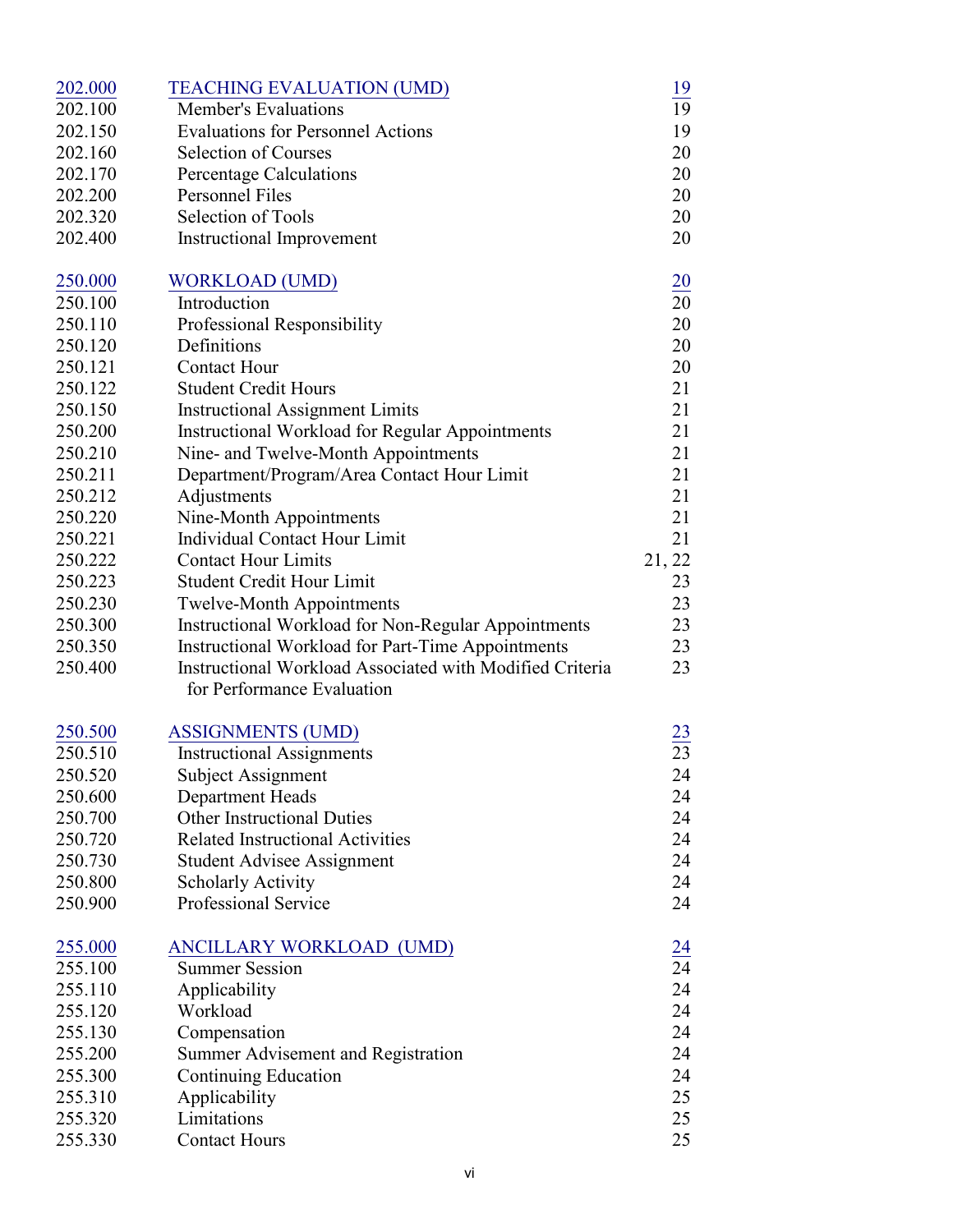| 255.340 | Compensation                                               | 25              |
|---------|------------------------------------------------------------|-----------------|
| 255.400 | <b>Employer's Obligation To Notify Members</b>             | 25              |
|         |                                                            |                 |
| 280.000 | EMPLOYMENT CONTINUATION (UMD)                              | $\frac{25}{2}$  |
| 280.100 | Definitions                                                | 25              |
| 280.110 | Program                                                    | 25              |
| 280.120 | Layoff                                                     | 25              |
| 280.130 | <b>Total Time</b>                                          | 25              |
| 280.200 | <b>Rules of Construction</b>                               | 26              |
| 280.205 | Initial Entry Into Unit                                    | 26              |
| 280.210 | Administrators' Right                                      | 26              |
| 280.220 | Members' Right                                             | 26              |
| 280.300 | Reductions Before Layoff                                   | 26              |
| 280.310 | By Employer                                                | 26              |
| 280.320 | At Member's Request                                        | 26              |
| 280.400 | Sequence of Layoff                                         | 26              |
| 280.410 | Faculty within a Program Holding Different Types of        | 26              |
|         | Appointments                                               |                 |
| 280.420 | Between Members with Non-Regular Appointments,             | 27              |
|         |                                                            |                 |
|         | on Special Contracts, or with Probationary Appointments    |                 |
| 280.430 | <b>Between Tenured Members</b>                             | 27              |
| 280.500 | Rights After Layoff                                        | 28              |
| 280.510 | Employer's Obligation to Notify Member of Layoff           | 28              |
| 280.520 | <b>Employer's Obligation to Notify Member of Vacancies</b> | 28              |
| 280.530 | Member's Right to Reinstatement                            | 28              |
| 280.540 | Member's Notice to Employer and Right to Delay             | 28              |
|         | Reinstatement                                              |                 |
| 280.600 | Program Elimination/Program Reduction: Members             | 28              |
|         | with Indefinite Tenure                                     |                 |
| 280.610 | <b>Position Elimination</b>                                | 29              |
| 280.620 | <b>Transfer Option</b>                                     | 29              |
| 280.630 | Uncompensated Leave of Absence Option                      | 30              |
| 280.640 | <b>Termination/Severance Option</b>                        | 30              |
| 280.700 | Program Elimination: Members holding a Probationary        | 30              |
|         | Appointment                                                |                 |
| 280.800 | Program Elimination: Members on Non-Regular                | 30              |
|         | Appointment                                                |                 |
|         |                                                            |                 |
| 300.000 | <b>GOVERNANCE</b>                                          | <u>31</u>       |
|         |                                                            |                 |
| 500.000 | <b>COMPENSATION (UMD)</b>                                  | <u>31</u><br>31 |
| 500.100 | <b>Aggregate Salary Base</b>                               |                 |
| 500.110 | One Semester Eligibility                                   | 31              |
| 500.150 | Promotions                                                 | 31              |
| 500.200 | Merit                                                      | 31              |
| 501.000 | Salary Adjustments FY 2015, FY 2016, FY 2017               | 31              |
| 501.250 | Salary Adjustments FY 2015, FY 2016, FY2017                | 31              |
| 501.260 | Distribution FY 2015, FY 2016, FY 2017                     | 31              |
| 501.500 | Floor Adjustment                                           | 32              |
|         |                                                            |                 |
| 502.000 | PROCEDURE FOR DISTRIBUTION OF MERIT                        | 32              |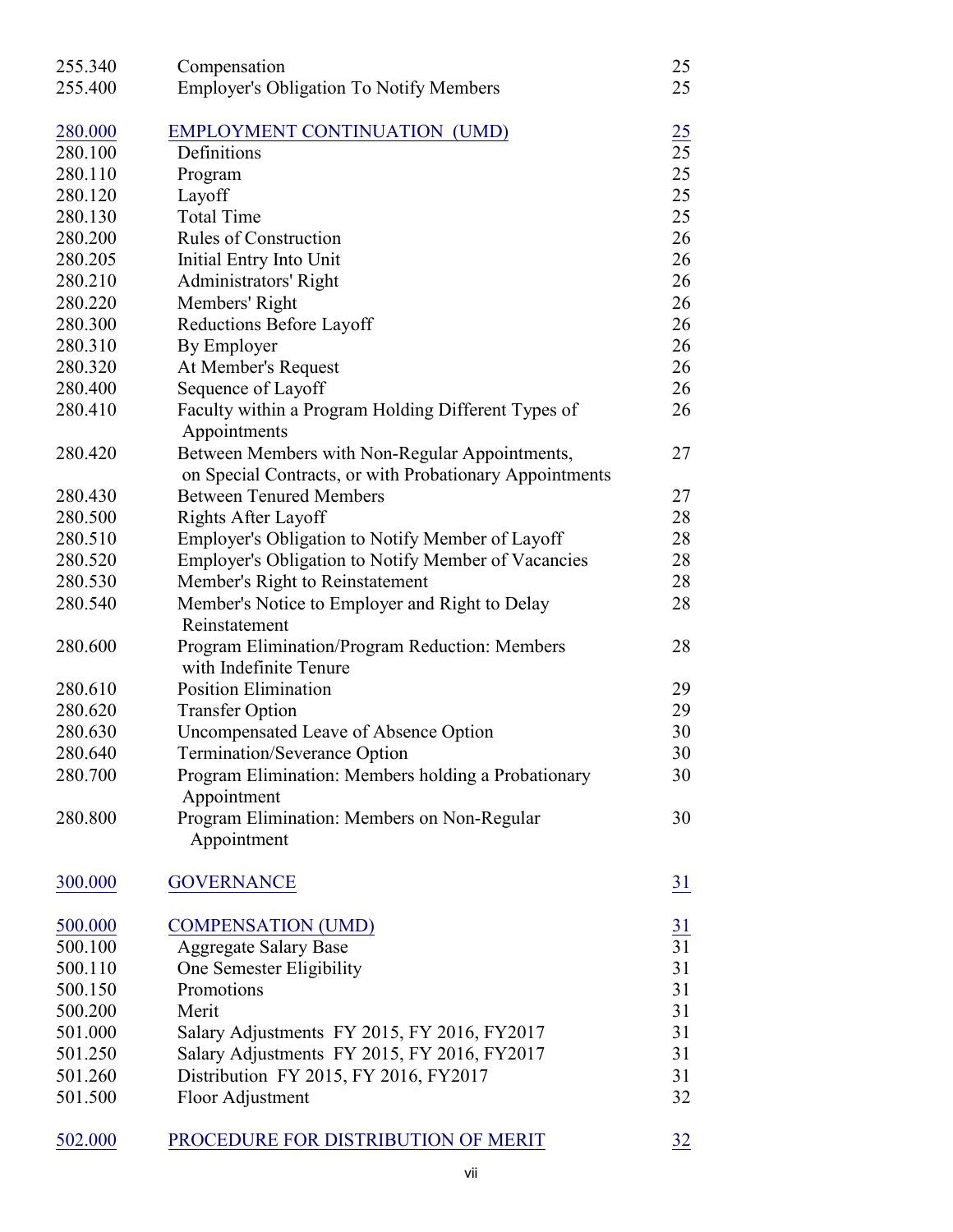|         | ADJUSTMENT FUNDS AND GRIEVANCES (UMD)                     |                 |
|---------|-----------------------------------------------------------|-----------------|
| 502.100 | Procedures for Distribution of Merit Adjustment Funds     | 32              |
| 502.200 | Grievability                                              | 32              |
|         |                                                           |                 |
| 507.000 | MISCELLANEOUS SALARY ADJUSTMENTS (UMD)                    | $\frac{32}{2}$  |
| 507.100 | Non-Discrimination                                        | $\overline{32}$ |
| 507.200 | <b>Base Salary Defined</b>                                | 32              |
| 507.300 | Augmentation                                              | 32              |
| 507.400 | <b>Regents Professorships</b>                             | 32              |
| 507.500 | Awards                                                    | 32              |
|         |                                                           |                 |
| 508.000 | ADDITIONAL COMPENSATION (UMD)                             | $\frac{32}{2}$  |
| 508.050 | <b>Compensation-Other University Programs</b>             | 33              |
| 508.100 | <b>Summer Session</b>                                     | 33              |
| 508.104 | <b>Adjustment of Salary Maximum</b>                       | 33              |
| 508.300 | Continuing Education                                      | 33              |
| 508.320 | <b>Continuing Education Courses Cancellation</b>          | 33              |
| 508.330 | Miscellaneous Compensation -- Continuing Education        | 33              |
| 508.400 | Overload Pay                                              | 33              |
| 509.000 | Retroactivity                                             | 33              |
| 510.000 | Legislative Retrenchments                                 | 33              |
| 511.000 | Salary Adjustments for Members on Leave                   | 34              |
| 512.000 | Summer Compensation for Department Heads,                 | 34              |
|         | Summer, 1993                                              |                 |
| 513.000 | Summer Compensation for Department Heads                  | 34              |
|         |                                                           |                 |
| 540.000 | <b>FRINGE BENEFITS (UMD)</b>                              | $\frac{34}{5}$  |
| 540.200 | Faculty Group Life and Income Disability                  | 34              |
| 540.210 | Eligibility for purpose of Section 540.200                | 34              |
| 540.220 | Faculty Group Life Insurance Plan                         | 34              |
| 540.230 | Faculty Group Income Disability Plan                      | 34              |
| 540.300 | <b>Health Insurance Benefits</b>                          | 35              |
| 540.310 | Eligibility for purpose of Sections 540.300               | 35              |
| 540.320 | Benefit Coverages for Purposes of Section 540.300         | 35              |
| 540.325 | Plan Access                                               | 35              |
| 540.355 | University Pre-tax Benefit Plan                           | 35              |
| 540.360 | <b>Open Enrollment Periods</b>                            | 35              |
| 540.370 | <b>Member Notification</b>                                | 35              |
| 540.400 | Miscellaneous Benefits                                    | 35              |
| 540.410 | <b>Recreational Facilities</b>                            | 35              |
| 540.420 | Benefits While On Leave                                   | 35              |
| 540.430 | Dependent Death Benefit                                   | 35              |
| 540.440 | Tickets                                                   | 35              |
| 540.500 | Benefits for Regular Members Who Are Laid Off             | 36              |
| 540.800 | Early Separation Pay                                      | 36              |
| 540.810 | Eligibility                                               | 36              |
| 540.900 | Phased Retirement and Terminal Agreement/Early Retirement | 36              |
|         | Policy                                                    |                 |
| 540.910 | Eligibility                                               | 36              |
| 540.920 | Policy                                                    | 36              |
|         |                                                           |                 |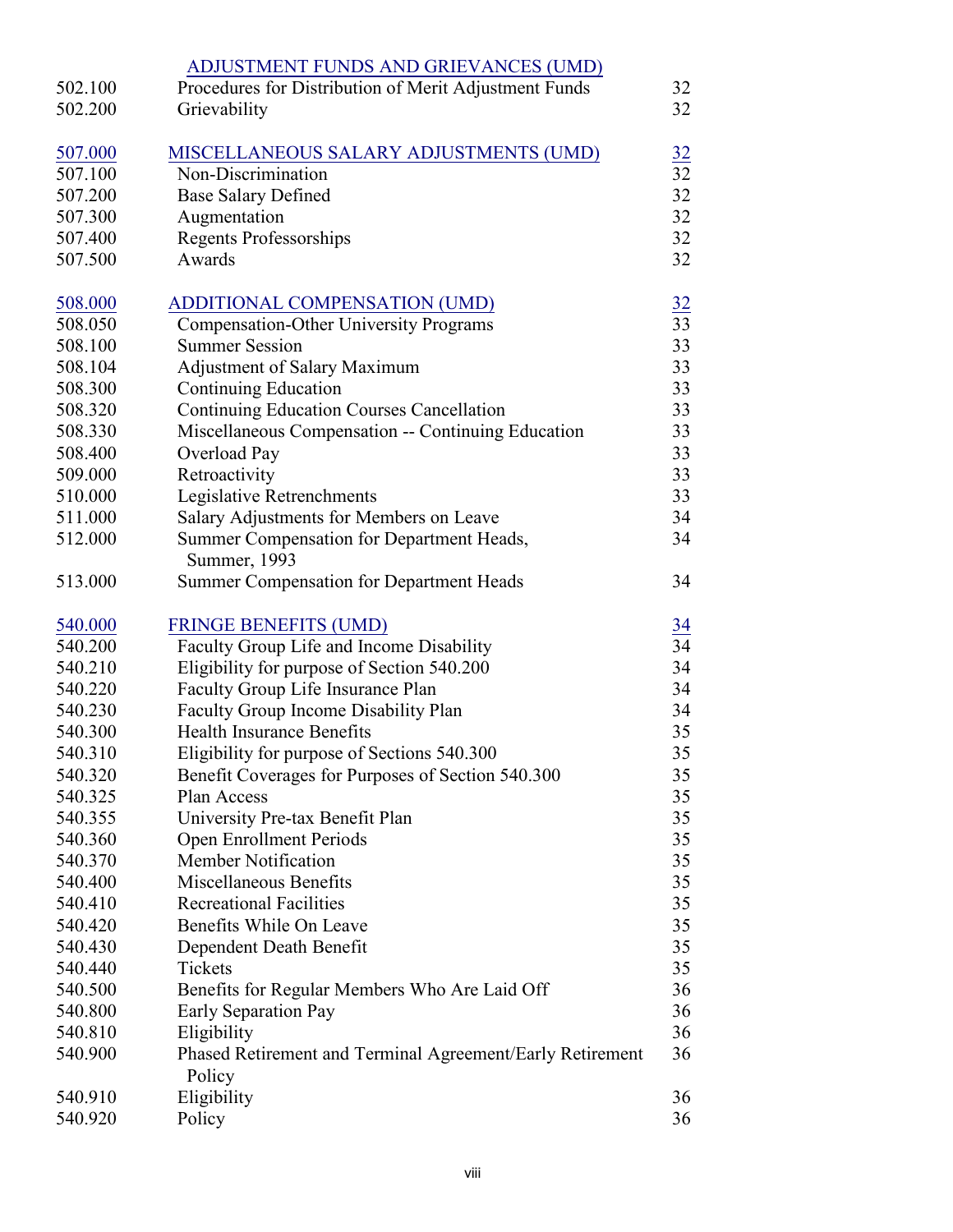| 550.000 | FINANCIAL STRINGENCY (UMD)                | $\frac{36}{5}$ |
|---------|-------------------------------------------|----------------|
| 550.100 | <b>Financial Stringency</b>               | 36             |
| 550.200 | Reduction or Postponement of Compensation | 36             |
| 600.000 | <b>LEAVES OF ABSENCE</b>                  | <u>37</u>      |
| 600.500 | Definition                                | 37             |
| 601.000 | <b>Sabbatical Leaves</b>                  | 37             |
| 601.100 | Eligibility                               | 37             |
| 601.200 | Compensation                              | 37             |
| 601.300 | Length                                    | 37             |
| 601.400 | Purpose                                   | 37             |
| 601.500 | Reimbursement                             | 37             |
| 601.600 | Procedure                                 | 37             |
| 601.700 | Notice                                    | 37             |
| 602.000 | <b>Single Semester Leaves</b>             | 37             |
| 602.100 | Eligibility                               | 38             |
| 602.200 | Purpose                                   | 38             |
| 602.300 | Reimbursement                             | 38             |
| 602.410 | Procedure                                 | 38             |
| 603.000 | Sick, Medical, and Disability Leaves      | 39             |
| 603.050 | Confidential Medical Information          | 39             |
| 603.100 | Informal Sick Leave Eligibility           | 39             |
| 603.110 | Procedure                                 | 39             |
| 603.120 | <b>Instructional Responsibilities</b>     | 39             |
| 603.200 | Formal Medical Leave Eligibility          | 39             |
| 603.210 | Procedure                                 | 39             |
| 603.220 | <b>Instructional Responsibility</b>       | 39             |
| 603.230 | Medical Leave Limit                       | 39             |
| 603.240 | <b>Effective Date of Medical Leave</b>    | 40             |
| 604.000 | Parenthood Leaves                         | 40             |
| 604.100 | Eligibility                               | 40             |
| 604.200 | Leave for the Birth of a Child            | 40             |
| 604.300 | Leave Following Adoption of a Child       | 40             |
| 604.400 | Family and Personal Leaves Without Pay    | 40             |
| 604.410 | Eligibility                               | 40             |
| 604.420 | Coverage                                  | 40             |
| 605.000 | <b>Military Leaves</b>                    | 41             |
| 605.100 | Eligibility                               | 41             |
| 605.200 | Compensation                              | 41             |
| 605.300 | Procedure (UMD)                           | 41             |
| 606.000 | Appearance in Court                       | 41             |
| 606.100 | Eligibility                               | 41             |
| 606.200 | Procedure                                 | 41             |
| 607.000 | Holidays                                  | 41             |
| 607.100 | Listing of Holidays (UMD)                 | 41             |
| 607.200 | Effect of Holiday                         | 41             |
| 607.300 | Holidays on Weekends                      | 41             |
| 607.400 | Religious Holidays                        | 41             |
| 608.000 | Vacations                                 | 42             |
| 608.100 | <b>Vacation Policy</b>                    | 42             |
|         |                                           |                |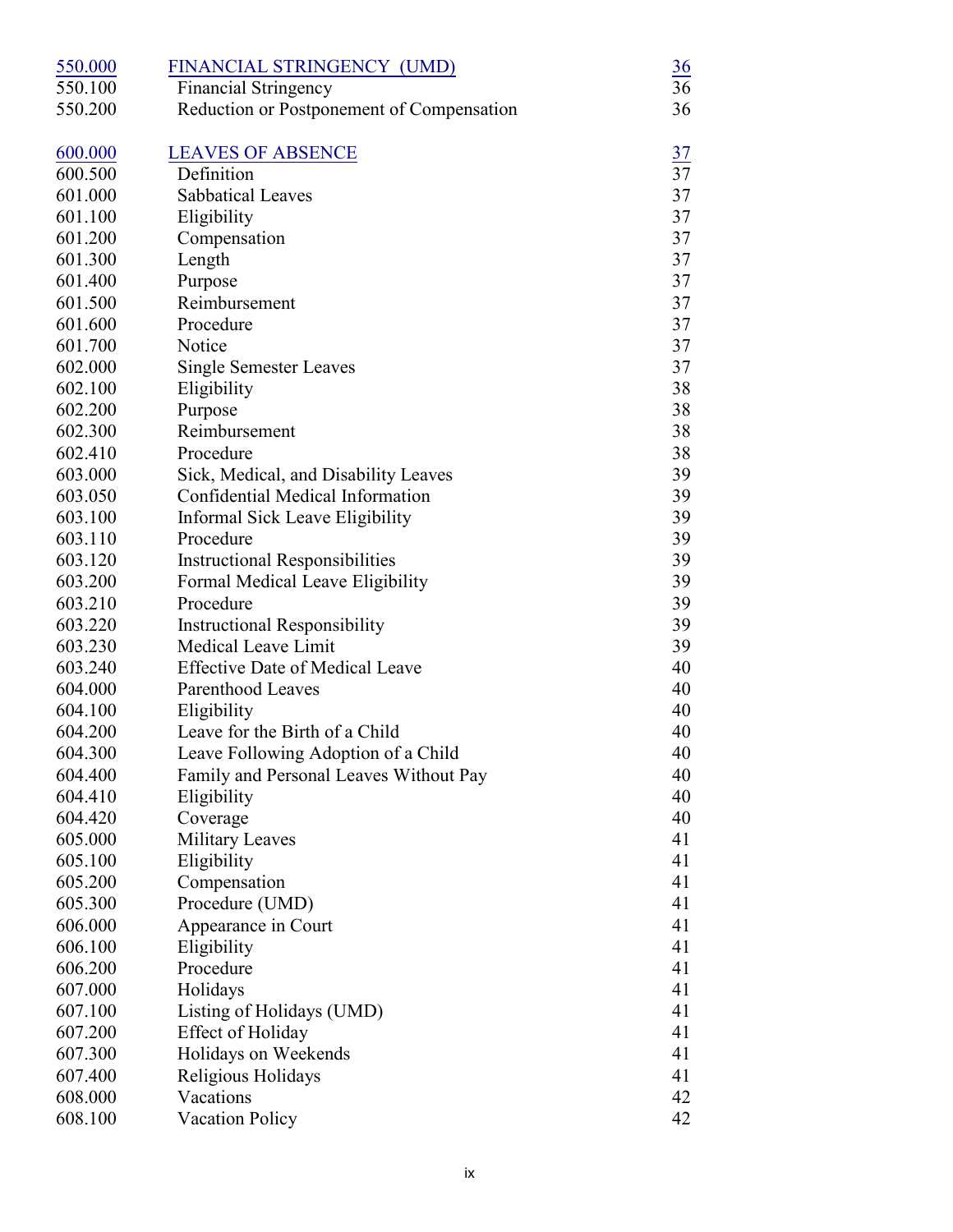| 610.000 | <b>SUBSTITUTION (UMD)</b>                                 | $\frac{42}{5}$  |
|---------|-----------------------------------------------------------|-----------------|
| 610.100 | Assignment to Replace Members on Leave                    | $\overline{42}$ |
| 610.200 | <b>Additional Compensation</b>                            | 42              |
|         |                                                           |                 |
| 640.000 | <b>UNCOMPENSATED LEAVES</b>                               | $\frac{42}{5}$  |
| 640.100 | Eligibility                                               | 42              |
| 640.200 | Length                                                    | 42              |
| 640.300 | Procedure                                                 | 42              |
| 640.400 | <b>Effect of Leave</b>                                    | 42              |
| 720.000 | <b>TRAVEL</b>                                             |                 |
| 720.100 | Conduct and Reimbursement (UMD)                           | $\frac{42}{43}$ |
| 720.200 | Insurance (UMD)                                           | 43              |
| 800.000 | <b>GRIEVANCE PROCEDURE (UMD)</b>                          | $\frac{43}{5}$  |
| 801.000 | Dispute Resolution                                        | 43              |
| 801.100 | Definitions                                               | 43              |
| 801.110 | Grievance                                                 | 43              |
| 801.120 | Grievant                                                  | 43              |
| 801.130 | Day                                                       | 43              |
| 801.150 | President                                                 | 43              |
| 801.160 | Chancellor                                                | 43              |
| 801.170 | Service                                                   | 43              |
| 801.200 | Grievance Procedure                                       | 43              |
| 801.210 | Representation                                            | 43              |
| 801.220 | Grievance Forms                                           | 43              |
| 801.300 | <b>Formal Resolution</b>                                  | 44              |
| 801.310 | Step One                                                  | 44              |
| 801.320 | Step Two                                                  | 44              |
| 801.330 | <b>Step Three</b>                                         | 44              |
| 801.340 | <b>Step Four</b>                                          | 44              |
| 801.341 | Arbitration                                               | 44              |
| 801.342 | Questions of Arbitrability                                | 45              |
| 801.343 | <b>Arbitrators' Decision Deadline</b>                     | 45              |
| 801.400 | Private Hearings                                          | 45              |
| 801.410 | <b>Effect of Time Limits</b>                              | 45              |
| 801.420 | Withdrawal of Grievances                                  | 45              |
| 801.430 | Order of Grievances                                       | 45              |
| 801.440 | Joint Grievances                                          | 46              |
| 801.500 | Rights and Responsibilities of the Grievant, Employer and | 46              |
|         | Association                                               |                 |
| 801.510 | No Reprisals                                              | 46              |
| 801.520 | Personnel Files                                           | 46              |
| 801.540 | <b>University Responses</b>                               | 46              |
| 801.600 | Altering Grievance Procedure                              | 46              |
| 801.610 | By Association                                            | 46              |
| 801.620 | By Agreement                                              | 46              |
| 801.700 | <b>Resolution Implementation</b>                          | 46              |
| 850.000 | <b>WORK RULES AND PRACTICES (UMD)</b>                     | $\frac{46}{5}$  |
| 850.100 | <b>Employer's Right</b>                                   | 46              |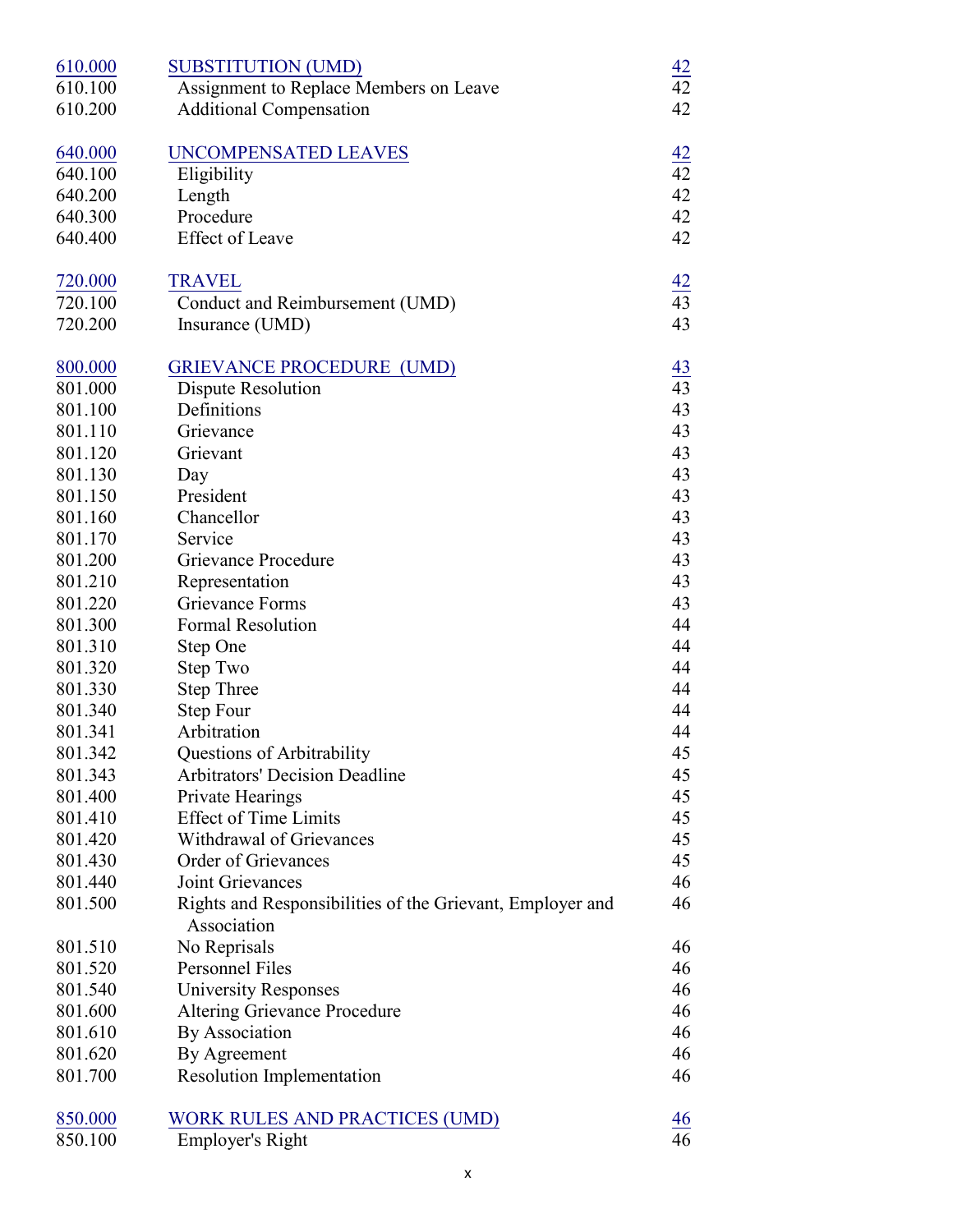| 850.200<br>850.300 | <b>Association's Right</b><br>Accountability | 47<br>47        |
|--------------------|----------------------------------------------|-----------------|
|                    |                                              |                 |
| 910.000            | <b>CONFIDENTIALITY</b>                       | <u>47</u>       |
| 910.100            | <b>Student Information</b>                   | 47              |
| 910.200            | Privacy                                      | 47              |
| 920.000            | <b>HEALTH AND SAFETY</b>                     | 47              |
| 920.100            | Intent of the Parties                        | 47              |
| 920.200            | <b>Employer's Obligation</b>                 | 47              |
| 920.300            | Resolution of Safety Questions (UMD)         | 47              |
| 930.000            | <b>EQUIPMENT AND CLOTHING</b>                | 47              |
| 935.000            | <b>TEXTBOOKS</b>                             | $\frac{47}{47}$ |
| 935.100            | Text Selection (UMD)                         |                 |
| 935.200            | <b>Complimentary Copies</b>                  | 48              |
| 940.000            | <b>OFFICE SPACE</b>                          | 48              |
| 955.000            | PERSONNEL FILES (UMD)                        | <u>48</u>       |
| 955.100            | <b>Official Personnel Files</b>              | 48              |
| 955.200            | Contents                                     | 48              |
| 955.210            | <b>Employment Record File</b>                | 48              |
| 955.220            | Academic Record File                         | 48              |
| 955.300            | Source to be Identified                      | 48              |
| 955.400            | Responses                                    | 48              |
| 955.500            | Access                                       | 48              |
| 955.600            | <b>Removal of Materials</b>                  | 49              |
| 955.700            | Promotion and Tenure File                    | 49              |
| 955.800            | Confidentiality                              | 49              |
| 965.000            | <b>CAMPUS CONSULTATION</b>                   | $\frac{49}{5}$  |
| 965.100            | <b>Association's Consultants</b>             | 49              |
| 965.200            | <b>Employer's Consultants</b>                | 49              |
| 965.300            | Scheduling of Meetings                       | 49              |
| 975.000            | <b>TITLES</b>                                | 49              |
| 978.000            | <b>LIABILITY</b>                             | 49              |
| 980.000            | <b>TOTALITY OF AGREEMENT</b>                 | $\frac{50}{50}$ |
| 980.100            | Acknowledgment (UMD)                         |                 |
| 980.200            | Inconsistency                                | 50              |
| 980.300            | Right to Amend                               | 50              |
| 980.400            | Contract Administration (UMD)                | 50              |
| 990.000            | CONFORMITY TO LAW AND SEVERABILITY           | 50              |
| 995.000            | <b>DURATION OF AGREEMENT</b>                 |                 |
| 995.100            | <b>Effective Date</b>                        | $\frac{50}{50}$ |
|                    |                                              |                 |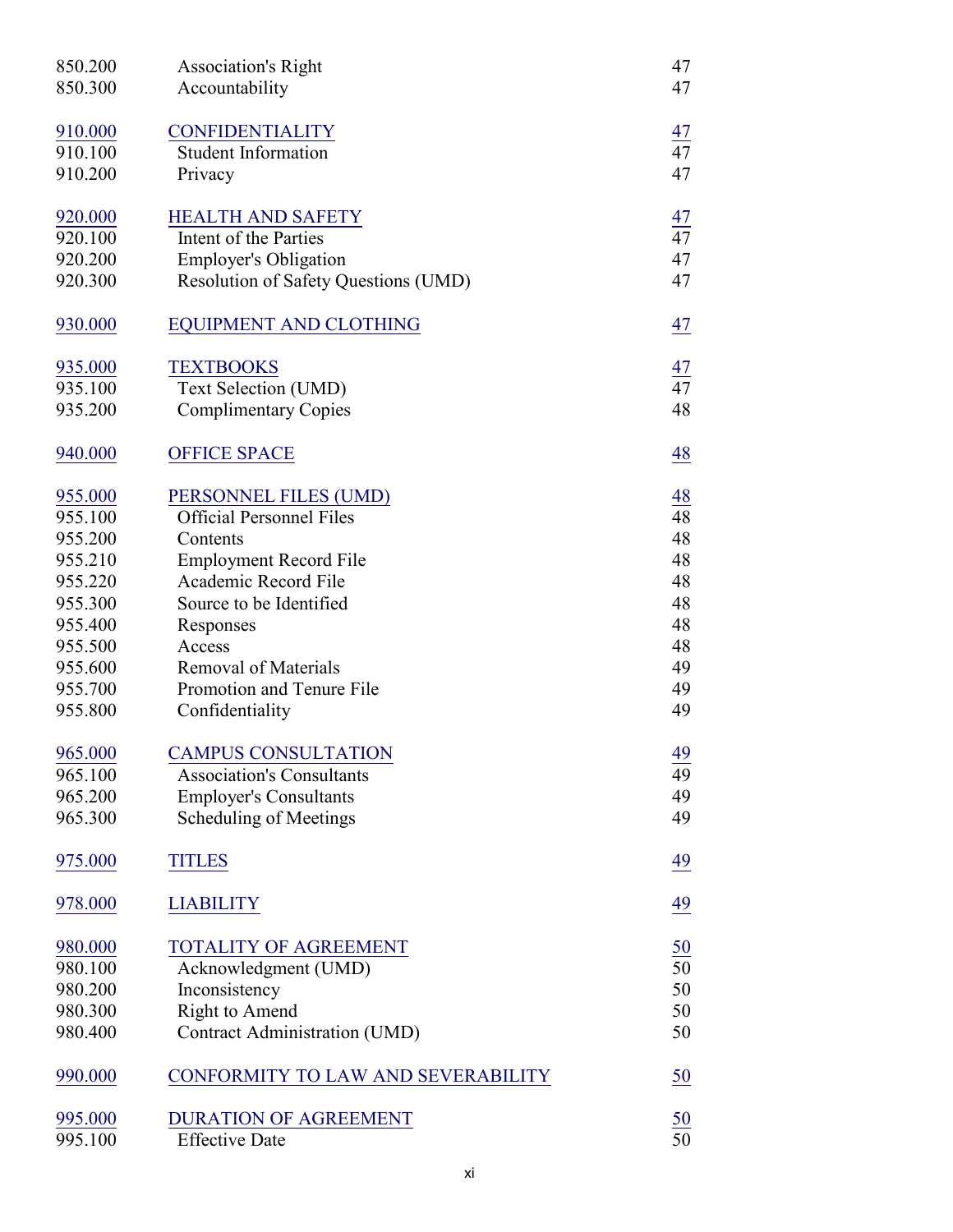| 995.200  | Continuing Effect                               | 50              |
|----------|-------------------------------------------------|-----------------|
| 995.300  | Termination                                     | 51              |
|          |                                                 |                 |
| 1000.000 | <b>DISCIPLINE (UMD)</b>                         | <u>51</u>       |
| 1000.050 | Procedure                                       | $\overline{51}$ |
| 1000.075 | <b>Disciplinary Grievances</b>                  | 51              |
| 1000.100 | Disciplinary Action                             | 51              |
| 1000.150 | Discipline Records                              | 52              |
| 1000.200 | Written Reprimand                               | 52              |
| 1000.300 | Suspension                                      | 52              |
| 1000.400 | Dismissal for Cause                             | 52              |
| 1000.500 | Grievability                                    | 52              |
| 1000.600 | <b>Arbitration Hearing</b>                      | 52              |
| 1100.000 | <b>CONFLICT OF INTEREST</b>                     |                 |
| 1100.200 | Individual Conflict of Interest                 | $\frac{52}{53}$ |
| 1200.000 | <b>OUTSIDE CONSULTING AND OTHER COMMITMENTS</b> |                 |
| 1200.100 | Members' Obligation                             | $\frac{53}{53}$ |
| 1200.200 | Notification                                    | 53              |
|          |                                                 |                 |
| 1300.000 | NO STRIKE--NO LOCK OUT                          |                 |
| 1300.100 | Lock Outs                                       | $\frac{53}{53}$ |
| 1300.200 | Strikes (UMD)                                   | 53              |
|          |                                                 |                 |
| 1400.000 | <b>INTELLECTUAL PROPERTY (UMD)</b>              | $\frac{53}{53}$ |
| 1405.000 | Purpose                                         |                 |
| 1410.000 | <b>Effective Date</b>                           | 53              |
| 1420.000 | Creator                                         | 53              |
| 1420.200 | <b>Intellectual Property</b>                    | 53              |
| 1420.300 | Net Income                                      | 54              |
| 1420.400 | Regular Academic Work Product                   | 54              |
| 1420.500 | <b>Specially Commissioned Work</b>              | 54              |
| 1430.000 | University Ownership                            | 54              |
| 1440.000 | <b>Exceptions to University Ownership</b>       | 54              |
| 1440.100 | Regular Academic Work Product                   | 54              |
| 1440.200 | <b>Course Requirement</b>                       | 54              |
| 1440.300 | Pre-Existing Rights                             | 54              |
| 1440.400 | <b>Contractual Agreements</b>                   | 54              |
| 1440.500 | <b>Outside Consulting Activities</b>            | 54              |
| 1450.000 | Use of Intellectual Property                    | 55              |
| 1450.100 | Rights to Publish                               | 55              |
| 1450.200 | Use of Teaching Materials                       | 55              |
| 1460.000 | Distribution of Income                          | 55              |
| 1460.100 | Academic Research or Scholarly Study            | 55              |
| 1460.200 | Changes to Distribution                         | 55              |
| 1460.300 | Other Intellectual Property                     | 55              |
| 1470.000 | University Responsibilities                     | 56              |
| 1480.000 | Responsibilities of Applicable Individuals      | 56              |
| 1490.000 | Compliance                                      | 56              |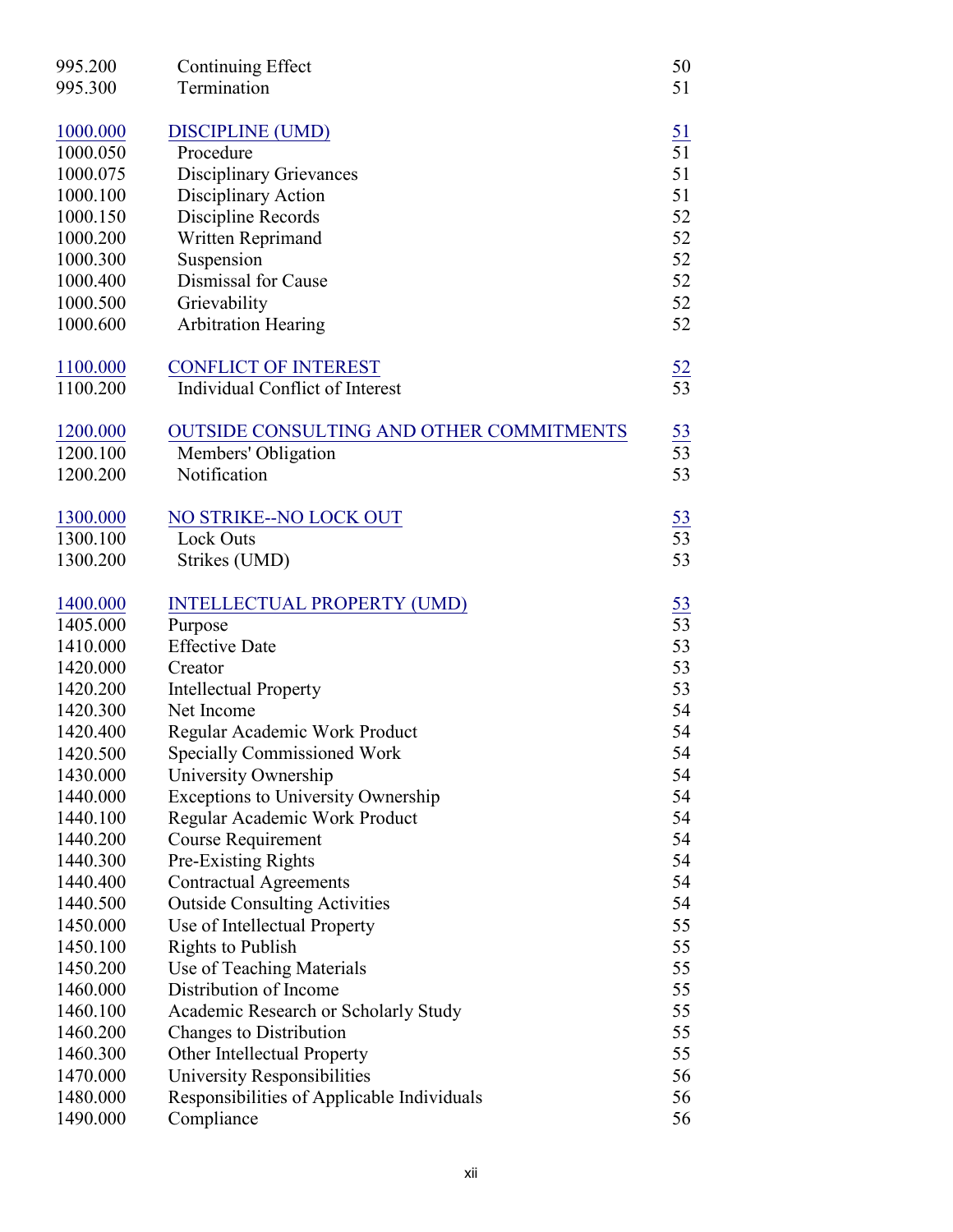| MOU – Definition of a Member                |    |
|---------------------------------------------|----|
| MOU – Review of Tenured Faculty Performance | 58 |
| MOU – Tuition for Children or Dependents    | 59 |
| MOU – Distributed Education                 | 60 |
| MOU – Teaching Evaluation                   | 62 |
| <b>MOU</b> – Non Regular Faculty            | 63 |
| <b>MOU-RECESS</b>                           | 64 |
| MOU – Entrepreneurial Leave                 | 65 |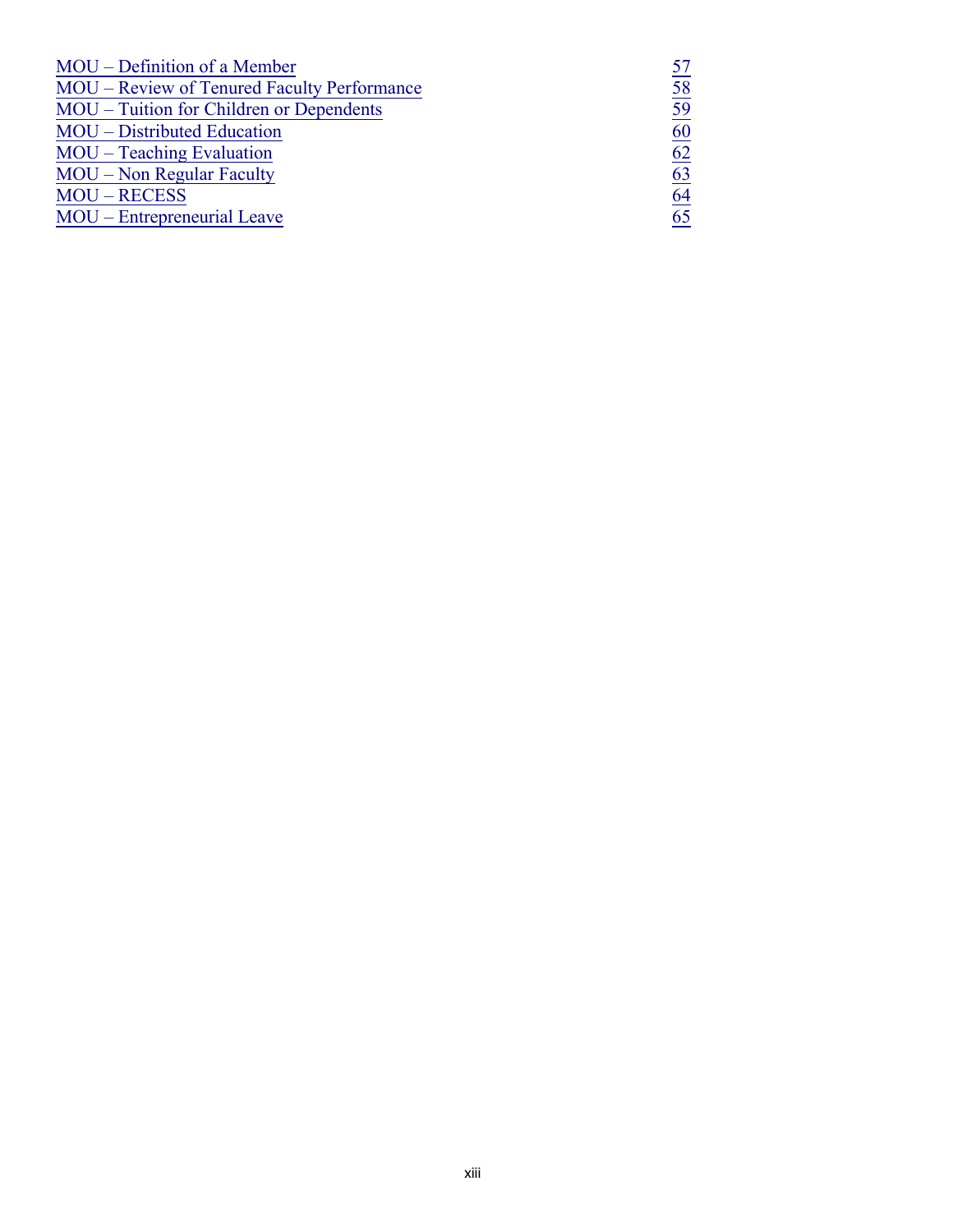## **INDEX - DULUTH**

| Title                                                           | <u>Page</u>     | Section        |
|-----------------------------------------------------------------|-----------------|----------------|
| <b>ACADEMIC FREEDOM AND RESPONSIBILITY</b>                      |                 | 113.000        |
| No Limitation on Exposition of Subject                          | $\frac{9}{9}$   | 113.100        |
| <b>Classroom Discussions Appropriate to Subject</b>             | 9               | 113.200        |
| Academic Misconduct                                             | 10              | 113.300        |
| Procedures                                                      | 10              | 113.310        |
| Canceling Class or Other Activities                             | 10              | 113.400        |
| No Employer Responsibility for Members' Statements              | 10              | 113.500        |
| <b>Student Access to Faculty</b>                                | 10              | 113.600        |
| <b>ACCESS TO AGREEMENT</b>                                      |                 | <u>101.700</u> |
| <b>Employer Responsibility</b>                                  | $rac{3}{3}$     | 101.710        |
| Cost                                                            | $\overline{3}$  | 101.720        |
| ADDITIONAL COMPENSATION                                         | $\frac{32}{33}$ | 508.000        |
| <b>Compensation-Other University Programs</b>                   |                 | 508.050        |
| <b>Summer Session</b>                                           | 33              | 508.100        |
| <b>Adjustment of Salary Maximum</b>                             | 33              | 508.104        |
| Continuing Education                                            | 33              | 508.300        |
| <b>Continuing Education Courses Cancellations</b>               | 33              | 508.320        |
| Miscellaneous Compensation -- Continuing Education              | 33              | 508.330        |
| Overload Pay                                                    | 33              | 508.400        |
| Retroactivity                                                   | 33              | 509.000        |
| Legislative Retrenchments                                       | 33              | 510.000        |
| Salary Adjustments for Members on Leave                         | 34              | 511.000        |
| Summer Compensation for Department Heads,                       | 34              | 512.000        |
| Summer, 1993<br><b>Summer Compensation for Department Heads</b> | 34              | 513.000        |
|                                                                 |                 |                |
| <b>ANCILLARY WORKLOAD</b>                                       | $\frac{24}{24}$ | 255.000        |
| <b>Summer Session</b>                                           |                 | 255.100        |
| Applicability                                                   | 24              | 255.110        |
| Workload                                                        | 24              | 255.120        |
| Compensation                                                    | 24              | 255.130        |
| Summer Advisement and Registration                              | 24              | 255.200        |
| <b>Continuing Education</b>                                     | 24              | 255.300        |
| Applicability                                                   | 25              | 255.310        |
| Limitations                                                     | 25              | 255.320        |
| <b>Contact Hours</b>                                            | 25              | 255.330        |
| Compensation                                                    | 25              | 255.340        |
| <b>Employer's Obligation to Notify Members</b>                  | 25              | 255.400        |
| <b>APPOINTMENT PAPERS</b>                                       | $\frac{8}{8}$   | 109.000        |
| Reappointment                                                   |                 | 109.100        |
| Initial Appointment                                             | 8               | 109.200        |
| <b>ASSIGNMENTS</b>                                              | $\frac{23}{23}$ | 250.500        |
| <b>Instructional Assignments</b>                                |                 | 250.510        |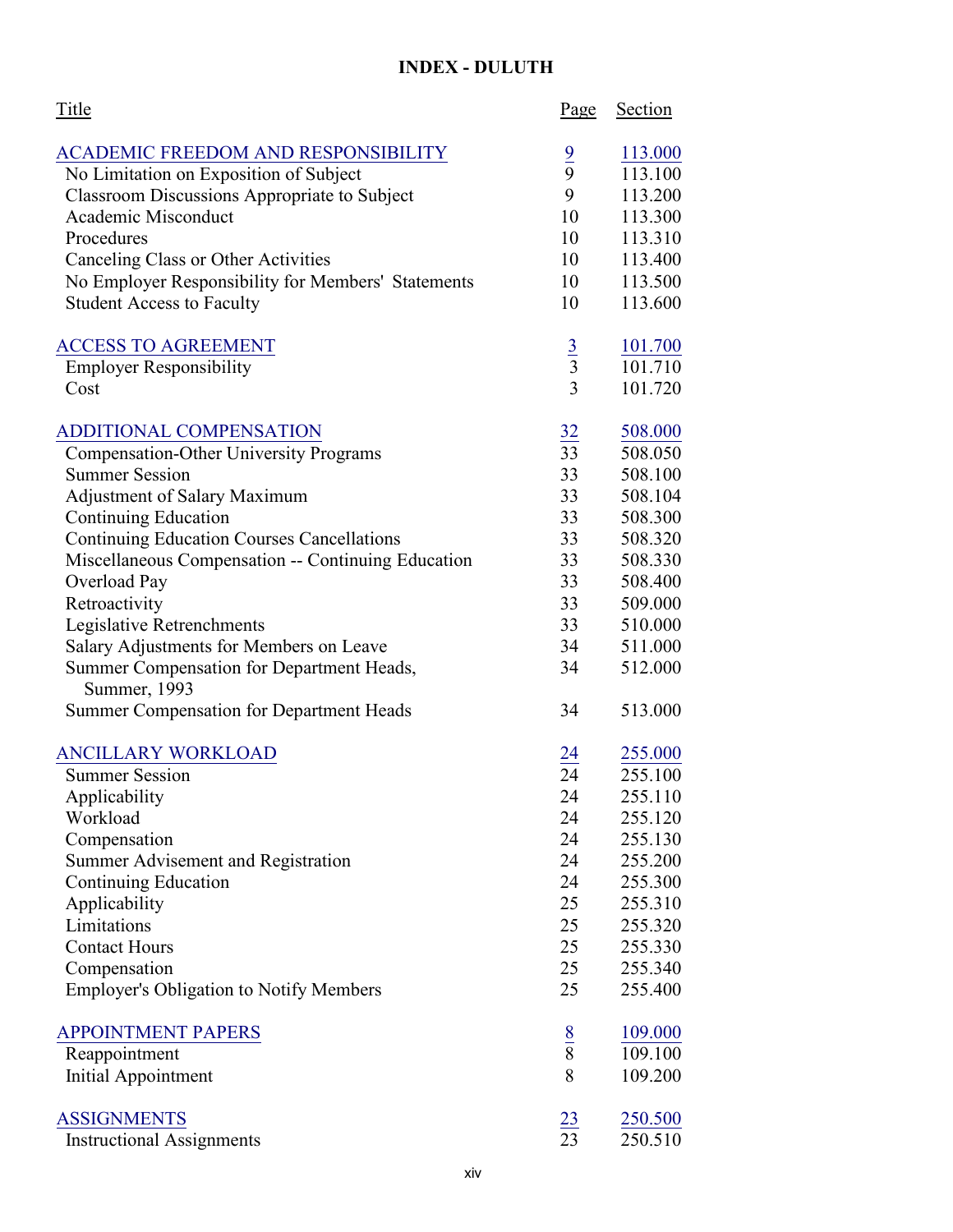| Subject Assignment                                   | 24              | 250.520  |
|------------------------------------------------------|-----------------|----------|
| <b>Department Heads</b>                              | 24              | 250.600  |
| <b>Other Instructional Duties</b>                    | 24              | 250.700  |
| <b>Related Instructional Activities</b>              | 24              | 250.720  |
| <b>Student Advisee Assignment</b>                    | 24              | 250.730  |
| <b>Scholarly Activity</b>                            | 24              | 250.800  |
| <b>Professional Service</b>                          | 24              | 250.900  |
| <b>CAMPUS CONSULTATION</b>                           | $\frac{49}{2}$  | 965.000  |
| <b>Association's Consultants</b>                     | 49              | 965.100  |
| <b>Employer's Consultants</b>                        | 49              | 965.200  |
| Scheduling of Meetings                               | 49              | 965.300  |
| <b>COMPENSATION</b>                                  | $\frac{31}{31}$ | 500.000  |
| <b>Aggregate Salary Base</b>                         |                 | 500.100  |
| One Semester Eligibility                             | 31              | 500.110  |
| Promotions                                           | 31              | 500.150  |
| Merit                                                | 31              | 500.200  |
| Salary Adjustments FY2015, FY 2016, FY2017           | 31              | 501.000  |
| Salary Adjustments FY2015, FY 2016, FY2017           | 31              | 501.250  |
| Distribution FY2015, FY 2016, FY2017                 | 31              | 501.260  |
| Floor Adjustment                                     | 32              | 501.500  |
| <b>CONFIDENTIALITY</b>                               |                 | 910.000  |
| <b>Student Information</b>                           | $\frac{47}{47}$ | 910.100  |
| Privacy                                              | 47              | 910.200  |
| <b>CONFLICT OF INTEREST</b>                          |                 | 1100.000 |
| Individual Conflict of Interest                      | $\frac{52}{53}$ | 1100.200 |
| CONFORMITY TO LAW AND SEVERABILITY                   | 50              | 990.000  |
| <b>DEFINITIONS</b>                                   |                 | 002.000  |
| Terms Used Throughout Agreement                      | $\frac{1}{1}$   | 002.100  |
| Association                                          | 1               | 002.110  |
| Certified Unit                                       | 1               | 002.120  |
| Employer                                             | 1               | 002.130  |
| Principal Administrator                              | 1               | 002.140  |
| Member                                               | 1               | 002.150  |
| <b>Faculty Ranks</b>                                 | 1               | 002.160  |
| Regular Appointment                                  | 1               | 002.161  |
| <b>Indefinite Tenure</b>                             | 1               | 002.162  |
| Tenure-track (also called Probationary) Appointment  | 2               | 002.163  |
| Non-Regular Appointment                              | $\overline{2}$  | 002.164  |
| Adjunct, Clinical, Visiting Prefixes to Faculty Rank | $\overline{2}$  | 002.165  |
| <b>DISCIPLINE</b>                                    | $\overline{51}$ | 1000.000 |
| Procedure                                            | $\overline{51}$ | 1000.050 |
| <b>Disciplinary Grievances</b>                       | 51              | 1000.075 |
| Disciplinary Action                                  | 51              | 1000.100 |
| Discipline Records                                   | 52              | 1000.150 |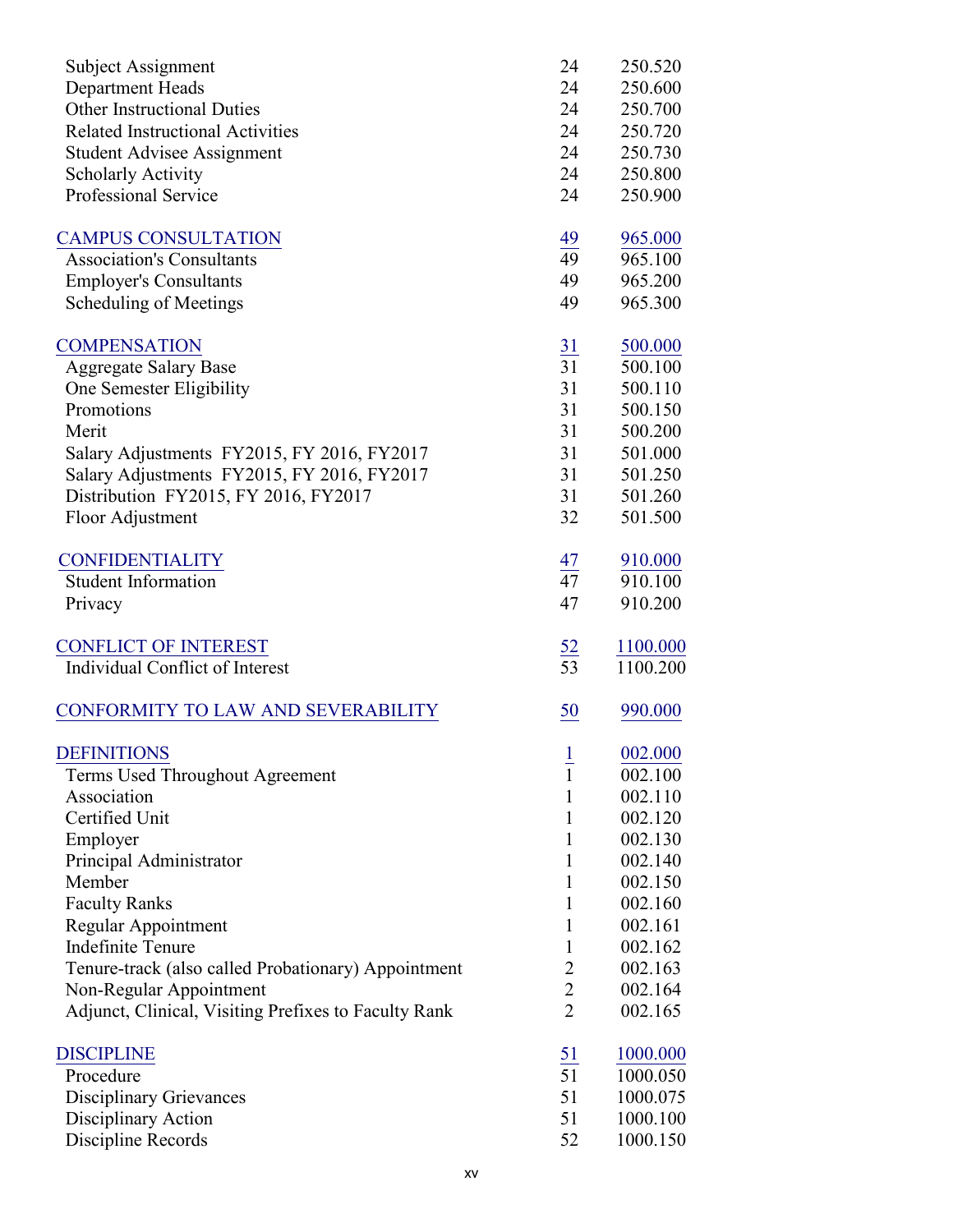| Written Reprimand                                       | 52               | 1000.200 |
|---------------------------------------------------------|------------------|----------|
| Suspension                                              | 52               | 1000.300 |
| Dismissal for Cause                                     | 52               | 1000.400 |
| Grievability                                            | 52               | 1000.500 |
| <b>Arbitration Hearing</b>                              | 52               | 1000.600 |
|                                                         |                  |          |
| DUES CHECK OFF AND FAIR SHARE                           | $\underline{6}$  | 106.000  |
| <b>FEE DEDUCTIONS</b>                                   |                  |          |
| Dues Check Off                                          | 6                | 106.100  |
| Right to Dues Check Off                                 | 7                | 106.110  |
| Dues Check Off Procedure                                | $\boldsymbol{7}$ | 106.120  |
| <b>Fair Share Fee Deductions</b>                        | 7                | 106.200  |
| Right to Fair Share Fee Deduction                       | $\tau$           | 106.210  |
| Fair Share Fee Deduction Procedure                      | $\tau$           | 106.220  |
| <b>Periodic Deductions</b>                              | $\tau$           | 106.400  |
| Payment of Dues and Fair Share Fees                     | $\overline{7}$   | 106.400  |
| to the Association                                      |                  |          |
| Indemnification                                         | 7                | 106.500  |
| Protection                                              | $\tau$           | 106.510  |
| Provision of Counsel                                    | $\tau$           | 106.520  |
| Cooperation                                             | $\overline{7}$   | 106.530  |
| <b>DURATION OF AGREEMENT</b>                            | $\underline{50}$ | 995.000  |
| <b>Effective Date</b>                                   | $\overline{50}$  | 995.100  |
| Continuing Effect                                       | 50               | 995.200  |
| Termination                                             | 51               | 995.300  |
|                                                         |                  |          |
| <b>EMPLOYMENT CONTINUATION</b>                          | 25               | 280.000  |
| Definitions                                             | $\overline{25}$  | 280.100  |
| Program                                                 | 25               | 280.110  |
| Layoff                                                  | 25               | 280.120  |
| <b>Total Time</b>                                       | 25               | 280.130  |
| Rules of Construction                                   | 26               | 280.200  |
| Initial Entry Into Unit                                 | 26               | 280.205  |
| Administrators' Right                                   | 26               | 280.210  |
| Members' Right                                          | 26               | 280.220  |
| Reductions Before Layoff                                | 26               | 280.300  |
| By Employer                                             | 26               | 280.310  |
| At Member's Request                                     | 26               | 280.320  |
| Sequence of Layoff                                      | 26               | 280.400  |
| Faculty within a Program Holding Different Types        | 26               | 280.410  |
| of Appointments                                         |                  |          |
| Between Members with Non-Regular Appointments,          | 27               | 280.420  |
| on Special Contracts, or with Probationary Appointments |                  |          |
| <b>Between Tenured Members</b>                          | 27               | 280.430  |
| Rights After Layoff                                     | 28               | 280.500  |
| Employer's Obligation to Notify Member of Layoff        | 28               | 280.510  |
| Employer's Obligation to Notify Member of               | 28               | 280.520  |
| Vacancies                                               |                  |          |
| Member's Right to Reinstatement                         | 28               | 280.530  |
| Member's Notice to Employer and Right to Delay          | 28               | 280.540  |
|                                                         |                  |          |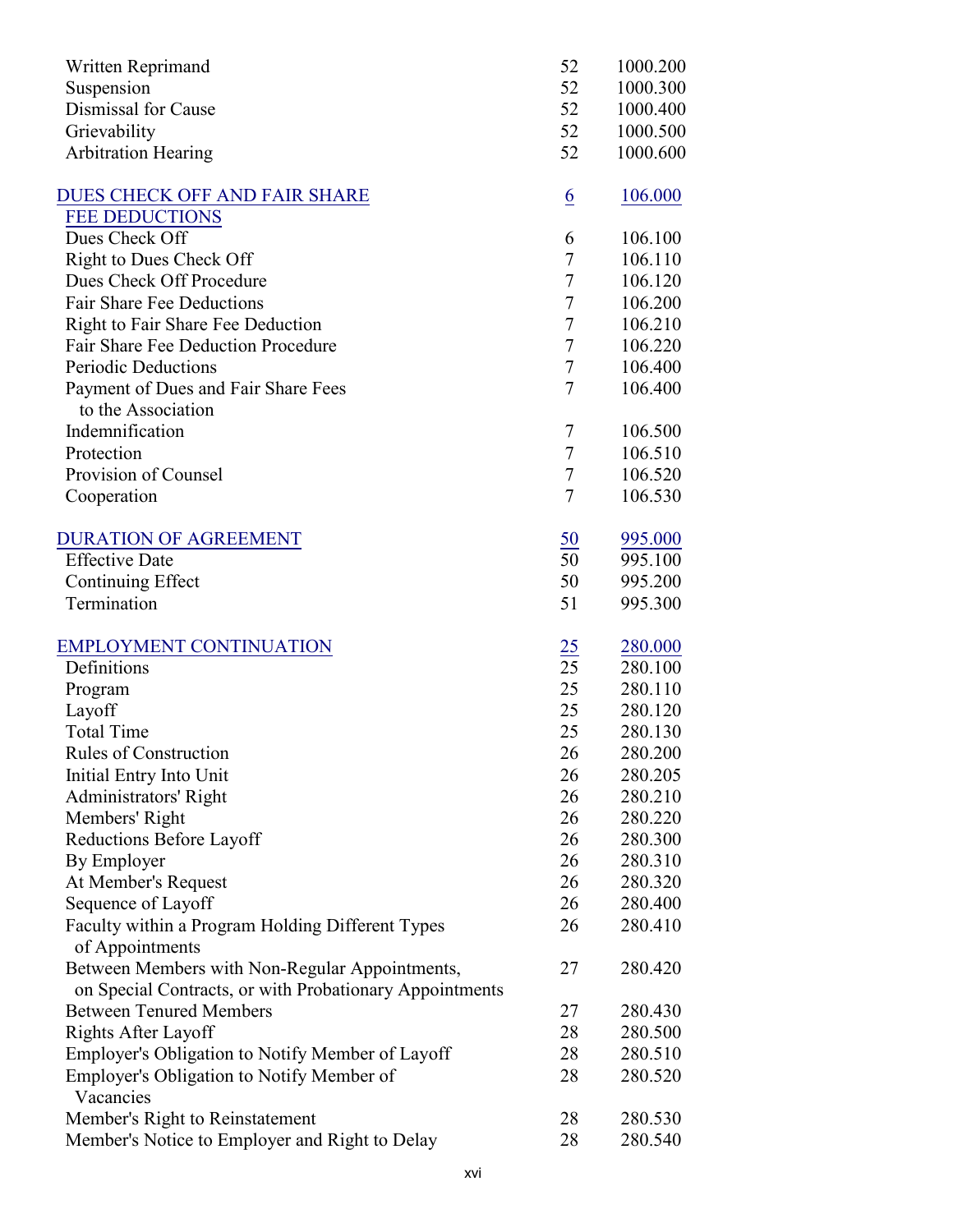| Reinstatement                                       |                 |         |
|-----------------------------------------------------|-----------------|---------|
| Program Elimination/Program Reduction: Members      | 28              | 280.600 |
| with Indefinite Tenure                              |                 |         |
| <b>Position Elimination</b>                         | 29              | 280.610 |
| <b>Transfer Option</b>                              | 29              | 280.620 |
| Uncompensated Leave of Absence Option               | 30              | 280.630 |
| Termination/Severance                               | 30              | 280.640 |
| Program Elimination: Members holding a              | 30              | 280.700 |
| Probationary Appointment                            |                 |         |
| Program Elimination: Members on Non-Regular         | 30              | 280.800 |
| Appointment                                         |                 |         |
|                                                     |                 |         |
| <b>EQUIPMENT AND CLOTHING</b>                       | 47              | 930.000 |
| <b>FACULTY INDEMNIFICATION</b>                      |                 | 107.000 |
| Protection Described; Persons Covered               | $rac{7}{8}$     | 107.100 |
| Eligibility Criteria; Certain Conduct not Protected | 8               | 107.200 |
| <b>Eligibility Determination</b>                    | 8               | 107.300 |
| Application of Law                                  | 8               | 107.400 |
|                                                     |                 |         |
| FINANCIAL STRINGENCY                                | 36              | 550.000 |
| <b>Financial Stringency</b>                         | 36              | 550.100 |
| Reduction or Postponement of Compensation           | 36              | 550.200 |
| <b>FRINGE BENEFITS</b>                              |                 | 540.000 |
| Faculty Group Life and Income Disability            | $\frac{34}{34}$ | 540.200 |
| Eligibility for purpose of Section 540.200          | 34              | 540.210 |
| Faculty Group Life Insurance Plan                   | 34              | 540.220 |
| Faculty Group Income Disability Plan                | 34              | 540.230 |
| <b>Health Insurance Benefits</b>                    | 35              | 540.300 |
| Eligibility for purpose of Sections 540.300,        | 35              | 540.310 |
| Benefit Coverage for purposes of Section 540.300    | 35              | 540.320 |
| Plan Access                                         | 35              | 540.325 |
| University Pre-tax Benefit Plan                     | 35              | 540.355 |
| Open Enrollment Periods                             | 35              | 540.360 |
| Member Notification                                 | 35              | 540.370 |
| Miscellaneous Benefits                              | 35              | 540.400 |
| <b>Recreational Facilities</b>                      | 35              | 540.410 |
| Benefits While On Leave                             | 35              | 540.420 |
| Dependent Death Benefit                             | 35              | 540.430 |
| Tickets                                             | 35              | 540.440 |
| Benefits for Regular Members Who Are Laid Off       | 36              | 540.500 |
| Early Separation Pay                                | 36              | 540.800 |
| Eligibility                                         | 36              | 540.810 |
| Phased Retirement and Terminal Agreement            | 36              | 540.900 |
| <b>Retirement Policy</b>                            |                 |         |
| Eligibility                                         | 36              | 540.910 |
| Policy                                              | 36              | 540.920 |
|                                                     |                 |         |
| <b>GOVERNANCE</b>                                   | 31              | 300.000 |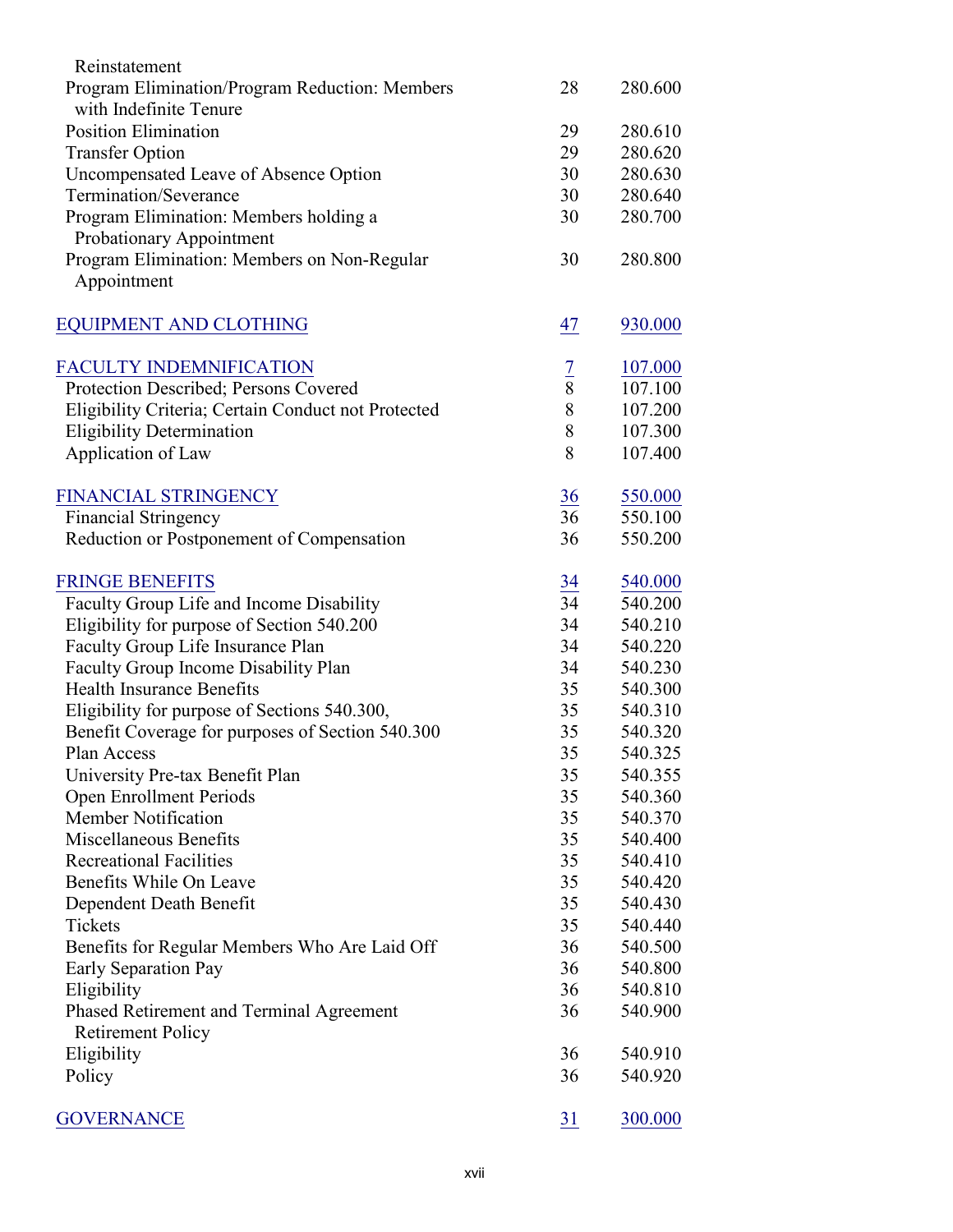| <b>GRADUATE STUDY</b>                                                           |                 | 111.000 |
|---------------------------------------------------------------------------------|-----------------|---------|
| Eligibility                                                                     | $\frac{9}{9}$   | 111.100 |
| Leave                                                                           | 9               | 111.200 |
| Effect                                                                          | 9               | 111.300 |
| <b>GRIEVANCE PROCEDURE</b>                                                      | $\frac{43}{43}$ | 800.000 |
| Dispute Resolution                                                              |                 | 801.000 |
| Definitions                                                                     | 43              | 801.100 |
| Grievance                                                                       | 43              | 801.110 |
| Grievant                                                                        | 43              | 801.120 |
| Day                                                                             | 43              | 801.130 |
| President                                                                       | 43              | 801.150 |
| Chancellor                                                                      | 43              | 801.160 |
| Service                                                                         | 43              | 801.170 |
| Grievance Procedure                                                             | 43              | 801.200 |
| Representation                                                                  | 43              | 801.210 |
| Grievance Forms                                                                 | 43              | 801.220 |
| <b>Formal Resolution</b>                                                        | 44              | 801.300 |
| Step One                                                                        | 44              | 801.310 |
| Step Two                                                                        | 44              | 801.320 |
| <b>Step Three</b>                                                               | 44              | 801.330 |
| Step Four                                                                       | 44              | 801.340 |
| Arbitration                                                                     | 44              | 801.341 |
| Questions of Arbitrability                                                      | 45              | 801.342 |
| <b>Arbitrators' Decision Deadline</b>                                           | 45              | 801.343 |
| Private Hearings                                                                | 45              | 801.400 |
| <b>Effect of Time Limits</b>                                                    | 45              | 801.410 |
| Withdrawal of Grievances                                                        | 45              | 801.420 |
| Order of Grievances                                                             | 45              | 801.430 |
| Joint Grievances                                                                | 46              | 801.440 |
| Rights and Responsibilities of the Grievant,<br><b>Employer and Association</b> | 46              | 801.500 |
| No Reprisals                                                                    | 46              | 801.510 |
| Personnel Files                                                                 | 46              | 801.520 |
| <b>University Responses</b>                                                     | 46              | 801.540 |
| <b>Altering Grievance Procedure</b>                                             | 46              | 801.600 |
| <b>By Association</b>                                                           | 46              | 801.610 |
| By Agreement                                                                    | 46              | 801.620 |
| <b>Resolution Implementation</b>                                                | 46              | 801.700 |
| <b>HARASSMENT</b>                                                               |                 | 103.000 |
| <b>Employee and Student Rights</b>                                              | $rac{5}{5}$     | 103.100 |
| Definition                                                                      | 5               | 103.200 |
| Applicability                                                                   | 5               | 103.300 |
| <b>Consenting Relationships</b>                                                 | 5               | 103.400 |
| <b>HEALTH AND SAFETY</b>                                                        | $\frac{47}{1}$  | 920.000 |
| Intent of the Parties                                                           | 47              | 920.100 |
| <b>Employer's Obligation</b>                                                    | 47              | 920.200 |
| <b>Resolution of Safety Questions</b>                                           | 47              | 920.300 |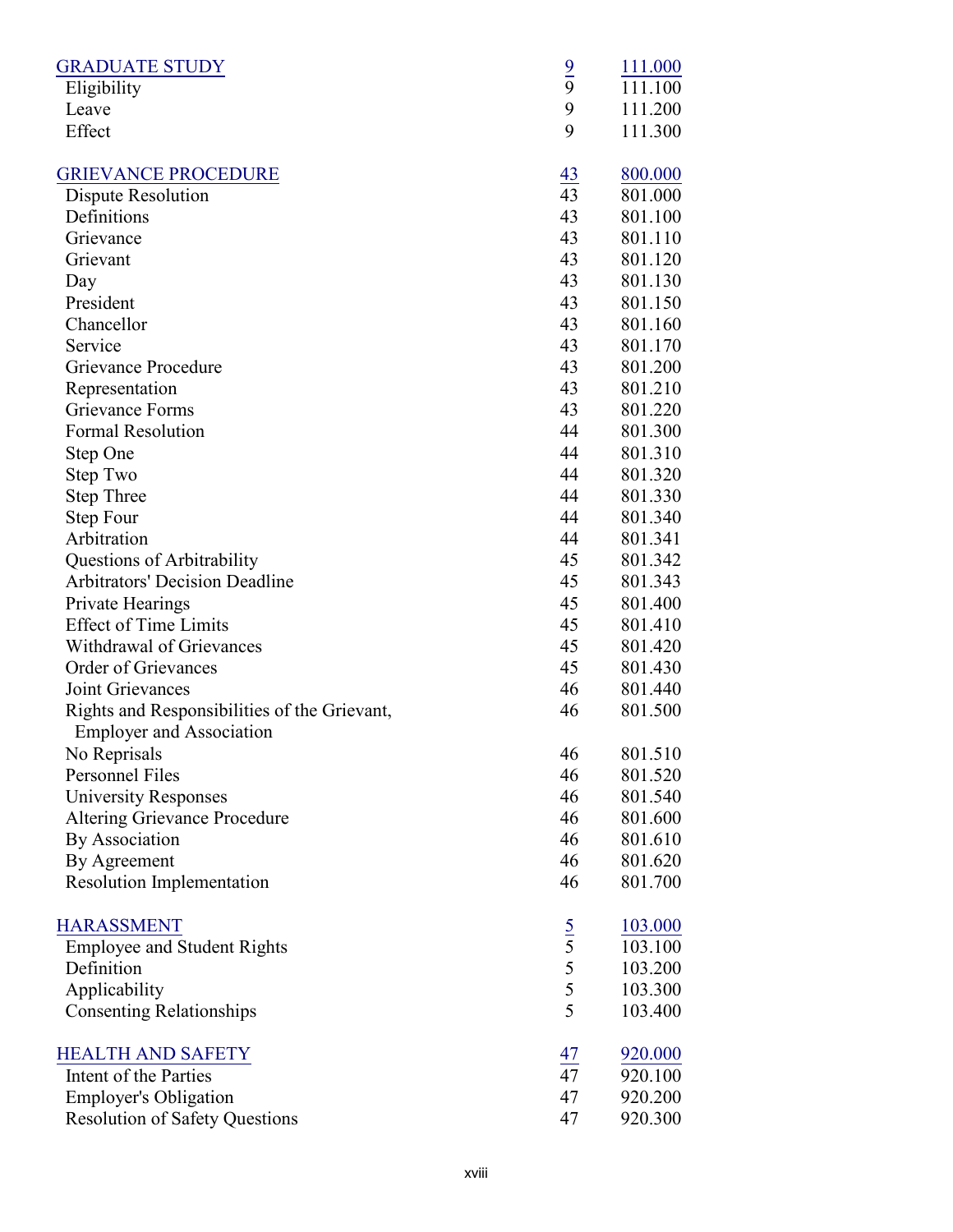| <b>INFORMATION AND DATA</b>                |                    | 101.500  |
|--------------------------------------------|--------------------|----------|
| <b>Collective Bargaining Information</b>   | $rac{3}{3}$        | 101.510  |
| Regents' Agenda and Minutes                | $\overline{3}$     | 101.520  |
| Catalogues and Schedules of Classes        | $\overline{3}$     | 101.530  |
| <b>Information on University Positions</b> | $\mathfrak{Z}$     | 101.540  |
| Cost                                       | 3                  | 101.550  |
| <b>INTELLECTUAL PROPERTY</b>               | $\frac{53}{2}$     | 1400.000 |
| Purpose                                    | $\overline{53}$    | 1405.000 |
| <b>Effective Date</b>                      | 53                 | 1410.000 |
| Creator                                    | 53                 | 1420.000 |
| <b>Intellectual Property</b>               | 53                 | 1420.200 |
| Net Income                                 | 54                 | 1420.300 |
| Regular Academic Work Product              | 54                 | 1420.400 |
| <b>Specially Commissioned Work</b>         | 54                 | 1420.500 |
| University Ownership                       | 54                 | 1430.000 |
| Exceptions to University Ownership         | 54                 | 1440.000 |
| Regular Academic Work Product              | 54                 | 1440.100 |
| Course Requirement                         | 54                 | 1440.200 |
| Pre-Existing Rights                        | 54                 | 1440.300 |
| <b>Contractual Agreements</b>              | 54                 | 1440.400 |
| <b>Outside Consulting Activities</b>       | 54                 | 1440.500 |
| Use of Intellectual Property               | 55                 | 1450.000 |
| <b>Rights to Publish</b>                   | 55                 | 1450.100 |
| Use of Teaching Materials                  | 55                 | 1450.200 |
| Distribution of Income                     | 55                 | 1460.000 |
| Academic Research or Scholarly Study       | 55                 | 1460.100 |
| Changes to Distribution                    | 55                 | 1460.200 |
| Other Intellectual Property                | 56                 | 1460.300 |
| University Responsibilities                | 56                 | 1470.000 |
| Responsibilities of Applicable Individuals | 56                 | 1480.000 |
| Compliance                                 | 56                 | 1490.000 |
| <b>INTRODUCTION</b>                        | $\overline{\perp}$ | 001.000  |
| <b>LEAVES OF ABSENCE</b>                   | $\frac{37}{2}$     | 600.000  |
| Definition                                 | 37                 | 600.500  |
| <b>Sabbatical Leaves</b>                   | 37                 | 601.000  |
| Eligibility                                | 37                 | 601.100  |
| Compensation                               | 37                 | 601.200  |
| Length                                     | 37                 | 601.300  |
| Purpose                                    | 37                 | 601.400  |
| Reimbursement                              | 37                 | 601.500  |
| Procedure                                  | 37                 | 601.600  |
| Notice                                     | 37                 | 601.700  |
| Single-Quarter/Semester Leaves             | 37                 | 602.000  |
| Eligibility                                | 38                 | 602.100  |
| Purpose                                    | 38                 | 602.200  |
| Reimbursement                              | 38                 | 602.300  |
| Procedure                                  | 38                 | 602.410  |
| Sick, Medical, And Disability Leaves       | 39                 | 603.000  |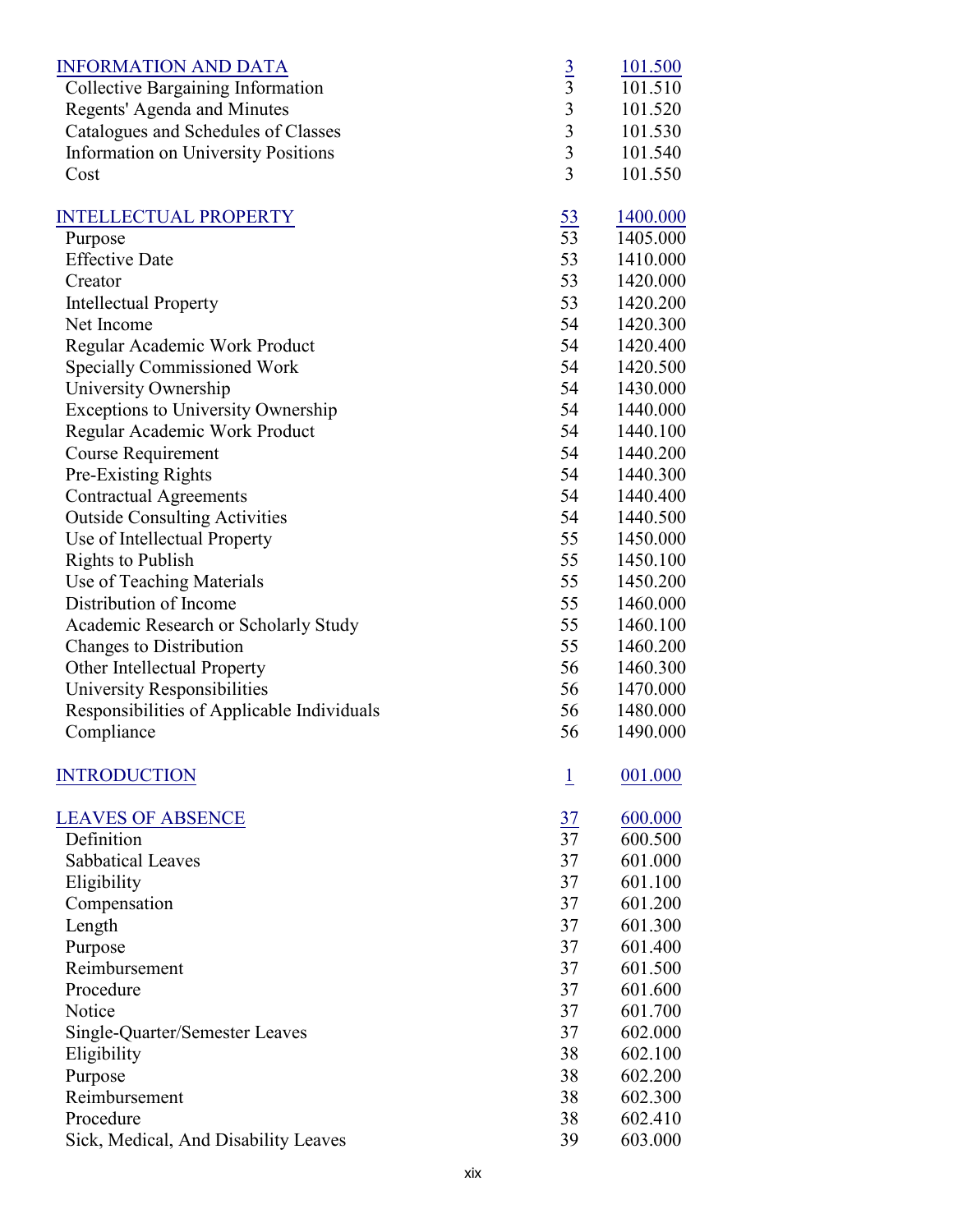| Confidential Medical Information             | 39                                                              | 603.050            |
|----------------------------------------------|-----------------------------------------------------------------|--------------------|
| Informal Sick Leave Eligibility              | 39                                                              | 603.100            |
| Procedure                                    | 39                                                              | 603.110            |
| <b>Instructional Responsibilities</b>        | 39                                                              | 603.120            |
| Formal Medical Leave Eligibility             | 39                                                              | 603.200            |
| Procedure                                    | 39                                                              | 603.210            |
| <b>Instructional Responsibility</b>          | 39                                                              | 603.220            |
| Medical Leave Limit                          | 39                                                              | 603.230            |
| <b>Effective Date of Medical Leave</b>       | 40                                                              | 603.240            |
| Parenthood Leaves                            | 40                                                              | 604.000            |
| Eligibility                                  | 40                                                              | 604.100            |
| Leave for the Birth of a Child               | 40                                                              | 604.200            |
| Leave Following Adoption of a Child          | 40                                                              | 604.300            |
| Family and Personal Leaves Without Pay       | 40                                                              | 604.400            |
| Eligibility                                  | 40                                                              | 604.410            |
| Coverage                                     | 40                                                              | 604.420            |
| <b>Military Leaves</b>                       | 41                                                              | 605.000            |
| Eligibility                                  | 41                                                              | 605.100            |
| Compensation                                 | 41                                                              | 605.200            |
| Procedure                                    | 41                                                              | 605.300            |
| Appearance In Court                          | 41                                                              | 606.000            |
| Eligibility                                  | 41                                                              | 606.100            |
| Procedure                                    | 41                                                              | 606.200            |
| Holidays                                     | 41                                                              | 607.000            |
| Listing of Holidays                          | 41                                                              | 607.100            |
| <b>Effect of Holiday</b>                     | 41                                                              | 607.200            |
| Holidays on Weekends                         | 41                                                              | 607.300            |
| Religious Holidays                           | 41<br>42                                                        | 607.400            |
| Vacations                                    | 42                                                              | 608.000<br>608.100 |
| <b>Vacation Policy</b>                       |                                                                 |                    |
| LIABILITY                                    | 49                                                              | 978.000            |
| <b>LOCATION OF SESSIONS</b>                  | 4                                                               | 101.900            |
| <b>MANAGEMENT RIGHTS</b>                     | $\overline{5}$                                                  | 104.000            |
|                                              |                                                                 |                    |
| MEMORANDUMS OF UNDERSTANDING                 |                                                                 |                    |
| Definition of a Member                       |                                                                 |                    |
| <b>Review of Tenured Faculty Performance</b> | $\frac{57}{58}$ $\frac{59}{60}$ $\frac{60}{62}$ $\frac{62}{65}$ |                    |
| Tuition for Children or Dependents           |                                                                 |                    |
| <b>Distributed Education</b>                 |                                                                 |                    |
| <b>Teaching Evaluation</b>                   |                                                                 |                    |
| Non Regular Faculty                          |                                                                 |                    |
| <b>RECESS</b>                                |                                                                 |                    |
| <b>Entrepreneurial Leave</b>                 |                                                                 |                    |
| MISCELLANEOUS SALARY ADJUSTMENTS             | 32                                                              | 507.000            |
| Non-Discrimination                           | $\overline{3}2$                                                 | 507.100            |
| <b>Base Salary Defined</b>                   | 32                                                              | 507.200            |
| Augmentation                                 | 32                                                              | 507.300            |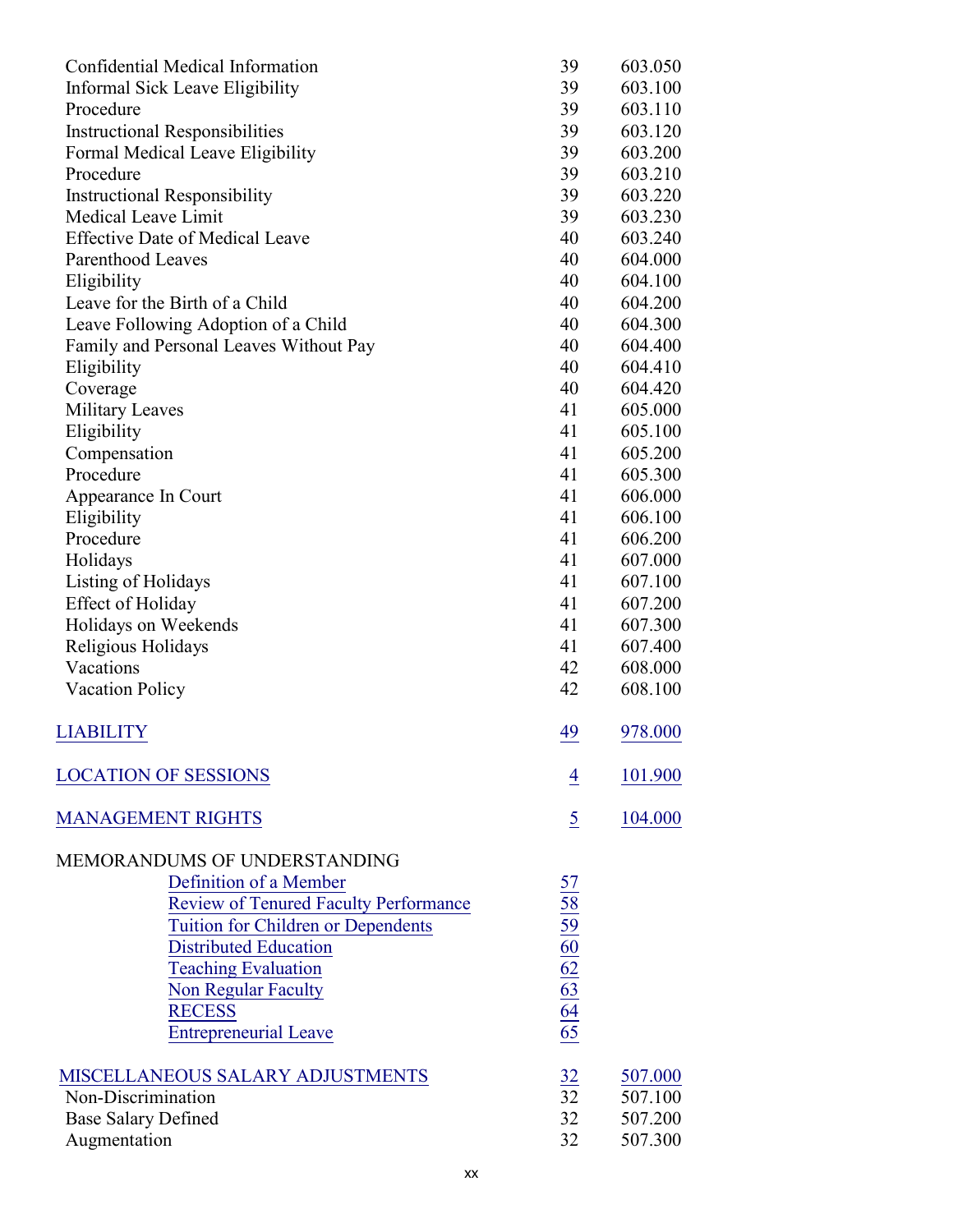| <b>Regents Professorships</b>                                 | 32              | 507.400  |
|---------------------------------------------------------------|-----------------|----------|
| Awards                                                        | 32              | 507.500  |
| <b>NEPOTISM</b>                                               | 10              | 114.000  |
| NON-DISCRIMINATION                                            |                 | 105.000  |
| <b>Employer Responsibility</b>                                | $\frac{6}{6}$   | 105.100  |
| <b>Association Responsibility</b>                             | 6               | 105.200  |
| NO STRIKE -- NO LOCK OUT                                      |                 | 1300.000 |
| <b>Lock Outs</b>                                              | $\frac{53}{53}$ | 1300.100 |
| <b>Strikes</b>                                                | 53              | 1300.200 |
| <b>OFFICE SPACE</b>                                           | 48              | 940.000  |
| <b>OUTSIDE CONSULTING AND OTHER COMMITMENTS</b>               | $\frac{53}{53}$ | 1200.000 |
| Members' Obligation                                           |                 | 1200.100 |
| Notification                                                  | 53              | 1200.200 |
| PERSONNEL FILES                                               | $\frac{48}{1}$  | 955.000  |
| <b>Official Personnel Files</b>                               | $\overline{48}$ | 955.100  |
| Contents                                                      | 48              | 955.200  |
| <b>Employment Record File</b>                                 | 48              | 955.210  |
| Academic Record File                                          | 48              | 955.220  |
| Source to be Identified                                       | 48              | 955.300  |
| Responses                                                     | 48              | 955.400  |
| Access                                                        | 48              | 955.500  |
| <b>Removal of Materials</b>                                   | 49              | 955.600  |
| Promotion and Tenure File                                     | 49              | 955.700  |
| Confidentiality                                               | 49              | 955.800  |
| PERSONNEL POLICIES                                            | 10              | 201.000  |
| Definitions                                                   | 10              | 201.100  |
| Academic Year                                                 | 11              | 201.110  |
| Year of Service                                               | 11              | 201.130  |
| <b>Rules of Construction</b>                                  | 11              | 201.200  |
| <b>Dual Titles</b>                                            | 11              | 201.210  |
| <b>Tenure Residence</b>                                       | 11              | 201.220  |
| Administrators                                                | 11              | 201.240  |
| Corrections                                                   | 11              | 201.250  |
| Computation of Years of Service                               | 11              | 201.260  |
| Exception for Leave Without Pay or Working                    | 11              | 201.262  |
| for Another Employer                                          |                 |          |
| <b>Exception for Parenthood</b>                               | 11              | 201.264  |
| Definition of Domestic Partner                                | 12              | 201.265  |
| <b>Exception for Medical Reasons</b>                          | 12              | 201.266  |
| Non-Regular Appointments                                      | 12              | 201.300  |
| Probationary Appointments                                     | 12              | 201.310  |
| Procedure for Promotion and Conferral of Indefinite<br>Tenure | 13              | 201.400  |
| Initiation of Departmental/Programmatic                       | 13              | 201.405  |
|                                                               |                 |          |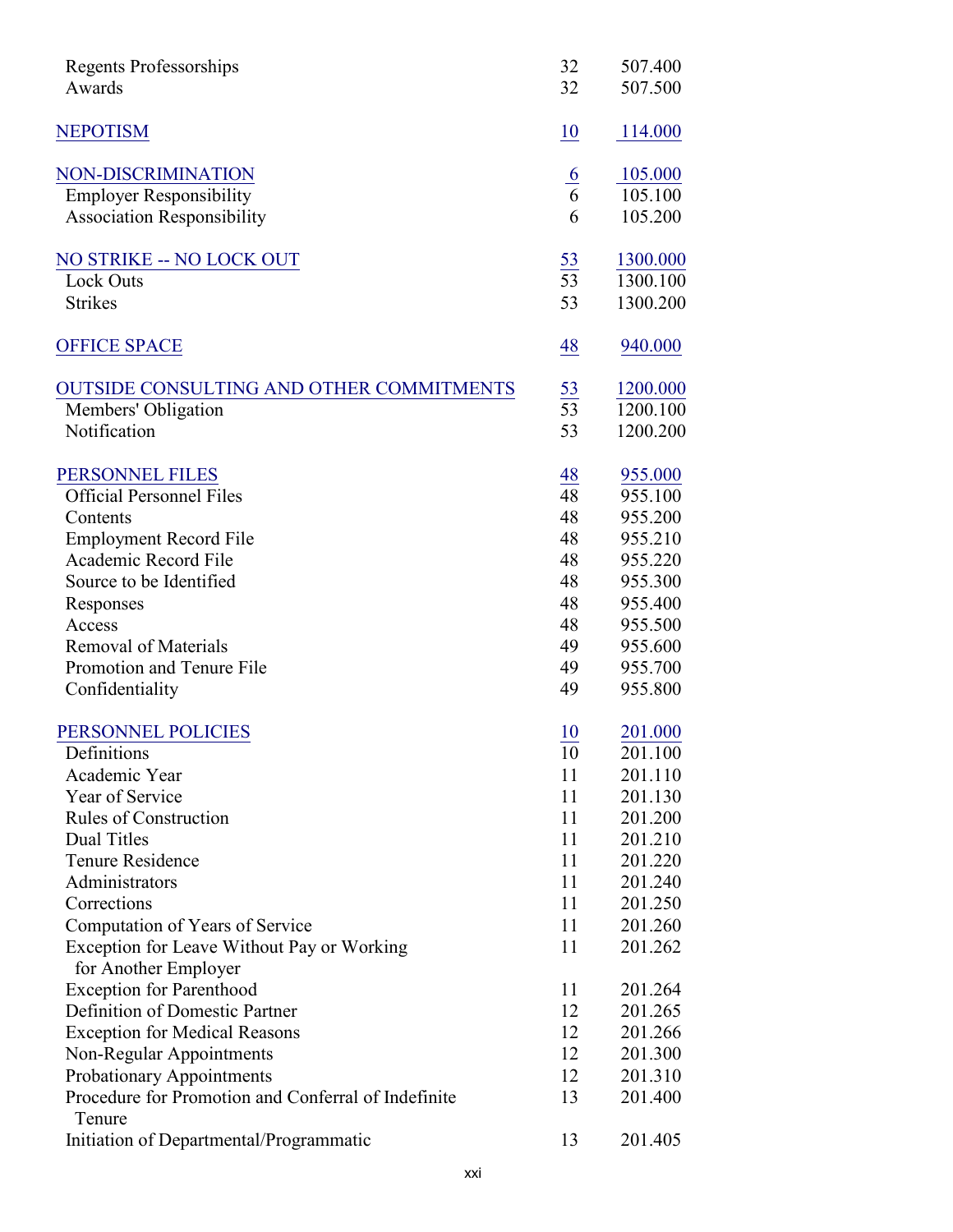| Area Process                                 |                 |                |
|----------------------------------------------|-----------------|----------------|
| Distribution of Form                         | 13              | 201.415        |
| <b>Eligible Voting Members</b>               | 13              | 201.420        |
| Ad Hoc Committee                             | 14              | 201.425        |
| Written Notice and Agenda                    | 14              | 201.430        |
| Simple Majority of Quorum Required           | 14              | 201.435        |
| <b>Ballots and Tallying Ballots</b>          | 14              | 201.440        |
| Committee and Convener Reports to            | 14              | 201.445        |
| Principal Administrator                      |                 |                |
| Right to Review and Supplement               | 15              | 201.450        |
| Review and Recommendation by Principal       | 15              | 201.455        |
| Administrator                                |                 |                |
| Right to Review, Discuss and Respond         | 15              | 201.457        |
| Review and Recommendation by EVCAA           | 16              | 201.458        |
| Right to Review, Discuss and Respond         | 16              | 201.459        |
| Review and Recommendation by Chancellor      | 16              | 201.460        |
| Right of Notice                              | 16              | 201.461        |
| <b>Right to Meet and Discuss</b>             | 16              | 201.463        |
| Decision by Regents                          | 16              | 201.470        |
| Notice of Regents' Decision                  | 16              | 201.475        |
| Regents' Decision Final and Binding          | 16              | 201.480        |
| <b>Regents' Decision Necessary</b>           | 17              | 201.485        |
| Initiation of Review of Probationary Members | 17              | 201.600        |
| by Head                                      |                 |                |
| Initiation                                   | 17              | 201.610        |
| Review                                       | 17              | 201.620        |
| Review of Tenured Faculty Performance        | 17              | 201.700        |
|                                              |                 |                |
| PROCEDURE FOR DISTRIBUTION OF MERIT          | $\frac{32}{2}$  | 502.000        |
| ADJUSTMENT FUNDS AND GRIEVANCES              |                 |                |
| Procedures for Distribution of Merit         | 32              | 502.100        |
| <b>Adjustment Funds</b>                      |                 |                |
| Grievability                                 | 32              | 502.200        |
|                                              |                 |                |
| RECOGNITION AND RIGHTS OF ASSOCIATION        |                 | 100.000        |
| <b>Association Rights</b>                    | $\frac{2}{2}$   | 101.100        |
| Recognition of Association                   | $\overline{2}$  | 101.300        |
|                                              |                 |                |
| <b>RELEASED TIME</b>                         |                 | <u>101.800</u> |
| Time for Negotiation (UMD)                   | $rac{3}{3}$     | 101.810        |
| Procedure (UMD)                              | 3               | 101.820        |
| Paid Leave (UMD)                             | $\overline{4}$  | 101.830        |
| Time for Union Officers and for Contract     | $\overline{4}$  | 101.840        |
| Administration (UMD)                         |                 |                |
| Procedure (UMD)                              | $\overline{4}$  | 101.850        |
|                                              |                 |                |
| <b>SUBSTITUTION</b>                          |                 | 610.000        |
| Assignment to Replace Members on Leave       | $\frac{42}{42}$ | 610.100        |
| <b>Additional Compensation</b>               | 42              | 610.200        |
|                                              |                 |                |
| <b>TEACHING EVALUATION (UMD)</b>             | 19              | 202.000        |
|                                              |                 |                |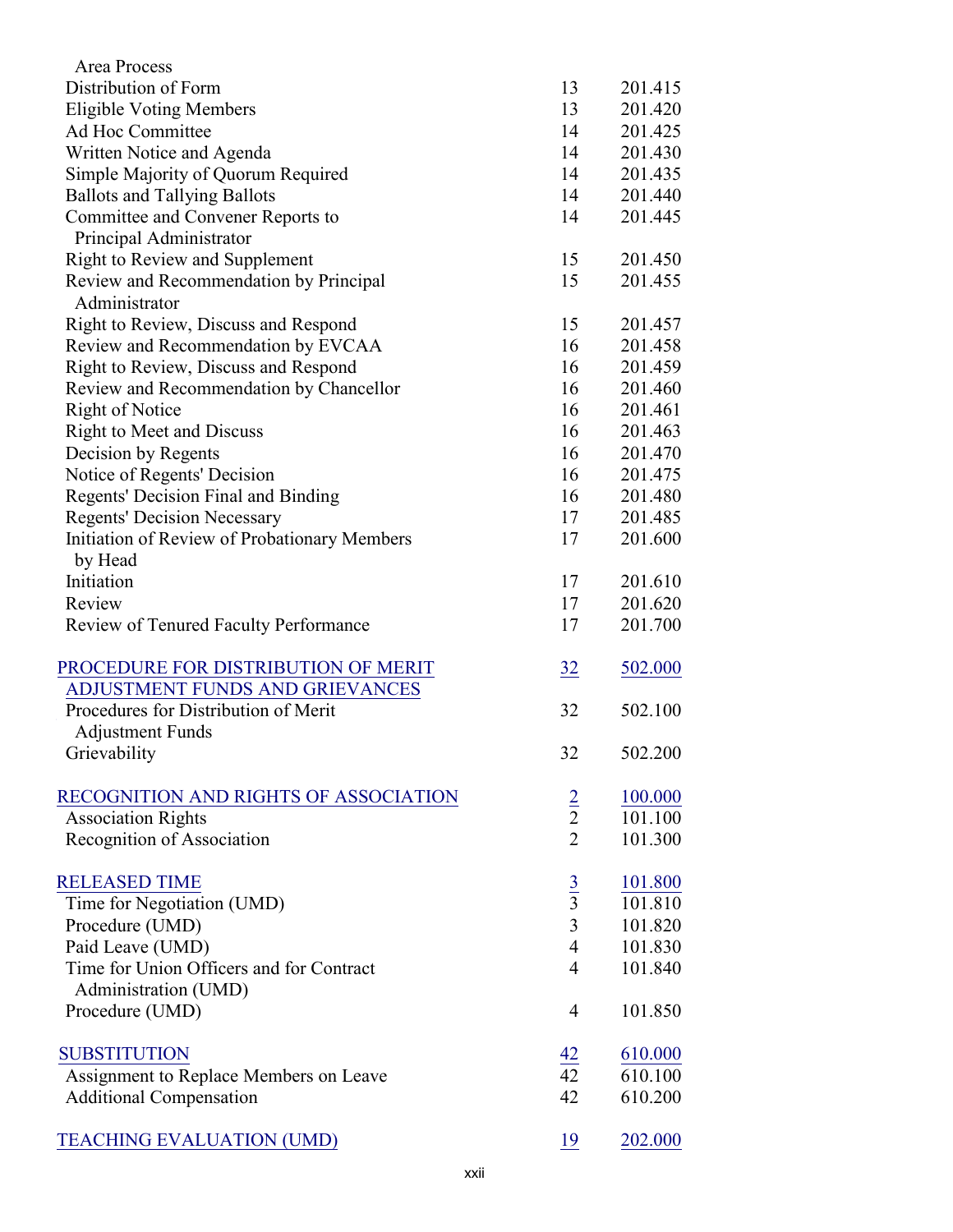| Member's Evaluations                                   | 19              | 202.100            |
|--------------------------------------------------------|-----------------|--------------------|
| <b>Evaluations for Personnel Actions</b>               | 19              | 202.150            |
| <b>Selection of Courses</b>                            | 20              | 202.160            |
| <b>Percentage Calculations</b>                         | 20              | 202.170            |
| <b>Personnel Files</b>                                 | 20              | 202.200            |
| Selection of Tools                                     | 20              | 202.320            |
| <b>Instructional Improvement</b>                       | 20              | 202.400            |
|                                                        |                 |                    |
| <b>TEXTBOOKS</b>                                       | $\frac{47}{1}$  | 935.000            |
| <b>Text Selection</b>                                  | 47              | 935.100            |
| <b>Complimentary Copies</b>                            | 48              | 935.200            |
| <b>TITLES</b>                                          | 49              | 975.000            |
| <b>TOTALITY OF AGREEMENT</b>                           |                 | 980.000            |
| Acknowledgment                                         | $\frac{50}{50}$ | 980.100            |
| Inconsistency                                          | 50              | 980.200            |
| Right to Amend                                         | 50              | 980.300            |
| <b>Contract Administration</b>                         | 50              | 980.400            |
|                                                        |                 |                    |
| <b>TRAVEL</b><br><b>Conduct and Reimbursement</b>      | 42<br>43        | 720.000<br>720.100 |
| Insurance                                              | 43              | 720.200            |
|                                                        |                 |                    |
| <b>UNCOMPENSATED LEAVES</b>                            | $\frac{42}{42}$ | 640.000            |
| Eligibility                                            |                 | 640.100            |
| Length                                                 | 42              | 640.200            |
| Procedure                                              | 42              | 640.300            |
| <b>Effect of Leave</b>                                 | 42              | 640.400            |
| UNIVERSITY FACILITIES AND SERVICES                     |                 | <u>101.400</u>     |
| <b>Bulletin Boards</b>                                 | $\frac{2}{2}$   | 101.410            |
| Campus Mail Service                                    | $\overline{c}$  | 101.420            |
| Office Space                                           | $\overline{2}$  | 101.430            |
| Parking Space                                          | $\overline{2}$  | 101.440            |
| Room Use                                               | $\overline{2}$  | 101.450            |
| Other Facilities, Services and Equipment               | $\overline{3}$  | 101.460            |
|                                                        |                 |                    |
| <b>WORK ASSIGNMENT</b>                                 | $\frac{9}{9}$   | 110.000            |
| Intent of the Parties                                  |                 | 110.100            |
| Changes in Work Assignment                             | 9               | 110.200            |
| Bargaining Unit Clarification                          | 9               | 110.300            |
| <b>WORKLOAD</b>                                        | <b>20</b>       | 250.000            |
| Introduction                                           | 20              | 250.100            |
| Professional Responsibility                            | 20              | 250.110            |
| Definition                                             | 20              | 250.120            |
| <b>Contact Hour</b>                                    | 20              | 250.121            |
| <b>Student Credit Hours</b>                            | 20              | 250.122            |
| <b>Instructional Assignment Limits</b>                 | 20              | 250.150            |
| <b>Instructional Workload for Regular Appointments</b> | 20              | 250.200            |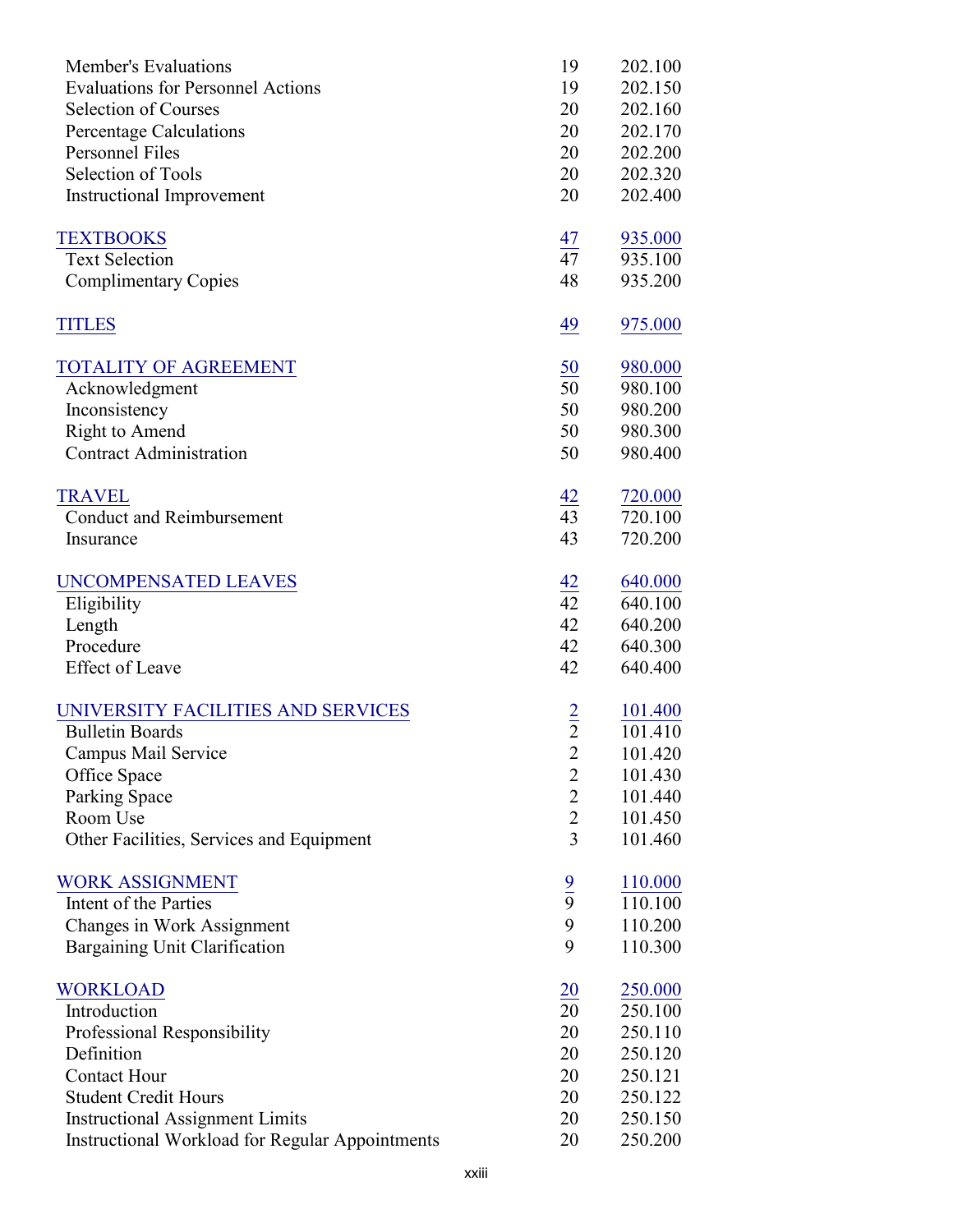| Nine- and Twelve-Month Appointments                      | 20             | 250.210 |
|----------------------------------------------------------|----------------|---------|
| Department/Program/Area Contact Hour Limit               | 21             | 250.211 |
| Adjustments                                              | 21             | 250.212 |
| Nine-Month Appointments                                  | 21             | 250.220 |
| Individual Contact Hour Limit                            | 21             | 250.221 |
| <b>Contact Hour Limits</b>                               | 21, 22         | 250.222 |
| <b>Student Credit Hour Limit</b>                         | 23             | 250.223 |
| <b>Twelve-Month Appointments</b>                         | 23             | 250.230 |
| Instructional Workload for Non-Regular                   | 23             | 250.300 |
| Appointments                                             |                |         |
| <b>Instructional Workload for Part-Time Appointments</b> | 23             | 250.350 |
| Instructional Workload Associated with Modified          | 23             | 250.400 |
| Criteria for Performance Evaluation                      |                |         |
| <b>WORK RULES AND PRACTICES</b>                          | $\frac{46}{5}$ | 850.000 |
| Employer's Right                                         | 46             | 850.100 |
| <b>Association's Right</b>                               | 47             | 850.200 |
| Accountability                                           | 47             | 850.300 |
|                                                          |                |         |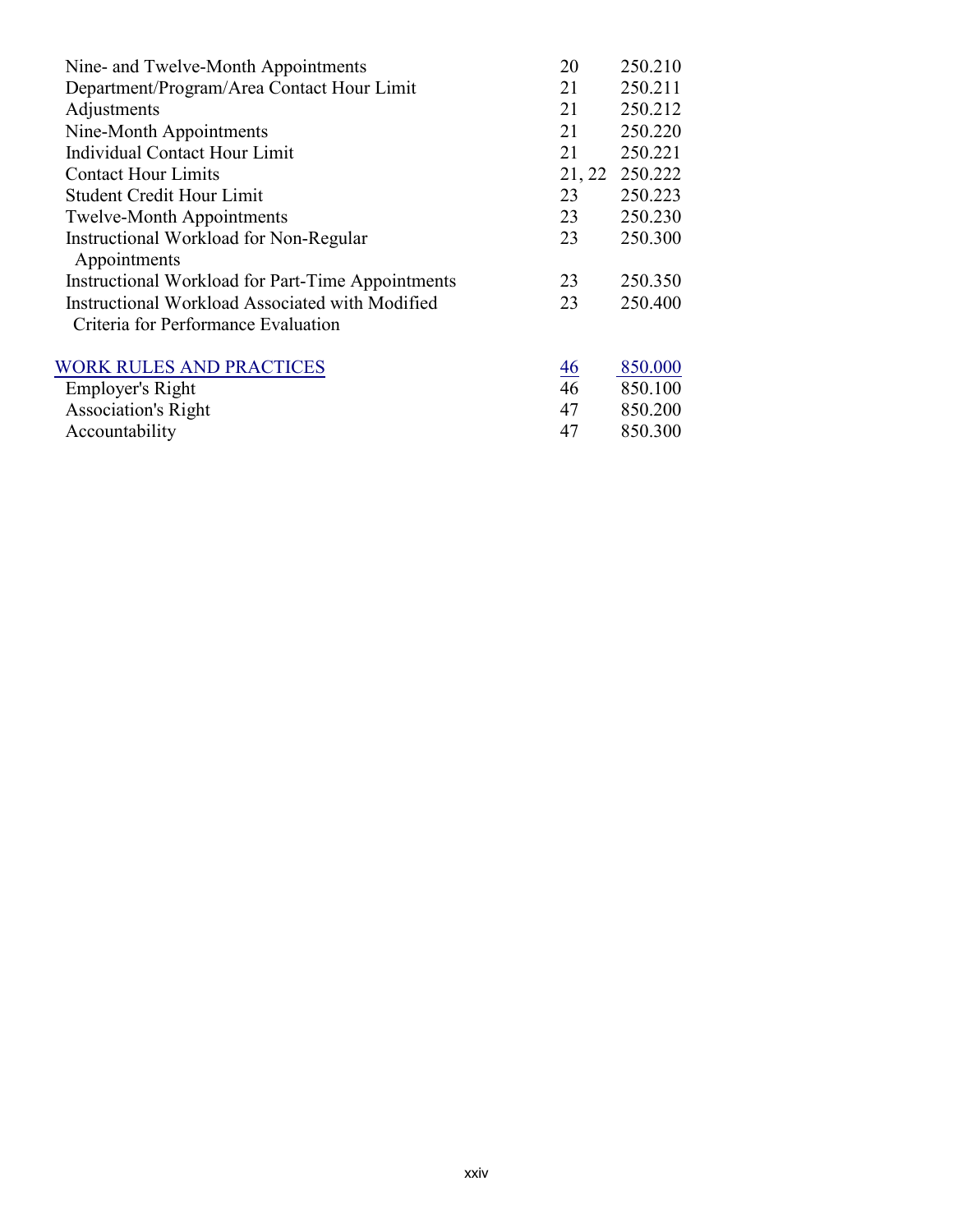#### <span id="page-24-0"></span>001.000 INTRODUCTION

This Agreement is made and entered into this  $10<sup>th</sup>$  day of October, 2014, by and between the Regents of the University of Minnesota ("Regents") and the University Education Association. The purpose of this Agreement is to establish a formal understanding in order to promote a harmonious and constructive relationship between the Regents and the University Education Association acting on behalf of the faculty members of Unit 9. Through this Agreement the Regents and the University Education Association intend to establish equitable and peaceful procedures for maintaining and implementing this Agreement and seek to maintain and improve the quality of instructional, research and related programs offered at The University of Minnesota.

- 002.000 DEFINITIONS
- 002.100 Terms Used Throughout Agreement. The following terms shall have the following meanings when used in this Agreement:
- 002.110 Association. "Association" means the University Education Association.
- 002.120 Certified Unit. "Certified Unit" means the portion of the outstate instructional unit established by the Minnesota Public Employment Labor Relations Act, as amended ("PELRA"), for which the Association has been certified as the exclusive representative by the Director of the Bureau of Mediation Services of the State of Minnesota.
- 002.130 Employer. "Employer" means the Regents of the University of Minnesota.
- 002.140 Principal Administrator. "Principal Administrator" means a dean, director or similar principal officer at UMD so designated by the Chancellor. "Principal Administrator" means a department head or similar principal officer at UMC so designated by the Chancellor. A Principal Administrator shall have responsibility and authority as delegated by the Chancellor.
- 002.150 Member (UMD). "Member" means a Member of the Certified Unit. Members shall include faculty appointed to a Regular Appointment and Non-Regular Appointment (see definitions 002.161 and 002.164) who meet the PELRA employment eligibility requirements of more than 35% time and longer than 67 days per calendar year.
- 002.160 Faculty Ranks. The faculty ranks are Professor, Associate Professor, Assistant Professor and Instructor.
- 002.161 Regular Appointment. Appointments to faculty rank which carry Indefinite Tenure or are tenure-track (also called probationary) are called Regular Appointments.
- 002.162 Indefinite Tenure. The right to continued employment, subject to removal only for one (1) or more of the following reasons:
	- (a) Cause;
	- (b) Retirement; or
	- (c) Layoff, subject to the provisions of Section 280.000 of this Agreement.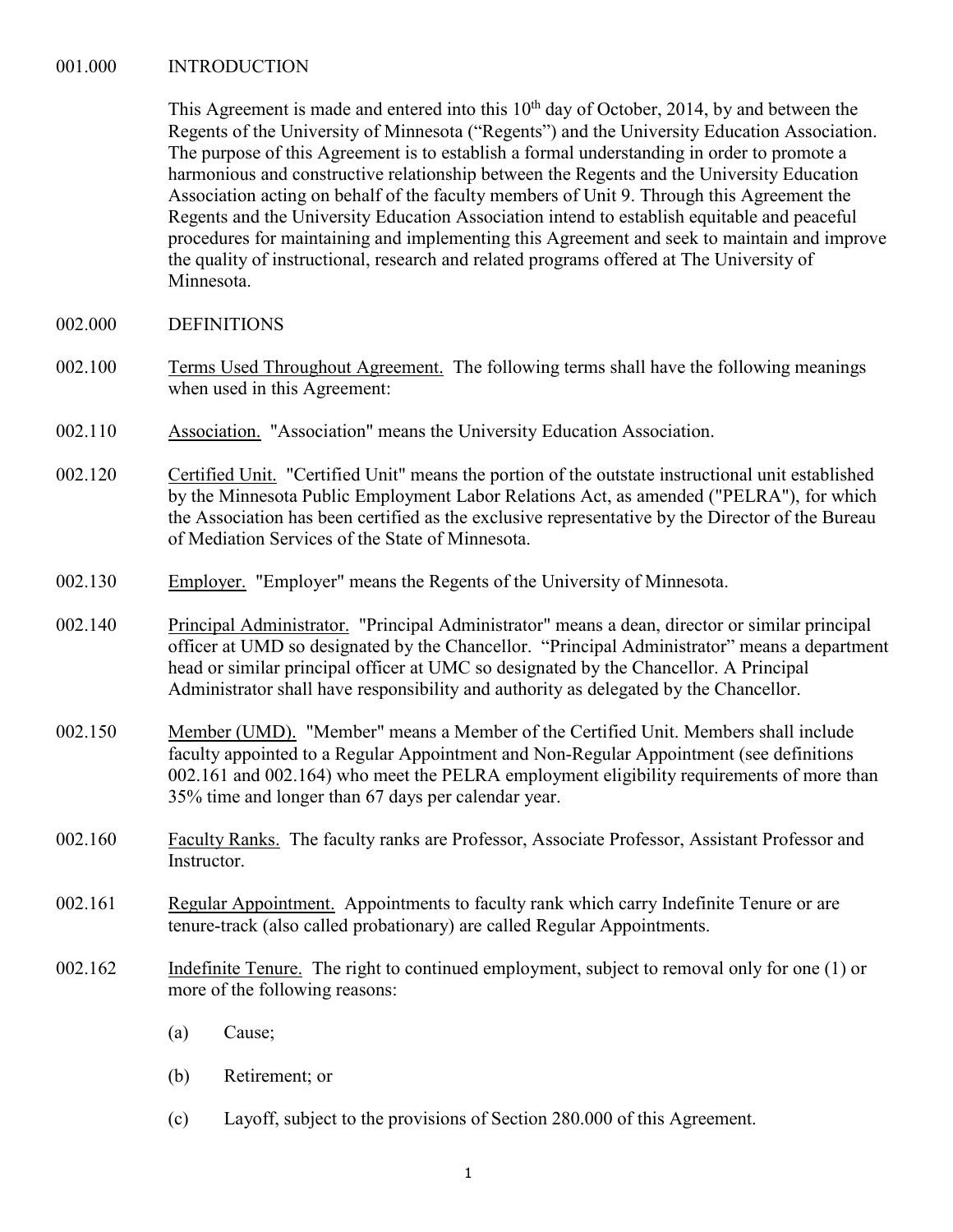- <span id="page-25-0"></span>002.163 Tenure-track (also called Probationary) Appointment (UMD). An appointment at any faculty rank (see 002.160) leading to a decision concerning Indefinite Tenure within a specified period of time.
- 002.164 Non-Regular Appointment (UMD). Non-regular appointments to faculty rank are date specific: that is, the appointment terminates at the end of a period specified in the appointment without further notice. A non-regular appointment creates no right or presumption of a right to reappointment or to an appointment with Indefinite Tenure.
- 002.165 Adjunct, Clinical, Visiting Prefixes to Faculty Rank (UMD). Adjunct, Clinical, and Visiting faculty members hold non-regular appointments. They are not Members of the Certified Unit.
- 100.000 RECOGNITION AND RIGHTS OF ASSOCIATION
- 101.100 Association Rights (UMD). Pursuant to PELRA, the Employer recognizes the Association as the exclusive representative of the Members. The Employer shall not meet and negotiate or meet and confer with any employee or any group of employees who are at the time designated as Members, except through the Association.
- 101.300 Recognition of Association. The Employer shall not aid, promote, or finance any group or organization which seeks to engage in collective bargaining on behalf of the Members covered by this Agreement.
- 101.400 UNIVERSITY FACILITIES AND SERVICES
- 101.410 Bulletin Boards (UMD). By mutual agreement, one (1) centrally located bulletin board in each academic building in which Members have offices or use instructional space shall be designated and labeled to be for Association use. The Association shall be permitted the use of these bulletin boards for posting notices pertaining to the conduct of Association affairs.
- 101.420 Campus Mail Service (UMD). The Employer shall permit the Association to use the campus mails for the delivery of materials connected with the Association's conducting its business to its Members. The Association shall pay the Employer the established charge for users of the campus mail service. However, the Chancellor or h/her designee, may allow such use without charge. If such free use is granted on a given occasion it shall not serve as a precedent or confer any right to free use on any subsequent occasion. Mail from the Association to the Employer shall be carried in the campus mail free of charge.
- 101.430 Office Space (UMD). The Employer shall rent to the Association office space at UMD at the lowest established rental rate for renters on a space available basis, taking into account the Employer's previously scheduled use of space by others.
- 101.440 Parking Space. The Employer shall provide the Association three "Gold" parking spaces as they become available on the UMD campus for the exclusive use of the Association, which shall be paid for by the Association at established rates.
- 101.450 Room Use. The Association shall have the right to use general purpose and meeting rooms for Association business, at reasonable times when such rooms are not otherwise in use, without charge. Reservations for use of rooms shall follow the normal room scheduling procedure.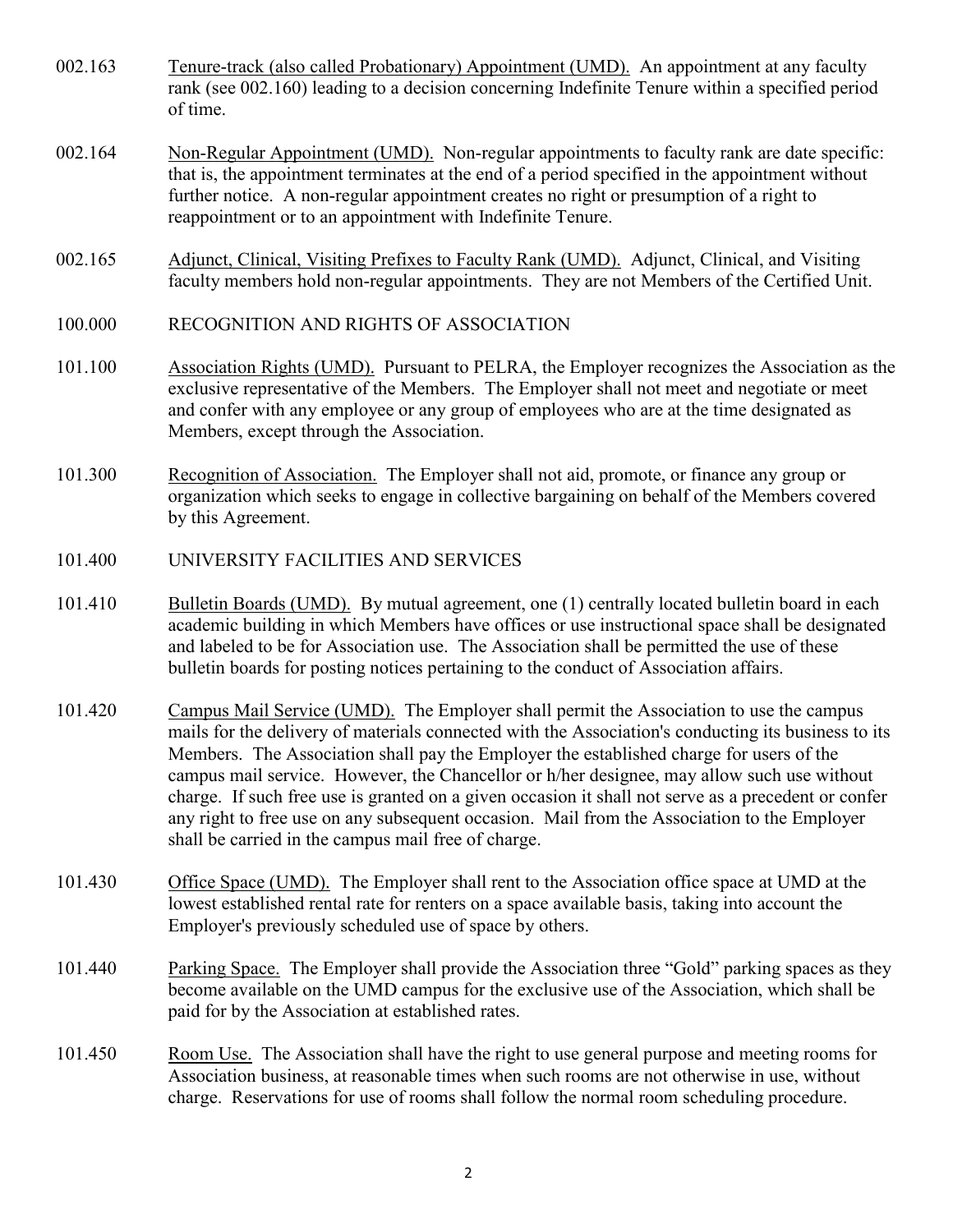- <span id="page-26-0"></span>101.460 Other Facilities, Services and Equipment. The Employer shall permit the Association to use other facilities, services and equipment to the same extent that the Employer permits other business associations to make use of those facilities, services and equipment. The Association's use of these facilities, services and equipment shall not interfere with the Employer's use of those facilities, services and equipment for its own purposes or with the Employer's previous scheduling of such use by others. The Association shall pay the Employer the lowest established charge for users who pay for the use of those facilities, services, and equipment. However, the Chancellor, or h/her designee, may allow the Association such use free of charge. If such free use is granted on a given occasion it shall not serve as a precedent or confer any right to free use on any subsequent occasion.
- 101.500 INFORMATION AND DATA
- 101.510 Collective Bargaining Information. Upon request, the Employer shall provide the Association with all information which the Employer is required to provide pursuant to PELRA, necessary to permit the Association to meet and negotiate with the Employer and shall provide the Association with all information necessary to implement and enforce this Agreement.
- 101.520 Regents' Agenda and Minutes. The President of UEA shall receive a copy of all public Regents' agenda in advance of meetings and minutes of all public meetings of the Regents.
- 101.530 Catalogues and Schedules of Classes. The Employer shall provide the Association with two copies of all catalogues and schedules of classes with respect to each department or program in which a Member is or may be employed. The Employer shall provide the Association with such copies of schedules of classes not later than the time when such schedules are made available to students for registration. Should the Employer discontinue printing copies of such catalogues and/or schedules, the Employer shall provide the Association with the internet/on-line web page site where such catalogues or schedules can be accessed.
- 101.540 Information on University Positions. The Employer shall provide Members access to information on approved, posted, available academic and administrative University positions.
- 101.550 Cost. The Employer shall bear the cost of complying with Section 101.500.
- 101.700 ACCESS TO AGREEMENT
- 101.710 Employer Responsibility. The Employer shall print copies of this Agreement, and shall provide 100 copies of this Agreement to the Association within 60 days of ratification. The Employer shall make this agreement available online within 30 days of ratification.
- 101.720 Cost. The Employer shall bear the cost of complying with Section 101.700.
- 101.800 RELEASED TIME
- 101.810 Time for Negotiation (UMD). Upon the request of the Association and upon such conditions as may be reasonable, the Employer shall permit Members whom the Association has elected or appointed to meet and negotiate with the Employer to be released from the normal duties of their employment to permit them to do so, in accordance with Section 101.800.
- 101.820 Procedure (UMD). If the Association wishes to exercise the rights established by Section 101.810 and if the Association's exercising those rights interferes with the Member's performing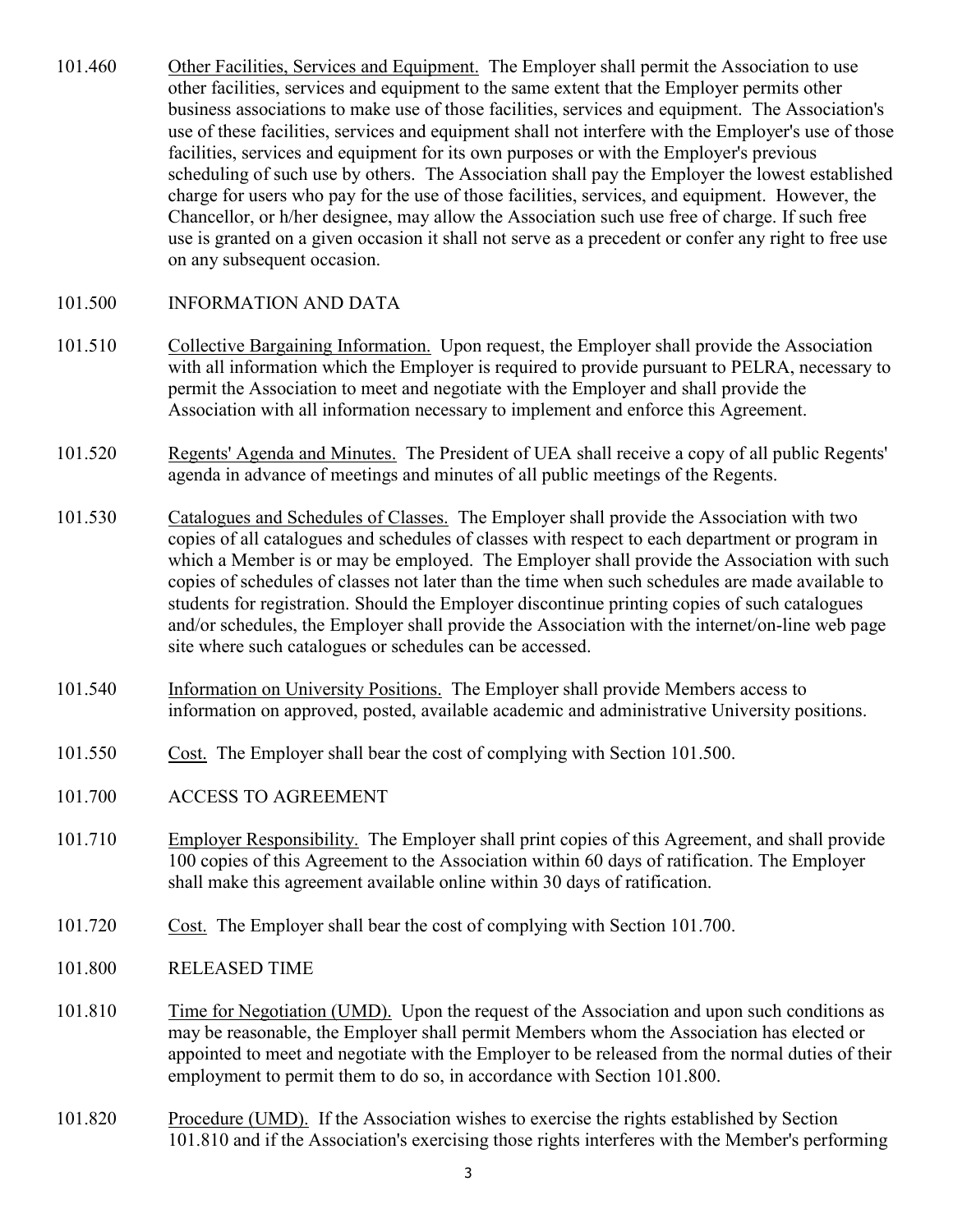<span id="page-27-0"></span>h/her duties to the Employer, the Member shall submit a request to the Principal Administrator of the academic unit in which s/he is employed. The Member shall submit h/her request no later than seven days prior to the date on which s/he proposes to commence the exercise of those rights, except under unusual circumstances. Unless the Principal Administrator identifies in writing compelling reasons relating to the instructional needs of the Employer and subject to Section 101.830, the Principal Administrator shall grant the Member's request if it is for a purpose set forth in Section 101.810. Unless the Principal Administrator identifies in writing compelling reasons relating to the instructional needs of the Employer, the Principal Administrator shall adjust, upon request, a Member's class schedule when the Member has been appointed or elected to perform the rights established in Section 101.810.

- 101.830 Paid Leave (UMD). In the event the Member is to be relieved of h/her duties to meet and negotiate with the Employer, any leave granted for such purpose shall be with pay for up to two days of the leave in each calendar week. All other days of leave for purposes of Section 101.800 shall be without pay.
- 101.840 Time for Union Officers and for Contract Administration (UMD). Upon the request of the Association and upon such conditions as may be reasonable, the Employer shall permit officers, Lead Negotiator, Grievance Official, or Contract Administrator of the Association to be released from portions of their normal teaching duties to perform duties necessary for the Association. Any Member released from h/her normal teaching duties pursuant to this Section 101.840 shall not be released from any other duties of h/her position as set forth in this Agreement or any applicable University policy.
- 101.850 Procedure (UMD). If the Association wishes to exercise the rights established by Section 101.840, the UEA Contract Administrator shall submit a request to the campus contract manager. The UEA Contract Administrator shall submit h/her request no later than April 15 for the subsequent Fall Semester and October 1 for the subsequent Spring Semester. Unless the appropriate Principal Administrator identifies in writing compelling reasons relating to the instructional needs of the Employer the request shall be granted if it is for a purpose set forth in Section 101.840. Unless the Principal Administrator identifies in writing compelling reasons relating to the instructional needs of the Employer, the Principal Administrator shall adjust, upon request, a Member's class schedule to allow the Member to perform the duties established in Section 101.840.

In the event the Employer grants the Association's request to exercise the rights set forth in Section 101.840, the Association shall pay the Employer the greater of the current Continuing Education rate or 3.00 percent of each Member's base salary for each credit of teaching assignment from which the Members are released up to the limit of an annual average of sixteen (16) credits. This provision may be utilized only during a Member's regular academic appointment.

### 101.900 LOCATION OF SESSIONS

After the date upon which this Agreement is executed and unless the Employer and the Association mutually agree otherwise, all meet and negotiate and all meet and confer sessions shall be held at UMD and/or UMC.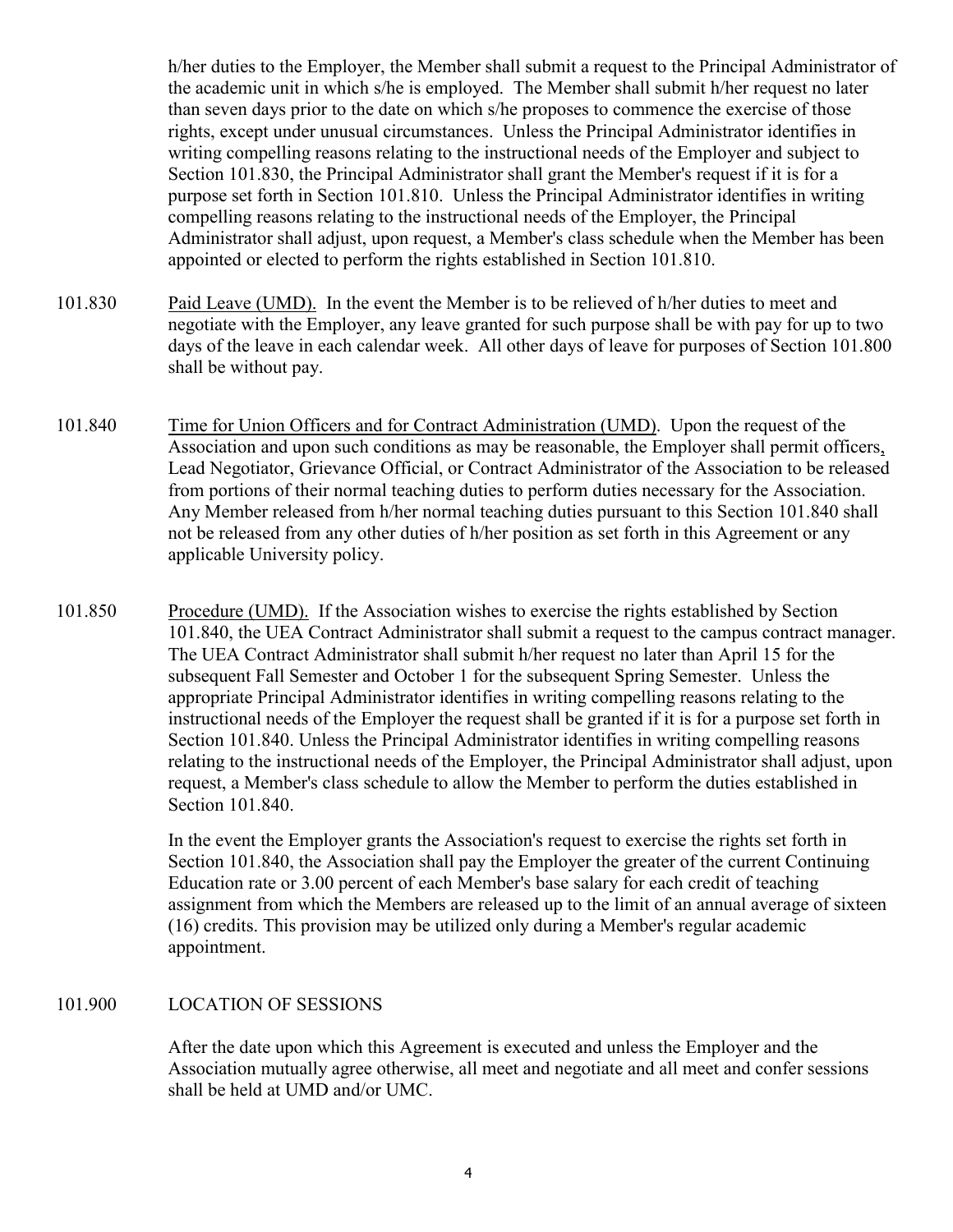- <span id="page-28-0"></span>103.000 HARASSMENT (UMD)
- 103.100 Employee and Student Rights. The Employer and the Association agree that all employees of the Employer and students are entitled to freedom from harassment.
- 103.200 Definition. Harassment is here defined as:
	- (a) Sexual harassment is conduct involving unwelcome sexual advances, requests for sexual favors and other verbal or physical conduct of a sexual nature, and
	- (b) Nonsexual harassment is repeated or egregious conduct that is abusive or demeaning, when:
		- (1) submission to such conduct is made either explicitly or implicitly a term or condition of an individual's employment or status as a student, or
		- (2) submission to or rejection of such conduct by an individual is used as the basis for an employment decision or an educational decision affecting such individual, or
		- (3) such conduct has the purpose or effect of substantially interfering with an individual's work performance or academic performance or creating an intimidating, hostile or offensive working or studying environment.

Some forms of nonsexual harassment may be discriminatory and, as such, may be subject to state and/or federal law and/or university policies.

- (c) Sexual violence is an extreme form of sexual harassment involving physical violence against an individual. Such incidents may constitute criminal violations and are also a violation of the Agreement between the Employer and the Association.
- 103.300 Applicability. Section 103.000 shall apply to:
	- (a) conduct by an employee of the Employer who is not a Member or by a student which is directed at a Member, and
	- (b) conduct by a Member which is directed at another Member, at any other employee of the Employer or at a student.
- 103.400 Consenting Relationships. Because of the power differential inherent in relationships between a faculty member and a student, or between a faculty member and an employee supervised by that faculty member, the Employer and the Association agree that should a charge of sexual harassment, as defined in this agreement, be brought against a Member by a student, or by an employee supervised by the Member, assertions by the Member that mutual consent existed shall not constitute an acceptable *prima facie* defense of h/her actions.

#### 104.000 MANAGEMENT RIGHTS

Except as expressly limited by this Agreement or by law, the Employer and the Association agree that the Employer reserves all rights and privileges heretofore exercised by the Employer or granted to it by law including, but not limited to, the following: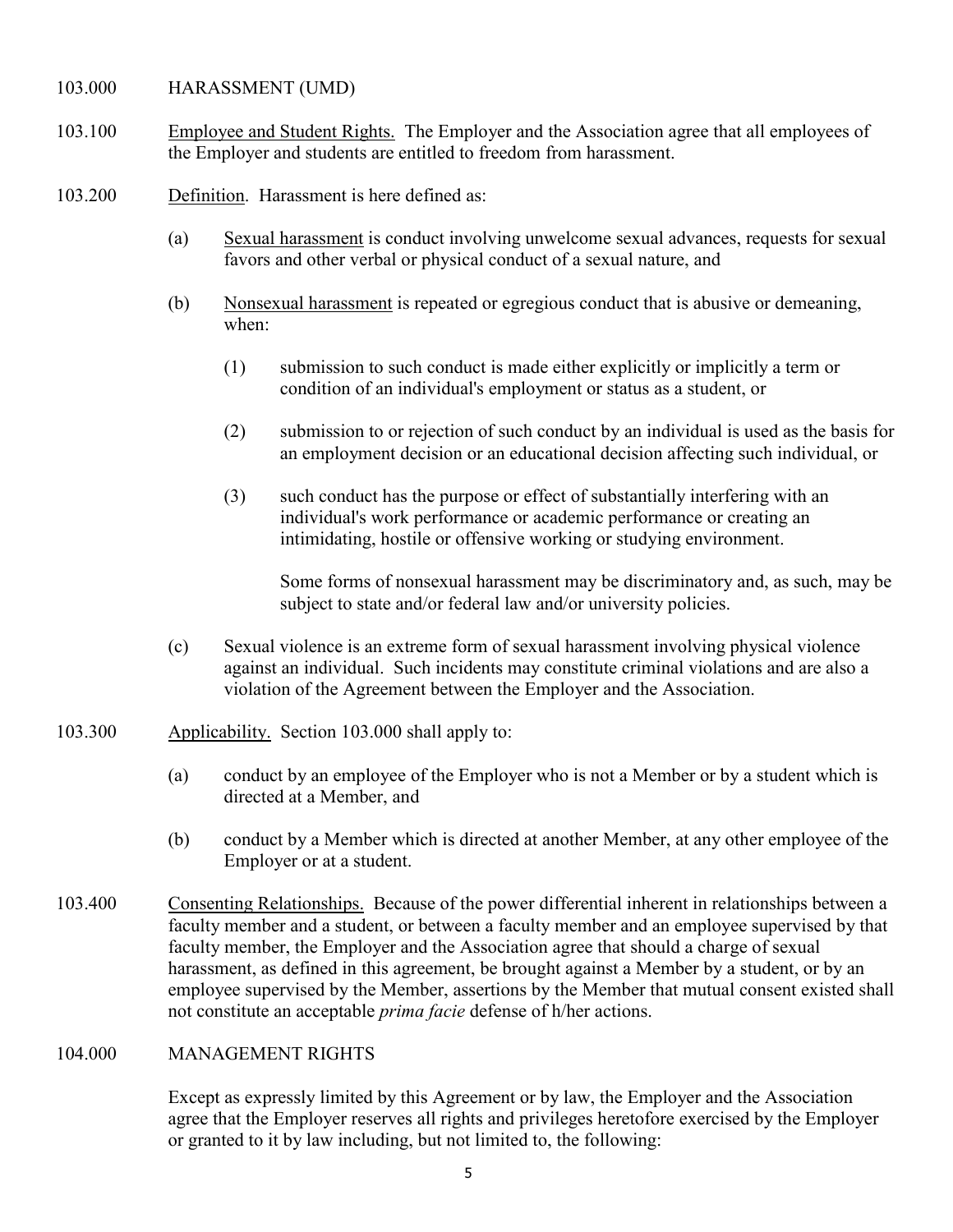- <span id="page-29-0"></span>(a) The enactment of laws for the governance of the University of Minnesota;
- (b) The appointment of officers for the University of Minnesota;
- (c) The establishment of educational policies for the University of Minnesota;
- (d) The establishment and direction of courses of instruction at the University of Minnesota;
- (e) The setting of the budget for the University of Minnesota;
- (f) The declaration of a Fiscal Emergency;
- (g) The administration of the University of Minnesota;
- (h) The selection, direction, number, assignment, evaluation and promotion of Members and other faculty members;
- (i) The adoption and enforcement of work rules and regulations applicable to Members and other employees at the University of Minnesota;
- (j) The utilization of technology; and
- (k) The organizational structure of the University of Minnesota.

### 105.000 NON-DISCRIMINATION (UMD)

- 105.100 Employer Responsibility. The Employer accepts its responsibility to insure equal opportunity in all aspects of employment for all Members regardless of race, color, creed, religion, national origin, gender, marital status, physical or other disability, age, veteran's status, political belief or affiliation, membership or non-membership in any employee organization, status with regard to public assistance, sexual orientation, place of residence or personal life away from the institution. The Employer shall not interfere with the right of a Member to become or not to become a member of the Association and shall not discriminate against, interfere with, restrain or coerce any Member because of h/her membership or non-membership in the Association or because of h/her activity in an official capacity on behalf of the Association which is in accordance with the provisions of this Agreement. With respect to Members, the Employer agrees to implement all programs of affirmative action required by federal or state law, regulation, guideline or policy. The absence of such laws, regulations, guidelines or policies shall not relieve the Employer of its responsibility to promote actively the equality of opportunity for all Members.
- 105.200 Association Responsibility. The Association accepts its responsibility as exclusive representative and agrees to represent all Members without discrimination as to race, color, creed, religion, national origin, gender, marital status, physical or other disability, age, veteran's status, political belief or affiliation, membership or non-membership in any employee organization, status with regard to public assistance, sexual orientation, place of residence or personal life away from the institution.

### 106.000 DUES CHECK OFF AND FAIR SHARE FEE DEDUCTIONS

106.100 Dues Check Off.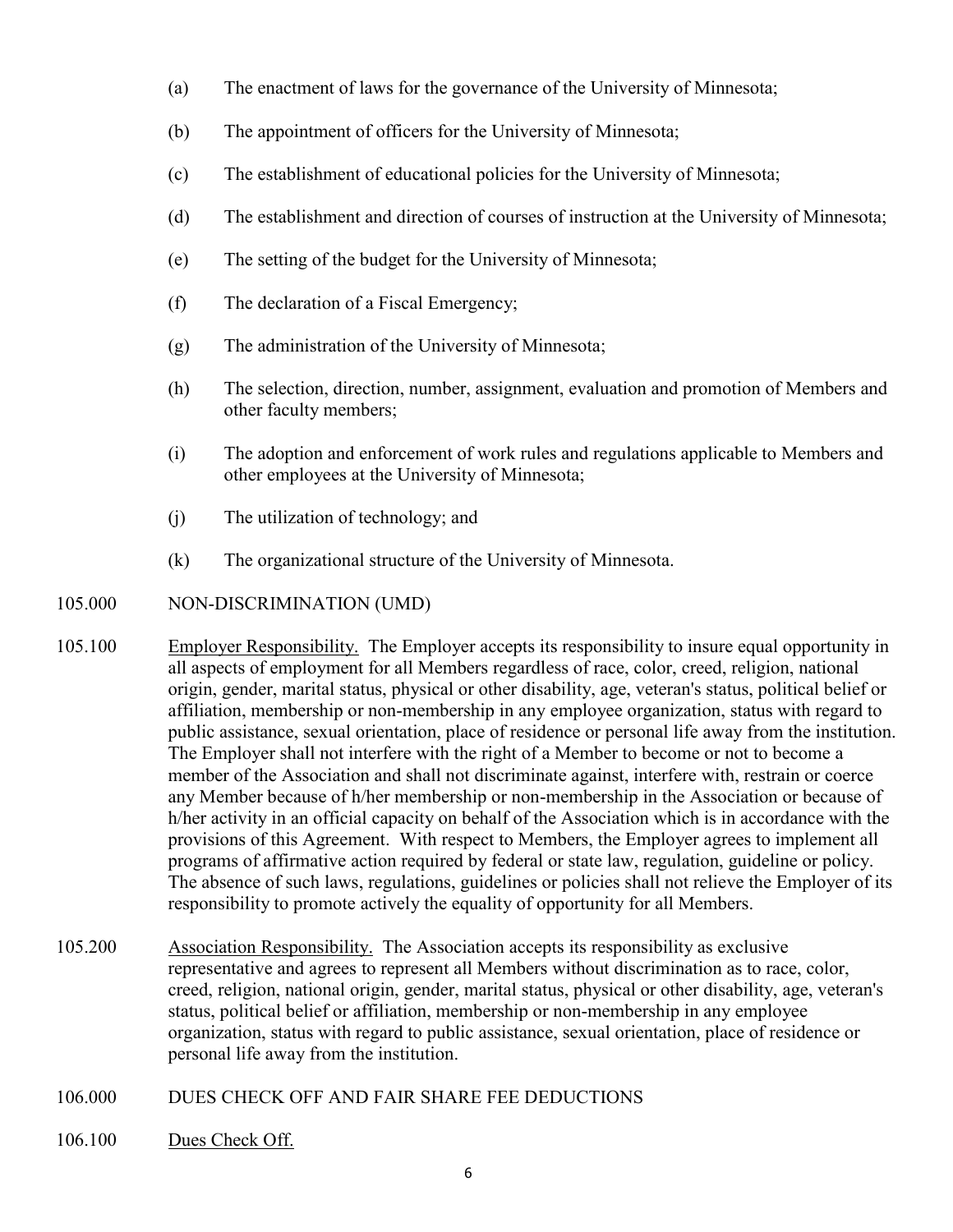- <span id="page-30-0"></span>106.110 Right to Dues Check Off. Members who are members of the Association shall have the right to request that dues payable to the Association be checked off by the Employer.
- 106.120 Dues Check Off Procedure. Any Member who wishes to exercise h/her right to dues check off shall present a written request to the Association. The Association shall forward the request to the Employer at least ten days prior to the end of the payroll period in which the dues check off is requested.
- 106.200 Fair Share Fee Deductions.
- 106.210 Right to Fair Share Fee Deduction. In accordance with PELRA, the Association may require Members who are not members of the Association to contribute a fair share fee for services rendered by the Association.
- 106.220 Fair Share Fee Deduction Procedure. If the Association elects to require Members who are not members of the Association to contribute a fair share fee for services rendered by the Association, the Association shall provide written notice of the amount of the fair share fee assessment to the Employer and shall list the Members from whom such a fee is being required.
- 106.300 Periodic Deductions (UMD). The Employer shall make equal monthly dues check offs and fair share fee deductions for all Members from whom such deductions are made.
- 106.400 Payments of Dues and Fair Share Fees to the Association. The Employer shall remit dues which have been checked off pursuant to written request and fair share fee deductions which have been required to the Association, except as otherwise provided by PELRA. The Employer shall transmit the aggregate of the dues checked off, the fair share fee deductions made and an itemized statement of those dues and fees to the Association no later than fifteen days after the end of the payroll period during which the dues were checked off and no later than fifteen days after the fees were deducted or the final determination of a challenge, whichever is later.
- 106.500 Indemnification.
- 106.510 Protection. The Association agrees to defend, save harmless and indemnify the Employer against any and all claims, suits, orders or judgments brought or issued against the Employer as a result of any action taken in accordance with the provisions of this Section 106.000. The Association shall not be liable to the Employer for any fines, penalties, or punitive damages for which the Employer may be adjudged to be liable.
- 106.520 Provision of Counsel. In the event that any claim or action is brought against the Employer because of the Employer's act or omission which occurred while the Employer was implementing the provisions of this Section 106.000, the Association shall provide counsel and such other assistance as may be required to provide a defense to the Employer. The Association shall have the right to choose counsel and to determine the course of the defense.
- 106.530 Cooperation. The Employer shall cooperate with the Association and its counsel in the investigation and defense of any claim or charge for which the Employer may claim a right to a defense or for indemnification.
- 107.000 FACULTY INDEMNIFICATION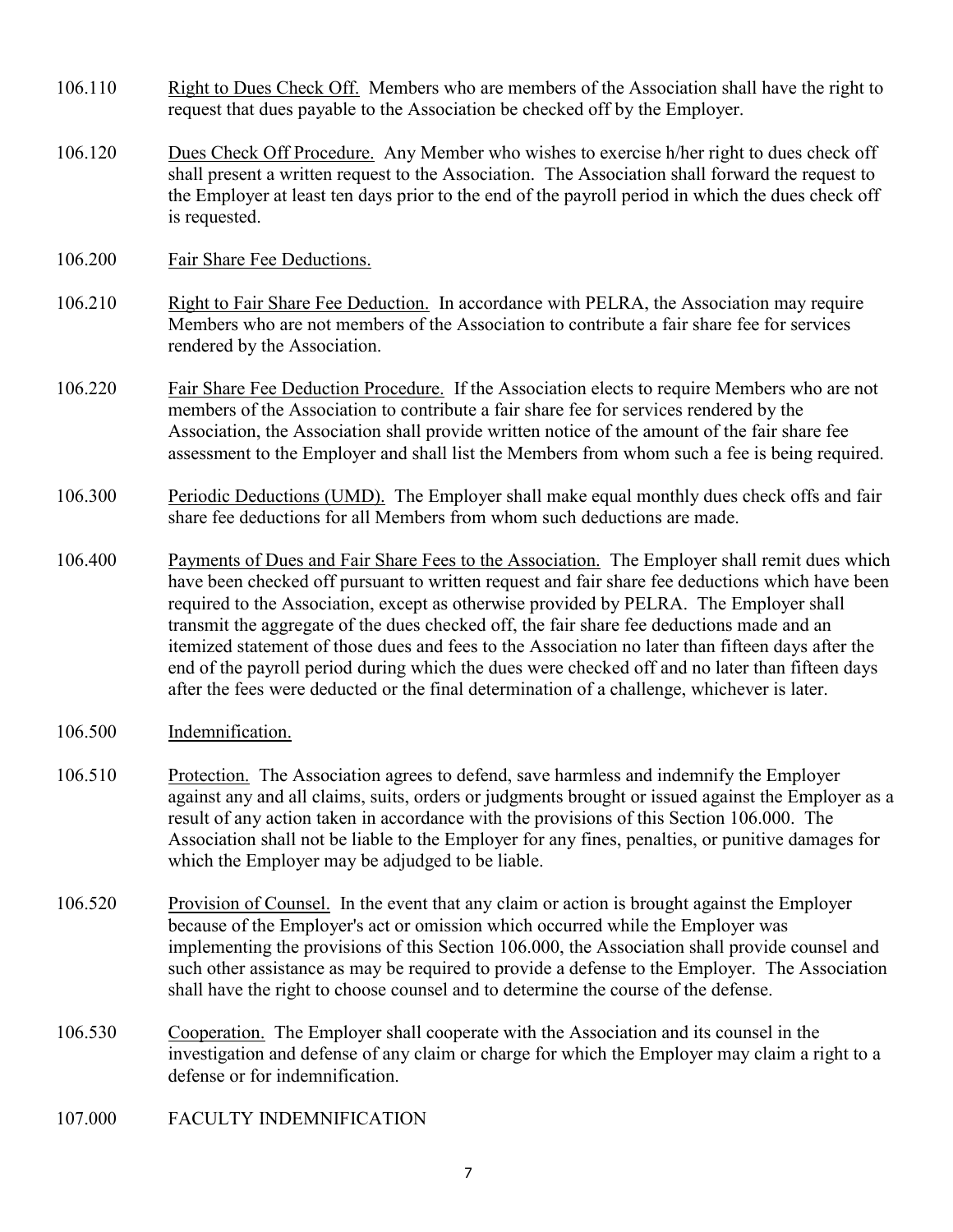- <span id="page-31-0"></span>107.100 Protection Described; Persons Covered. Subject to paragraphs 107.200 and 107.300 below, the Regents of the University of Minnesota shall defend, save harmless and indemnify any Member against any threatened, pending or completed action, suit or proceeding, direct or indirect, whether civil, criminal, administrative, derivative or investigative, whether groundless or otherwise, wherever brought, arising out of an alleged act or omission occurring during h/her period of employment if the Member was acting within the scope of h/her employment or official capacity, against expenses, attorneys' fees, judgments, fines, penalties, punitive damages and amounts paid in settlement, actually and reasonably incurred.
- 107.200 Eligibility Criteria; Certain Conduct not Protected. To be eligible under this policy, a Member must have acted within the scope of h/her employment or official capacity, and, with respect to any criminal action or proceeding, the Member must have had no reasonable cause to believe h/her conduct was unlawful. There shall be no obligation either to defend or to indemnify in the event of malfeasance in office or willful or wanton neglect of duty or other actions. There shall also be no duty to defend or indemnify a Member with respect to an action brought by the Regents or their authorized representatives. Furthermore, this policy shall apply only in those cases where the Member seeking a defense and indemnification has given prompt written notice of the action, suit or proceeding to the Regents of the University of Minnesota, requested defense by the University and has provided complete disclosure and cooperation in the defense of the claim or demand.
- 107.300 Eligibility Determination. The determination of the eligibility of a Member to the protection described above shall be made by the President of the University after appropriate investigation. A determination of eligibility may include limitations or exceptions. The President shall make this determination in writing and provide a copy to the Member. The Member may grieve the President's determination of eligibility, and may initiate the grievance at Step Three.
- 107.400 Application of Law. The provisions of this section are in addition to and not in derogation of any other obligation, limitation, condition, notice provision, or restriction provided by law including, but not limited to, Minnesota Statute 3.372-736.
- 109.000 APPOINTMENT PAPERS
- 109.100 Reappointment. The Employer shall, except under unusual circumstances, provide each member with a notification that the notice of appointment is posted on the Employer's internet/Web site. Such notification shall be provided to each Member at least one (1) month prior to the starting date of h/her appointment in each academic year if s/he has been appointed during a prior academic year and is to be reappointed. The Employer shall also provide a notice of any applicable changes in the Regents Policy on Faculty Tenure that took effect subsequent to the Member's most recent prior appointment.
- 109.200 Initial Appointment. The Employer shall provide each person whom it appoints to become a Member a notification that the notice of appointment is posted on the Employer's internet/online web site. Such notification shall be provided within three weeks after the newly appointed person's appointment becomes final by formal administrative action and by action of the Regents or their designee. This notice of appointment form shall contain a statement that the Member's appointment is subject to the terms of this Agreement. Information on access to a copy of this Agreement, a copy of the Regents Policy on Faculty Tenure with explanation of applicability, and the 7.12 statement for the Member's Department shall accompany the appointment notification.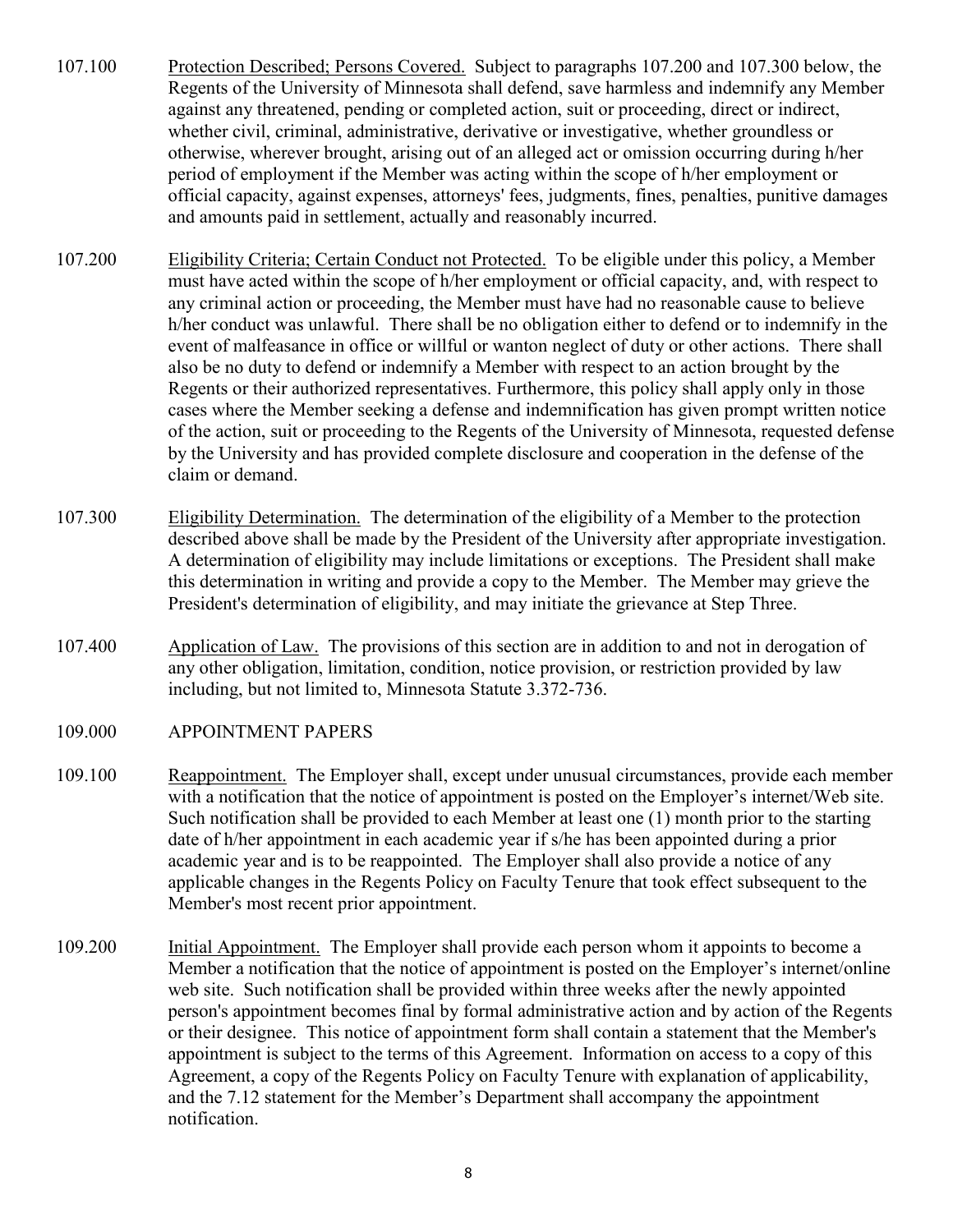<span id="page-32-0"></span>110.000 WORK ASSIGNMENT

- 110.100 Intent of the Parties. The Employer shall not assign duties currently performed by Members to persons outside the Certified Unit for the purpose of reducing the size of the Certified Unit.
- 110.200 Changes in Work Assignment. The Employer may create new positions and assign to such positions or to existing positions some of the duties currently performed by Members. If this occurs, the Employer shall notify the Association at least thirty calendar days in advance so that the parties may discuss the rationale behind reassigning Certified Unit work and whether the new position should or should not be placed in the Certified Unit.
- 110.300 Bargaining Unit Clarification. If the parties disagree on whether the new position should be in the Certified Unit, the parties shall jointly submit the matter to the Bureau of Mediation Services for unit clarification in accordance with Bureau procedures.

#### 111.000 GRADUATE STUDY

- 111.100 Eligibility. A Member, with the written agreement of h/her Principal Administrator, may pursue graduate degrees at any accredited institution which provides advanced degrees appropriate to the Member's respective field of specialization. If the Principal Administrator does not agree in writing, s/he shall state in writing to the Member h/her reasons for the refusal. Any Member who receives the Principal Administrator's written agreement to pursue a degree shall not be removed from h/her tenured or tenure track position during the period of time in which s/he has permission to pursue such degree.
- 111.200 Leave (UMD). If, in the opinion of the Principal Administrator, the Member's pursuing a graduate degree interferes with the Member's performing h/her duties to the Employer, the Member shall apply for uncompensated leave as provided in Section 640.000. Any Member taking an approved uncompensated leave to pursue a degree shall not be removed from h/her tenured or tenure track position.
- 111.300 Effect. If the Member is pursuing a graduate degree without leave, the time which elapses during such pursuit shall be included as part of the Member's probationary period, if any.
- 113.000 ACADEMIC FREEDOM AND RESPONSIBILITY (UMD)
- 113.100 No Limitation on Exposition of Subject. The Employer shall not impose any limitation upon a Member's freedom in the exposition of h/her own subject in the classroom or in addresses or publications. The Employer shall not place any restraint upon a Member's freedom in the choice of subjects for research and investigation undertaken on h/her own initiative. The Employer recognizes that each Member, when speaking or writing outside of the institution upon subjects beyond the scope of h/her own field of study, is entitled to the same freedom and is subject to the same responsibilities as attach to all other citizens but in added measure. Off the campus, Members enjoy the same rights as their fellow citizens to organize and join political associations and to express opinions.
- 113.200 Classroom Discussions Appropriate to Subject. No Member may claim as h/her right the privilege of discussing in h/her classroom controversial topics that are not pertinent to the course of study that is being pursued. A Member's mastery of h/her subject and h/her own scholarship are necessary qualifications for teaching. Each Member shall be responsible for h/her course of instruction, which responsibility includes a statement of course objectives and the means of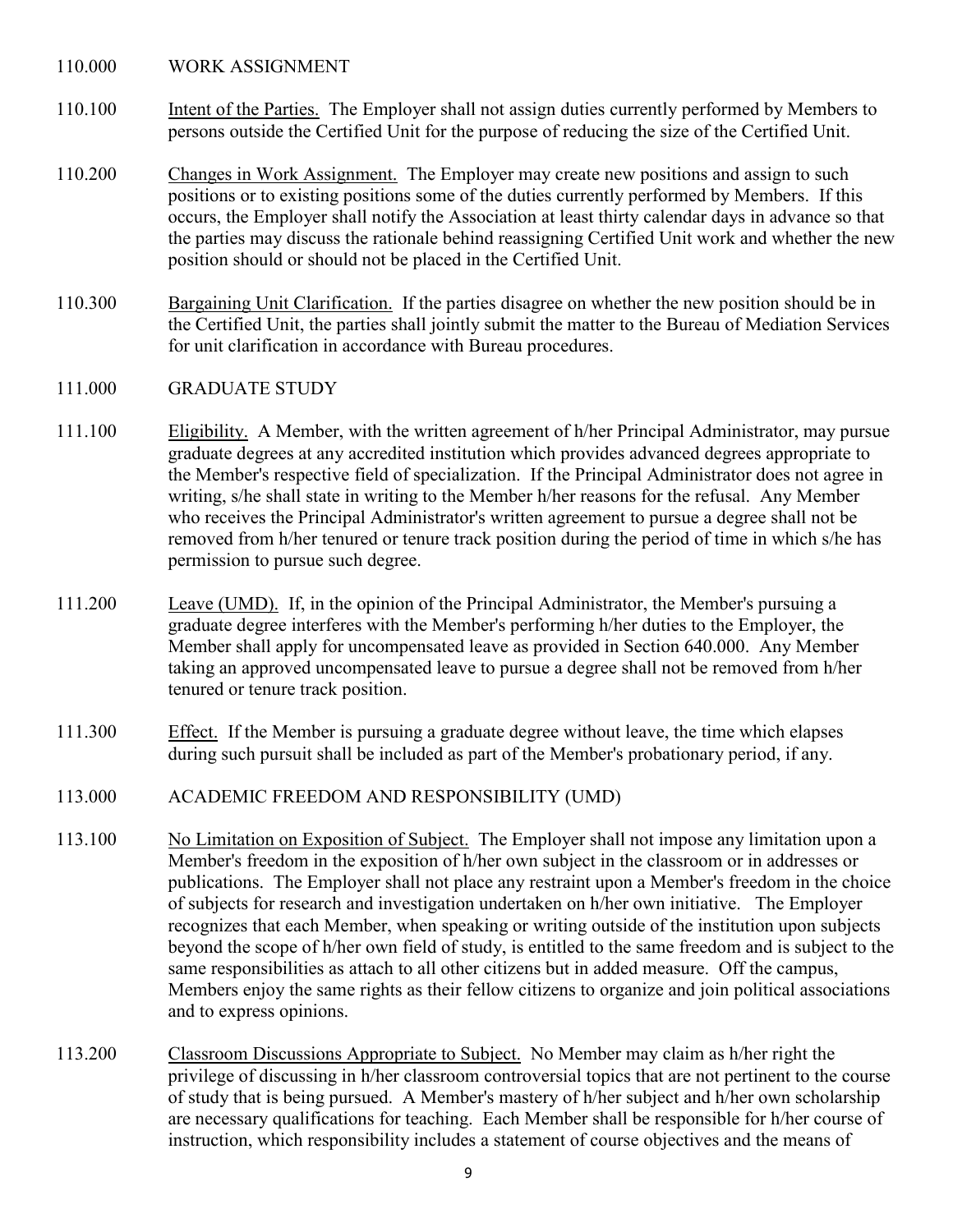fulfilling them. Thus, it is improper for a Member persistently and knowingly to intrude material which has no relation to the subject matter of h/her course or to fail to present the subject matter of h/her course. The Employer and the Association recognize that it is equally improper for those outside the University community to dictate what is to be taught.

- <span id="page-33-0"></span>113.300 Academic Misconduct. Academic misconduct for the purpose of this Section 113.300 shall mean the fabrication or falsification of data, research procedures, or data analysis; destruction of data for fraudulent purposes; plagiarism; abuse of confidentiality; or other fraudulent actions in proposing, conducting, reporting, or reviewing research or other scholarly activity. It is particularly important to distinguish academic misconduct from honest error and the ambiguities of interpretation that are inherent in the scientific and scholarly process but are normally corrected by further research.
- 113.310 Procedures. Investigation of any allegation of academic misconduct and/or consideration of discipline resulting from any such investigation shall follow the procedures set forth in Section 1000.000.
- 113.400 Canceling Class or Other Activities. Each Member shall have reasonable latitude to cancel a scheduled class or activity for reasons of presenting material more effectively or expressing the Member's conscience or conviction; but then, the Member has an obligation to arrange for a substitute or make-up instruction in a manner most convenient for all of h/her students.
- 113.500 No Employer Responsibility for Members' Statements. The Employer shall assume no responsibility for views expressed by Members; Members themselves shall, when necessary, make it clear that they are expressing only their personal opinions. A Member shall make reasonable effort to inform h/her listeners or readers that the opinions s/he expresses are h/her own, not those of the Employer.
- 113.600 Student Access to Faculty. A vital part of each Member's profession is h/her reasonable and ready accessibility to students since consultation with Members is not a student's privilege but every student's right.
- 114.000 NEPOTISM (UMD)

In selecting persons for employment, no restriction is placed on hiring persons related through affinity or consanguinity. However, conflict of interest must be avoided in making any employment related decision. This includes possible conflict of interest which may result from peer judgment, supervision or administrative review procedures. Especially, a Member shall not participate in making any employment related decision which would affect another Member to who s/he is related by blood, or is or has been related by marriage, or with whom s/he has, or has had, an intimate personal relationship.

A Member may disqualify h/herself from or/and may challenge the participation of another Member in an employment related decision on the basis of conflict of interest. If the challenged Member does not disqualify h/herself, the qualification will be determined by the Principal Administrator whose decision may be appealed through Step Two of Section 801.300.

- 201.000 PERSONNEL POLICIES (UMD)
- 201.100 Definitions.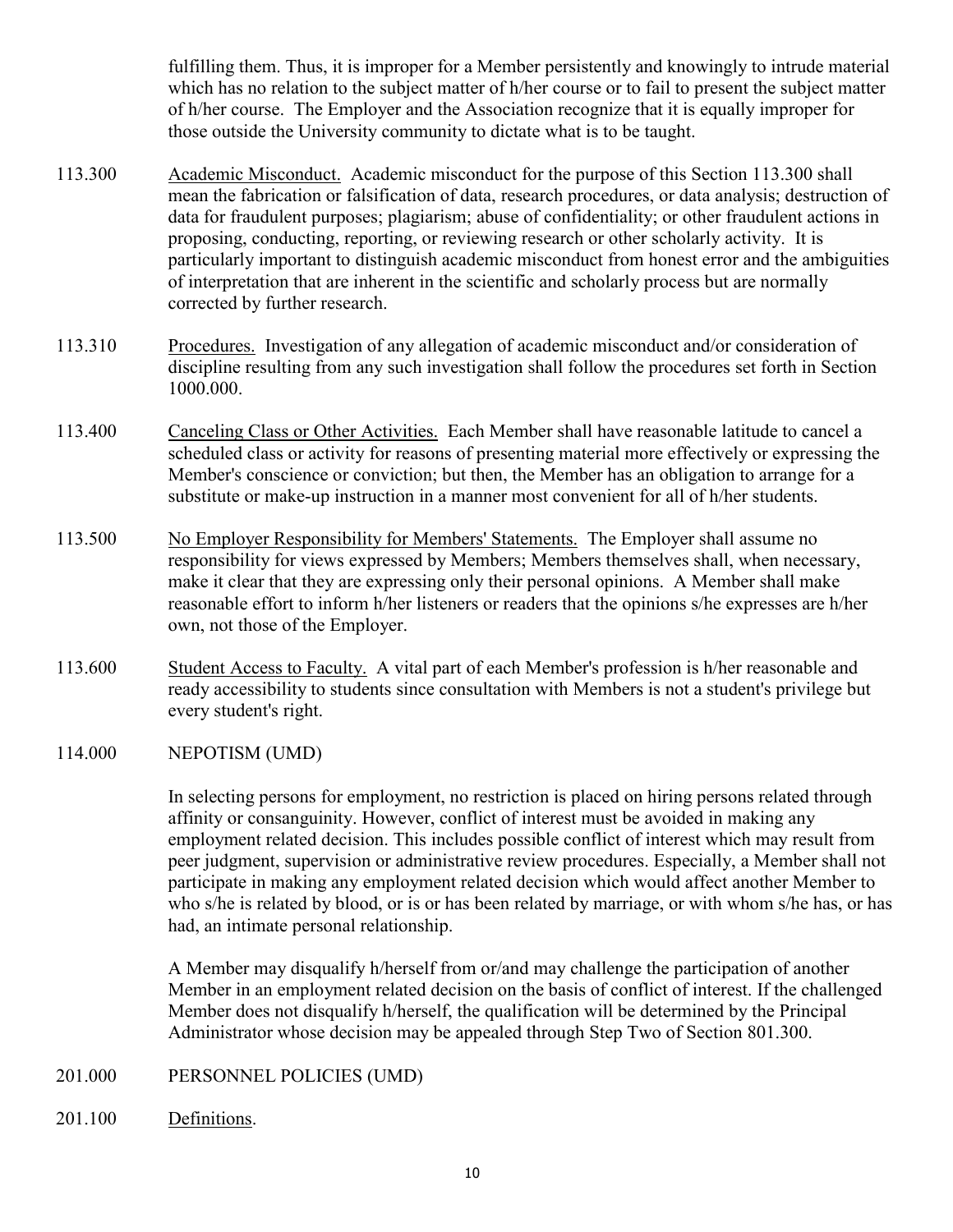- 201.110 Academic Year. "Academic Year" means the period which includes the fall, winter and spring academic quarters or fall and spring semesters during a single fiscal year.
- 201.130 Year of Service. "Year of Service" means employment during a single Academic Year which averages 67% or more of full-time employment during a single Academic Year.
- 201.200 Rules of Construction. The following rules shall apply in determining the rights of a Member under Section 201.000.
- 201.210 Dual Titles. If a Member is appointed to a "managerial" or "confidential" administrative position (as defined in Bureau of Mediation Services certification notice, May 22, 1981; and PELRA 179.03 subd. 4(a), (b)), the Member shall not be covered by this Agreement for the duration of the managerial or confidential administrative appointment.

If a Member is appointed to any position other than the above, outside of the Bargaining Unit, the Member shall retain h/her rights under this Agreement provided that faculty duties constitute more than 35% time.

- 201.220 Tenure Residence. If a Member with a Regular Appointment is assigned to an academic unit other than a department or a programmatic area or to more than one (1) department or programmatic area then, in either case, one (1) department, programmatic area or other academic unit consistent with 280.110 shall be designated by the Employer as the department or programmatic area where the Member's Indefinite Tenure resides in the case of a Member with Indefinite Tenure, or as the academic unit where the Member's Indefinite Tenure, if granted, shall reside in the case of a Member with a Probationary Appointment.
- 201.240 Administrators. If a Member is appointed to an administrative position, the administrative title and duties are distinct and severable from the appointment as a Member. Removal of a Member from an administrative position shall be at the discretion of the Employer.
- 201.250 Corrections. The Employer shall have the authority to correct clerical errors which appear in all documents which relate to Section 201.000.
- 201.260 Computation of Years of Service. For the purpose of computing the number of Years of Service, as that term is used in Section 201.130, exceptions shall be made for the reasons given in Sections 201.262, 201.264, and 201.266, with a collective maximum of three Years of Service eligible to be excluded. For these purposes, Years of Service need not be consecutive. However, if a period of employment during a single Academic Year does not constitute a Year of Service as defined in Section 201.130, it shall not be aggregated with other such periods of employment to comprise a Year of Service.
- 201.262 Exception for Leave Without Pay or Working for Another Employer. Periods of time during which a Member is on an approved leave without pay or is working directly for another employer shall be excluded in computing Years of Service.
- 201.264 Exception for Parenthood. At the request of a Member on a Probationary Appointment, one twelve-month period (year) will be excluded from the computation of Years of Service on the occasion of the birth of that Member's child or the adoptive placement of a child with that Member. The request for exclusion of the year must be made in writing within three months of the birth or adoptive placement of the child and no later than June 30 preceding the year a final decision would otherwise be made on an appointment with indefinite tenure for the Member.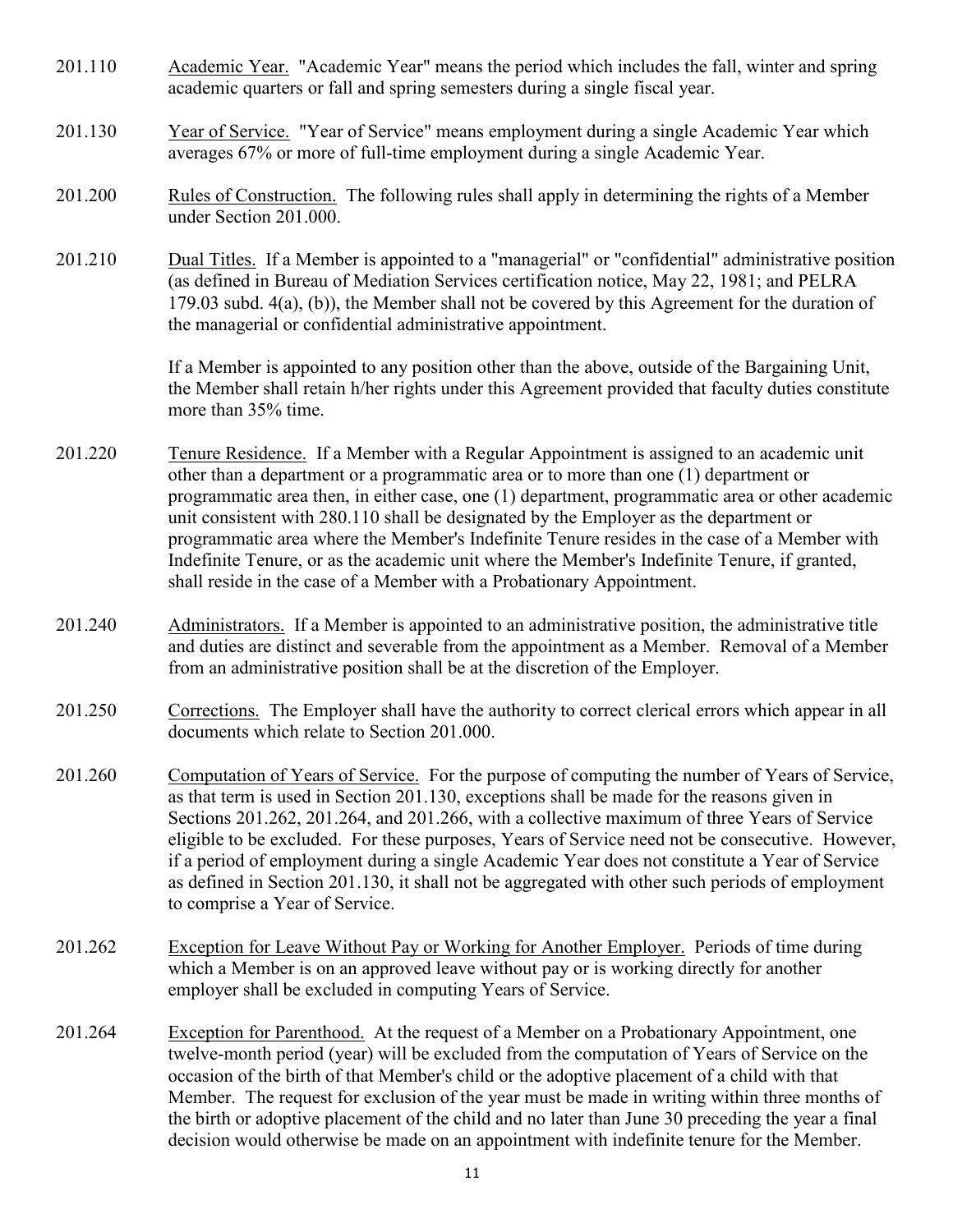- 201.265 Definition of Domestic Partner. For the purposes of Section 201.266, "domestic partner" shall be taken to mean a domestic partner of the same sex or of different sex.
- 201.266 Exception for Medical Reasons. A Member on a Probationary Appointment may request exclusion of one twelve-month period (year) from the computation of Years of Service for reasons related to the health of the Member or the Member's domestic partner, or the Member's children, or the parents of the Member or the Member's domestic partner. Exclusion of a year by this provision may occur no more than once. A Member wishing to use this provision shall submit a written application to the head of the department in which s/he is employed. The head shall forward the application to the Principal Administrator with a recommendation from the tenured Members of the department. The Principal Administrator shall notify the Member in writing of the Employer's approval or disapproval of the Member's request within thirty calendar days of receiving the Member's request. The Principal Administrator shall also identify to the Member, in writing, the reasons for the disapproval, if disapproved.
- 201.300 Non-Regular Appointments. Notwithstanding Section 002.164, the Employer may terminate a Non-Regular Appointment for cause at any time.
- 201.310 Probationary Appointments. The maximum length of time which the Employer may employ a Member pursuant to a Probationary Appointment shall be seven Years of Service. For purposes of this Section 201.310, when a Member on a Probationary Appointment with the title of assistant professor is hired and s/he has previously served on a Regular Appointment at another accredited college or university, up to three years of such prior experience may be counted toward the maximum seven Years of Service.

#### 1. Assistant Professor

(a) If a Member who holds a Probationary Appointment with the title of assistant professor does not receive Indefinite Tenure on or before May 15 in h/her sixth Year of Service, h/her appointment shall terminate without further notice at the end of h/her seventh Year of Service.

(b) If such an assistant professor receives written notice of non-reappointment on or before June 15 of h/her first Year of Service, or upon h/her return to work from an approved leave of absence if this return occurs no later than October 1 of h/her second Year of Service, h/her appointment shall terminate without further notice at the end of h/her second Year of Service.

(c) If such an assistant professor receives written notice of non-reappointment on or before May 15th in either h/her second, third, fourth or fifth Year of Service, or upon h/her return to work from an approved leave of absence if this return occurs no later than October 1 of h/her next Year of Service, h/her appointment shall terminate without further notice at the end of h/her Year of Service next following the Year of Service in which notice was given.

#### 2. Instructor

(a) If a Member who began h/her employment as an instructor on a probationary contract does not receive a Tenure Appointment on or before May 15 of h/her sixth Year of Service, h/her appointment shall terminate without further notice at the end of h/her seventh Year of Service.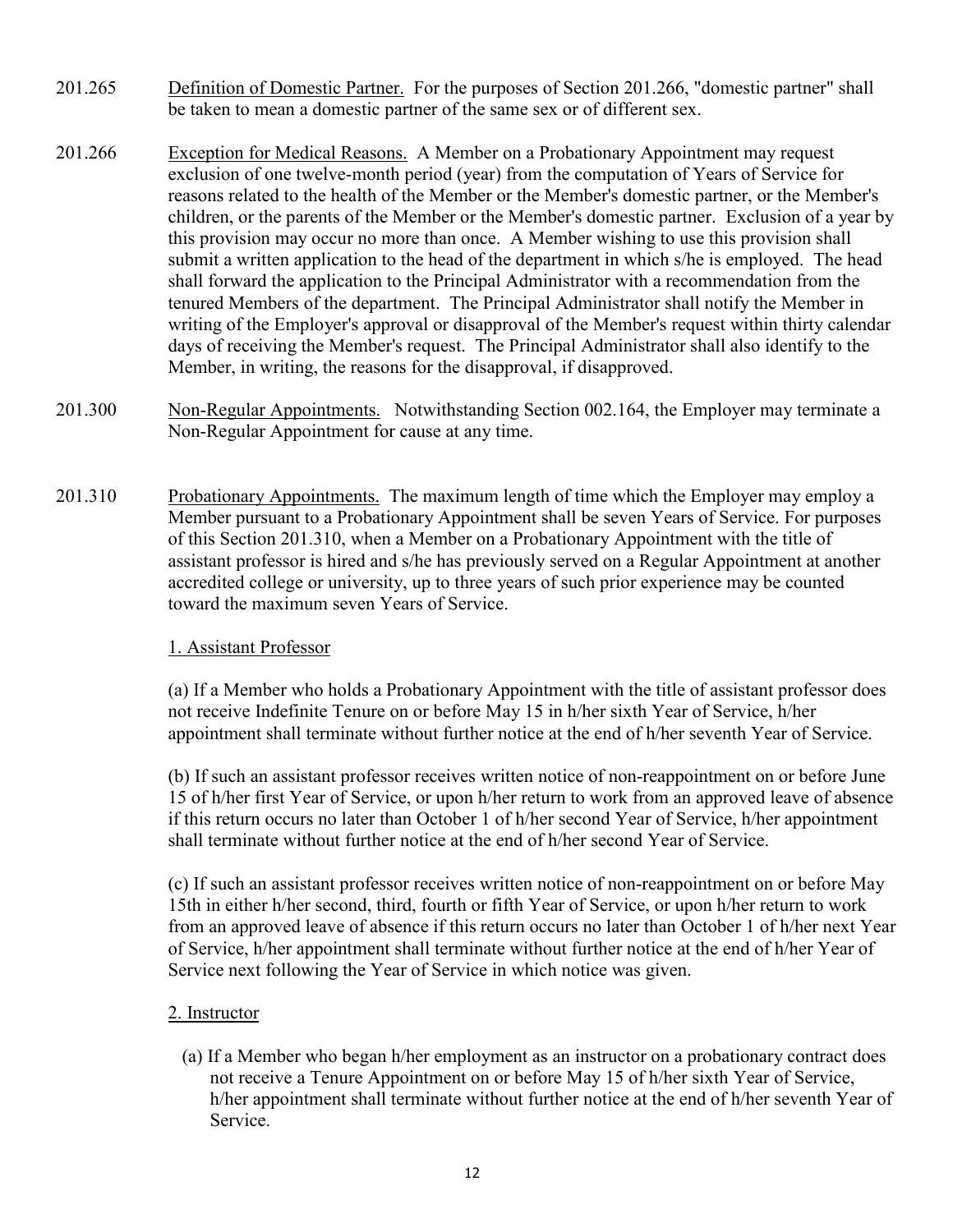- (b) If such an instructor receives written notice of non-reappointment on or before March 1 of h/her first Year of service, or upon h/her return to work from an approved leave of absence, h/her appointment shall terminate without further notice at the end of h/her first Year of Service.
- (c) If such an instructor receives written notice of non-reappointment on or before December 15 of h/her second Year of Service, or upon h/her return to work from an approved leave of absence, h/her appointment shall terminate without further notice at the end of h/her second Year of Service.
- (d) If such an instructor receives written notice of non-reappointment on or before May 15 of h/her third, fourth or fifth Year of Service, or upon h/her return to work from an approved leave of absence if this return occurs no later than October 1 of h/her next Year of Service, h/her appointment shall terminate without further notice at the end of h/her next Year of Service following the Year of Service in which notice was given.

3. Notwithstanding this Section 201.310, the Employer may terminate a Probationary Appointment for cause at any time.

4. In the case of appointments by special contract, the special contract shall govern the time periods for notification.

- 201.400 Procedure for Promotion and Conferral of Indefinite Tenure. For this Section 201.400, "Convener" refers to Department Head/Programmatic Area Director if s/he is an Eligible Voting Member as defined in Section 201.420. Otherwise, "Convener" refers to the Eligible Voting Member appointed as chair of the group of Eligible Voting Members or of the ad hoc committee. In instances where "Head" or "Department Head" is used, it refers only to the Department Head. "Day" means a calendar day other than one which has been designated an official holiday at the University of Minnesota.
- 201.405 Initiation of Departmental/Programmatic Area Process. A Member on a Regular Appointment may initiate the consideration of h/her promotion and/or conferral of Indefinite Tenure and a Member on a Non-Regular Appointment may initiate the consideration of h/her promotion by submitting a written request to the Principal Administrator on or before the 30th day of September of the Academic Year in question.

In the case of a Probationary Member who does not initiate the process for promotion or conferral of Indefinite Tenure and who has the title of instructor or assistant professor and is serving h/her sixth year of appointment, the Principal Administrator shall initiate the process and notify the member.

- 201.415 Distribution of Form. After the Probation, Tenure and Probationary Reappointment Readiness Form has been prepared and at least ten calendar days before the Committee Meeting, the Convener shall distribute a copy of such Form to each faculty Member eligible to vote at the Committee Meeting and shall make the Member's File available for inspection to the "Eligible Voting Members."
- 201.420 Eligible Voting Members. In the case of conferring Indefinite Tenure, Eligible Voting Members means those Members who have Indefinite Tenure in the Member's Department. In the case of promoting, Eligible Voting Members means those Members who have Indefinite Tenure in the Members' Department and who are senior in rank to the Member in question. When there are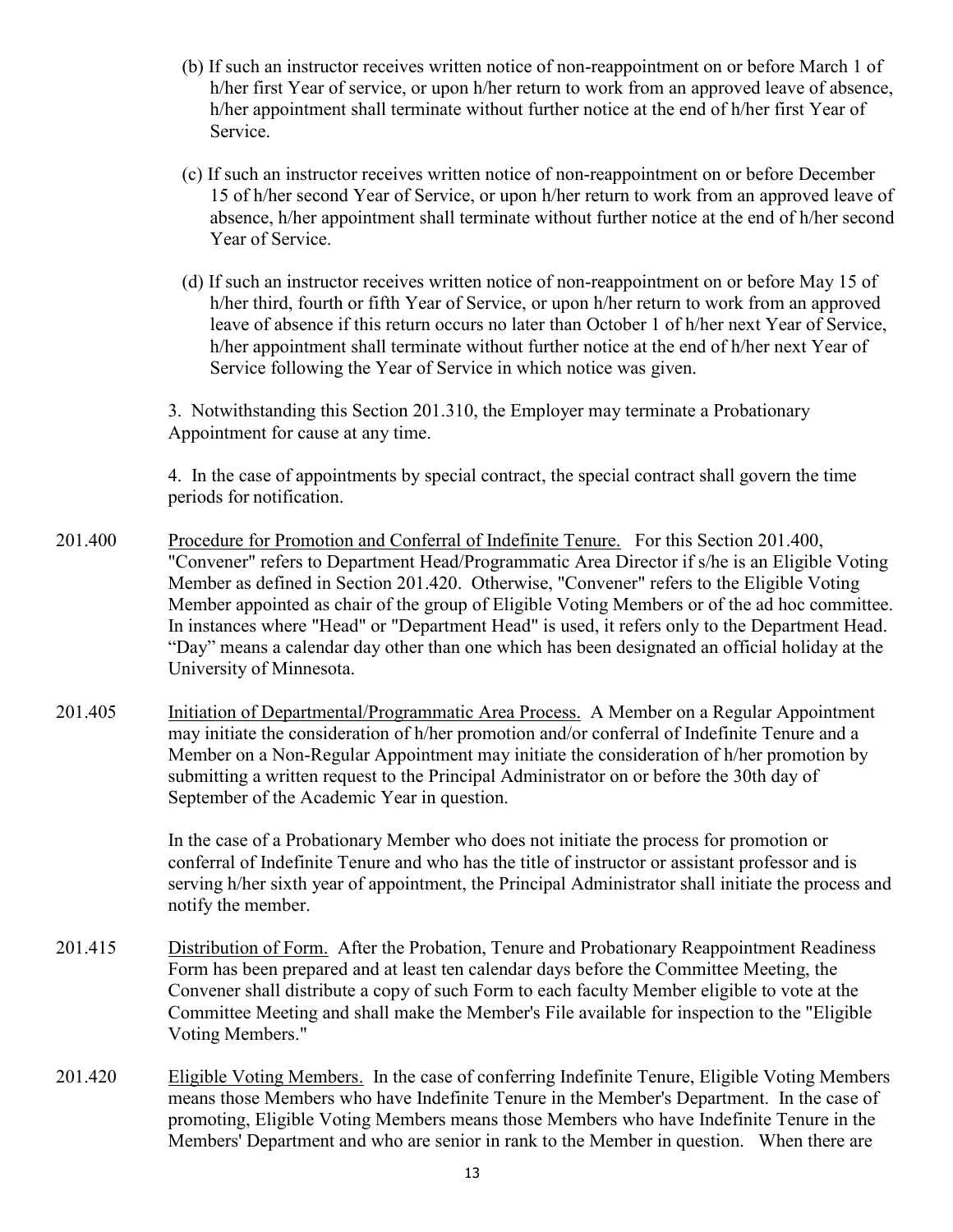not at least five Eligible Voting Members in a Department, then Eligible Voting Members means those Members appointed by the Principal Administrator as provided in Section 201.425. In either case, Eligible Voting Members does not include those Members who are serving outside of the continental United States, or those Members on disability leave or formal medical leave.

- 201.425 Ad Hoc Committee. When there are not at least five department Members eligible to vote on a Departmental recommendation for a Member, the Department Head and the Member shall each submit a list of up to five names of Eligible Voting Members, as defined in 201.420, from other Departments to the Principal Administrator who shall appoint as many Members from the lists as needed to establish an Ad Hoc Departmental Committee with at least five members, including all the Eligible Voting Members of the Department of the Member under consideration. The Principal Administrator shall choose Members from the lists whose experience and professional interests provide, in the Principal Administrator's judgment, an adequate measure of understanding of the Member's work so as to serve on an ad hoc committee for the purpose of making a Departmental recommendation as provided here
- 201.430 Written Notice and Agenda. Written notice of and a written agenda for the Committee Meeting shall be distributed to the Eligible Voting Members by the Head at least four calendar days before the Departmental Meeting.
- 201.435 Simple Majority of Quorum Required. No Committee recommendation shall be made without a majority vote of a quorum of the Eligible Voting Members. A quorum shall be two thirds of the Eligible Voting Members. If, for any reason, there is not a majority vote or there is not a quorum, the process here shall immediately proceed to the Principal Administrator and shall continue as provided in Sections 201.455 through 201.475.
- 201.440 Ballots and Tallying Ballots. Committee votes shall be by written, unsigned ballots. Two of the Eligible Voting Members, designated by but not including the Convener, shall tally the votes.
- 201.445 Committee and Convener Reports to Principal Administrator. Within five calendar days after the Committee Meeting, the Convener shall prepare and forward to the Principal Administrator the original ballots contained in a sealed envelope, identifying on the envelope the Member's name and the date the ballots were cast. The Principal Administrator shall retain the original ballots for a period of at least three years. The Convener shall also forward the Member's File to the Principal Administrator. At the same time the Convener forwards the ballots to the Principal Administrator, s/he shall prepare in writing and forward to the Principal Administrator and the Member the following:
	- (a) A statement of the recommendation, stating:
		- (i) the number of Eligible Voting Members;
		- (ii) the number of votes cast in favor of the recommendation;
		- (iii) the number of votes cast in opposition to the recommendation; and
		- (iv) the number of Eligible Voting Members present but abstaining.
	- (b) A statement of the Committee's recommendation identifying the reason(s) therefore.
	- (c) A statement of any minority recommendation, identifying the reason(s) therefore.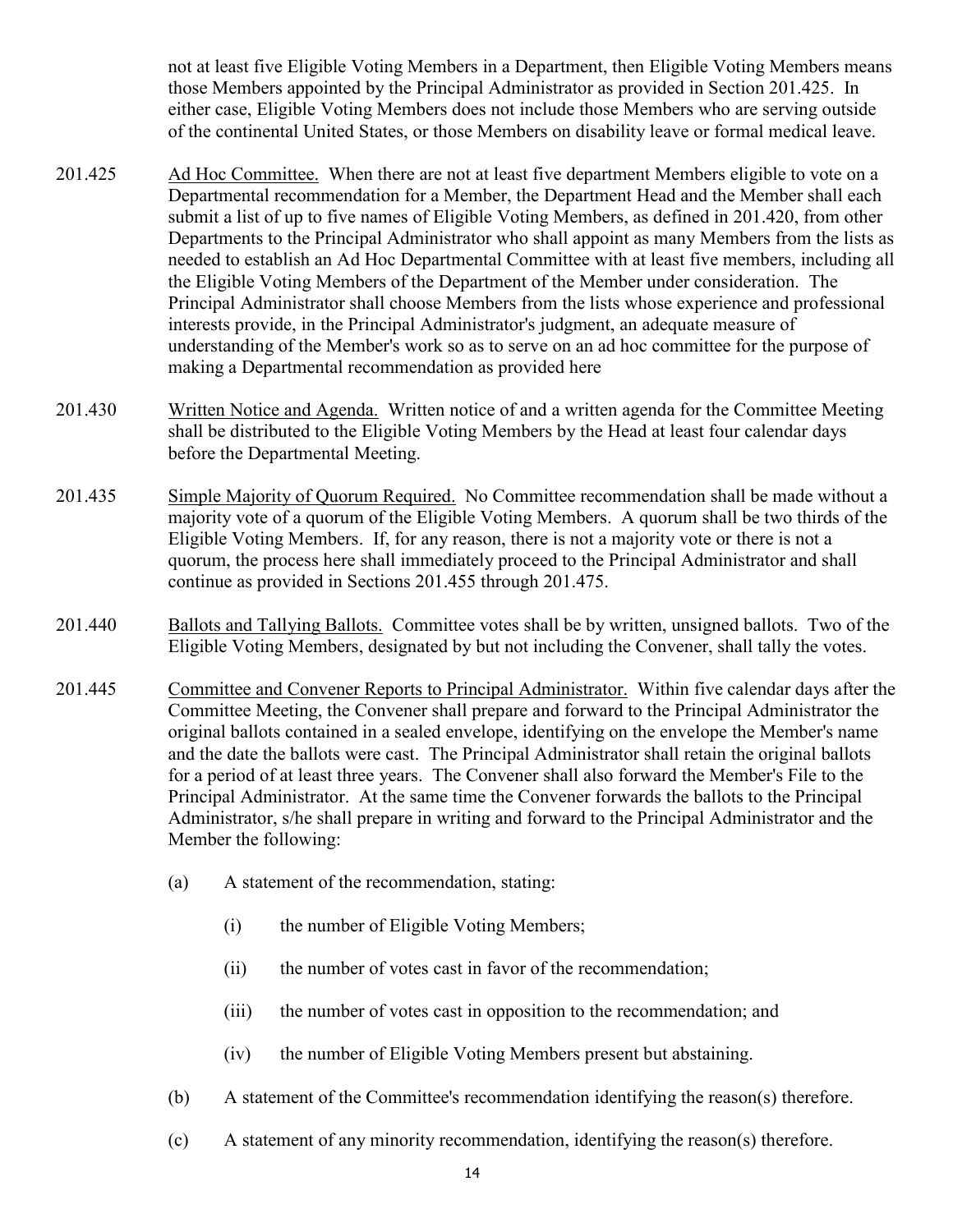- (d) A separate statement of whether the Convener agrees with the majority's recommendation and a statement identifying h/her reason(s) for such agreement or disagreement.
- (e) In cases where the Head of the Department/Program or unit in which the Member's tenure or rank would be awarded is not an Eligible Voting Member, the Head will provide an independent evaluation of the Member's teaching and service to the Principal Administrator. The Head who is not an Eligible Voting Member may not review the Member's file, but should base the evaluation on materials in the Member's Academic Record File.

Items (a) through (e) shall become a part of the Member's File.

- 201.450 Right to Review and Supplement. For a period of ten calendar days following the Member's receipt of items (a) through (e) as provided in Section 201.445, the Member shall have the right to review them and h/her File and shall have the right to supplement the File with written comments or documents, provided however, such supplemental comments or documents are accompanied by a written statement identifying at whose request such comment or document was prepared, who prepared it and the date of its preparation, all of which becomes part of the File.
- 201.455 Review and Recommendation by Principal Administrator. After the time period referred to in Section 201.450 has expired, the Principal Administrator shall review the Member's File.

The Principal Administrator, upon the Member's written request, shall confer with the Member before making h/her recommendation to the Executive Vice Chancellor for Academic Affairs (EVCAA). After h/her review and conference with the Member, if any, the Principal Administrator shall state in writing to the EVCAA whether s/he supports or does not support the award of Indefinite Tenure and/or promotion for the Member and s/he shall state h/her reason(s) therefor. The Principal Administrator's recommendation, including the reason(s) for the recommendation, shall become part of the Member's File.

In case of no majority vote or lack of a quorum under Section 201.435, the Principal Administrator may request a statement from the Convener as to whether s/he supports or does not support the Member's request and the reason(s) for such support or lack of support. If the Head is not a member of the Committee, the Principal Administrator may also request an independent evaluation of the Member's teaching and service by the Head of the Department in which tenure or rank would be awarded. In instances where the Head is not an Eligible Voting Member, s/he may not review the Member's file, but should base the evaluation on materials in the Member's Academic Record File. These statements, if provided, shall become a part of the Member's File and the Member shall have the right to review the statement and to prepare a written response which shall become a part of the Member's File.

201.457 Right to Review, Discuss and Respond. When the Principal Administrator has completed h/her written recommendation, s/he shall notify the Member of h/her recommendation in writing before forwarding the recommendation to the EVCAA. If the recommendation is to disapprove the request, the reason(s) therefor shall be included. The Member shall have a period of ten calendar days from the date s/he is notified of the Principal Administrator's recommendation to meet with the Principal Administrator to discuss and review the recommendation. The Member shall have the right to prepare a written response related to the Principal Administrator's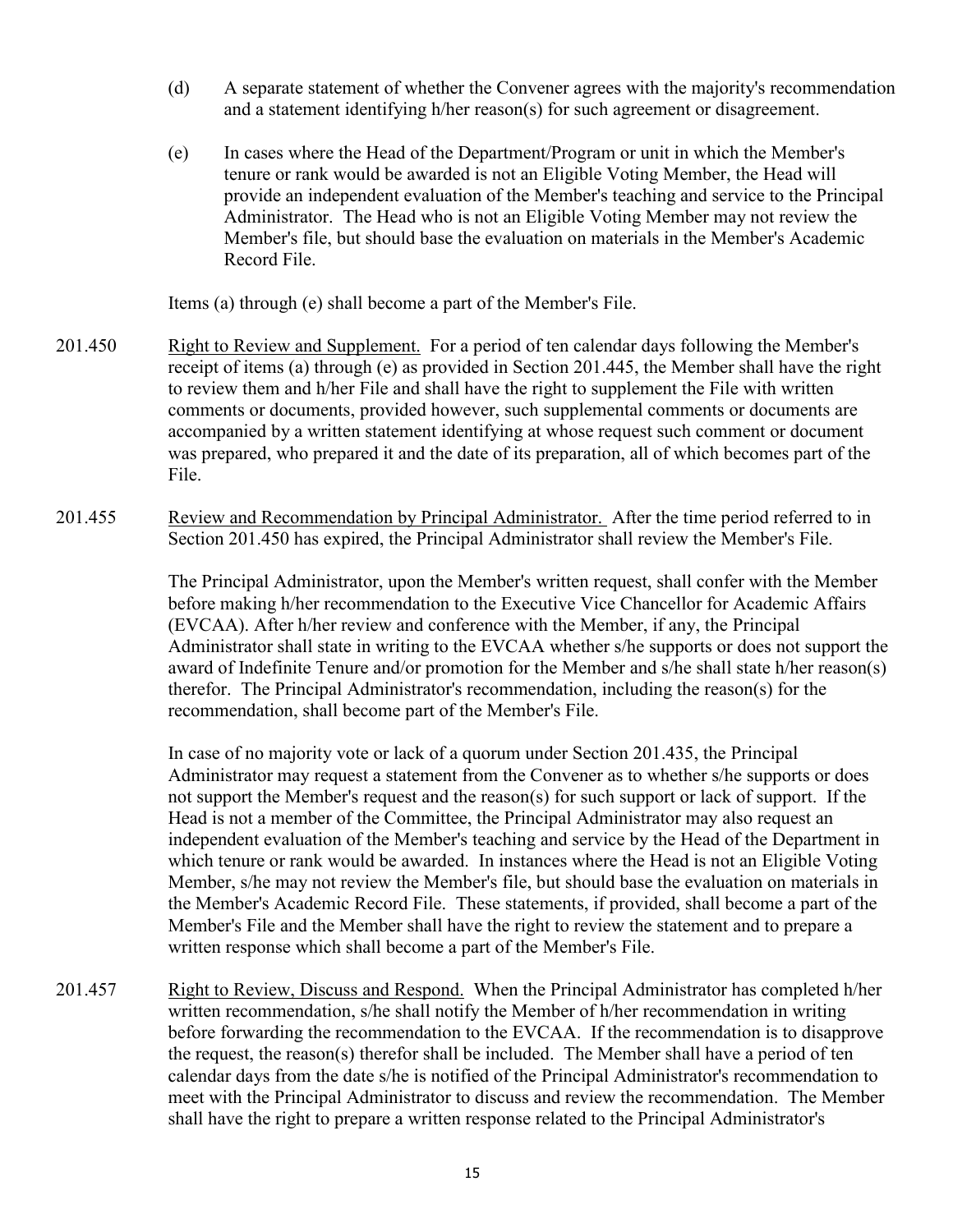recommendation, and the Member's written response shall be forwarded to the EVCAA as part of the Member's File.

- 201.458 Review and Recommendation by EVCAA. After receipt of the Principal Administrator's recommendation and the Member's File, the EVCAA shall review the Member's File and shall state in writing whether s/he agrees or disagrees with the Principal Administrator's recommendation and h/her reason(s) therefor. The EVCAA, upon the Member's written request, shall confer with the Member before making h/her recommendation to the Chancellor. After h/her review and conference with the Member, if any, the EVCAA shall state in writing to the Chancellor whether s/he supports or does not support the award of Indefinite Tenure and/or promotion for the Member and s/he shall state h/her reason(s) therefor. The EVCAA's recommendation, including the reason(s) for the recommendation shall become part of the Member's File.
- 201.459 Right to Review, Discuss and Respond. When the EVCAA has completed h/her written recommendation, s/he shall notify the Member of h/her recommendation in writing before forwarding the recommendation to the Chancellor. If the recommendation is to disapprove the request, the reason(s) shall be included. The Member shall have a period of ten calendar days from the date s/he is notified of the EVCAA's recommendation to meet with the EVCAA to discuss and review the recommendation. The Member shall have the right to prepare a written response related to the EVCAA's recommendation, and the Member's written response shall be forwarded to the Chancellor as part of the Member's File.
- 201.460 Review and Recommendation by Chancellor. After receipt of the EVCAA's recommendation and the Member's File, the Chancellor shall review the Member's File and shall state in writing whether s/he agrees or disagrees with the EVCAA's recommendation and the reason(s) therefor. The Chancellor shall forward positive promotion and/or tenure recommendations, along with the Member's File, to the Senior Vice President for Academic Affairs for forwarding to the Board of Regents.
- 201.461 Right of Notice. The Chancellor shall notify the Member, the Principal Administrator, and the Convener in writing of h/her recommendations within seven calendar days of the decision. If the recommendation is to disapprove the request, the reasons therefor shall be included.
- 201.463 Right to Meet and Discuss. If the recommendation of the Chancellor is to disapprove the request, the Member shall have the right to meet and discuss the recommendation with the Chancellor within ten days of receiving the written notice described in Section 201.461.
- 201.470 Decision by Regents. The Member's request and the Chancellor's recommendation shall be forwarded by the Senior Vice President for Academic Affairs to the Regents for approval or rejection.
- 201.475 Notice of Regents' Decision. Within seven calendar days after the Regents' decision, the Employer shall notify the Member in writing thereof.
- 201.480 Regents' Decision Final and Binding. The decision of the Regents whether to promote or to confer Indefinite Tenure shall be final and binding. The decision, the criteria upon which such decision was made, all recommendations leading up to the decision, and the reasons for such recommendations shall not be grievable. The Member may bring a grievance alleging that the procedure for promotion or conferral of Indefinite Tenure described in this Section 201.400 was not followed, except as otherwise provided in this Agreement. If the arbitrator finds that the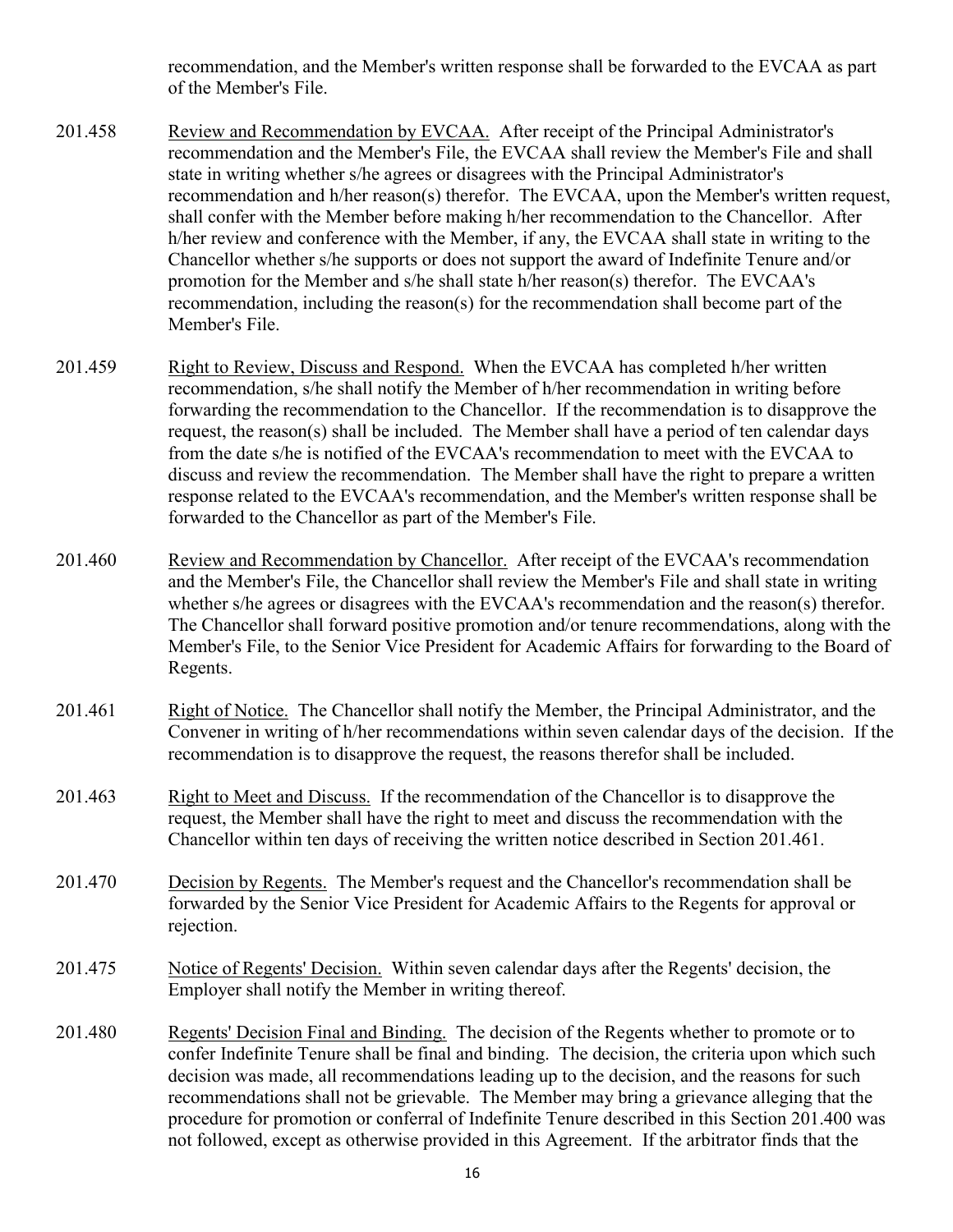procedure for promotion or conferral of Indefinite Tenure was not followed, the arbitrator's sole remedy for the grieving Member shall be an order requiring the Employer to reconsider the Member's request in the Academic Year in question or in the following Academic Year and to follow such procedure upon such reconsideration. Any such award shall not have the effect of automatically conferring the Member with Indefinite Tenure. The Employer and the Association recognize that the criteria by which decisions are made to promote or confer Indefinite Tenure and the decisions themselves are not negotiable; however, the Employer and the Association also recognize the Members' need to be informed as to the criteria used by the Employer for decisions to promote or confer Indefinite Tenure. In recognition of the Members' need to be informed, the Employer shall undertake reasonable steps to communicate to the Association the criteria used for promoting and conferring Indefinite Tenure.

- 201.485 Regents' Decision Necessary. No change in rank and no conferral of Indefinite Tenure is effective unless approved by vote of the Regents or their designee.
- 201.600 Initiation of Review of Probationary Members by Head.
- 201.610 Initiation. When the process as provided in Section 201.400 has not been initiated for the Member in that Academic Year, the annual review of the Probationary Member shall commence. The Member, with the exception of Instructors in their first two Years of Service, shall have until the first day of Spring semester classes to update h/her review materials prior to their review by the tenured Members of the Department. After this the Head shall, following consultation with the tenured Members in the Department, prepare the appraisal form then currently in use by the Employer and shall before February 15 of such year deliver a copy of the appraisal form containing the statement of the Department's appraisal to such Member.

A Member holding the rank of Instructor in h/her first Year of Service shall have until December 1 to update h/her review materials prior to their review by the tenured Members in the Department. A Member holding the rank of Instructor and in h/her second Year of Service shall have until October 1 to update h/her review materials prior to their review by the tenured Members of the Department. After the applicable deadline, the Head shall consult with the tenured Members of the Department and then prepare the appraisal form currently in use by the Employer, containing the statement of the Department's appraisal.

A copy of the completed appraisal form shall be placed in the Member's Academic Record File, in accordance with the provisions of Section 955.000.

- 201.620 Review. Within seven calendar days after the Member's receipt of the appraisal form, the Member and the Head shall meet and discuss the Member's performance for the previous year. Following this meeting, the Member shall sign the form indicating that s/he has reviewed the form. The Member may attach a written response. The Member's signature on the form does not indicate that s/he agrees with the statements included on the form, only that s/he has reviewed them.
- 201.700 Review of Tenured Faculty Performance.

Goals and Expectations: The tenured faculty of each academic unit shall establish goals and expectations for all tenured Members, including teaching, scholarly and creative productivity, and contributions to the service and outreach functions of the program, the collegiate unit, the campus, and the University. The factors to be considered will parallel those used by the program in the granting of tenure (see departmental 7.12 Statements and collegiate unit documents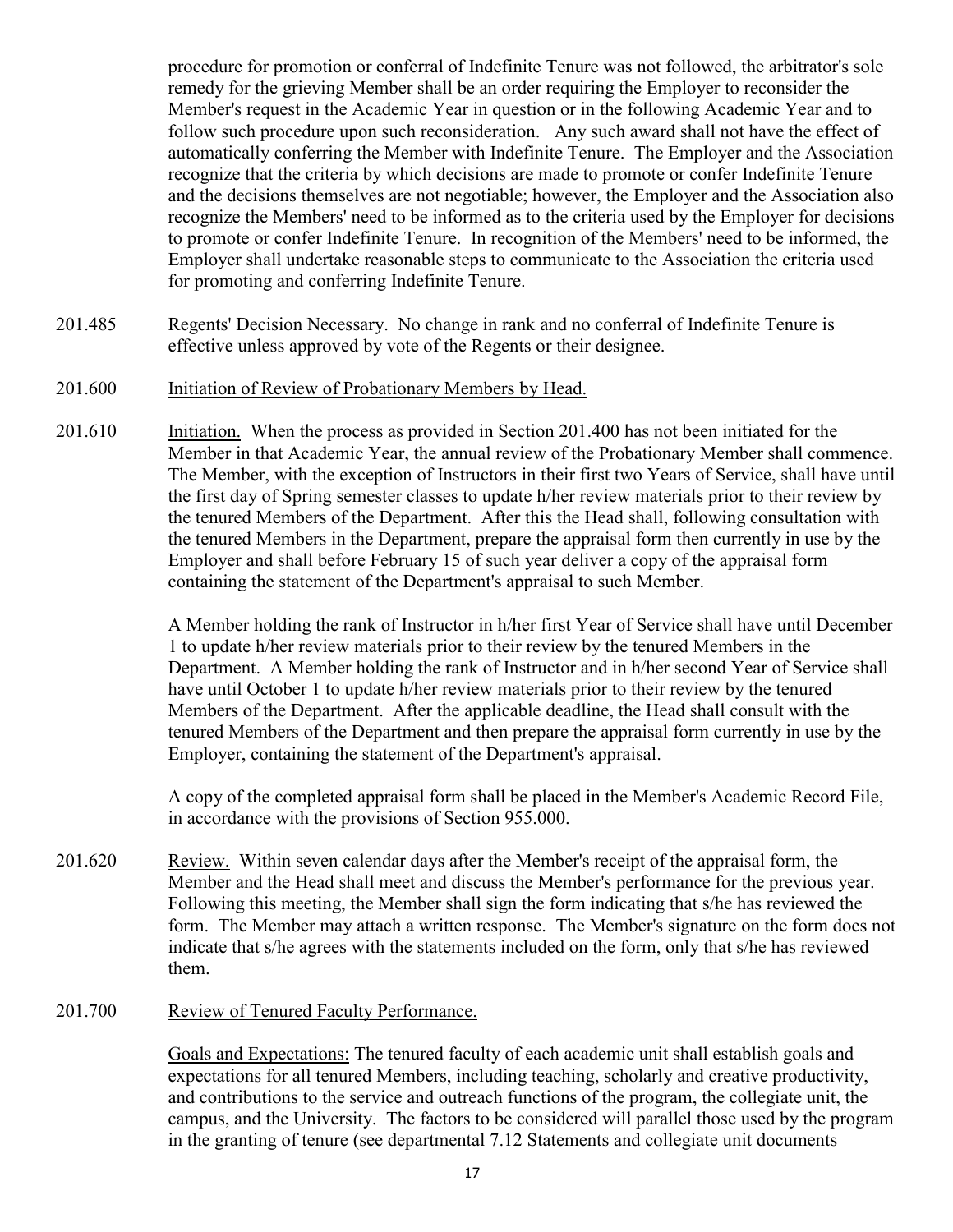dealing with tenure) but will take into account the different stages of professional development of the faculty. These goals and expectations will be flexible, so that some Members may contribute more heavily to the accomplishment of one mission of the program, collegiate unit, campus or the University, while other Members contribute more to the accomplishment of other missions of these units. The goals and expectations shall not violate the individual Member's Academic Freedom. They shall include reasonable indices of acceptable performance in each of the areas (i.e. teaching contributions, scholarly and creativity productivity, service, governance, and outreach activities.)

Statement of Goals and Expectations and Indices: The Principal Administrator shall review the goals, expectations, and indices. In particular the Principal Administrator will review these goals, expectations, and indices as they relate to the tools that programs use to assess performance for merit review. The Principal Administrator shall recognize the differences between an annual merit review and the continuing process of individual Member career development. The Principal Administrator may request changes to ensure that the indices are consistent with the goals and expectations of the particular program. When the Principal Administrator and the tenured faculty in the academic unit achieve mutual agreement, the Principal Administrator shall submit recommendations on the indices, goals and expectations to the Executive Vice Chancellor for Academic Affairs (EVCAA).

#### Commencement of Review of Tenured Faculty Performance:

The Members in each academic program undergo an annual merit review for salary adjustment (See 500.200). The review of a tenured Member's performance shall occur in conjunction with the time line for merit review. If the Principal Administrator believes a tenured Member's performance may be substantially below the goals and expectations adopted by the Member's program, as demonstrated by the appropriate indices, for a period of two consecutive years, the Principal Administrator shall advise the Head of the member's academic unit. Within ten (10) days the Head shall convene the tenured faculty Members of that unit. The tenured Members of the unit shall review the Member's file submitted for review. Within ten (10) days the tenured faculty shall form, by secret ballot, a recommendation to the Principal Administrator. If the tenured faculty of the academic unit agree by majority ballot that the Member's performance is significantly below that indicated by the indices, the Principal Administrator shall advise the Member in writing, including suggestions for improving performance. The Principal Administrator shall specify the nature of concern about the Member's performance and detail the changes which must occur to bring the Member's performance back into line with program goals and expectations. A time line for improvement of a least one (1) year shall be specified. Where possible, the Principal Administrator shall provide assistance to the Member in this effort. The Member shall have 10 calendar days following receipt of the letter from the Principal Administrator to respond in writing to the Principal Administrator's recommendation. The Principal Administrator shall respond in writing to any concerns raised by the Member.

At the end of the time line for improvement that is described in the previous paragraph, the Principal Administrator shall reevaluate the tenured Member's performance to determine whether he/she feels that program goals and expectations are being met. If, in the Principal Administrator's opinion, a problem continues to exist, a recommendation from the Member's program shall be solicited. Only tenured Members in the program of rank equal to or greater than that of the Member concerned shall be queried. If at least three such Members are not found, the Head of the Program and the Member shall each suggest three names of Members who would be appropriate and the Principal Administrator shall choose a sufficient number from those lists to yield a total of three. The convener of the Committee shall be the Head if the Head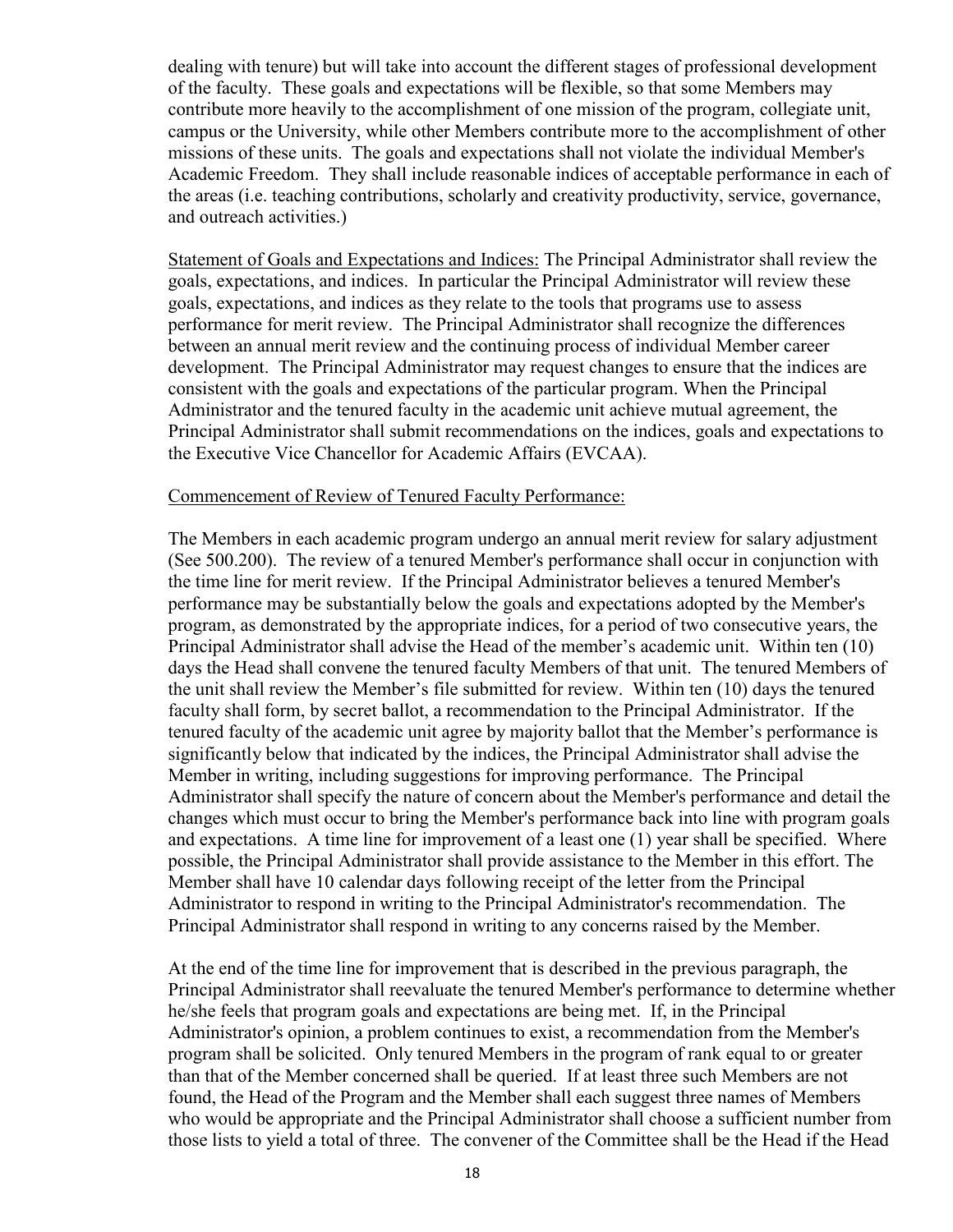is included in the Committee; if the Head is not included, the Principal Administrator shall appoint a convener from the Committee. The Head shall chair the Committee unless the convener is appointed in which case the Committee shall elect a chair. The Member shall have 30 calendar days to provide the Committee material sufficient for a review of h/her performance over the preceding five years. The Committee shall, in light of the goals and expectations of the program, prepare a report on the teaching, scholarship/creativity, service and outreach of the Member. It also will identify any supporting service or accommodation that the University could provide the Member to improve performance. The Committee may recommend:

a) that the Member's performance is adequate and that the review should end;

b) that the allocation of the Member's expected effort among the teaching, research/creativity, and service/outreach functions of the program be altered for 2 years so as to maximize the faculty member's contribution to the mission of the University;

c) that the time line for improvement be extended with additional specificity for improvement; or

d) the Committee may choose to make no recommendations.

The process described in the following two paragraphs will conclude in no longer than thirty (30) calendar days.

The Committee will send its preliminary recommendation to the Member. The Member will have ten calendar days to respond to the Committee's recommendation and to supplement the response with written comments and/or documents.

The Committee shall forward its final recommendation and any supplementary materials to the Principal Administrator. Upon the Member's written request, the Principal Administrator shall confer with the Member before making h/her decision which shall not be made until at least 10 working days have passed since receipt of the Committee's recommendations.

If this review process results in a modification of a tenured Member's workload assignment by the Principal Administrator, the Member during any stipulated period shall be evaluated for merit adjustment and performance according to criteria that are appropriately modified. These new criteria shall be provided in writing to the Member, the program Head, and the Association. No modification shall exceed by 50% the Student Credit Hour and Contact Hour Limits as specified in 250.222, 250.223, and 250.230.

The Section does not prohibit a Member from agreeing voluntarily to a modification in workload, as specified in 250.400.

# 202.000 TEACHING EVALUATION (UMD)

- 202.100 Member's Evaluations. In each academic year, a Member shall evaluate each course s/he teaches using the tools in 202.320. The Member may exclude independent study, internship, individualized instruction, and similar courses (e.g. private music lessons, etc.).
- 202.150 Evaluations for Personnel Actions. Each Member shall submit the results of at least 50% of h/her teaching evaluations per academic year for the purpose of personnel decisions; e.g. merit salary increases, tenure, promotion. No Member shall be required to submit results of more than 50% of h/her evaluations for the purposes of this Section 202.000. No more than one (1) of the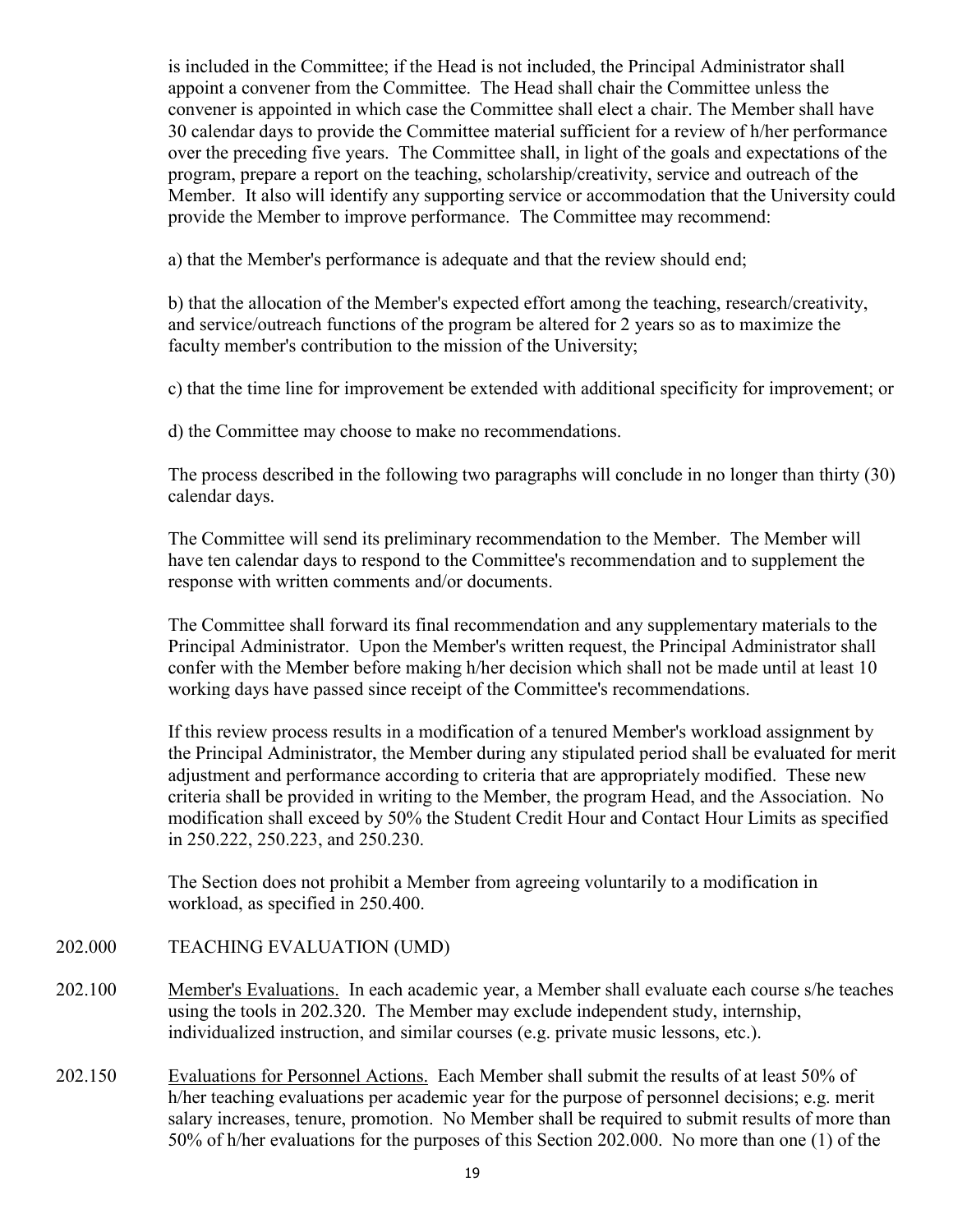required teaching evaluations placed in the Academic Record File each year may result from peer review.

- 202.160 Selection of Courses. The courses for which evaluations are to be completed for personnel decisions each academic year shall be mutually agreed upon by the Member and h/her Department Head no later than September 15. If the Member is a Department Head, the courses shall be mutually agreed upon by the Member and h/her Principal Administrator. Over an appropriate number of years, course evaluations from all courses taught by a Member shall be placed in the Member's Academic Record File.
- 202.170 Percentage Calculations. Any fractions resulting from the calculation of the 50% referred to in Section 202.150 shall be rounded up to the nearest whole number, e.g. Member teaching 5 courses -- 50% equals 2.5 courses, submit 3.0 course evaluations for personnel decisions.
- 202.200 Personnel Files. Tabulated survey results and peer reviews being submitted for the purpose of personnel decisions shall be forwarded by the Member to the Principal Administrator for inclusion in the Member's Academic Record File. Members may include an analysis/interpretation of their course evaluations with their annual faculty information reports.
- 202.320 Selection of Tools. From the approved instruments and protocols each Department shall select a set of evaluation tools and protocols it considers appropriate for its members. Each Member shall choose the specific tools or protocols to be used in h/her course evaluations from the set approved by h/her Department.
- 202.400 Instructional Improvement. If, on the basis of the results of evaluations provided by this Section 202.000, a Member requests help in improving h/her instruction, then the Member and the Member's department, programmatic director or other appropriate academic unit head shall jointly agree upon a plan of improvement.
- 250.000 WORKLOAD (UMD)
- 250.100 Introduction
- 250.110 Professional Responsibility. Professional activities such as instruction, scholarly research, creative activity, and outreach/service to the institution, the academic discipline, and the community shall be components of a Member's professional responsibility.
- 250.120 Definitions. The following terms shall have the following meanings for purposes of Section 250.000:
- 250.121 Contact Hour. "Contact Hour" means an hour of instructional contact with students per week. Fifty minutes of scheduled class shall constitute one (1) Contact Hour. For purposes of computation, laboratories, activity courses, team teaching, studio courses, individual instruction and student teaching and internship supervision shall be calculated using "departmental/collegiate" protocols. The Employer shall provide a written definition and prescription for use of each protocol. Annually, each Member shall be given a copy of such protocols, along with their definitions and prescriptions for use, which pertain to h/her work assignment.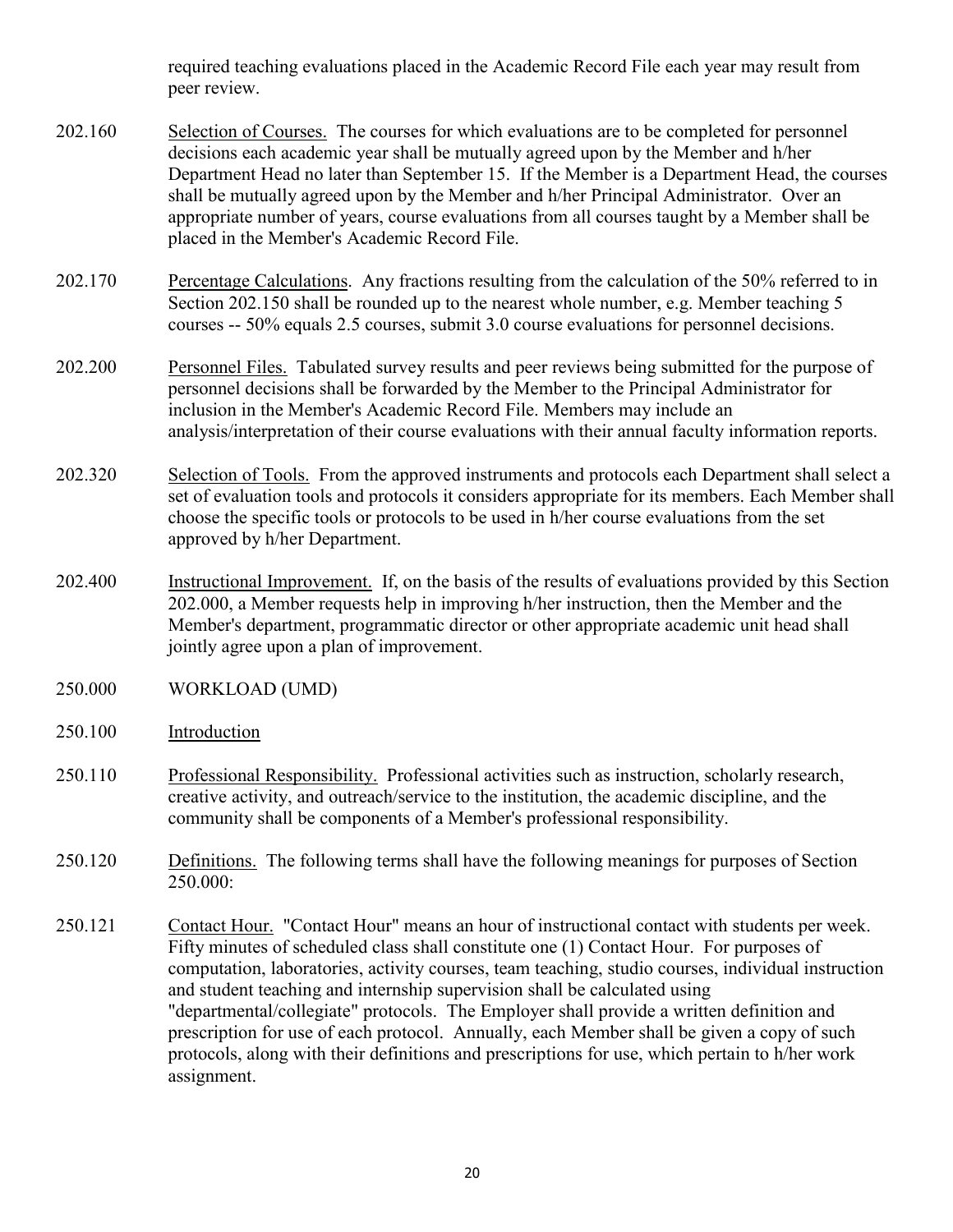- 250.122 Student Credit Hours. "Student Credit Hours" or "SCH" means the number of course credits taught by the Member times the number of students who are enrolled in the course at the end of the second week of the term.
- 250.150 Instructional Assignment Limits: No Member shall be assigned any instructional assignment within 12 hours of the conclusion of an assigned evening class. All assigned classes within a single day must fall within a 10 hour period. No Member shall be involuntarily assigned classes more than two nights per week. Any exceptions to the above shall be by agreement between the Principal Administrator and the Member(s) and the Principal Administrator shall forward a copy to the Association prior to the Member(s) commencing the assignment.
- 250.200 Instructional Workload for Regular Appointments.
- 250.210 Nine- and Twelve-Month Appointments.
- 250.211 Department/Program/Area Contact Hour Limit. The annual Contact Hour load for each department/program/area shall average for the duration of this Agreement no more than the Department/Program/Area Limits, adjusted on a FYE faculty basis, given in Table 1.
- 250.212 Adjustments. Members holding regular, full-time nine- or twelve-month appointments whose professional responsibilities include administrative responsibility or professional functions other than instruction, research, disciplined inquiry, or equivalent creative activities and routine service commitments shall have their instructional loads adjusted accordingly.
- 250.220 Nine-Month Appointments.
- 250.221 Individual Contact Hour Limit. The normal Contact Hour limit for any individual full-time Member on a nine-month, regular appointment, without administrative responsibility or released time, shall be the Individual Limit given for h/her department/program/area in Table 1.
- 250.222 Contact Hour Limits. Any instructional workload assignment which would cause a nine-month Member's instructional Contact Hour load, totaled over the academic year, to exceed the limit specified in Section 250.221 or 250.400, whichever limit is applicable, shall be made only with the consent of the Member and after notification of the Association. In such cases, the Member shall be recognized for these additional duties by
	- (a) a future reduction in workload, equal to, at least the excess, or
	- (b) supplemental pay in accordance with Section 508.400 of this Agreement.

 Voluntary acceptance of students into "independent study" types of courses does not provide a basis for a claim that workload limits have been exceeded. Apparent overloads due to these reasons shall not be recognized, either for future reduction in workload or supplemental pay.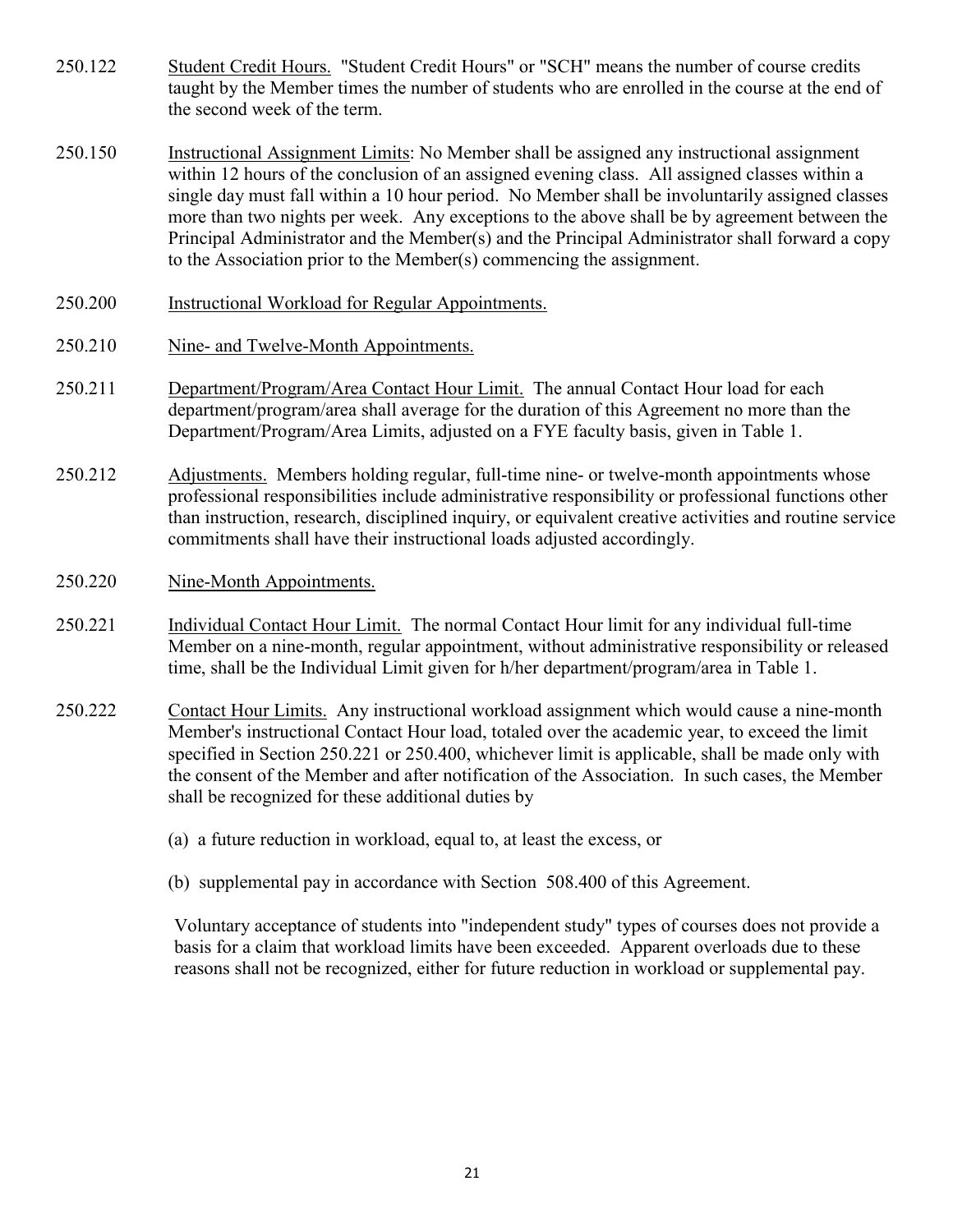# **Table 1 Contact Hour Limits**

|                                                       | Individual | Department/Program/Area |
|-------------------------------------------------------|------------|-------------------------|
| <b>SCHOOL OF FINE ARTS</b>                            |            |                         |
| Art and Design-History                                | 21         | 19                      |
| Art and Design -Studio                                | 29         | 27                      |
| Music                                                 | 28         | 26                      |
| Theatre-History                                       | 21         | 19                      |
| Theatre-Production                                    | 36         | 34                      |
| <b>LABOVITZ SCHOOL OF BUSINESS AND ECONOMICS</b>      |            |                         |
| Accounting                                            | 19         | 18                      |
| Economics                                             | 19         | 18                      |
| <b>FMIS</b>                                           | 19         | 18                      |
| Marketing                                             | 19         | 18                      |
| MgtS                                                  | 19         | 18                      |
| COLLEGE OF EDUCATION AND HUMAN SERVICE PROFESSIONS    |            |                         |
| Com Sci Dis-Academic                                  | 23         | 20                      |
| Com Sci Dis-Clin                                      | 46         | 40                      |
| Education                                             | 23         | 20                      |
| <b>HPER</b>                                           | 23         | 20                      |
| Psychology                                            | 21         | 19                      |
| Social Work                                           | 20         | 18                      |
| SWENSON COLLEGE OF SCIENCE AND ENGINEERING            |            |                         |
| <b>Biology</b>                                        | 24         | 20                      |
| Chemical Eng                                          | 34         | 22                      |
| Chemistry and Biochemistry                            | 24         | 20                      |
| Civil Engineering                                     | 28         | 22                      |
| <b>Computer Science</b>                               | 24         | 20                      |
| <b>Electrical Eng</b>                                 | 30         | 26                      |
| Earth and Environmental Sciences                      | 28         | 22                      |
| Math & Stat                                           | 24         | 20                      |
| Mechanical and Industrial Eng                         | 28         | 22                      |
| Physics                                               | 24         | 20                      |
| <b>COLLEGE OF LIBERAL ARTS</b>                        |            |                         |
| American Indian St                                    | 20         | 18                      |
| Communication                                         | 20         | 18                      |
| English                                               | 20         | 18                      |
| For Lang. & Lit                                       | 20         | 18                      |
| Geography, Urban, Environment                         |            |                         |
| & Sustainability Studies                              | 20         | 18                      |
| History                                               | 20         | 18                      |
| Philosophy                                            | 20         | 18                      |
| Pol Science                                           | 20         | 18                      |
| Soc/Anth                                              | 20         | 18                      |
| Women, Gender and Sexuality                           |            |                         |
| <b>Studies</b>                                        | 20         | 18                      |
| <b>Writing Studies</b>                                | 20         | 18                      |
|                                                       |            |                         |
| <b>EXECUTIVE VICE CHANCELLOR FOR ACADEMIC AFFAIRS</b> |            |                         |
| <b>Supportive Services</b>                            | 20         | 18                      |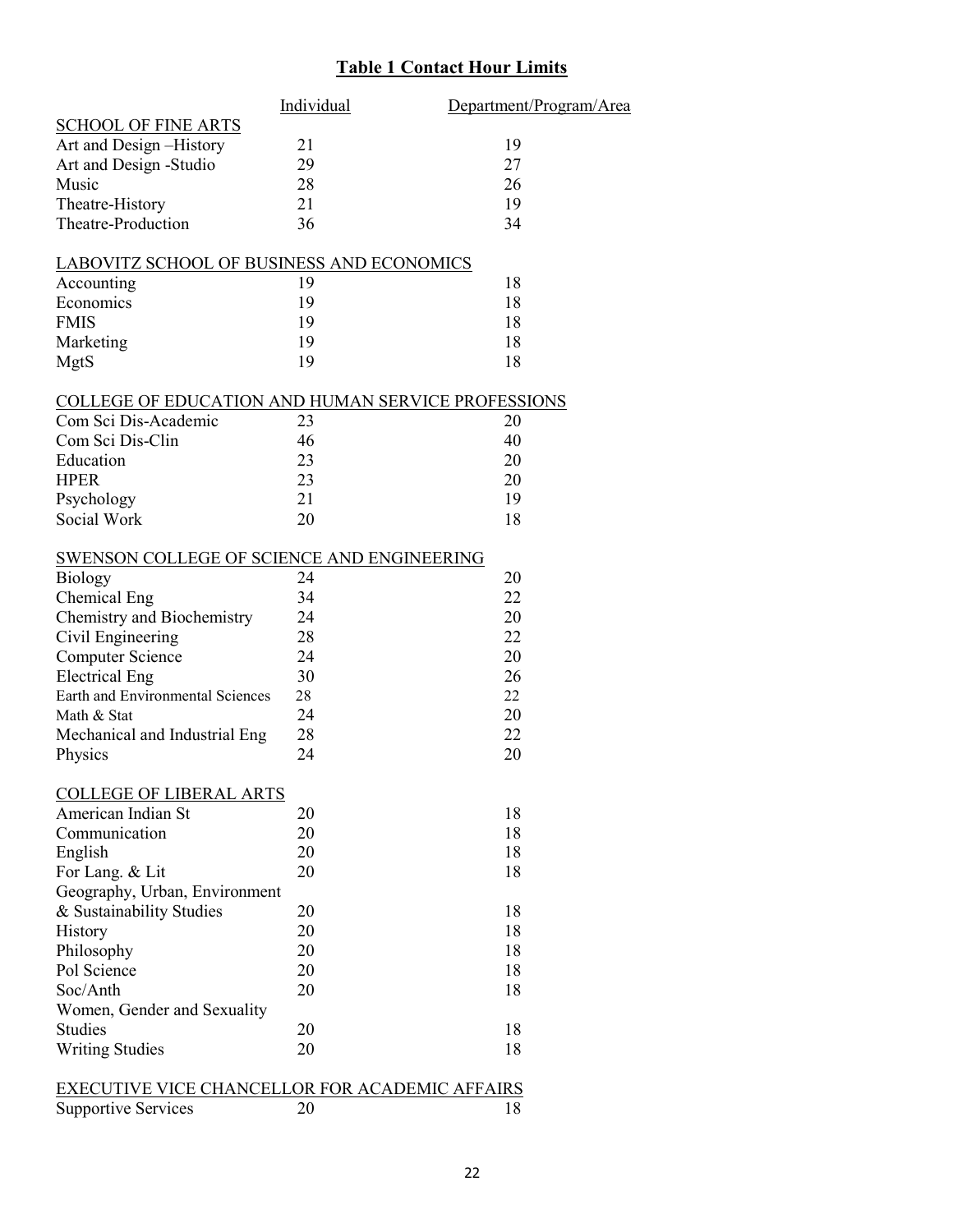- 250.223 Student Credit Hour Limit. If the annual SCH generated in a nine-month Member's work assignment exceeds 1800 SCH, the Member shall be recognized for this additional workload by
	- (a) reduction of the Member's contact hour limit (This new limit shall be the Member's Departmental Contact Hour Limit reduced by 7.2 percent (7.2%) of the Member's Departmental Contact Hour Limit per 100 SCH in excess of 1800 SCH/year.), or,
	- (b) supplemental pay in accordance with Section 508.400 of this Agreement, (The compensation for each 67 SCH in excess of 1800 SCH per year shall be that which the Member would receive for teaching one (1) credit in Continuing Education pursuant to Section 508.400 of this Agreement.)

If the annual SCH total generated in a nine-month Member's work assignment is greater than 1800 but less than 1900, the Member's Principal Administrator shall decide which of (a) or (b), above, shall be applicable. If the total is equal to or greater than 1900 the Member and the Principal Administrator shall agree upon (a) or (b) above.

- 250.230 Twelve-Month Appointments. Members who hold full-time, twelve-month, regular appointments shall be assigned annual instructional workloads which are no more than twentytwo percent greater than the corresponding nine-month instructional load.
- 250.300 Instructional Workload for Non-Regular Appointments. The normal Contact Hour Limit and Student Credit Hour Limit for full-time Members on non-regular appointments that carry no requirement for research or scholarly activity except that necessary for preparation and delivery of courses shall not exceed by more than fifty percent the normal individual Contact Hour Limit and Student Credit Hour Limit specified for nine- or twelve-month, regular appointees in Sections 250.221 and 250.230.
- 250.350 Instructional Workload for Part-Time Appointments. Members holding part-time, twelve- or nine-month appointments shall have their instructional load limits adjusted in proportion to the percentage specified in their respective appointments.
- 250.400 Instructional Workload Associated With Modified Criteria For Performance Evaluation. A fulltime Member on a regular appointment and h/her Principal Administrator may agree upon a workload assignment which would exceed the Student Credit Hour Limit and/or Contact Hour Limit specified in 250.222, 250.223 and 250.230. The Member would be recognized for these additional duties by use of modified criteria for performance evaluation for annual merit adjustment as jointly agreed upon by the Member and the Principal Administrator. The Member's and Principal Administrator's agreement shall be in writing and a copy of this agreement shall be supplied by the Principal Administrator to the Member and to the Association. Contact Hour and Student Credit Hour Limits agreed to under this Section shall not exceed by more than fifty percent those specified in 250.222, 250.223, and 250.230.

# 250.500 ASSIGNMENTS (UMD)

250.510 Instructional Assignments. Course assignments and Member teaching schedules, responsive to student and institutional needs and consistent with Member expertise and needs, shall continue to be developed primarily at the department/program level in consultation with affected faculty; however, actual assignments are the responsibility of the Principal Administrator.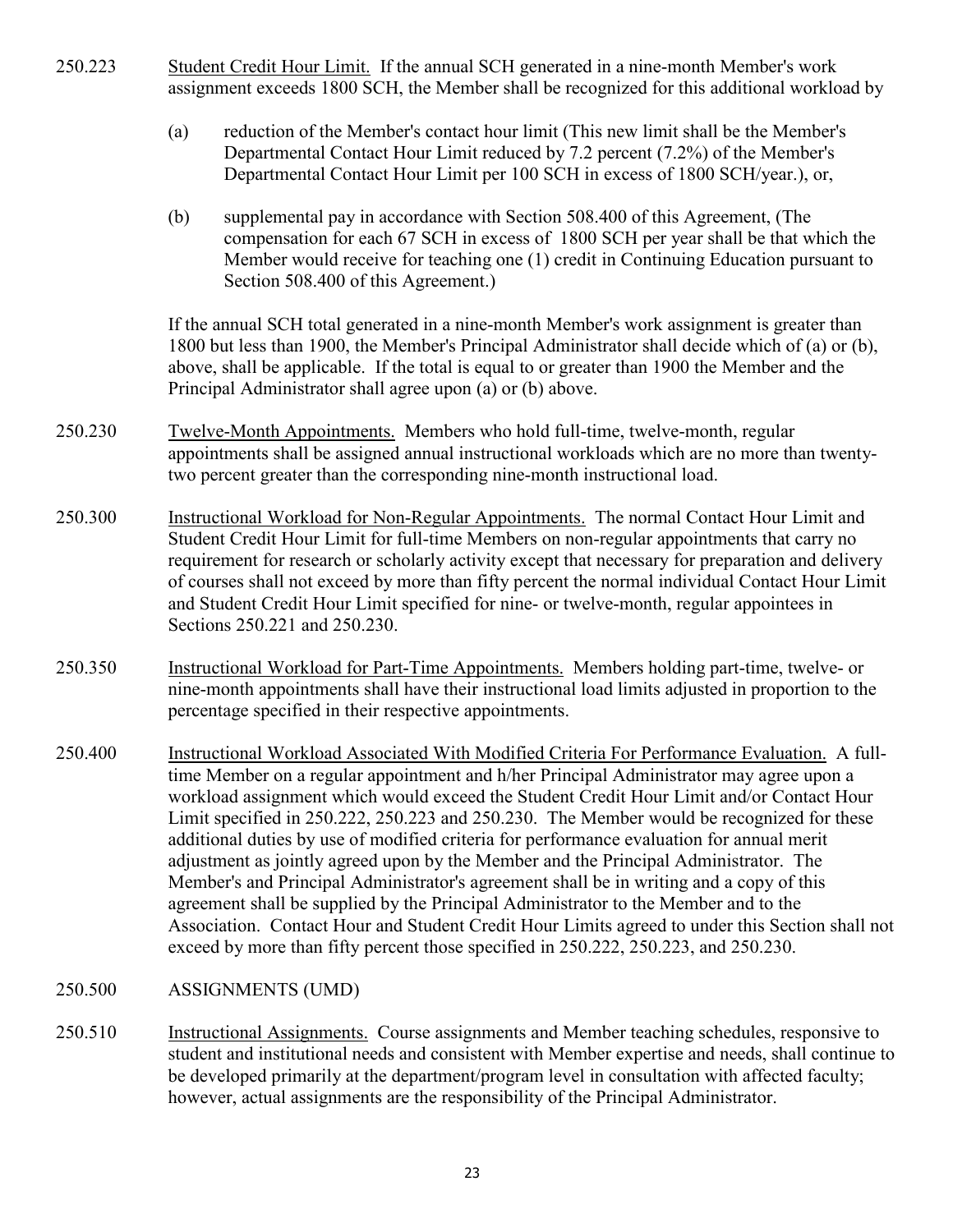- 250.520 Subject Assignment. A Member shall not be assigned to teach in subject areas in which s/he does not possess adequate professional training or expertise.
- 250.600 Department Heads. Department and other program heads shall serve at the discretion of the Employer and shall perform such administrative duties as shall be assigned to them. In return for such duties, heads of units with fewer than ten full time equivalent ("FTE") faculty positions shall have their normal annual instructional loads reduced by no less than one-third and those with ten or more FTE faculty positions shall have their normal annual instructional loads reduced by no less than one-half. Greater percentages of reduced load may be stipulated by written agreement between the head and the Principal Administrator.
- 250.700 Other Instructional Duties. Each Member shall post a reasonable number of office hours per week at a time convenient for students and shall be available during such hours for the purposes of consultation with students.
- 250.720 Related Instructional Activities. Each Member shall devote an adequate amount of time to course and class preparation, to the evaluation of student performance, to student advisement, and to other similar instructional activities.
- 250.730 Student Advisee Assignment. In the absence of compelling reasons to the contrary, the number of advisees in any department/program shall be assigned to Members proportionally.
- 250.800 Scholarly Activity. Each Member on a regular appointment shall devote a reasonable amount of time to disciplined inquiry, scholarly activity, or creative activity as appropriate to the promotion and tenure guidelines for h/her appointment. This effort shall be related to h/her area of professional training or expertise.
- 250.900 Professional Service. Each Member shall devote a reasonable amount of time to professional service to the institution, the academic discipline and the community.
- 255.000 ANCILLARY WORKLOAD (UMD)
- 255.100 Summer Session.
- 255.110 Applicability. The provisions of Section 255.100 shall apply only to Members who hold appointments other than twelve-month, full-time, regular appointments.
- 255.120 Workload. During the Summer Session, the workload of Members assigned instructional responsibility for a course or courses shall include class preparation and delivery, evaluation of student performance, student advising, posted office hours and other student contact.
- 255.130 Compensation. The Employer shall pay a Member to whom it assigns instructional responsibility for a course, workshop or seminar which it offers during a summer session according to the provisions of Section 508.100.
- 255.200 Summer Advisement and Registration. A Member may serve as a student adviser or in any other similar capacity outside h/her period of appointment. Such Member shall be compensated with supplemental pay according to Section 508.400.
- 255.300 Continuing Education.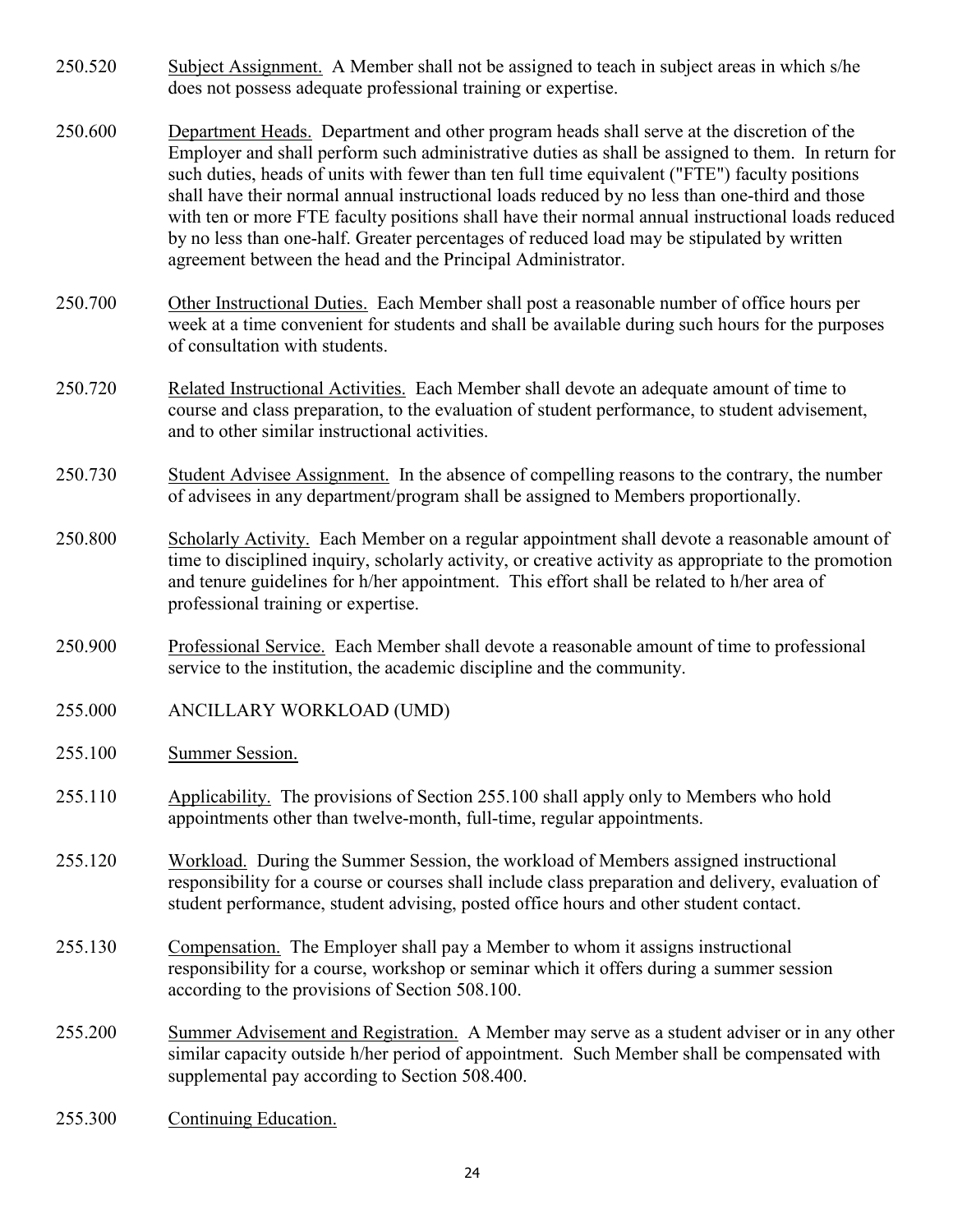- 255.310 Applicability. The provisions of Section 255.300 shall apply to all Members. Instructional responsibility for a course which the Employer offers through the Employer's Continuing Education shall be considered an overload.
- 255.320 Limitations. If the Employer assigns a full-time Member instructional responsibility for courses offered through the Employer's Continuing Education, those responsibilities shall not normally exceed any of the following guidelines:
	- (a) Two courses per semester;
	- (b) Five credit hours per semester; or
	- (c) Eight credit hours per Academic Year.

The Employer shall assign credit equivalents to courses for which it does not offer academic credit. The Director of the Continuing Education program shall question the appropriate Principal Administrator for the purpose of determining whether the limits imposed by this Section have been exceeded.

- 255.330 Contact Hours. Courses which the Employer offers through its Continuing Education and for which the Employer offers academic credit shall require the same number of Contact Hours as are required in the day school as provided in Section 250.000, except for independent study and correspondence courses.
- 255.340 Compensation. The Employer shall pay a Member to whom it assigns instructional responsibility for a course which the Employer offers through its Continuing Education according to the provisions of Section 508.300.
- 255.400 Employer's Obligation To Notify Members. The Employer shall provide Members with reasonable, advance notice of the courses, workshops and seminars which it proposes to offer during summer sessions or which it proposes to offer through its Continuing Education.
- 280.000 EMPLOYMENT CONTINUATION (UMD)
- 280.100 Definitions.
- 280.110 Program. For purposes of this Section 280.000, "Program" means the departments, library, Supportive Services and other such units as the Chancellor shall designate.
- 280.120 Layoff.
	- (a) "Layoff," in the case of a Member with tenure, means the elimination of the Member's position because of the Employer's declaring a Fiscal Emergency. Layoff reflects no discredit of the Member's job performance.
	- (b) "Layoff," in the case of a Member without tenure, means the elimination of the Member's position. Layoff reflects no discredit of the Member's job performance.
- 280.130 Total Time. "Total Time" shall mean the number of academic years (1) of unbroken service for which a person has been a Member since the date of h/her initial appointment or the date of h/her reappointment that follows h/her most recent period of unbroken service, or in the case of Total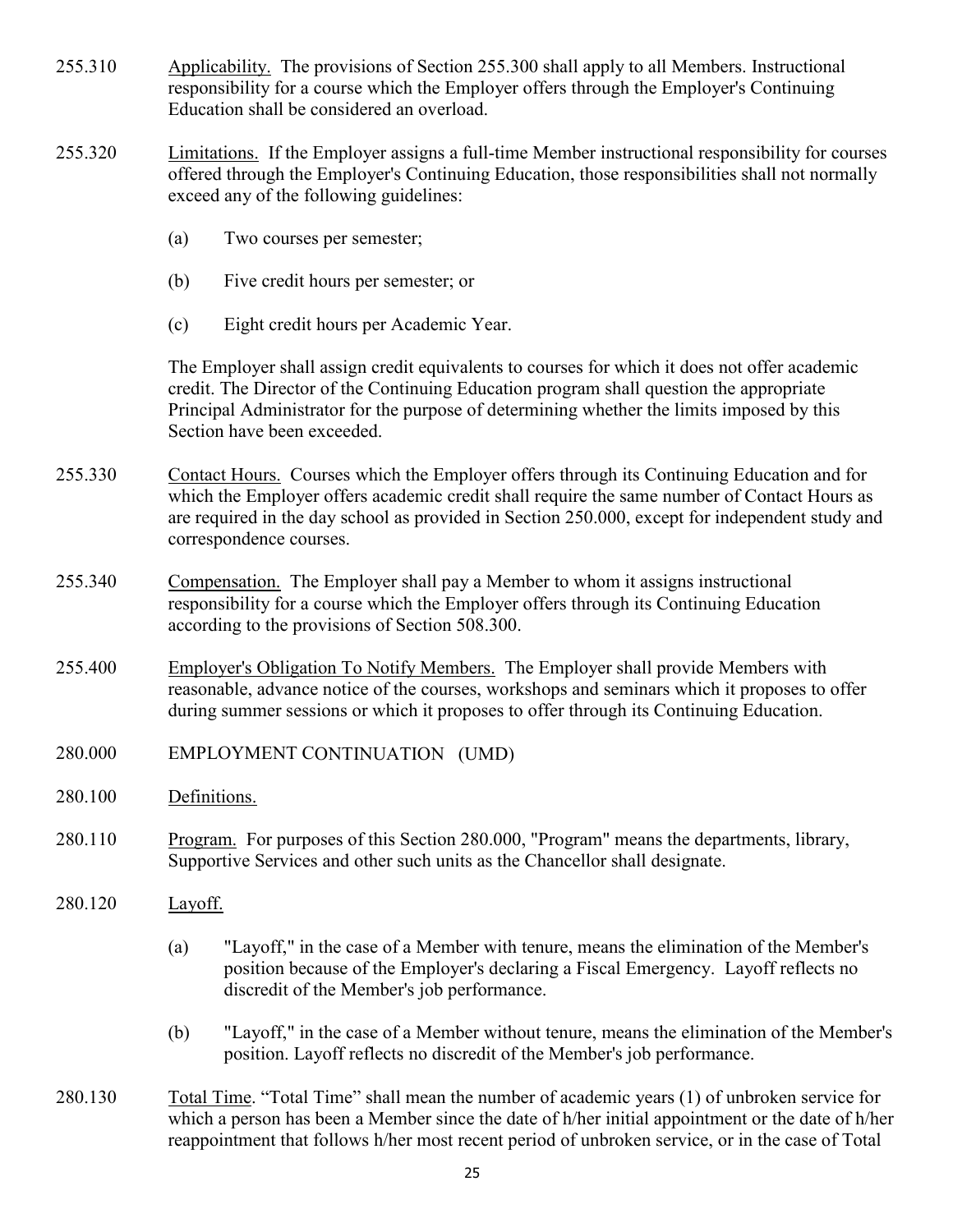Time since tenure, (2) since the date of conferral of tenure. If a person has an entire academic year with either no appointment or an appointment that does not place h/her in the Certified Unit, that shall constitute "broken" service, except as provided for in Section 280.210. For purposes of this rule, periods of unbroken service shall include sabbatical leaves, single- quarter/semester leaves, and all other authorized leaves of absence, whether compensated or not. However, the period spent on an authorized uncompensated leave, if greater than one (1) academic quarter or semester, unless on a leave for the express purpose of non-degree related scholarly work or for purposes under Section 604.400, shall not count in the Total Time when determining seniority.

- 280.200 Rules of Construction.
- 280.205 Initial Entry Into Unit. Any individual entering the Certified Unit for the first time, other than the exception(s) noted in (b) of Section 280.210, shall do so without any accumulated seniority related to employment at the University of Minnesota.
- 280.210 Administrators' Right. If (a) a Member is removed from h/her membership in the Certified Unit because of h/her appointment to an administrative position or (b) a person now serving in an administrative position with faculty rank is appointed to a position which has the effect of making the person a Member of the Certified Unit, then such person's seniority shall be calculated as if the person were a Member during h/her administrative service.
- 280.220 Members' Right. If a Member is transferred from one Program to another, then at the Member's election (a) h/her seniority as provided in Section 280.420(a) or Section 280.430(a) shall accumulate uninterrupted as though s/he were still in h/her previous Program or (b) such seniority shall be transferred uninterrupted to h/her new Program. The Member shall elect either (a) or (b) above at the time such Member is transferred.
- 280.300 Reductions Before Layoff.
- 280.310 By Employer. If Layoffs occur, the Employer may offer a Member a change in a regular appointment or a non-regular appointment from full-time to part time as an alternative to laying off that Member. If such an offer is made and accepted, the Member's seniority shall accumulate as though s/he were employed full-time. A decision to lay off the Member rather than reduce the Member's employment to part-time shall be at the discretion of the Employer.
- 280.320 At Member's Request. When the Employer eliminates a Member's position subject to this Section 280.000, such Member may request in writing to the Principal Administrator that h/her position be reduced to part-time. If the Employer offers and the Member accepts a reduction to part-time employment, the Member shall accumulate seniority as though s/he were working fulltime. A decision to lay off the Member rather than to reduce employment to part-time shall be at the discretion of the Employer.
- 280.400 Sequence of Layoff.
- 280.410 Faculty within a Program Holding Different Types of Appointments. Members with different types of appointments within a Program which will be subject to Layoffs shall have the right to complete their contract years or the right to continued employment, as the case may be, in the following order:
	- (a) Members with tenure;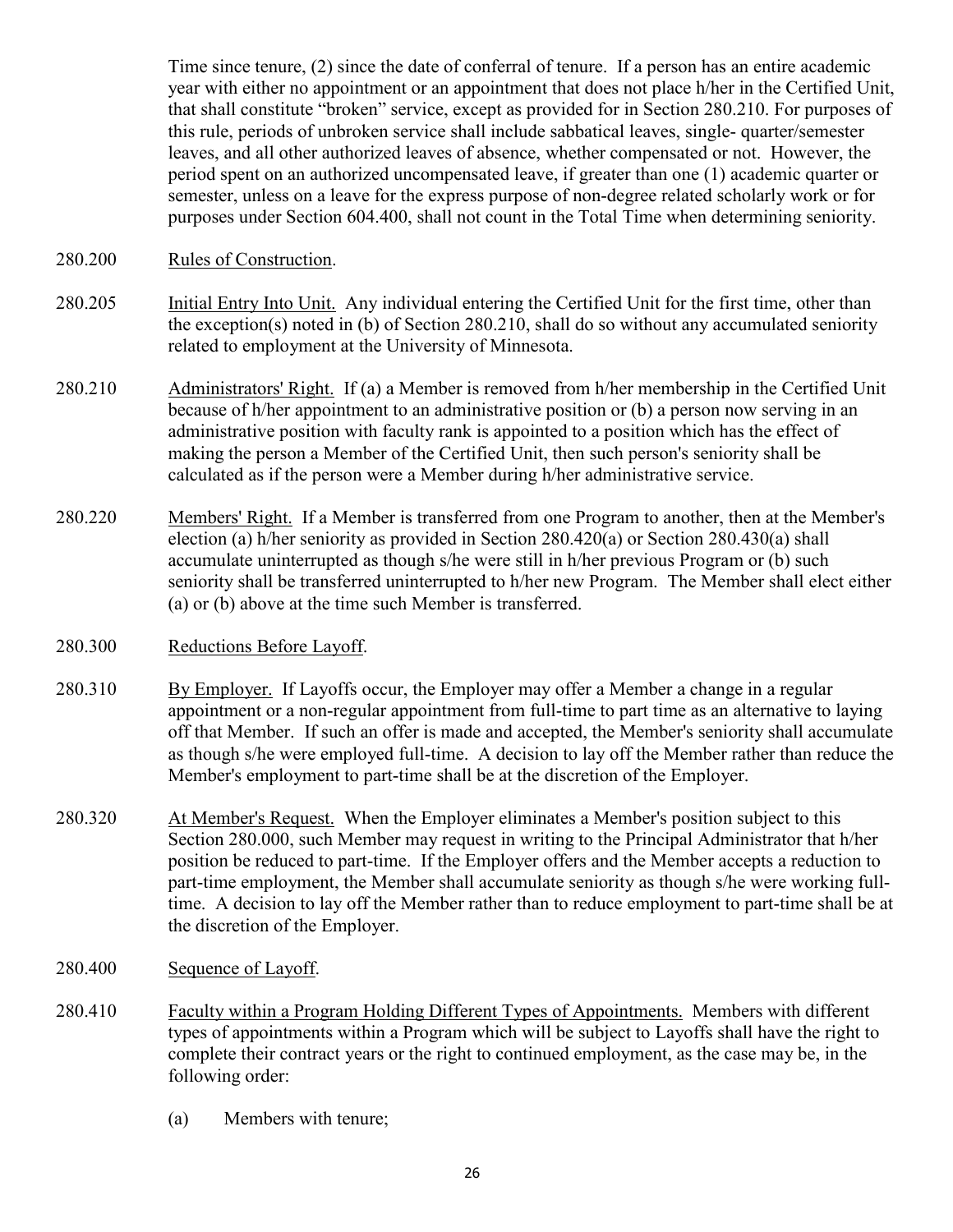- (b) Members on special contracts with probationary appointments;
- (c) Members with probationary appointments;
- (d) Members on special contracts with temporary appointments; and
- (e) Members with Non-regular appointments.
- 280.420 Between Members with Non-Regular Appointments, on Special Contracts, or with Probationary Appointments. Subject to Section 280.410, the following rules in the order set forth below shall determine between Members in the same Program who hold non-regular appointments, or between such Members who hold appointments on special contracts with non-regular appointments, or between such Members on special contracts with probationary appointments, or between such Members who hold probationary appointments which such Member has a right to complete h/her contract period (here "Right") or which such Member has a right to continued employment (here "Right"), as the case may be:
	- (a) The Member more senior shall have the Right. A Member is more senior if h/her Total Time is greater than another Member's Total Time
	- (b) Between Members having the same seniority, the Member with the higher academic rank shall have the Right.
	- (c) Between Members having the same seniority and the same academic rank, the Member with the recognized terminal degree for that Member's particular academic responsibility shall have the Right.
	- (d) Between Members having the same seniority, the same academic rank and the same academic degrees, the Member who first in time received h/her highest academic degree shall have the Right.
	- (e) If rules (a) through (d) hereof do not determine which Member shall have the Right, the Employer shall have the sole determination.
- 280.430 Between Tenured Members. Subject to Section 280.410, the following rules in the order set forth below shall determine between tenured Members in the same Program which such Member has a right to continued employment (here "Right"):
	- (a) The more senior Member shall have the Right. For purposes of this rule, a tenured Member's seniority shall be determined by "points." The Member shall receive points as follows: Three (3) points per year of service since tenure plus one (1) point per year of service as a tenured assistant professor plus two (2) points per year of service as a tenured associate professor plus three (3) points per year of service as a tenured full professor. "Year of Service," for purposes of this provision, means during a single academic year which averages 67% or more of full-time employment, or a sabbatical leave, or an authorized, unpaid leave for the express purpose of non-degree related scholarly work or for purposes under Section 604.400.
	- (b) Between Members having the same seniority, the Member whose Total Time since tenure is greater shall have the Right.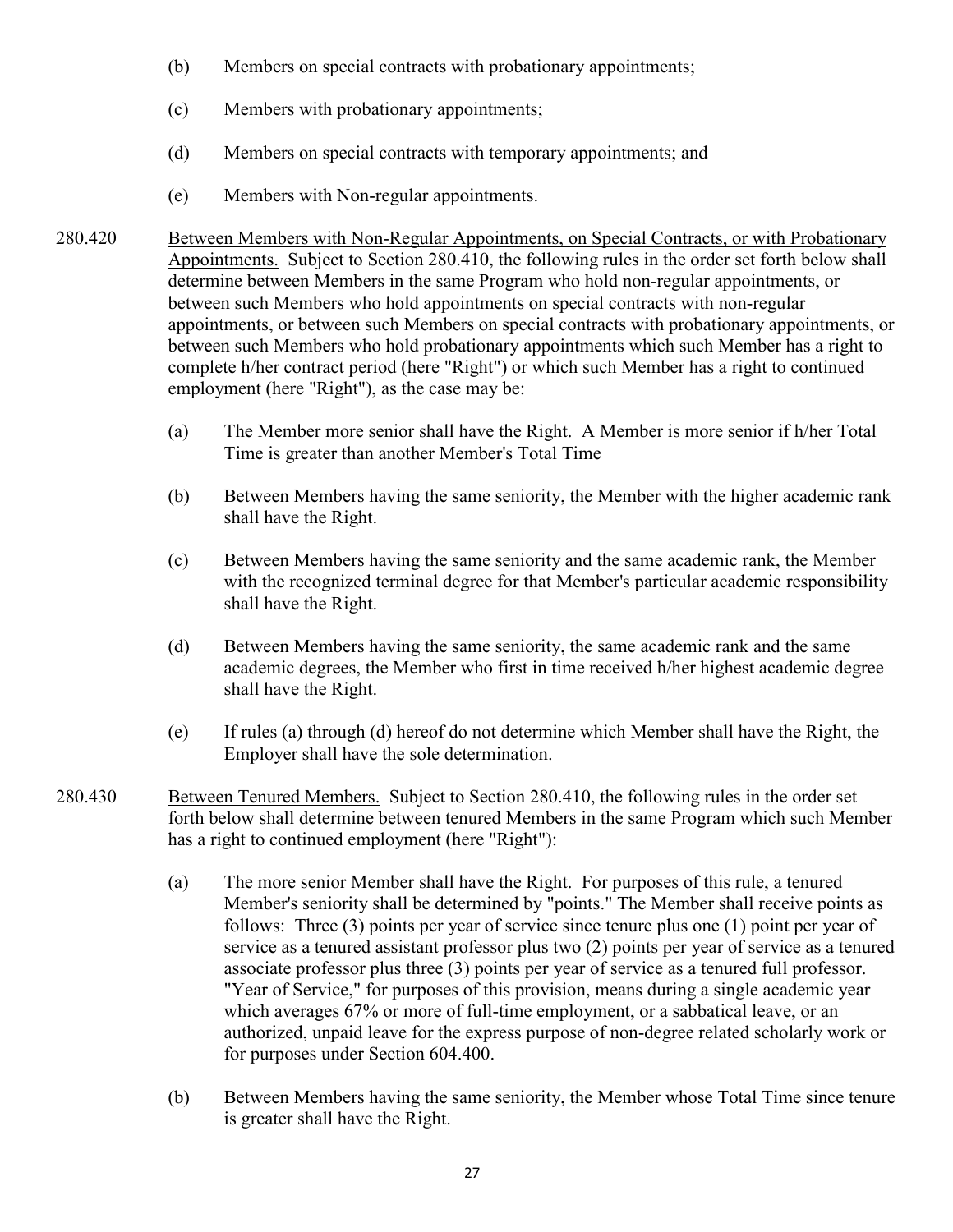- (c) Between Members having the same seniority and the same Total Time since tenure, the Member higher in academic rank shall have the Right.
- (d) Between Members having the same seniority, the same academic rank and the same Total Time since tenure, the Member whose Total Time is greater shall have the Right.
- (e) If rules (a) through (d) hereof do not determine which Member shall have the Right, the Employer shall have the sole determination.

## 280.500 Rights After Layoff.

- 280.510 Employer's Obligation to Notify Member of Layoff. The Employer shall notify in writing a Member who is to be placed on Layoff at least one (1) year before the effective date of such Layoff. In the case of a Member without tenure, the Employer's written notice shall state that the loss of position does not reflect on the Member's competence and, in the case of a Member with tenure, the Employer's written notice shall further state that the loss of position resulted from the Employer's declaring a Fiscal Emergency.
- 280.520 Employer's Obligation to Notify Member of Vacancies. If a Member is notified that s/he is to be laid off, the Employer shall notify the Member of the approved and available University of Minnesota administrative/professional and faculty (but not civil service) vacancies. The notice shall (a) be in writing (b) be mailed to one (1) address provided to the Employer by the Member and (c) be updated by the Employer from time to time. Such notification shall be provided for two years after the date the Member's Layoff notice is given.
- 280.530 Member's Right to Reinstatement. A Member who has lost h/her position under the procedures of this Section 280.000 shall be given the opportunity to be reinstated to h/her position before any other person is hired to fill h/her position. When two or more Members in the same Program have lost their positions as a result of the procedures of this Section 280.000, the right to be reinstated shall be determined on a last-out, first-reinstated basis. Refusal to accept an offer of reinstatement shall terminate this right. Notwithstanding other Sections in 280.000, a Member's right to reinstatement shall expire five (5) years following the termination date of h/her regular appointment.
- 280.540 Member's Notice to Employer and Right to Delay Reinstatement. A Member shall notify the Employer in writing of h/her acceptance or declination of an offer of reinstatement within fourteen calendar days after h/her receipt of the offer. The Member, at h/her discretion, may be reinstated at the time offered by the Employer in the offer of reinstatement or may delay the date of effective reinstatement offered by the Employer by no more than ninety days. If the Member chooses to so delay h/her date of reinstatement, the Member shall so notify the Employer in writing at the time the Member accepts the Employer's offer. The Employer's offer to reinstate shall be at the same tenure level, rank, seniority and salary as at the time when the Member was released and shall include at least the across-the-board salary increases, if any, granted during the Member's absence.
- 280.600 Program Elimination/Program Reduction: Members with Indefinite Tenure. When a program is reduced or eliminated by the Employer and the Employer does not declare a Fiscal Emergency, a Member with Indefinite Tenure cannot be subjected to Layoff. The Member retains h/her rights of Indefinite Tenure under Section 002.162.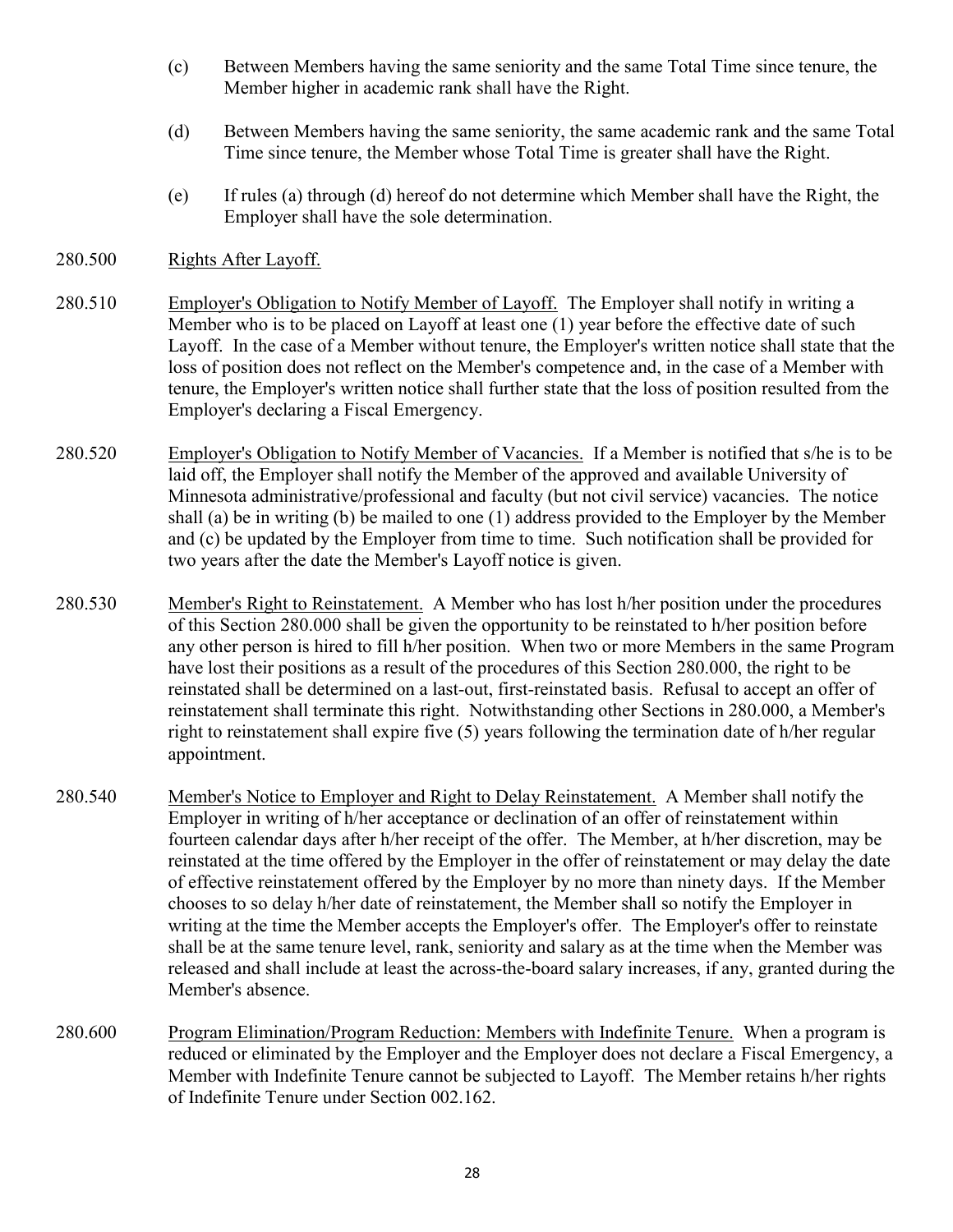- 280.610 Position Elimination. When a Member with Indefinite Tenure receives written notification that h/her position is eliminated per 280.600, s/he shall, within 90 days after learning the terms and conditions of (i) and (ii), or within one (1) year of the position elimination notice, whichever comes first: (i) accept transfer to a position in another program at the University; or (ii) terminate h/her employment at the University (see 280.640); or (iii) apply for uncompensated leave of absence for up to three years.
- 280.620 Transfer Option. If a Member chooses option (i) under Section 280.610, the Employer and the Member will consult regarding the terms and conditions of the transfer. A designee of the Association may be present during such consultations.
	- (a) Members will be transferred to positions with the same faculty rank except as follows. With the agreement of the Member and the Dean/Unit Head and/or other Principal Administrator, a transfer could be to an academic professional position with continuous appointment or another position as the parties may agree.
	- (b) A Member who transfers to another faculty position at the University shall receive a letter of offer at the time of transfer that includes salary, term of appointment, rank and regulations concerning faculty tenure; an indication about how the progress toward promotion achieved within the current unit will be credited toward meeting the expectation for promotion within the unit to which s/he will transfer; the department's 7.12 statement; the department's written statement about criteria and procedures in merit pay decisions (if available); initial workload description.
	- (c) A Member who transfers to an academic professional position with continuous appointment shall receive a letter of offer at the time of transfer that includes the position description, job title and number, salary, and a copy of the Academic Professional and Administrative Staff Policies and Procedures which governs the terms and conditions of these appointments. The status of their continuous appointment will be equivalent to tenure status as it relates to program elimination and reduction: should their position be discontinued for any reason other than just cause or Fiscal Emergency, the Member may, in accordance with the terms of Section 280.600 (i) accept transfer to a position in another program at the University; or (ii) terminate h/her employment at the University; or (iii) apply for uncompensated leave of absence for up to three years.
	- (d) Members will be transferred at no less than their current salary. A Member who transfers between January 1 and June 30 will be considered for merit increases based upon the merit criteria that governed the Member prior to the effective date of the transfer. A Member who transfers between July 1 and December 31 will be considered for merit increases based on the merit criteria within the letter of offer.
	- (e) A Member may propose one (1) alternative transfer. If this transfer is not successfully negotiated, the Member shall select option (i), (ii), or (iii) above by the date stipulated at the time of program elimination.
	- (f) The Employer shall provide up to one (1) month of salary to compensate for actual, receipted household moving expenses if incurred because of transfer to another University of Minnesota campus.
	- (g) Whenever the University determines the Member who transfers requires training, the training program tuition/fee costs shall be paid by the Employer.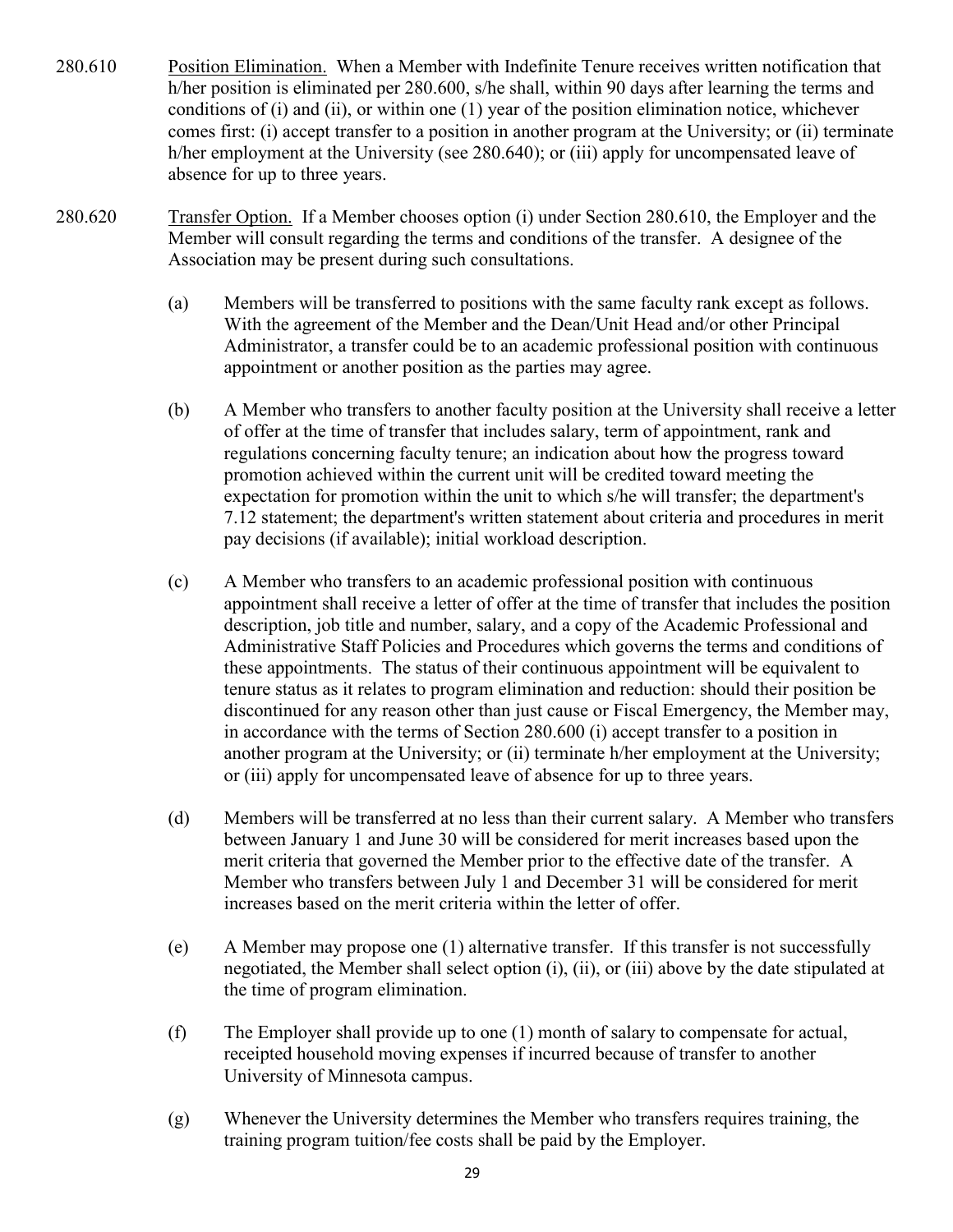- 280.630 Uncompensated Leave of Absence Option. If a Member intends to exercise option (iii) under Section 280.610, the Member must apply for an uncompensated leave of absence at least 60 days prior to the end of the specified time limit under Section 280.610. Thirty days following a Member's application for uncompensated leave of absence, the Employer shall notify the Member in writing whether the leave is granted or denied. If the leave is denied, the Member shall choose option (i) or (ii) within the time limits specified under Section 280.610. A Member who applies for and is granted an uncompensated leave of absence shall notify the Employer in writing 120 days before the return from the leave of absence. At least 60 days prior to the Member's return, the Employer shall offer a transfer and the Member shall choose option (i) or option (ii) from Section 280.610 above. If the Member chooses option (ii), h/her termination must take effect at the end of a semester.
- 280.640 Termination/Severance Option. Under the conditions of 280.610, the Employer and the Association agree to negotiate termination/severance benefits in accordance with PELRA. Such negotiations shall begin within 30 days of the notice of position elimination.
- 280.700 Program Elimination: Members holding a Probationary Appointment. When a program is eliminated, a Member holding a Probationary appointment is subject to layoff. At the time of program elimination, a Member may: (i) have h/her name placed on a layoff list for up to two (2) years or (ii) accept the termination/or severance benefits that may be offered. Under the conditions of 280.610, the Employer and the Association agree to negotiate termination/severance benefits in accordance with PELRA. Such negotiations shall begin within 30 days of the notice of position elimination.
	- (a) A Member who chooses to go onto a layoff list may be rehired by a program that initiates a rehire from the layoff list without an open search. At the time of rehire, upon written request of the Member, s/he shall be allowed three (3) years of service prior to mandatory consideration for tenure. The Employer shall not be required to hire a Member from the layoff list.
	- (b) A Member who is hired from the layoff list to a regular or non-regular faculty position at the University shall receive a letter of offer that includes salary, term of appointment, rank and regulations concerning faculty tenure; the procedures for review of probationary faculty; an indication about how progress toward tenure achieved within the current unit will be credited toward meeting the expectation for tenure within the unit to which s/he will be hired; the department's 7.12 statement; the department's written statement about criteria and procedures in merit pay decisions (if available) and initial workload description.
	- (c) A Member who is not reappointed because of program elimination and who has elected to be on the layoff list shall be given the opportunity to be reinstated to h/her former position, if the Employer determines to reactivate the former position, before any other person is hired to fill the Member's former position. (See Sections 280.530 and 280.540).
- 280.800 Program Elimination: Members on Non-Regular Appointment. When a program is eliminated, the appointment of a Member on non-regular appointment will expire at the end date specified on the Member's employment contract.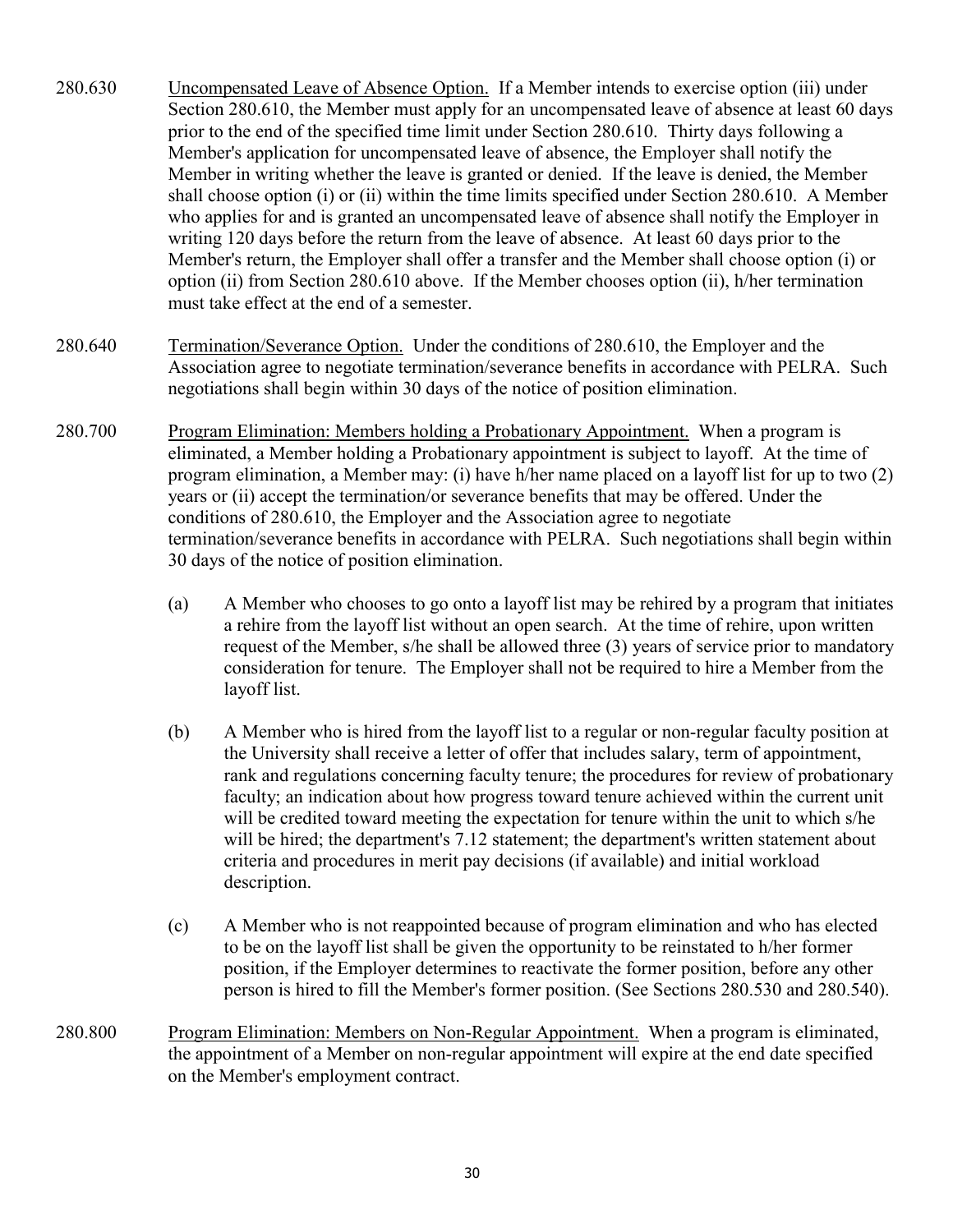### 300.000 GOVERNANCE

The Employer and the Association agree that discussions regarding curriculum, educational policy and related matters shall occur in accordance with the constitutions, if any, for faculty at UMD and UMC, as they may be approved and amended by the Regents from time to time, and in accordance with the meet and confer provisions of Minnesota law. However, the Employer and the Association agree that certain subjects concerning Members' employment are not negotiable including, but not limited to, curriculum, educational policy and governance. All negotiable terms and conditions of employment shall be negotiated by the Employer and the Association or shall be arrived at in accordance with the provisions of this Agreement and the provisions of PELRA.

- 500.000 COMPENSATION (UMD)
- 500.100 Aggregate Salary Base. The Aggregate Salary Base used to calculate available dollars for salary adjustments shall consist of the sum of the previous fiscal year's actual base salary of eligible Members. Eligibility for the following provisions shall be limited to those Members who also were Members during the previous academic year.
- 500.110 One Semester Eligibility. Members who were Members for only one semester of the previous academic year shall receive only the across-the-board salary increases described in section 501.000
- 500.150 Promotions. Standard increases for promotion and/or tenure will be awarded in accordance with the University of Minnesota Academic Salary Memo as amended from time to time.
- 500.200 Merit. Effective beginning each fiscal year of the contract, the Employer may increase any Member's salary for purposes of merit recognition provided that such Member was a Member during the previous academic year. The Employer shall increase such Members' individual salaries by an amount sufficient to fully use the funds specified for the purpose of Merit Adjustment in Sections 501.260. Determination of Merit for the adjustment for FY 2015 shall consider an annualized average for the evaluation period consisting of calendar years 2011, 2012 and 2013. Determination of Merit for the adjustment for FY 2016 shall consider an annualized average for the evaluation period consisting of calendar years 2012, 2013, and 2014. Determination of Merit for the adjustment for FY2017 shall consider an annualized average for the evaluation period consisting of calendar years 2013, 2014 and 2015.
- 501.000 Salary Adjustments FY 2015, FY 2016, FY2017.
- 501.250 Salary Adjustments FY 2015, FY 2016. Effective the first pay period for the applicable fiscal year, the Employer shall increase the aggregate salary base for eligible Members by no less than 2.5% to be distributed as detailed in 501.260 plus an amount equal to the total costs of promotional adjustments under 500.150. FY2017, effective the first pay period, the Employer shall increase the aggregate salary base for eligible Members by no less than the percentage in the spring 2016 academic salary memo and distribute the increase as detailed in 501.260 plus the amount equal to the total costs of promotional adjustments under 500.150.
- 501.260 Distribution FY 2015, FY 2016, FY2017. The base salary adjustment will be distributed as follows:
	- a. One half of the percentage described in 501.250 for Merit Adjustment.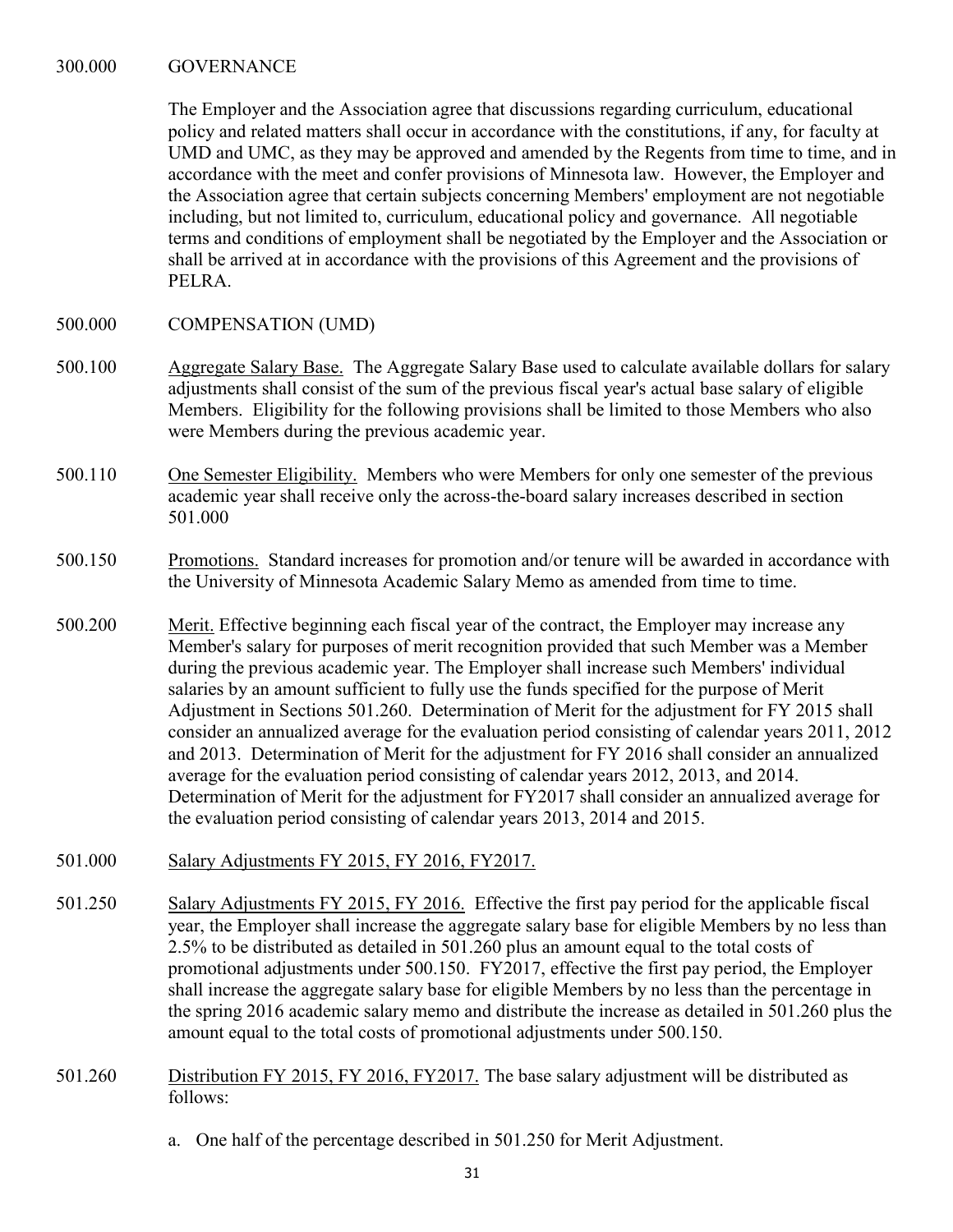- b. One fourth of the percentage described in 501.250 shall be used by the Employer to increase each eligible Member's previous year's salary base by an equal percentage.
- c. One fourth of the percentage described in 501.250 shall be used by the Employer to increase each eligible Member's previous year's base salary by an equal dollar amount, prorated by percent time appointment.
- 501.500 Floor Adjustment. Following the determination of all previously described adjustments, the Employer annually will ensure that each Member's 9 month, 100% time appointment base salary shall be no less than \$39,000.
- 502.000 PROCEDURE FOR DISTRIBUTION OF MERIT ADJUSTMENT FUNDS AND GRIEVANCES (UMD)
- 502.100 Procedures for Distribution of Merit Adjustment Funds. The amount of a Member's merit adjustment as provided in Section 500.200 shall be recommended by the Member's department head or other academic unit head to the Principal Administrator. The Principal Administrator shall, in turn, make a recommendation to the appropriate Vice Chancellor, who shall determine the amount of a Member's merit adjustment, if any.

The merit recommendation process must provide an objective unbiased evaluation of each Member following a thorough review of his/her work. The process must encourage continued good or improved performance, which in turn, should be rewarded by the compensation system. Neither party shall use this description of the process as evidence or argument in arbitration nor shall it be grievable.

- 502.200 Grievability. The Employer's decision to grant or deny any merit adjustment as provided in Section 500.200 shall be grievable only through Step Three (Section 801.330) of the Grievance Procedure provided by this Agreement.
- 507.000 MISCELLANEOUS SALARY ADJUSTMENTS (UMD)
- 507.100 Non-Discrimination. The Employer shall prospectively remedy inequities in salary, if any, based on discrimination as defined in Section 105.000 of this Agreement.
- 507.200 Base Salary Defined. For the purposes of calculating the amount of any Member's base salary and salary adjustments in this Section 500.000, "base salary" does not include the compensation items described below in Sections 507.300, 507.400 and 507.500.
- 507.300 Augmentation. During the duration of this Agreement the salary increments for augmentation for administrative positions shall be maintained according to current practice. The Employer may change the workload or administrative duties performed by a Member employed in an administrative position. In the event of such a change, the augmentation paid to such a Member may be changed in a proportionate amount. Salary increase money generated by augmentation shall stay within the bargaining unit.
- 507.400 Regents Professorships. The Employer may elect any Member a Regents Professor.
- 507.500 Awards. The Employer reserves the authority to grant any Member an award.
- 508.000 ADDITIONAL COMPENSATION (UMD)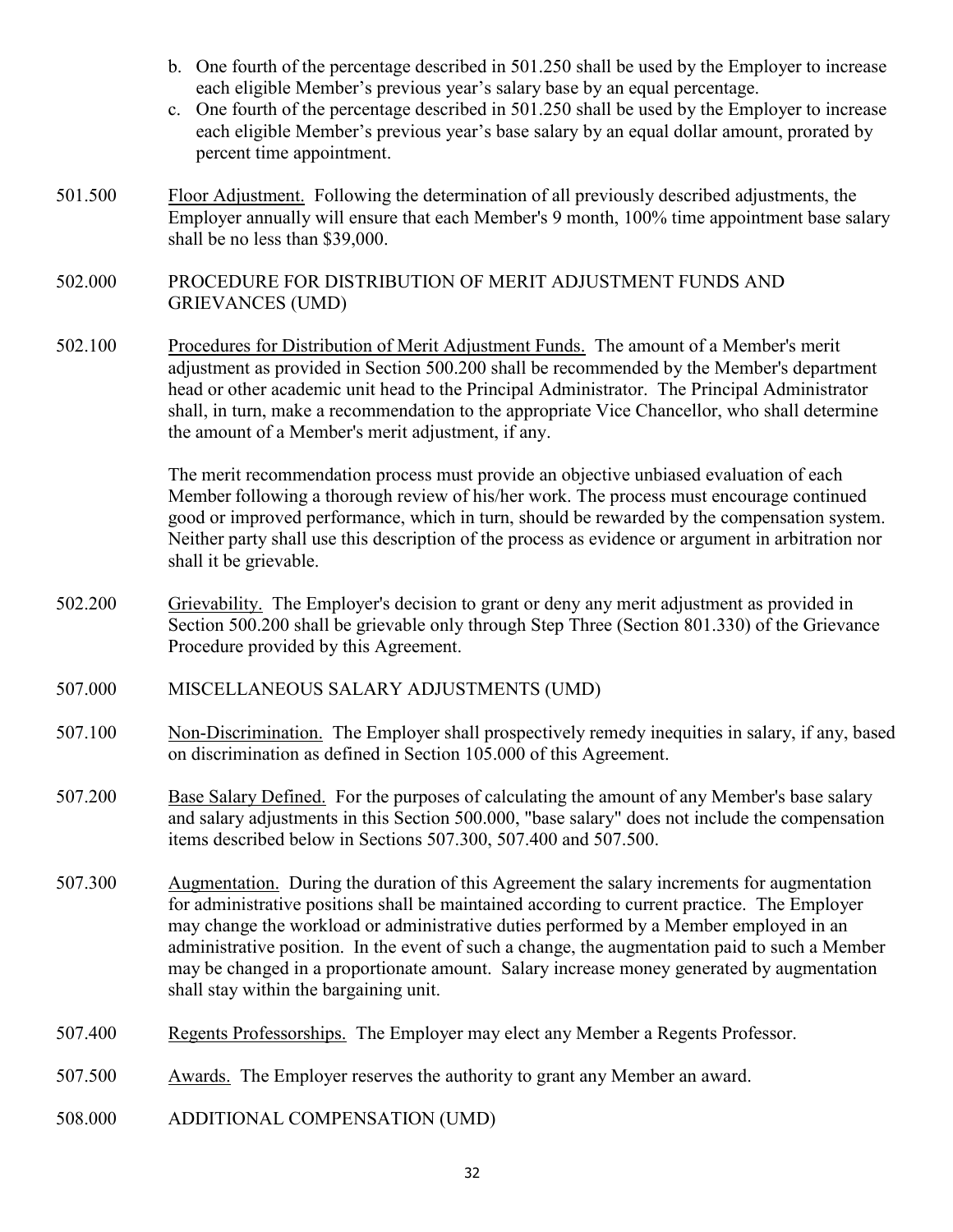- 508.050 Compensation Other University Programs. Compensation for appointments such as Graduate School Summer Research Fellowships shall follow all-University guidelines.
- 508.100 Summer Session. The Employer shall pay a Member who holds an appointment which is other than full time for twelve months at a rate of 4% of h/her previous Academic Year's B-base salary per credit assigned during any part of the Summer Session, through a maximum of 8 credits assigned to the same Member in the same Summer Session. Any credits beyond 8 assigned to the same Member in the same Summer Session shall be compensated at the overload rate of 3% of the Member's previous Academic Year's B-base salary for each additional credit assigned. A Member assigned to a team-taught course shall be paid for the credits that are proportional to h/her share of the total instructional responsibility for the course. However, no Member shall be paid more per credit than the maximum salary stipulated in Section 508.104.
- 508.104 Adjustment of Salary Maximum. For Summer Session 2013, the maximum salary shall be \$2900 per credit, including overloads. For Summer Session 2014 the maximum salary shall be \$3000 per credit, including overloads.
- 508.300 Continuing Education. During the duration of this Agreement, the Employer shall pay a Member to whom the Employer assigns instructional responsibility for a course which the Employer offers through Continuing Education and for which the Member is not otherwise compensated, the greater of the current Continuing Education rate or three percent (3.0%) of h/her "B" base annual salary for year in question (except for augmentation as provided in Section 507.200) times the number of credit hours which the Employer assigns to the course.
- 508.320 Continuing Education Courses Cancellation. Notwithstanding Sections 508.300, the Employer shall not be required to pay a Member for h/her accepting instructional responsibility for such a course if the Employer cancels the offering of the course because the Employer deems the enrollment insufficient.
- 508.330 Miscellaneous Compensation -- Continuing Education. Compensation for courses offered through Continuing Education for independent study, for the development of courses to be offered through independent study, for the examination and evaluation of student proficiency for the purpose of awarding academic credit, for special program evaluation, for courses offered for credit by radio or television, and for courses for which the Employer does not offer academic credit shall be determined by written mutual agreement of the Member and the Employer. A copy of this mutual agreement shall be provided to the Member and to the Association.
- 508.400 Overload Pay. Compensation for overload instructional assignments, if any, pursuant to Sections 250.000, 255.000, and 610.000 of this Agreement shall conform to the Continuing Education compensation rate established in Section 508.300 of this Agreement.
- 509.000 Retroactivity. The provisions for this Section 500.000 shall become effective on the respective dates stated in each such provision. If no effective date is stated in a provision, that provision shall become effective when this Agreement is executed or as soon thereafter as possible.
- 510.000 Legislative Retrenchments. Notwithstanding any other provision of this Agreement, the Employer and the Association agree that in the event a compensation retrenchment, including salary or fringe benefits, is intended by an enactment of the State of Minnesota Legislature, the parties shall reopen the negotiation of this Section 500.000 or of Section 540.000, as the case may be.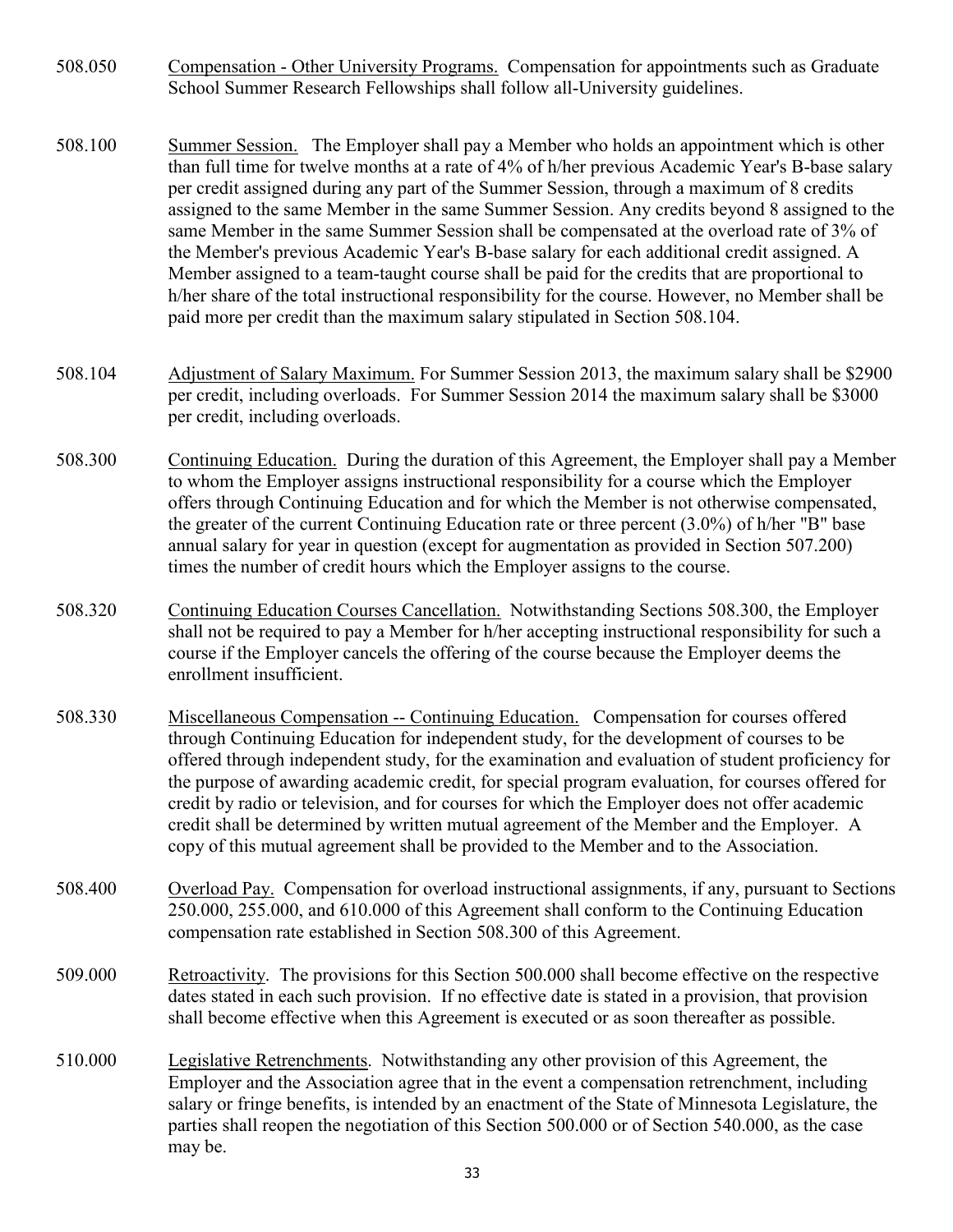## 511.000 Salary Adjustments For Members On Leave

- (1) Members who have been or are on a single-semester leave during an academic year shall be eligible for salary or other benefit improvements provided for in this contract for that academic year in which the single-semester leave occurs. The fact that a Member may or will take a single-semester leave in an ensuing academic year shall not qualify that Member's eligibility for salary or other benefit improvements which may or will occur in the ensuing academic year.
- (2) Members who are on sabbatical leave or on leave without pay when salary or other benefit improvements are made shall be eligible for such improvements. The Member shall be eligible for the same improvements which have been made across the board to all Members or to the class of Members to which the Member belongs. The said member shall be eligible for salary increases based upon merit. Data from that Member's previous teaching and service activities shall be used. Data from that Member's research activities of the year of leave shall be used.
- (3) Members who are unable to update their Academic Record Files due to their medical condition while on an approved Formal Medical Leave as defined in Section 603.200, will receive across-the-board and floor Base Salary Adjustments as provided in Section 501.000 and, upon return from leave, will be permitted to include relevant information in their Academic Record Files for consideration of Merit Adjustments in the year of their return from leave.
- 512.000 Summer Compensation For Department Heads, Summer, 1993. The Employer will provide the sum of at least \$75,000 to selected Department Heads for non-teaching duties performed during June, July, and August 1993. This sum shall not be included in the aggregate salary base.
- 513.000 Summer Compensation For Department Heads. Beginning summer of 1994, the Employer will provide a pool for summer compensation for department heads in an amount equal to the previous summer that is increased by the same percentage as the aggregate salary base increase for the following academic year. These funds will be distributed to selected Department Heads for non-teaching duties performed during the months of June, July, and August. This sum shall not be included in the aggregate salary base.
- 540.000 FRINGE BENEFITS (UMD)
- 540.200 Faculty Group Life and Income Disability.
- 540.210 Eligibility for purpose of Section 540.200. Eligibility for the purpose of Section 540.200 shall be in full accordance with the Employer's policies and procedures related to this benefit for nonrepresented faculty.
- 540.220 Faculty Group Life Insurance Plan. Benefit coverage for purposes of Section 540.220 shall be in full accordance with the Employer's policies and procedures relating to this benefit for nonrepresented faculty.
- 540.230 Faculty Group Income Disability Plan. Benefit Coverage for purposes of Section 540.230 shall be in full accordance with the Employer's policies and procedures relating to this benefit for nonrepresented faculty.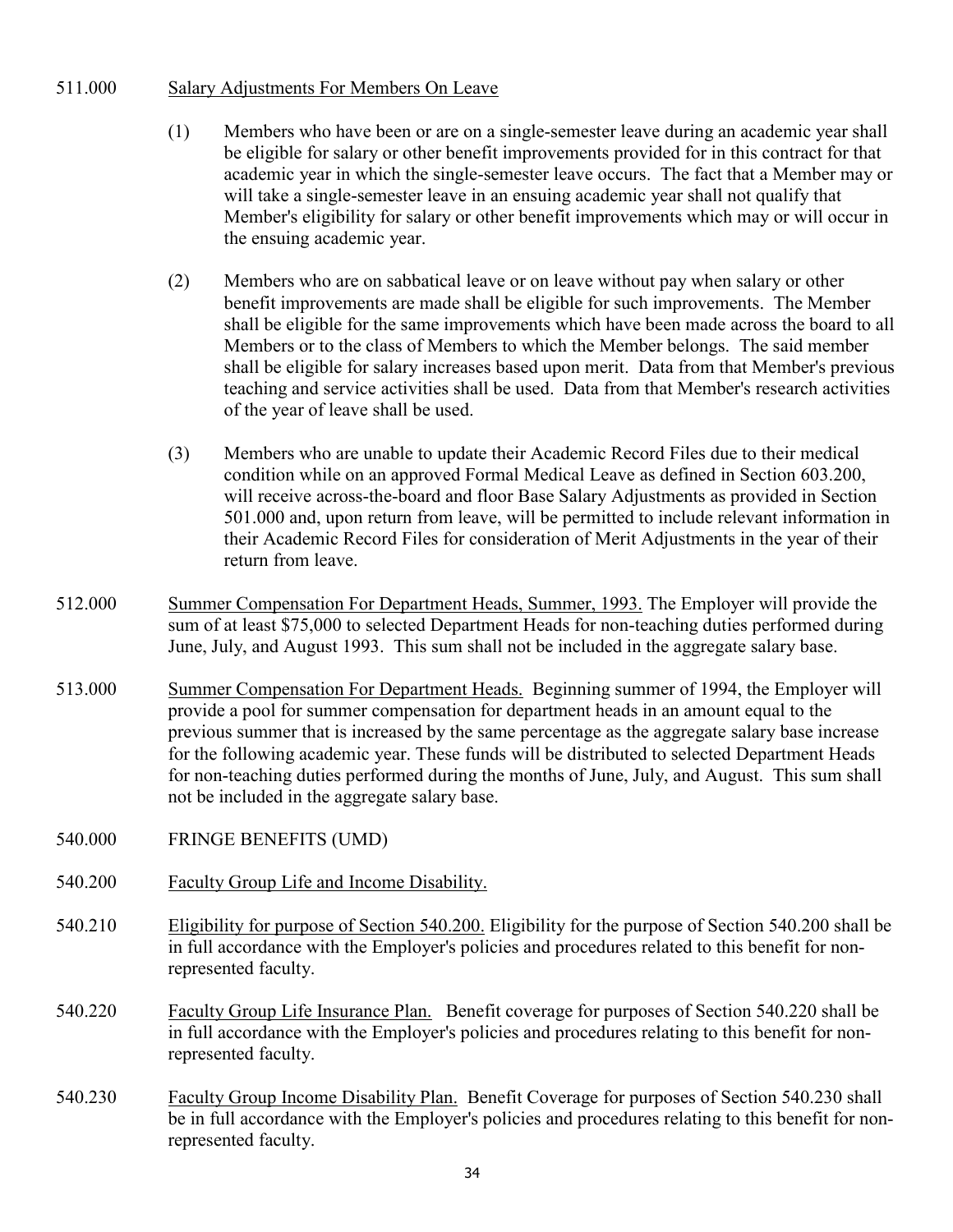- 540.300 Health Insurance Benefits.
- 540.310 Eligibility for purpose of Sections 540.300. Eligibility for the purpose of Section 540.300 shall be in full accordance with the Employer's policies and procedures related to this benefit for nonrepresented faculty.
- 540.320 Benefit Coverage for purposes of Section 540.300. Benefit Coverage for purposes of Section 540.300 shall be in full accordance with the Employer's policies and procedures relating to this benefit for non-represented faculty.
- 540.325 Plan Access. Members shall have the right to enroll in health care plans available to faculty on the Twin Cities campus, e.g., Health Partners Classic and Patient Choice 1 (Twin Cities) in 2004, at the same cost charged to faculty on the Twin Cities Campus.
- 540.355 University Pre-tax Benefit Plan. The Employer shall provide Eligible Members with all existing pre-tax benefits as specified in the University Pre-tax Benefit Plan.
- 540.360 Open Enrollment Periods. The Employer agrees to arrange for an annual enrollment period lasting a minimum of thirty (30) calendar days to allow Eligible Members to make changes in their medical coverages. An open enrollment period for dental coverage will occur in each oddnumbered calendar year. The 30-day open enrollment period shall be offered some time between September 15 and December 15. The Employer agrees to make available to Eligible Members new medical and dental plans as insurers shall provide.
- 540.370 Member Notification. The Employer shall provide an annual statement of Medical, Dental, Life and Disability Insurance coverages available to members.
- 540.400 Miscellaneous Benefits
- 540.410 Recreational Facilities. Members, their spouses, and their dependents and the spouse and dependents of deceased Members shall be entitled to use the Employer's recreational facilities for the same cost and on the same terms as other UMD employees, in accordance with the Employer's policy, as amended from time to time.
- 540.420 Benefits While On Leave. The Employer shall provide to Members who are on approved leaves of absence all those benefits which the Employer provides other faculty in similar appointments on approved leaves of absence in accordance with the Employer's policy, except as may be modified by this Agreement.
- 540.430 Dependent Death Benefit. If an Eligible Member dies, the Employer shall provide such Member's surviving dependents with one (1) month's salary and the Member's elected medical and dental insurance as of the date of death for one (1) year after the date of the Member's death. The Employer's contribution would be the same as if the Member had lived.

 For the purposes of this Section 540.430, "one (1) month's salary" means one-ninth (1/9) of the annual salary for a Member on an Academic Year appointment, e.g. for a "B" appointment, or one-eleventh (1/11) of the annual salary for a Member on an "A" appointment.

540.440 Tickets. Members shall continue to be entitled to purchase or receive tickets for the Member and h/her spouse and dependents to University sponsored events for the same cost to the Member and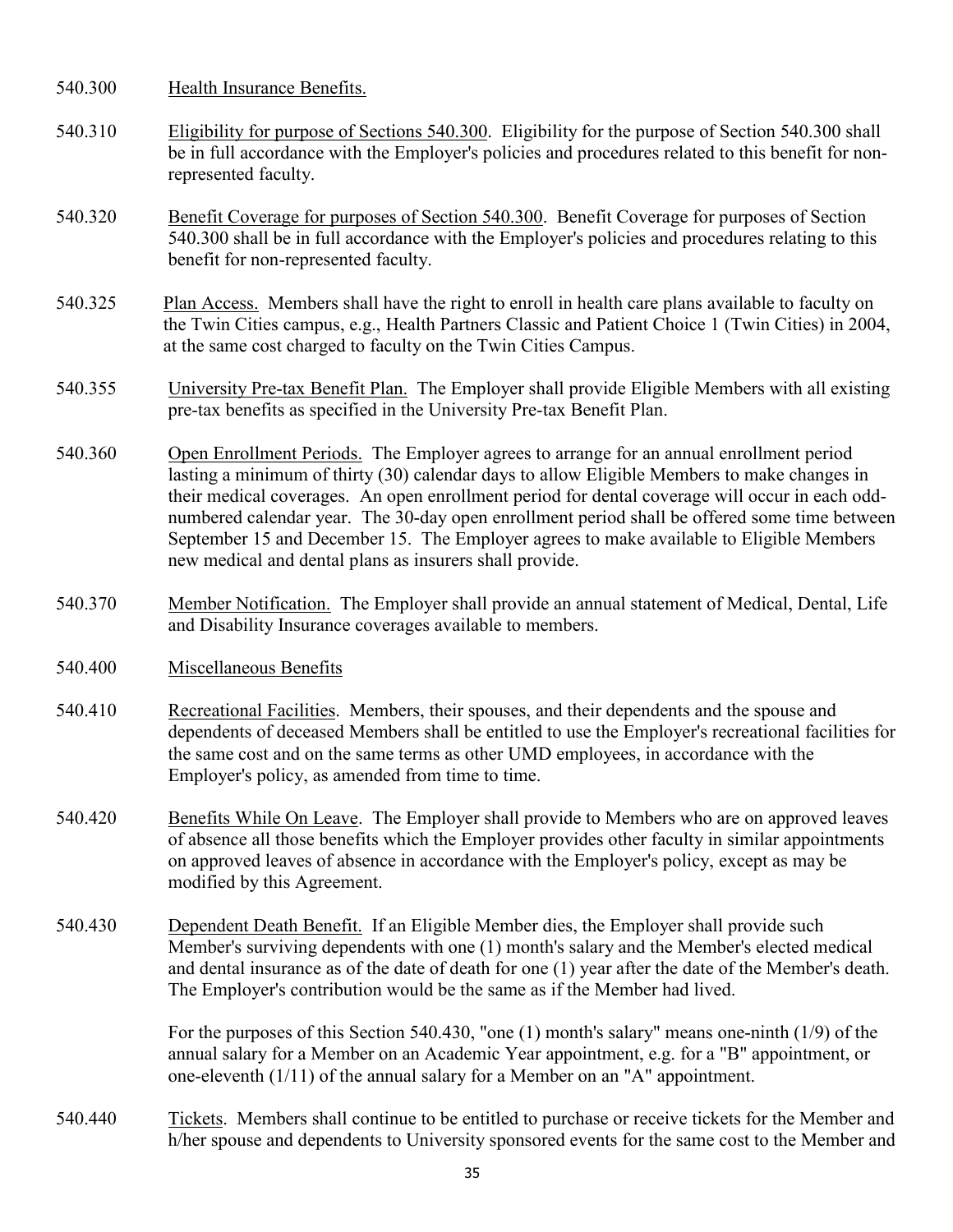by the same procedure as UMD employees in accordance with existing policy at the time this Agreement is executed.

- 540.500 Benefits for Regular Members Who Are Laid Off. The Employer shall provide Eligible Members who are laid off pursuant to Section 280.000 or who are reduced to part-time pursuant to Section 280.000 with the medical, dental, disability and life insurance benefits provided by Section 540.000, in effect as of the layoff date or appointment reduction, for a period of one (1) year following any such Member's effective date of layoff or reduction to part-time, whichever is applicable. Any Employer subsidy in effect on the layoff date will be continued during this 12 month period on the same basis as for similarly-situated employees who are not laid off.
- 540.800 Early Separation Pay.
- 540.810 Eligibility. The Employer shall have the right to negotiate a separation pay agreement with any individual member, under provisions of the then current University policy. The Employer shall notify the Association within thirty (30) days of the terms and conditions of all such agreements. Neither failure to reach a mutually acceptable agreement, nor the terms of a mutually acceptable agreement shall be grievable under Section 800.000 of the Agreement.
- 540.900 Phased Retirement and Terminal Agreement/Early Retirement Policy.
- 540.910 Eligibility. The Employer shall have the right to negotiate a phased retirement or terminal agreement/early retirement agreement with any tenured Member. The Employer shall notify the Association within thirty (30) days of the terms and conditions of all such agreements. Neither failure to reach a mutually acceptable agreement, nor the terms of a mutually acceptable agreement shall be grievable under Section 800.000 of the Agreement.
- 540.920 Policy. Phased retirement and terminal agreements must comply with the Regents Policy: Faculty and Staff Retirement, May 14, 2004; Administrative Policy: Phased Retirement Program, January 2009; Administrative Policy: Terminal Agreement Program, May 2008.
- 550.000 FINANCIAL STRINGENCY (UMD)
- 550.100 Financial Stringency. Financial Stringency is understood to mean financial difficulties that are unusual in extent and require extraordinary rather than ordinary responses. Fiscal Emergency may be invoked if the Regents are "faced with the necessity of drastic reduction in the University budget", reductions so severe that they may "threaten survival" of the University. It is understood that the financial difficulty that would permit the President or Chancellor to propose Financial Stringency is less severe than Fiscal Emergency as described above, and it is also understood that Financial Stringency should not be invoked to respond to foreseeable fluctuations in the University's budget and finances.
- 550.200 Reduction or Postponement of Compensation. If the University of Minnesota, Duluth is faced with Financial Stringency, the President or Chancellor may propose a temporary reduction or postponement in compensation to be allocated to faculty. If such condition is declared for the University of Minnesota, Duluth by the Regents, the Association and the Employer shall Meet and Negotiate, in accordance with PELRA, a temporary reduction or postponement in the compensation of UEA bargaining unit members in accordance with a mathematical formula or device. In such negotiations, the administration shall provide the documentation that justifies the declaration of Financial Stringency. Such reduction or postponement may not continue for longer than two years, unless renewed by the same procedure.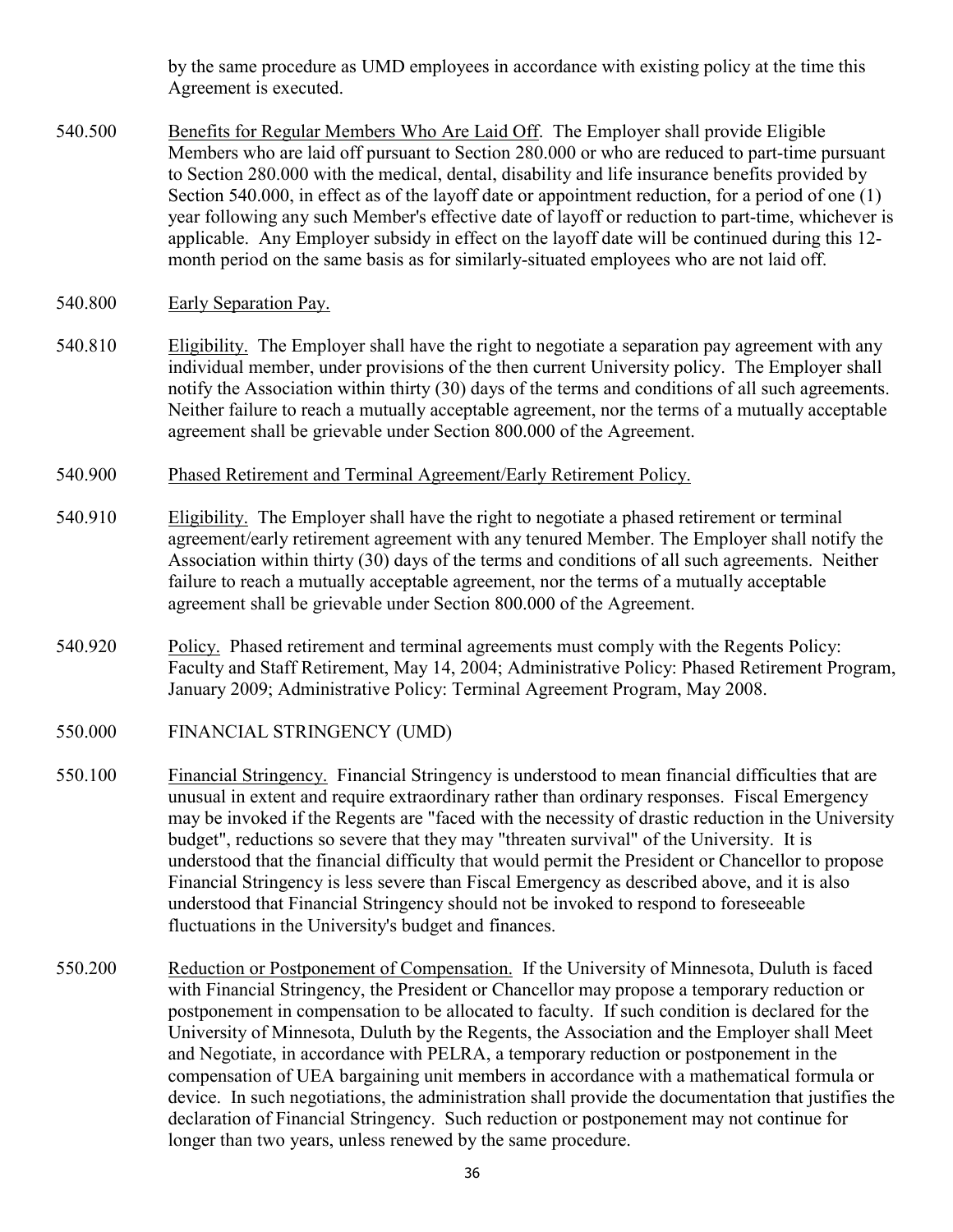#### 600.000 LEAVES OF ABSENCE

- 600.500 Definition. For the purposes of Section 600.000, salary is defined as in Section 507.200.
- 601.000 Sabbatical Leaves.
- 601.100 Eligibility. After a Member on a regular appointment has completed six or more years or a Member on a non-regular appointment has completed ten or more years of employment with the Employer pursuant to either a nine-month or a twelve-month, full-time, regular appointment or after s/he has completed six years of such employment following h/her most recent sabbatical leave, s/he shall be eligible for a sabbatical leave.
- 601.200 Compensation. The Employer shall pay the Member to whom it grants sabbatical leave one-half (1/2) of the salary to which s/he would have been entitled if s/he had performed h/her normal duties, or, at the option of the Member, the Employer shall pay the Member to whom it grants a sabbatical leave three-fourths of the salary to which s/he would have been entitled if s/he performed h/her normal duties during the year of the sabbatical leave, and during the year succeeding the sabbatical year the Employer shall deduct similar amounts from the Member's salary during that year. In order to augment h/her compensation from the Employer, s/he may also accept one (1) or more non-service grants for research or study or otherwise may augment h/her compensation. If the Member accepts compensation from sources other than the Employer and if such compensation exceeds one-half (1/2) of the salary to which s/he would have been entitled if s/he had performed h/her normal duties, the Employer may reduce the pay which it provides by the amount which such other compensation exceeds one-half of the salary to which the Member would have been entitled if s/he had performed h/her duties.
- 601.300 Length. A sabbatical leave may be for any continuous period of time which does not exceed 12 consecutive months. The sabbatical leave may include parts of more than one (1) academic year.
- 601.400 Purpose. A Member to whom the Employer grants a sabbatical leave shall use it only for research, study, teaching development or other creative or scholarly activity.
- 601.500 Reimbursement. If the Member to whom the Employer grants a sabbatical leave accepts employment with another employer prior to h/her completing one (1) academic year of employment with the Employer subsequent to h/her resuming h/her duties after completing h/her sabbatical leave, s/he shall reimburse the Employer for the salary and fringe benefits which the Employer paid to h/her during h/her sabbatical leave.
- 601.600 Procedure. If a Member wishes to take a sabbatical leave, s/he shall submit a written application to the head or division director of the department in which s/he is employed no later than nine months prior to the date on which the sabbatical leave is to commence. The chair or head shall forward the written application to the Principal Administrator with the chair or head's recommendation. The Employer shall make a reasonable attempt to accommodate the Member's request.
- 601.700 Notice. The Principal Administrator shall notify the Member in writing of the Employer's approval or disapproval of the Member's request within two months after the Principal Administrator receives the Member's request. The Principal Administrator shall also identify to the Member, in writing, the reasons for the disapproval, if disapproved.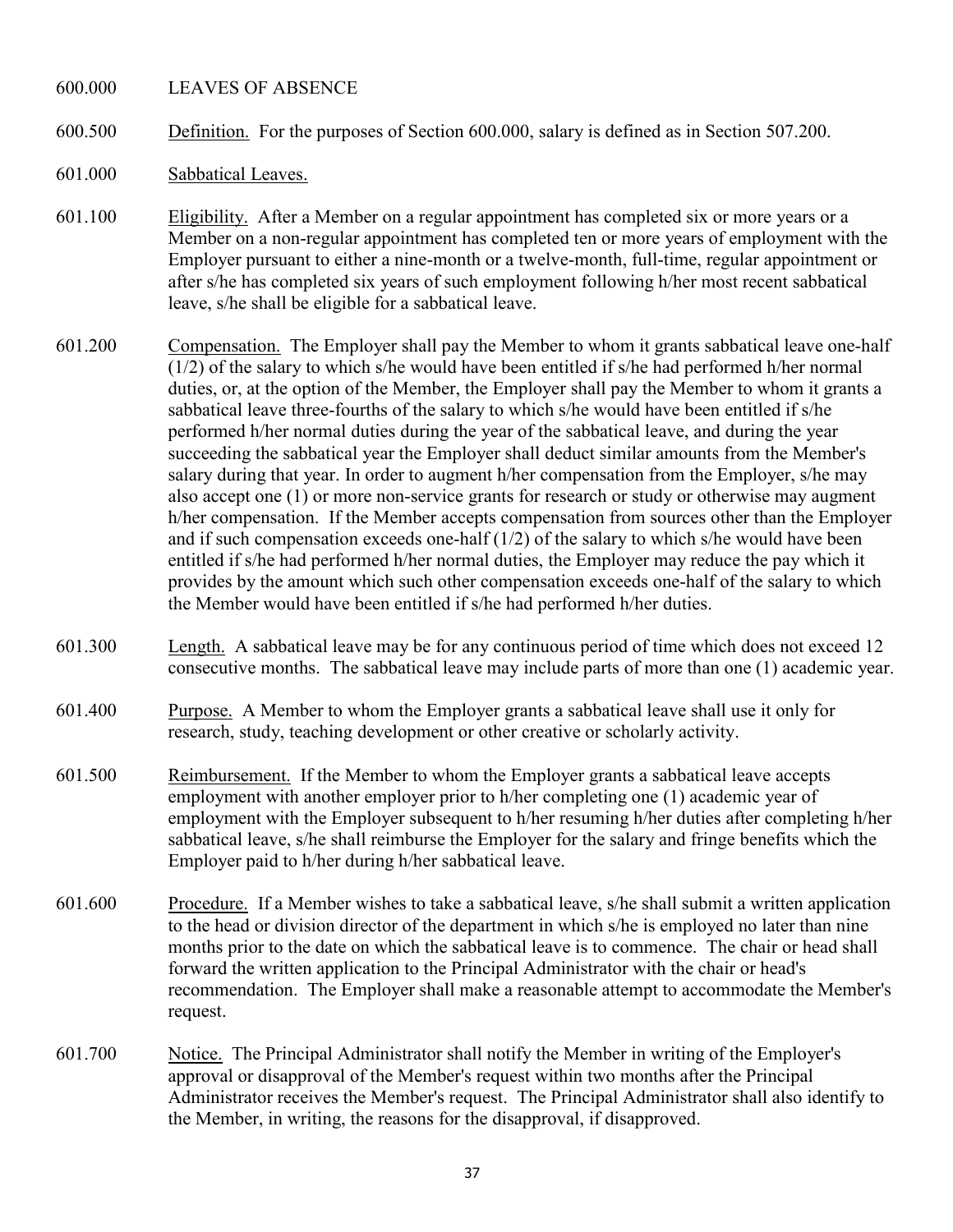### 602.000 Single- Semester Leaves

- 602.100 Eligibility. A Member shall be eligible to apply for a single-semester leave with salary if s/he meets one (1) of the following conditions:
	- (a) S/he holds a full-time, tenured appointment as an Instructor (including Research Fellow) and s/he shall have been appointed by the Employer for no less than three academic years at the time s/he proposes to take the single-semester leave;
	- (b) S/he holds a full-time, regular appointment as an Assistant Professor (including Research Associate) and s/he shall have been appointed by the Employer for no less than two academic years at the time s/he proposes to take the single-semester leave; or
	- (c) S/he holds a full-time, regular appointment as an Associate Professor or Professor and s/he shall have been appointed by the Employer for no less than one (1) academic year at the time s/he proposes to take the single-semester leave, or
	- (d) S/he holds a full-time non-regular appointment and s/he shall have been appointed for no less than seven academic years at the time s/he proposes to take the single-semester leave.

A Member shall not be eligible for a single-semester leave which is immediately to precede or to follow a sabbatical leave or a graduate school summer research grant. Notwithstanding the above criteria, a Member shall be eligible to apply for a single- semester leave during the third academic year of service following the academic year in which s/he completed a single- semester leave.

- 602.200 Purpose. A Member shall use a single-semester leave only for study, research or other scholarly or creative activity which will strengthen the Member's knowledge, understanding or professional expertise and which is intended to benefit or improve teaching at the University and shall not use the leave to write a textbook. The single-semester leave proposal by a Member may include some course work.
- 602.300 Reimbursement. If a Member to whom the Employer grants a single-semester leave for Fall semester commences employment with another employer prior to completing h/her employment with the University for the academic year in which the leave occurs, s/he shall reimburse the Employer for the compensation (salary and fringe benefit costs) which the Employer paid to h/her during h/her single-semester leave. The Member must notify the Employer of h/her intent to leave one (1) full semester prior to leaving. If such notice is not given, the Member must complete two semesters of employment with the University or s/he shall be required to reimburse the Employer for the compensation (salary and fringe benefit costs) paid to h/her during h/her single- semester leave. For purposes of this Section, the summer period shall constitute a semester of employment. If a Member to whom the Employer grants a single-semester leave for Spring semester or summer period accepts employment with another employer prior to completing two semesters of h/her subsequent year of employment with the University, s/he shall reimburse the Employer for the compensation (salary and fringe benefit costs) which the Employer paid to h/her during h/her single-semester leave.
- 602.410 Procedure. If a Member wishes to take a single-semester leave, s/he shall submit a written application to the Principal Administrator through the head of the department in which s/he is employed prior to October 1. There shall be a review of all proposals for single-semester leaves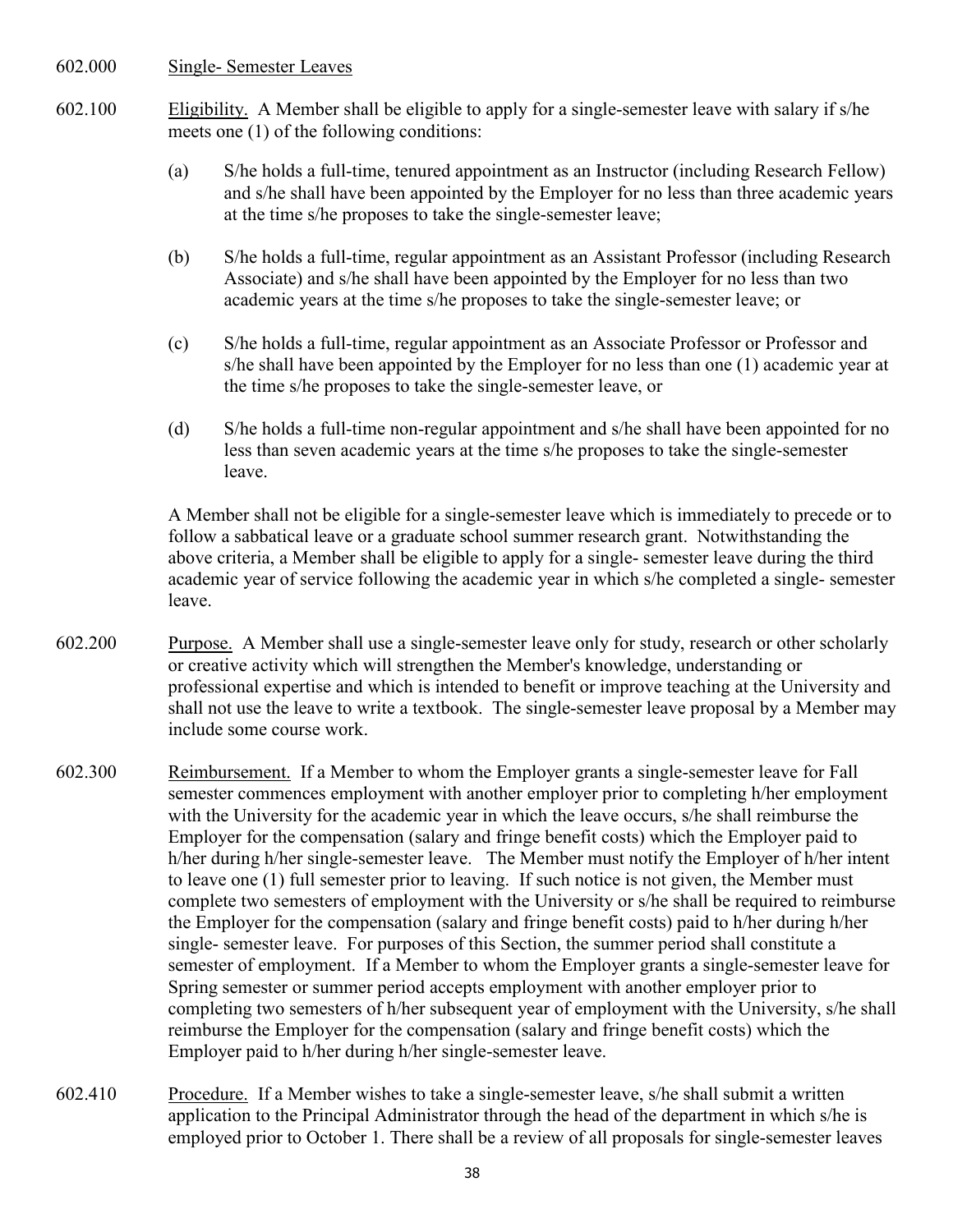from the Certified Unit faculties at UMD by faculty committees selected according to appropriate procedures. Proposals recommended by these committees shall be forwarded to the appropriate Principal Administrator for review and recommendation. That officer shall make a recommendation for each proposal in regard to merit and feasibility, and shall transmit only those that s/he recommends to the Executive Vice Chancellor for Academic Affairs. The Vice Chancellor shall review the proposals for merit and feasibility and transmit the proposals along with h/her recommendations to the Chancellor. The Chancellor shall review the proposals; if the Single Semester Quota or more applications are recommended by the UMD faculty, the Chancellor must grant at least ten leaves from UMD. If fewer than the Single Semester Quota proposals are recommended by the Principal Administrators then the Chancellor shall grant a number of leaves which is no less than two-thirds of the leaves recommended by the Principal Administrators. By December 1 the Chancellor shall notify each Member who submitted a proposal of the approval or disapproval of h/her leave.

- 603.000 Sick, Medical, And Disability Leaves
- 603.050 Confidential Medical Information. Any documents which include confidential medical information shall be retained in a confidential file separate from all other personnel files. Documents in this confidential medical file are subject to release only as provided by State and Federal laws and regulations.
- 603.100 Informal Sick Leave Eligibility. A Member may be absent with pay because of h/her *bona fide* illness or injury, or a *bona fide* illness or injury of the Member's child, spouse, or registered domestic partner. Informal sick leaves are limited to 15 calendar days or less.
- 603.110 Procedure. If a Member anticipates that s/he will be unable to perform h/her normal duties because of illness or injury of h/herself or h/her child, spouse, or registered domestic partner for a period of fifteen calendar days or less, s/he must notify the head of the department or other academic unit in which s/he is employed. The notification can be either oral or written, and it must state the date on which s/he anticipates that s/he will be able to resume h/her normal duties.
- 603.120 Instructional Responsibilities. A Member who takes an informal sick leave shall make reasonable efforts to ensure that classes are taught by others or made up later.
- 603.200 Formal Medical Leave Eligibility. Members may apply for a formal medical leave if the *bona fide* illness or injury of the Member would render h/her unable to perform h/her normal duties for a period of longer than fifteen calendar days.
- 603.210 Procedure. If an eligible Member anticipates that s/he will be unable to perform h/her normal duties because of illness or injury, for a period of longer than fifteen calendar days, or if the illness or injury extends beyond the initial informal sick leave, s/he must apply for a formal medical leave. The Member must complete the required University application form and submit it to UMD Human Resources who will then notify the Department Head and the Principal Administrator
- 603.220 Instructional Responsibility. For formal medical leaves the department or college is responsible for making other arrangements to make up classes and to cover other duties.
- 603.230 Medical Leave Limit. Eligible Members may have up to three months of paid medical leave, including the informal sick leave, upon approval. For longer periods of illness or injury, the Member must apply for disability leave in accordance with the Employer's policies and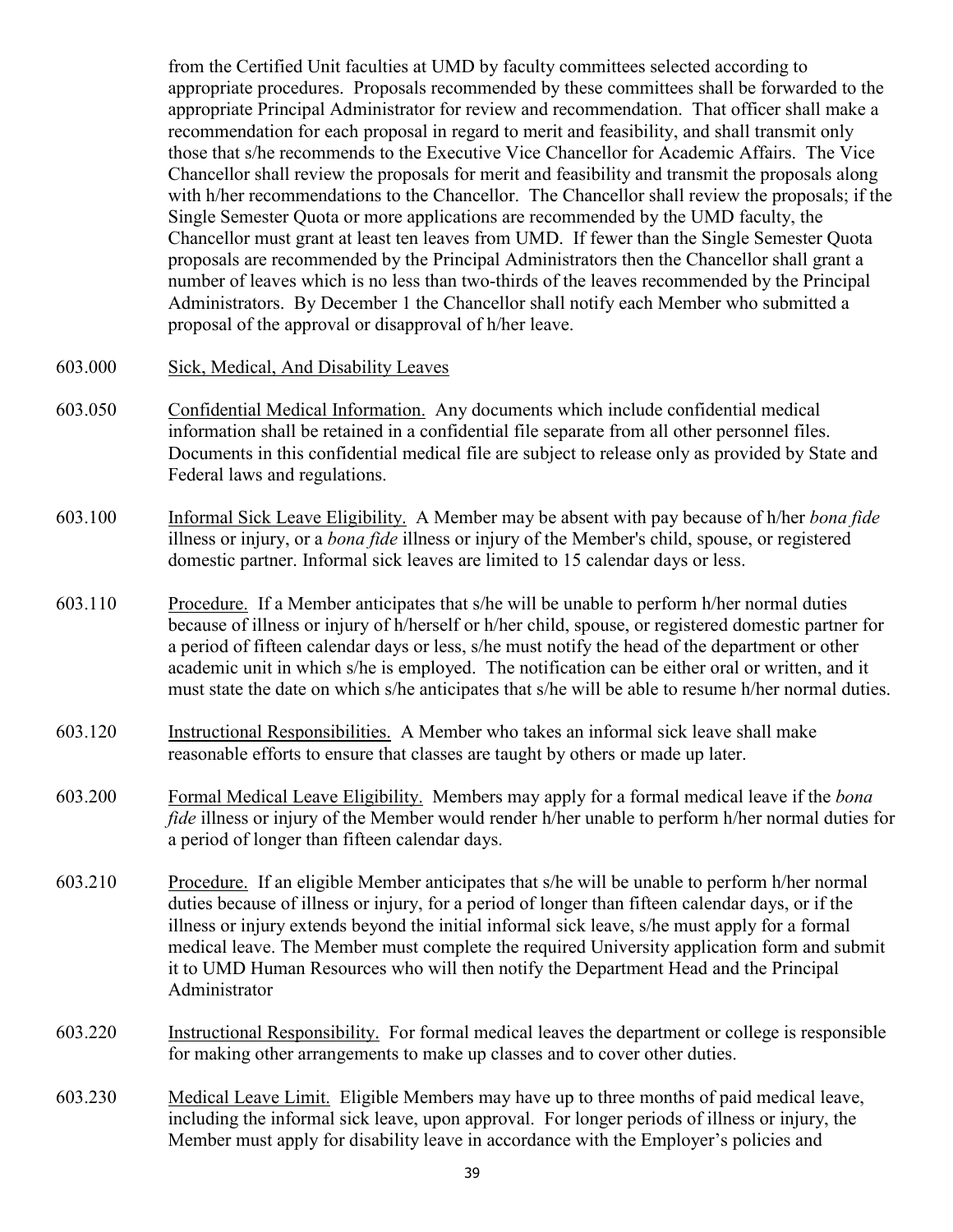procedures. Where long term disability is involved, for Members on nine month appointments, part or all of the three month medical leave may be unpaid if it occurs during off-contract periods.

- 603.240 Effective Date of Medical Leave. Medical leave periods, except in cases of long term disabilities, begin on the business day that the Member is first unable to fulfill h/her normal duties, and they include the fifteen calendar day informal sick leave. Where long term disability is involved, medical leave periods begin at the onset of disability, as certified by appropriate medical authority and the insurance company.
- 604.000 Parenthood Leaves
- 604.100 Eligibility. The Employer shall provide each Member with a parenthood leave with full salary if part or all of the delivery or leave period, or the adoption, occurs during the period of h/her appointment.
- 604.200 Leave for the Birth of a Child.

1. A female Member, as a result of the birth of her child, may request a leave of up to the equivalent of a semester in duration during the semester of her child's birth or the following semester. The Member need not prove actual disability during the leave period.

2. Upon request, a male Member or same-sex partner female Member shall be entitled to up to six weeks of consecutive leave, four of which shall be with salary, following the birth of his/her child. The leave shall commence on the date requested by the Member but may not commence more than six weeks after the date of birth

- 604.300 Leave Following Adoption of a Child. Upon request, a Member shall be entitled to up to six consecutive weeks of leave, four of which shall be with salary, following the adoption of h/her child. The leave shall commence on the date requested by the Member but shall not commence more than six weeks after the date the child arrives in the adoptive parent's home.
- 604.400 Family and Personal Leaves Without Pay
- 604.410 Eligibility. This Section 604.400 applies to all Members in accordance with the Employer's guidelines as stated at [www.d.umn.edu/umdhr/fmla e](www.d.umn.edu/umdhr/fmla)xcept as may be modified by this agreement.
- 604.420 Coverage. Upon request, a Member is entitled to a leave of absence without salary for up to twelve months following the birth or adoption of a child or in the case of a child, spouse, parent, parent-in-law, or other dependent as defined in the Internal Revenue Service Code with a serious health problem. A Member is entitled under the same circumstances to an additional unpaid leave of up to twelve months unless the Senior Vice President for Academic Affairs determines after consultation with the Member and h/her Principal Administrator that the leave will create substantial and exceptional hardships for students and other faculty. Except in the case of unforeseen circumstances, a Member requesting leave under this section 604.400 should make the request to the head or chair of h/her department or division at least four months prior to the expected beginning date of the leave. This leave may begin immediately following a disability leave related to childbirth or at the end of a parenthood leave. A Principal Administrator and the Member may agree to shorten or lengthen the duration of the leave or to make the leave parttime.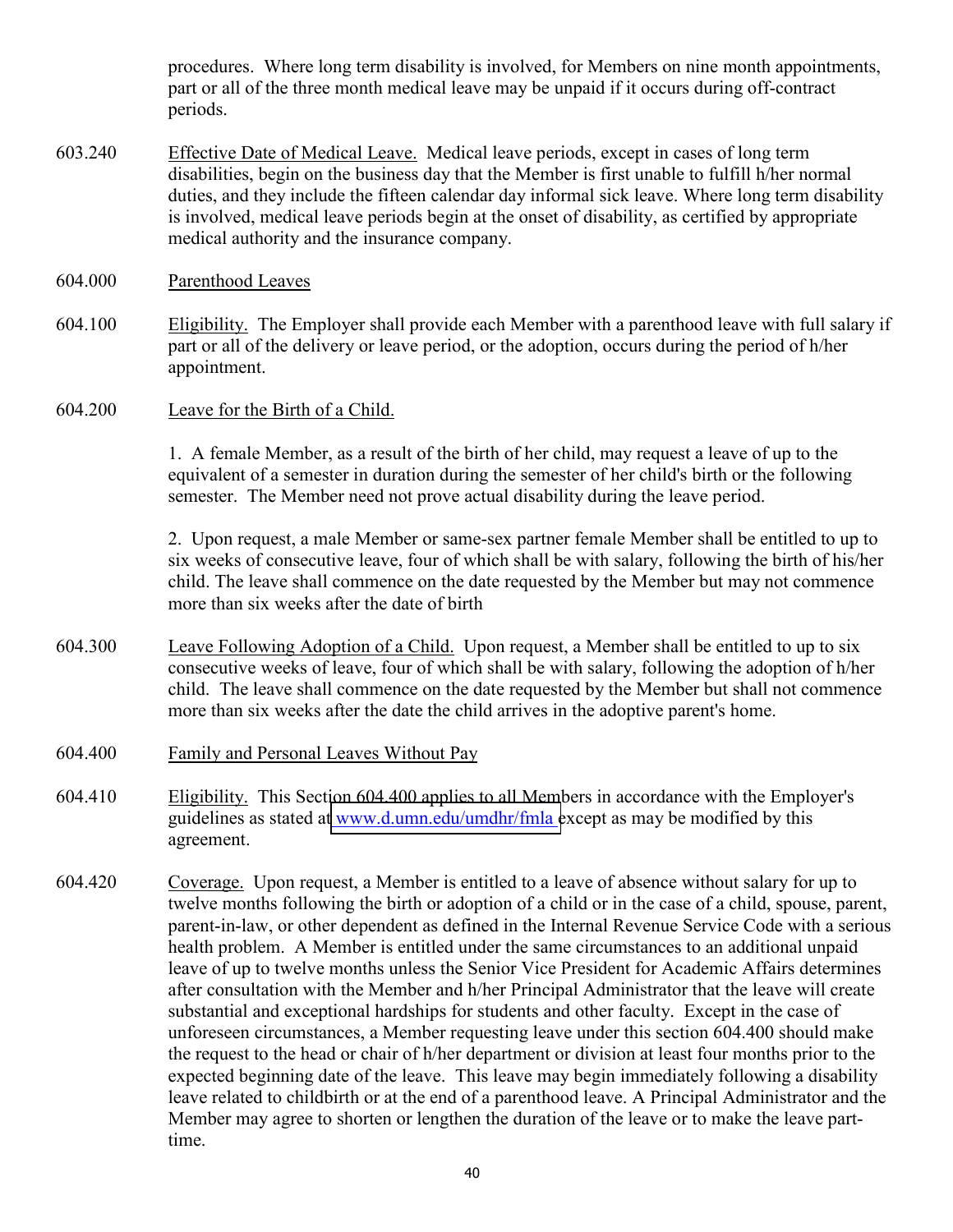- 605.000 Military Leaves
- 605.100 Eligibility. The Employer shall provide a military leave to each Member who holds a full-time, nine month or more appointment in order to permit the Member to participate in required duties conducted by the National Guard or by any of the armed services reserve forces of the United **States**.
- 605.200 Compensation. A Member to whom the Employer grants military leave shall be entitled to pay for up to two weeks of military leave during an academic year.
- 605.300 Procedure (UMD). Each Member who wishes to be granted a military leave shall submit a written application to the head of the department in which s/he is employed as far in advance as possible of the date on which the military leave is to commence or immediately after the receipt of duty orders. The head shall forward the application to the Principal Administrator promptly.
- 606.000 Appearance In Court
- 606.100 Eligibility. The Employer shall provide a leave with salary to each Member when s/he is required to testify before a court or before a legislative committee upon the request of the government of the United States or of the State of Minnesota or on behalf of the University of Minnesota; when s/he is subpoenaed to testify; when s/he is called to testify as an expert; or when s/he is required to serve as a juror or potential juror.
- 606.200 Procedure. If a Member wishes to use leave for such a purpose, s/he shall notify the head of the department to which the Employer has assigned h/her as soon as s/he is aware of the possibility that s/he will be required to absent h/herself from h/her normal duties.
- 607.000 Holidays
- 607.100 Listing of Holidays (UMD). If any of the following fall during the period of a Member's appointment, it shall be a holiday for the Member: New Year's Day, Martin Luther King Day, Memorial Day, Independence Day, Labor Day, Thanksgiving Day, the Friday after Thanksgiving Day, Christmas Day and three other days designated by the Employer.
- 607.200 Effect of Holiday. The Employer shall not schedule any classes and shall not require any Member to perform h/her normal duties on a day designated as a holiday.
- 607.300 Holidays on Weekends. If a day otherwise designated as a holiday falls on a Saturday, the preceding Friday shall be designated as the holiday. If a day otherwise designated as a holiday falls on a Sunday, the following Monday shall be designated as the holiday.
- 607.400 Religious Holidays. When (1) a Member intends to observe a holiday designated as such by h/her religious affiliation but not otherwise designated herein as a holiday and (2) h/her observation of the religious holiday requires the Member to be absent from h/her normal duties to the Employer, the Member has an obligation to arrange for a substitute or make up instruction in a manner most convenient for all of h/her students. The Member shall notify h/her Principal Administrator in writing of the Member's intent to be absent and of the arrangements made for such absence at least seven calendar days, except under unusual circumstances, before the religious holiday.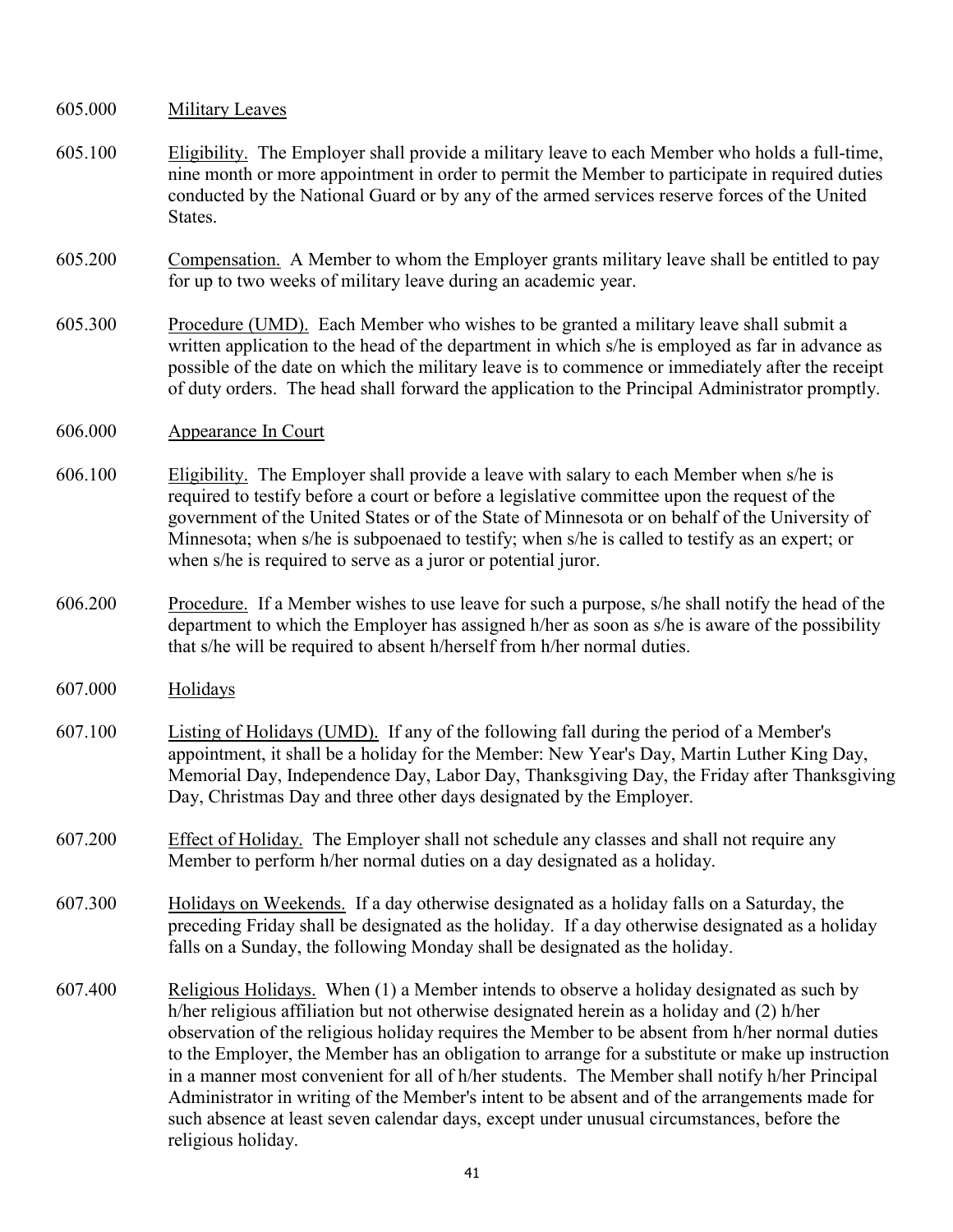608.000 Vacations

- 608.100 Vacation Policy. Vacation eligibility, accrual, and usage for Members shall be governed by the Regents Policy: Employee Work Life and Personal Leaves as amended from time to time and the Administrative Policy: Vacation Leave for Faculty and Academic Professional and Administrative Employees, June, 2010.
- 610.000 SUBSTITUTION (UMD)
- 610.100 Assignment to Replace Members on Leave. Subject to the provisions of Sections 250.000, 255.000, 500.000, the Employer may assign Members to assume the normal instructional duties of other Members when those other Members are making use of their sick leave, maternity leave, or military leave or are appearing before a court or a legislative committee or are required to serve as a juror or when the Employer provides leaves to Members to attend a meeting of a professional organization directly related to the Member's academic discipline.
- 610.200 Additional Compensation. Any assignment of substitutional duties as provided in Section 610.100 which causes a Member's workload to exceed h/her workload limits as provided in Sections 250.000 or 255.000 shall be made only with the consent of the Member. In such cases, the Member shall be recognized for handling such substitutional duties by a future reduction in workload or supplemental pay, as provided in Section 508.400 of this Agreement. The Member's and the Employer's agreement shall be in writing. A copy of the agreement shall be provided to the Member and to the Association and a copy shall be placed in the Member's official personnel file(s).
- 640.000 UNCOMPENSATED LEAVES
- 640.100 Eligibility. At the request of a Member, the Employer may provide h/her with an uncompensated leave.
- 640.200 Length. An uncompensated leave shall be for a period of two years or less and may be either full-time or part-time. The Employer may grant successive uncompensated leaves to a Member; however, successive uncompensated leaves shall be granted only in exceptional circumstances.
- 640.300 Procedure. If a Member wishes to take an uncompensated leave, s/he shall submit a written application for uncompensated leave to the Principal Administrator of the academic unit in which s/he is employed. The Member shall submit the request for uncompensated leave a reasonable time in advance of the date on which the uncompensated leave is to commence. If the Principal Administrator determines that the Employer will be able to make satisfactory arrangements, the Principal Administrator shall recommend that the Employer grant the request. If the Principal Administrator recommends that the request be granted, s/he shall forward the request and h/her recommendation through the appropriate channels to the Regents. Approval of such a request shall be within the sole discretion of the Regents. Requests for successive uncompensated leaves shall be handled in a similar fashion.
- 640.400 Effect of Leave. The taking of uncompensated leave shall affect the rights of a Member according to the provisions of this Agreement.
- 720.000 TRAVEL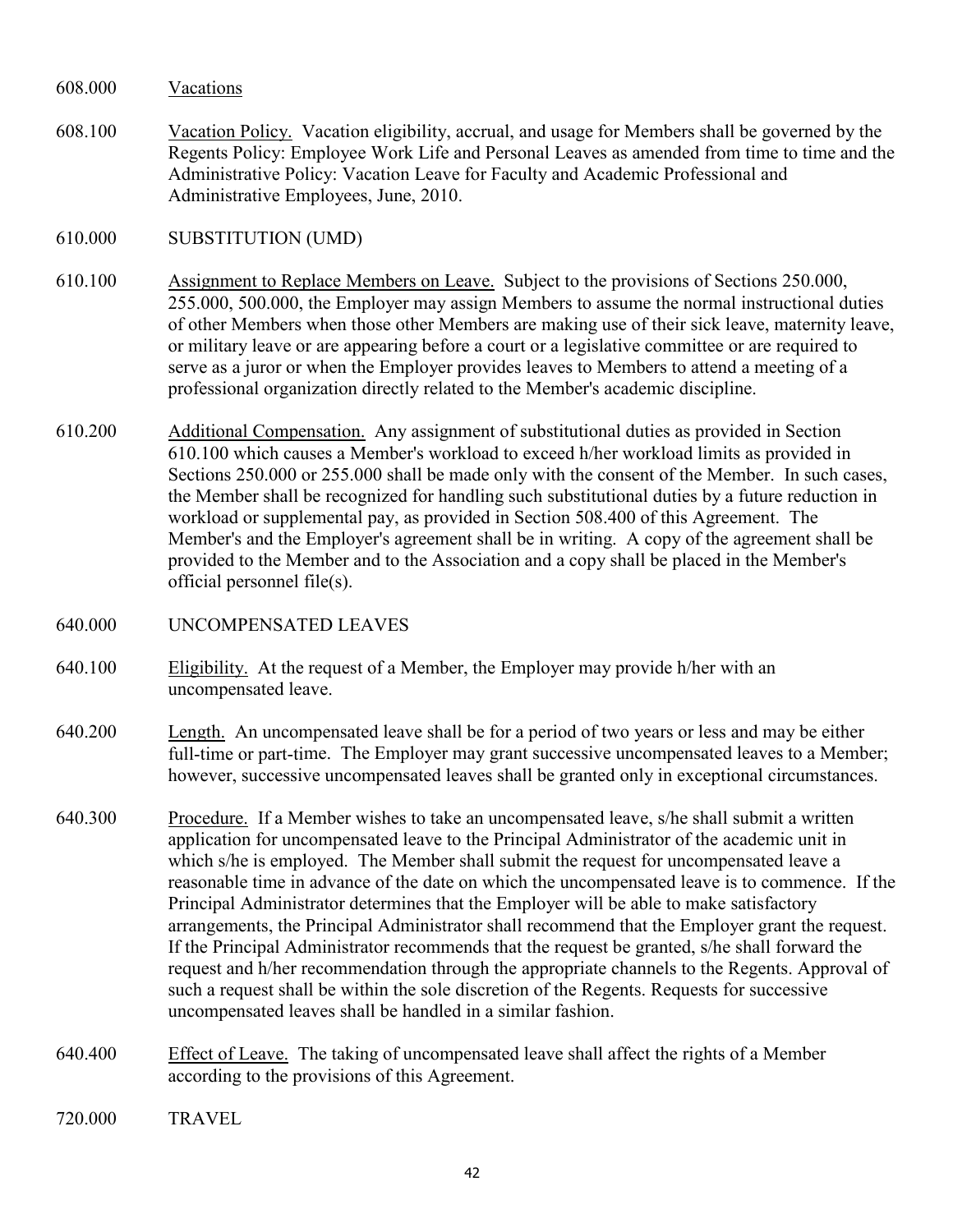- 720.100 Conduct and Reimbursement (UMD). All travel by Members shall be conducted and reimbursed according to the provisions of the University of Minnesota Travel Regulations, as amended from time to time.
- 720.200 Insurance (UMD). Members traveling under the provisions of Section 720.100 shall be insured at the expense of the Employer for the amount specified in the University of Minnesota Travel Regulations, as amended from time to time.
- 800.000 GRIEVANCE PROCEDURE (UMD)
- 801.000 Dispute Resolution. The Association and the Employer agree that they will use their best efforts to encourage the informal and prompt resolution of any dispute which may arise concerning application of this Agreement or of University policies. In the event that a dispute arises between the Employer and the Association or a group of Members or Member and the dispute cannot be resolved informally, the grievance procedure described herein shall apply, except as otherwise provided by this Agreement.
- 801.100 Definitions
- 801.110 Grievance. A "grievance" means a charge by a grievant that there has been a breach or improper application of a specific term(s) of this Agreement or University policies.
- 801.120 Grievant. "Grievant" means the Association, or a Member who presents a grievance to the Employer in accordance with the terms of this Section 800.000.
- 801.130 Day. "Day" means a calendar day other than one which has been designated an official holiday at the University of Minnesota. Event(s) which give rise to a grievance while the grievant is off campus can be deemed by the grievant to have occurred the first day the grievant returns to duty on the campus.
- 801.150 President. "President" means the President of the University of Minnesota or h/her designee.
- 801.160 Chancellor. "Chancellor" means the Chancellor of UMD or h/her designee.
- 801.170 Service. "Service" means mailing by first class or certified mail or delivering in person to the appropriate individual at h/her University office. The date of service by mail shall be established by postmark. Date of receipt shall serve to initiate the counting of days for each stage in the formal grievance procedure.
- 801.200 Grievance Procedure
- 801.210 Representation. A designee of the Association may be present with any grievant while attempts are being made to resolve disputes concerning the application of this Agreement or University policies. The Association shall represent the grievant at Steps One through Four of the formal stages of this Grievance Procedure.
- 801.220 Grievance Forms. All grievances at Steps One through Three of this Grievance Procedure shall be submitted in writing on the grievance form currently in use and shall be signed by a duly authorized designee of the Association. On the grievance form the grievant shall set forth a concise statement of facts which give rise to the grievance, shall specify the grounds for the grievance and shall state the specific relief requested.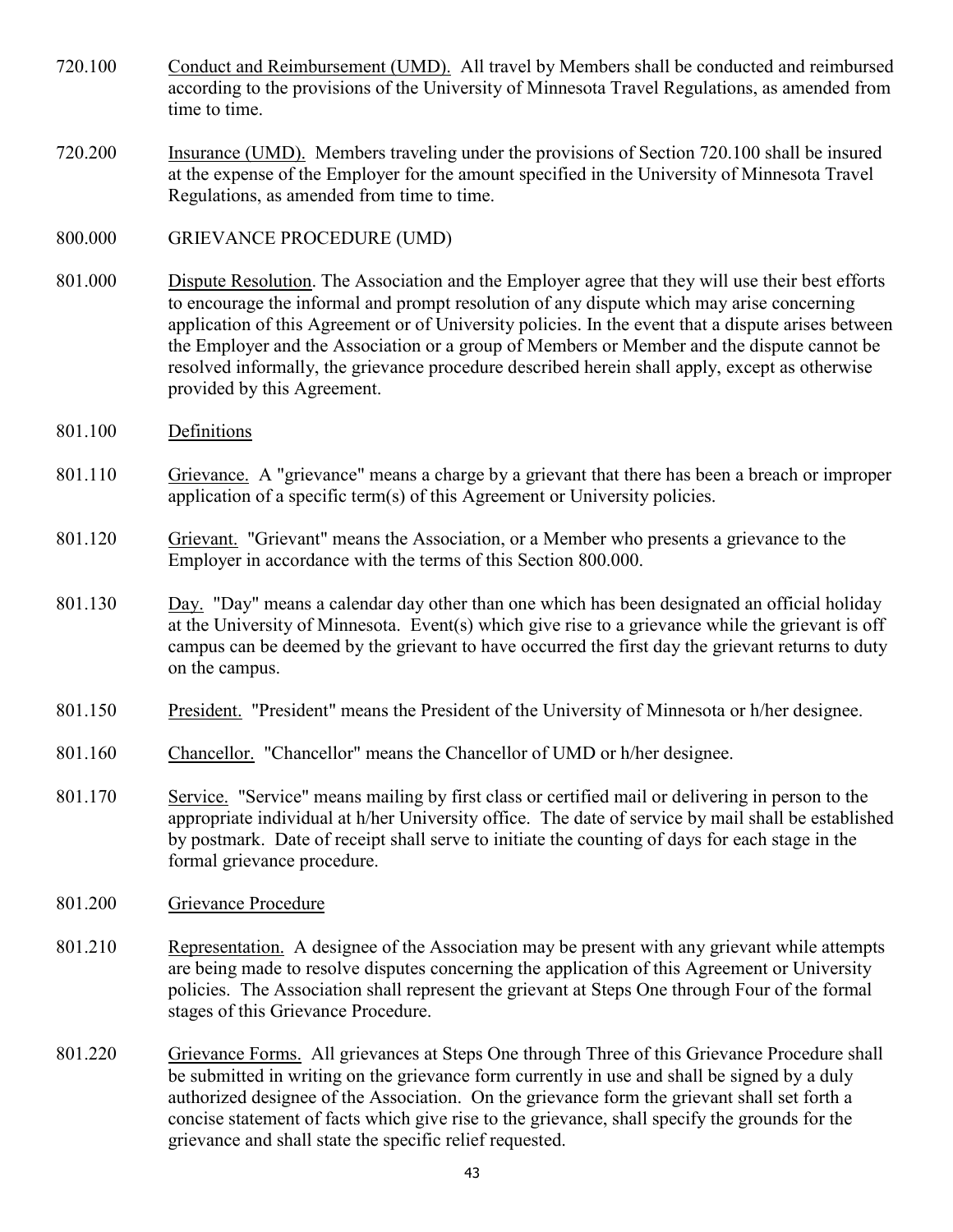### 801.300 Formal Resolution

- 801.310 Step One. The Association may submit the grievance to the Principal Administrator by serving a signed, completed grievance form upon the Principal Administrator within thirty days from the date which the grievant, through the use of reasonable diligence, had or should have had knowledge of the events which give rise to the grievance. Within fifteen days of the Principal Administrator's receiving the grievance form, the grievant and a representative of the Association or a representative of the Association shall meet with the Principal Administrator and shall attempt to resolve the grievance. The meeting shall be held in the office of the appropriate Principal Administrator or at a place designated pursuant to an agreement between the Association and the appropriate Principal Administrator. The Principal Administrator shall then respond to the grievant in writing within fifteen days of the meeting and shall serve h/her response upon the Association.
- 801.320 Step Two. If the grievance is not resolved after the formal meeting with the Principal Administrator, the Association may submit the grievance form upon the Chancellor or h/her designee within fifteen days after the receipt of the Step One response. Within fifteen days of the Chancellor's receiving the grievance form, the grievant and a representative of the Association or a representative of the Association shall meet with the Chancellor and shall attempt to resolve the grievance. The meeting shall be held in the office of the Chancellor or at a place designated pursuant to an agreement between the Association and the Chancellor. The Chancellor shall respond to the grievant in writing within fifteen days of the meeting and shall serve h/her response upon the Association.
- 801.330 Step Three. If the grievance is not resolved after the Chancellor has served h/her response upon the Association, the Association may seek review of the Chancellor's action by serving the grievance form and the Chancellor's response upon the President within ten days after the receipt of the Step Two response. Within fifteen days of the President's receiving the grievance form and the Chancellor's response, the grievant and the representative of the Association or a representative of the Association shall meet with the President or h/her designee and shall attempt to resolve the grievance. The meeting shall be held in the Regents' Room at UMD, or at a place designated pursuant to an agreement between the Association and the President. The President shall then respond to the grievant in writing within fifteen days of the meeting and shall serve h/her response upon the Association.
- 801.340 Step Four
- 801.341 Arbitration. In the event a grievance is not satisfactorily resolved after the President has served a response, the Association may submit a request for arbitration of the grievance by serving a written notice to that effect on the Secretary of the Regents within twenty days after receipt of the Step Three response.

The arbitration may be conducted by a sole arbitrator whom the Association and Employer mutually name. If a sole arbitrator cannot be named by mutual agreement no more than ten days after receipt of the request for arbitration, either the Association or the Employer may request the Director of the Bureau of Mediation Services to submit a list of at least five arbitrators. The Employer and the Association shall alternately strike one (1) name at a time, Employer striking first, from the list until there is only one (1) name remaining. The remaining name shall be the sole arbitrator. The selection of a sole arbitrator shall be completed no later than ten days after receipt of the list.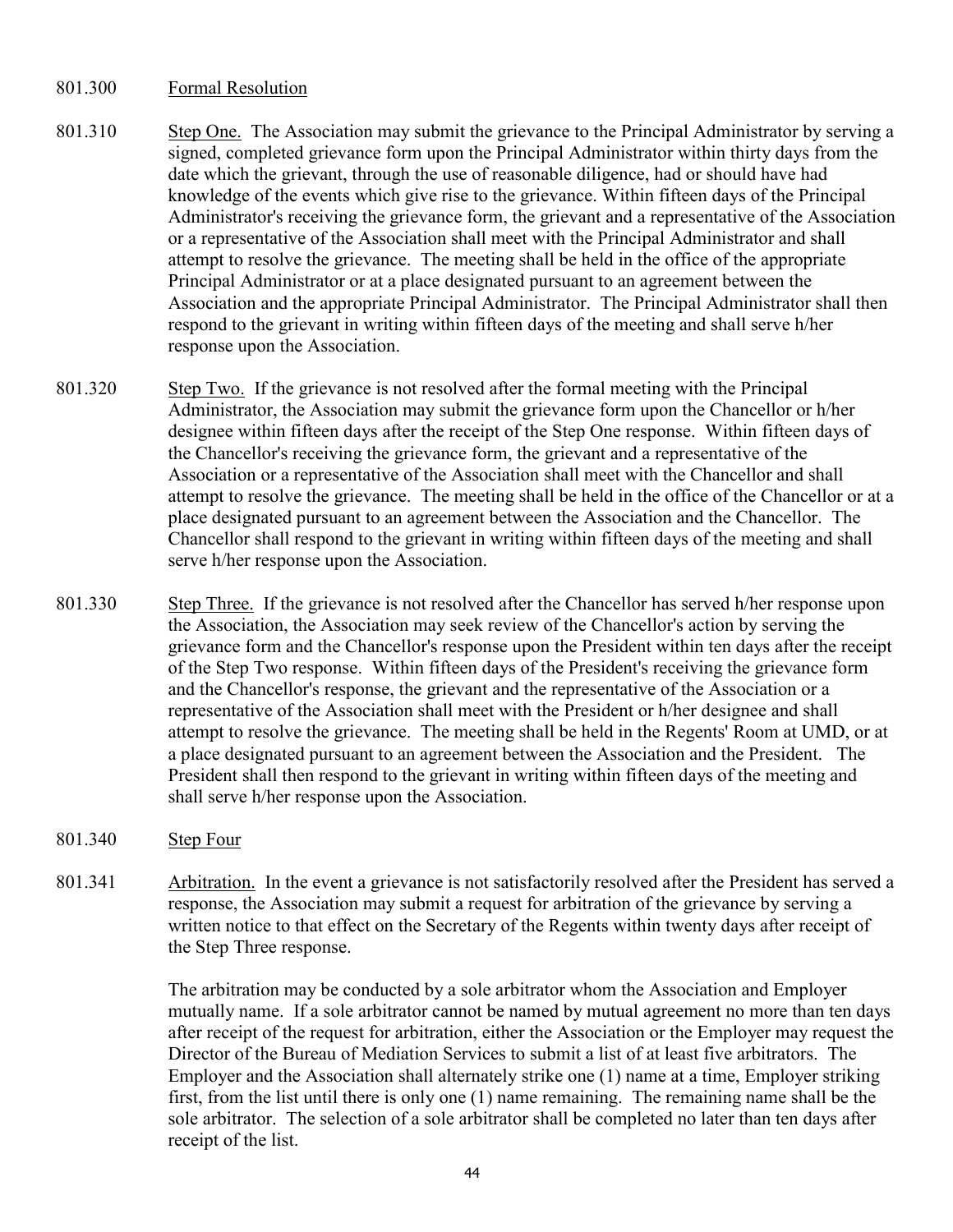If either the Association or the Employer does not want to use a sole arbitrator, the arbitration shall be conducted by a panel of three persons: one (1) representative designated by the Association, one (1) representative designated by the Employer, and a third arbitrator chosen by the first two. The Association arbitrator and the Employer arbitrator shall be designated no later than twenty-five days after receipt of the request for arbitration. If the first two arbitrators cannot agree within five days on the third arbitrator, either the Association or the Employer may request the Director of the Bureau of Mediation Services to submit a list of five arbitrators. The Employer and the Association shall alternately strike one (1) name at a time from the list, Employer striking first, until there is only one  $(1)$  name remaining. The one  $(1)$  name remaining shall be the third panel member. The third panel member shall be notified by a joint letter which requests that a time and location for a hearing convenient to the participants be set.

If a sole arbitrator is used, the Employer and the Association shall each be responsible for onehalf (1/2) of the arbitrator's fee. If the arbitration is conducted by a panel, the Employer and the Association shall be responsible for the cost of their respective arbitrator and one-half (1/2) of the third selected arbitrator's fee. Each party shall bear its own expenses.

- 801.342 Questions of Arbitrability. If any question arises as to arbitrability, the question shall be ruled upon by the panel or the sole arbitrator. Either party may appeal the panel's or sole arbitrator's ruling on the question of arbitrability to the Minnesota District Court pursuant to Chapter 572 of the Minnesota Statutes. Such appeal shall not be taken until the panel or sole arbitrator has ruled on all issues submitted to it. Until the issue of arbitrability has been finally resolved, implementation of the panel's or the sole arbitrator's decision shall be stayed automatically.
- 801.343 Arbitrators' Decision Deadline. The panel or the sole arbitrator shall hold a hearing promptly and shall issue a decision no later than twenty days from the date of the close of the hearing. The panel's or the sole arbitrator's decision shall be in writing and shall set forth the findings of fact, reasoning and conclusions on the issues submitted. The decision of the panel or sole arbitrator shall be final and binding upon the grievant, the Employer and the Association.
- 801.400 Private Hearings. All meetings and hearings conducted pursuant to this Grievance Procedure shall be private and shall include only the interested parties, their designated representatives, and any witnesses called relative to the proceedings.
- 801.410 Effect of Time Limits. By mutual agreement, the grievant and the Principal Administrator or the Association and the Principal Administrator, the Chancellor or the President may waive any step or extend any time limit established by this Section 800.000. However, if there is no waiver and if the grievant or the Association fails to adhere to a time limit established by this Section 800.000, the grievance shall be deemed resolved at the prior step. If the Principal Administrator, the Chancellor or the President fails to adhere to a time limit established by this Section 800.000, the Association may proceed to the next step.
- 801.420 Withdrawal of Grievances. The grievant or the Association may withdraw or reduce the scope of the grievance at any point in the grievance process.
- 801.430 Order of Grievances. Arbitrations shall be scheduled in the order in which the Secretary of the Regents receives notice of the Association's intent to request arbitration, except when the parties may mutually agree to either a different order, or to schedule more than one (1) grievance to be heard by a single panel or sole arbitrator. Any such mutual agreement shall be confirmed in writing.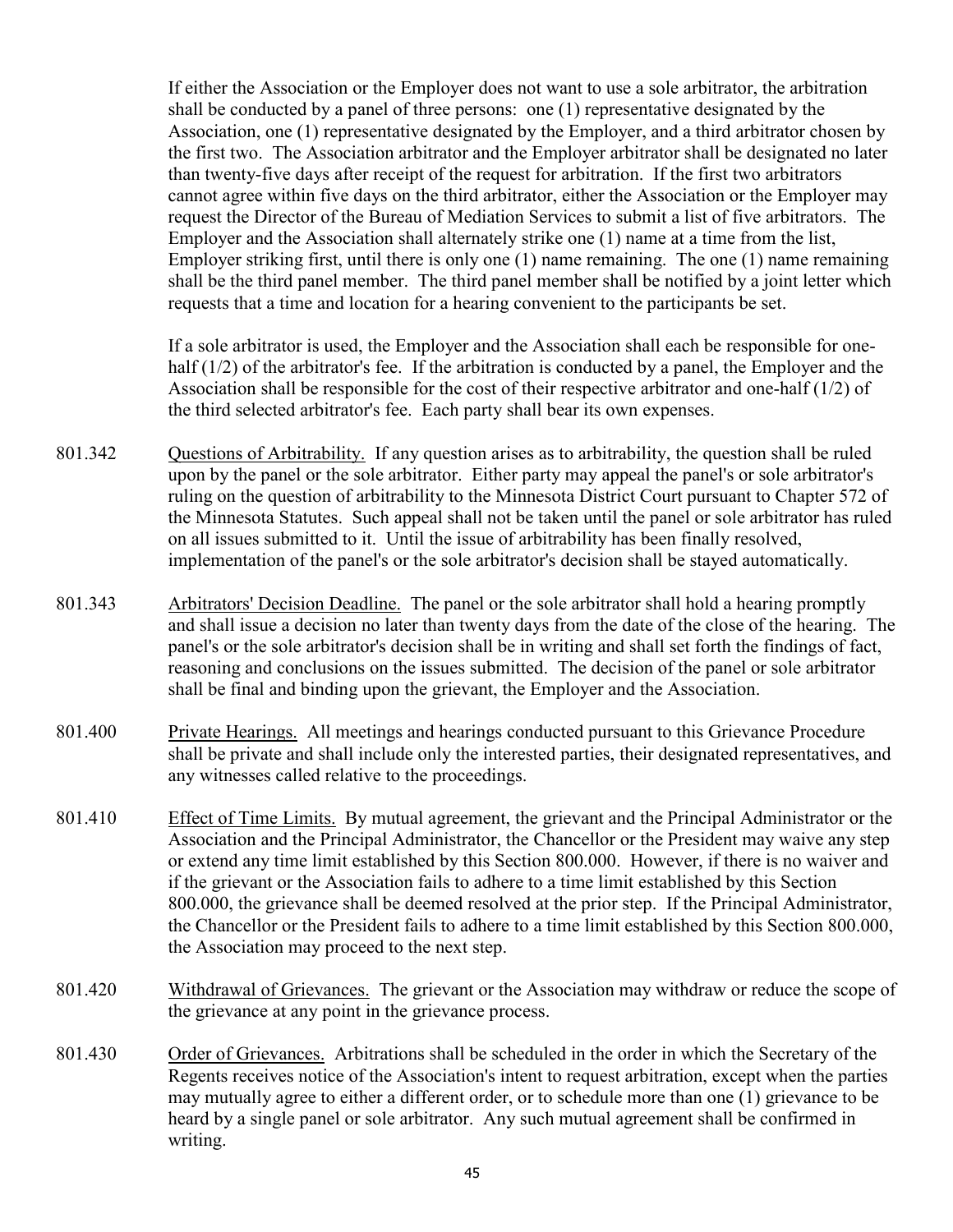| 801.440 | Joint Grievances. The Employer and the Association may agree that identical or similar<br>grievances may be handled jointly at any or all steps of this Grievance Procedure.                                                                                                                                                                                                                                                                                                                                                                                                                                                                                                                                                                                                                                             |
|---------|--------------------------------------------------------------------------------------------------------------------------------------------------------------------------------------------------------------------------------------------------------------------------------------------------------------------------------------------------------------------------------------------------------------------------------------------------------------------------------------------------------------------------------------------------------------------------------------------------------------------------------------------------------------------------------------------------------------------------------------------------------------------------------------------------------------------------|
|         | No such agreement shall be effective unless it is in writing and signed by an authorized<br>representative of the Employer and by an authorized representative of the Association.                                                                                                                                                                                                                                                                                                                                                                                                                                                                                                                                                                                                                                       |
| 801.500 | Rights and Responsibilities of the Grievant, Employer and Association                                                                                                                                                                                                                                                                                                                                                                                                                                                                                                                                                                                                                                                                                                                                                    |
| 801.510 | No Reprisals. No reprisals shall be taken by the University against any participant in the<br>grievance procedure by reason of such participation.                                                                                                                                                                                                                                                                                                                                                                                                                                                                                                                                                                                                                                                                       |
| 801.520 | Personnel Files. Except for the decision resulting from arbitration or settlement, all documents,<br>communications and records dealing with the processing of a grievance shall be filed separately<br>from the personnel files of the Members.                                                                                                                                                                                                                                                                                                                                                                                                                                                                                                                                                                         |
| 801.540 | University Responses. A copy of the written University response to the grievant at each step of<br>the grievance procedure shall be forwarded to the Association at the same time it is forwarded to<br>the grievant.                                                                                                                                                                                                                                                                                                                                                                                                                                                                                                                                                                                                    |
| 801.600 | <b>Altering Grievance Procedure</b>                                                                                                                                                                                                                                                                                                                                                                                                                                                                                                                                                                                                                                                                                                                                                                                      |
| 801.610 | By Association. If an administrative action affects Members in more than one $(1)$ department or<br>school, the Association shall have the right to file a grievance at the Step appropriate to the<br>allegation or complaint being grieved. In all such cases the grievance shall be filed within<br>twenty days following the act or omission giving rise to the grievance or the date on which the<br>Association reasonably should have known of such act or omission, if that date is later, and the<br>Association shall utilize the grievance form referred to in Step One. A grievance so presented<br>shall be answered in writing within ten days of receipt of the grievance. In the event satisfactory<br>resolution is not achieved by this action, the time limits and forwarding procedures set forth in |

- 801.620 By Agreement. By mutual agreement between the Regents and the Association, any of the Steps set forth in Section 801.300 can be passed over. Any such mutual agreement shall be confirmed in writing.
- 801.700 Resolution Implementation. The resolution of any grievance shall be implemented as soon as reasonably possible. In no event shall the implementation of any resolution of a grievance be delayed beyond a time when implementation would render the resolution void or of no effect.
- 850.000 WORK RULES AND PRACTICES (UMD)

Section 801.300 shall be applicable.

- 850.100 Employer's Right. The Chancellor and Principal Administrators or their designees, acting as agents of the Employer, shall follow past practices; they may change past practices, and establish unit work rules provided that such past practices, new practices, or unit work rules:
	- (a) Are consistent with this Agreement; and
	- (b) Are consistent with policies adopted by the Regents, provided that such policies do not conflict with this Agreement; and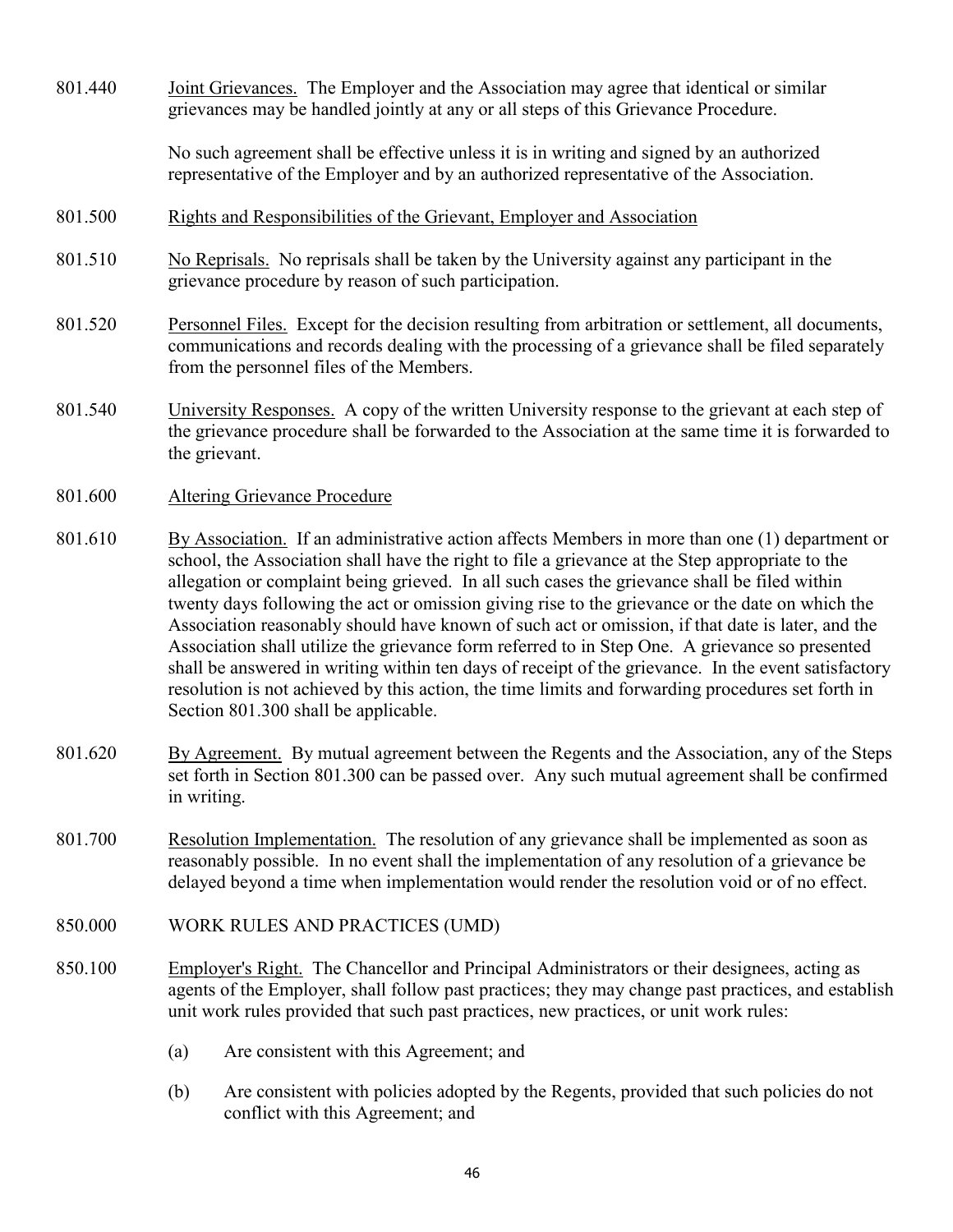- (c) Are not arbitrary and capricious.
- 850.200 Association's Right. The Association shall be given reasonable notice and the right to meet and confer on new practices or the establishment of unit work rules prior to their being put into effect.
- 850.300 Accountability. Members shall not be held accountable for such rules and regulations until distribution to the Members has been made.
- 910.000 CONFIDENTIALITY
- 910.100 Student Information. The Employer shall not compel a Member to give information regarding students that violates the Employer's policy regarding confidentiality of such student information.
- 910.200 Privacy. Discussions involving the Employer which concern a Member's performance on the job shall be held in private. This Section shall not prevent the holding of meetings concerning job performance which are customary or which are provided by this Agreement.
- 920.000 HEALTH AND SAFETY
- 920.100 Intent of the Parties. Both the Employer and the Association are dedicated to maintaining a safe and healthful working environment for Members. No Member shall be required to perform work under conditions which can reasonably be judged to represent a clear danger to that Member's health and/or safety.
- 920.200 Employer's Obligation. The Employer agrees that work space and equipment shall meet the standards set forth by applicable state and federal law regarding health and safety.
- 920.300 Resolution of Safety Questions (UMD). The Association and the Employer shall each designate an individual to represent them as safety officers. The Employer shall inform any affected Members of hazardous conditions of which the Employer is reasonably aware. A Member shall report an alleged hazardous condition of which s/he is reasonably aware to h/her immediate supervisor. If the supervisor's response is not satisfactory, the Member shall contact the Association's safety officer. If the Association's safety officer concludes that a Member's complaint is valid, the Association's safety officer shall contact the Director of Human Resources and shall arrange for a joint investigation of the matter. If the two agree on a recommendation for action, that recommendation shall be forwarded to the Chancellor. If they disagree on a recommendation or if the Chancellor fails to implement their joint recommendation, the Association may attempt resolution through use of the Grievance Procedure of this Agreement, beginning with Step Two.

# 930.000 EQUIPMENT AND CLOTHING

The Employer shall continue to provide Members whose duties include laboratories or physical education with appropriate clothing and equipment in accordance with existing policy.

- 935.000 TEXTBOOKS
- 935.100 Text Selection (UMD). All textbooks and other teaching materials to be purchased or used by students shall be selected by the Member. In the event a Member selects a text written or edited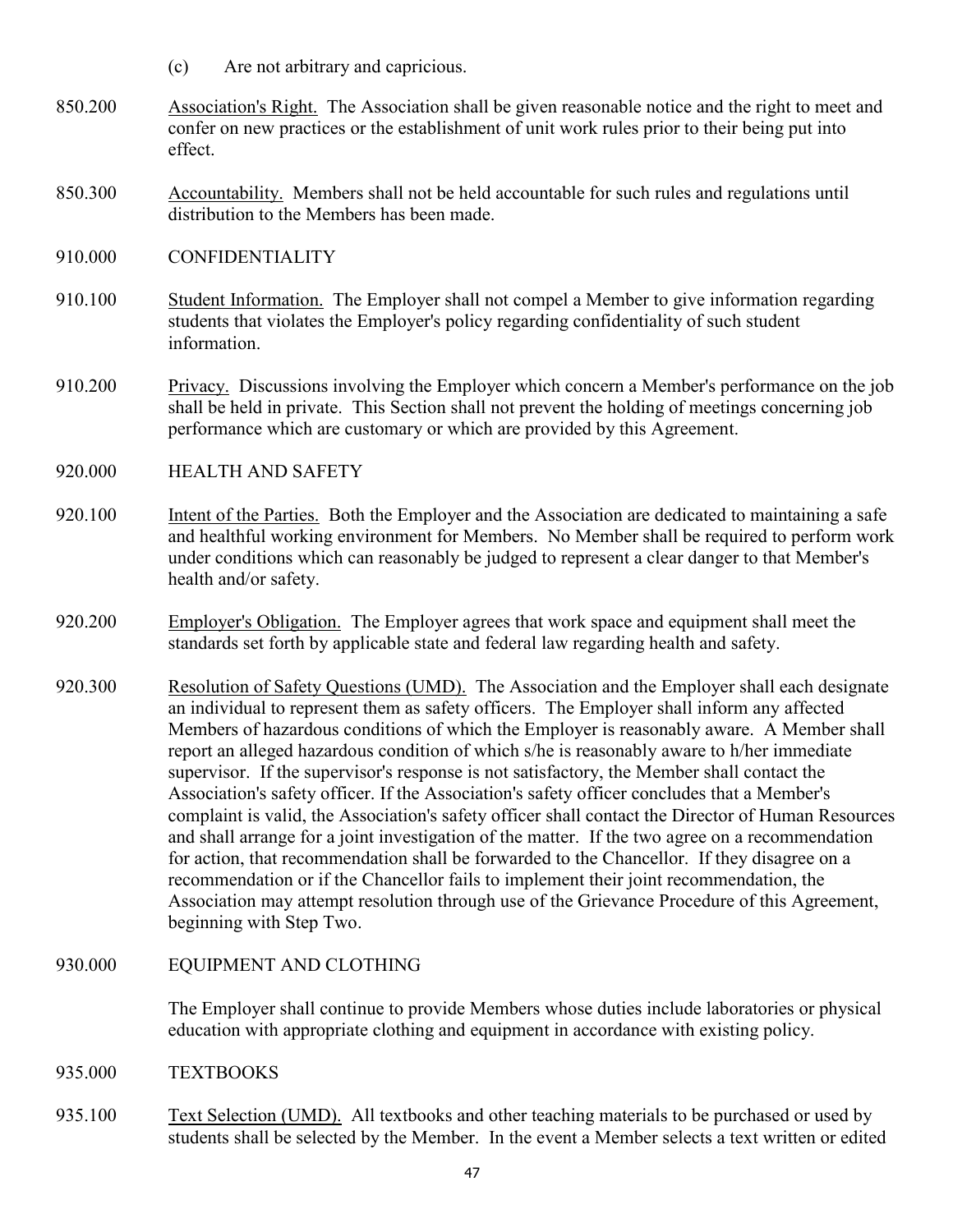by that Member for use in h/her classes, the Member shall follow the Employer's policy for approval of such use as presently in effect and as amended from time to time.

935.200 Complimentary Copies. In the event the Member demonstrates that the publisher will not provide a complimentary copy of a required text, the Employer shall provide a copy for the Member's use during the time the course is actually being offered. The copy shall be the Employer's property.

#### 940.000 OFFICE SPACE

The Employer shall continue to provide Members with office space and office furniture comparable to that presently provided to Members. Changes in individual office assignments may be made following advance consultation with the Member's department head.

- 955.000 PERSONNEL FILES (UMD)
- 955.100 Official Personnel Files. The Employer shall maintain two official personnel files, one called the "Employment Record File" and the other the "Academic Record File," for each Member. Employment Record File shall be located at the office of the Executive Vice Chancellor for Academic Affairs and the Academic Record File shall be located at the office of the Principal Administrator of the academic unit in which the Member is employed. The Employer may maintain other personnel files; however, the Employer shall only take action with respect to a Member based upon the information which is contained in the official personnel files (with the exclusion of Section 201.000).
- 955.200 Contents
- 955.210 Employment Record File. Each Employment Record File shall contain all official documents and records of a Member's employment with the University of Minnesota except materials described in Section 955.220 of this Agreement.
- 955.220 Academic Record File. Each Academic Record File shall contain only materials relevant to performance appraisal for annual merit salary adjustments, for appraisal of probationary service under Section 201.600, for promotion and/or tenure review under Section 201.400, and a record of performance evaluations generated under 201.700 of this Agreement.
- 955.300 Source to be Identified. The Employer shall not include material in a Member's official personnel file(s) unless the material's source is identified.
- 955.400 Responses. No material shall be placed in a Member's official personnel file(s) unless the Employer has provided the Member with a copy of any such material. Each Member shall be permitted to submit a written response to any document which the Employer includes in h/her official personnel file(s). The Employer shall include the written response in the Member's official personnel file(s).
- 955.500 Access. Each Member shall have reasonable access to h/her official personnel file(s) as well as information in other files regarding h/herself which is available under state and federal law. The Employer shall provide copies of any document upon request and the payment by the requesting Member of a reasonable fee for copying. Upon the Member's written authorization, the Employer shall grant the Association or the Member's legal representative access to the Member's official personnel file(s) and to any information in other files, as referred to above, to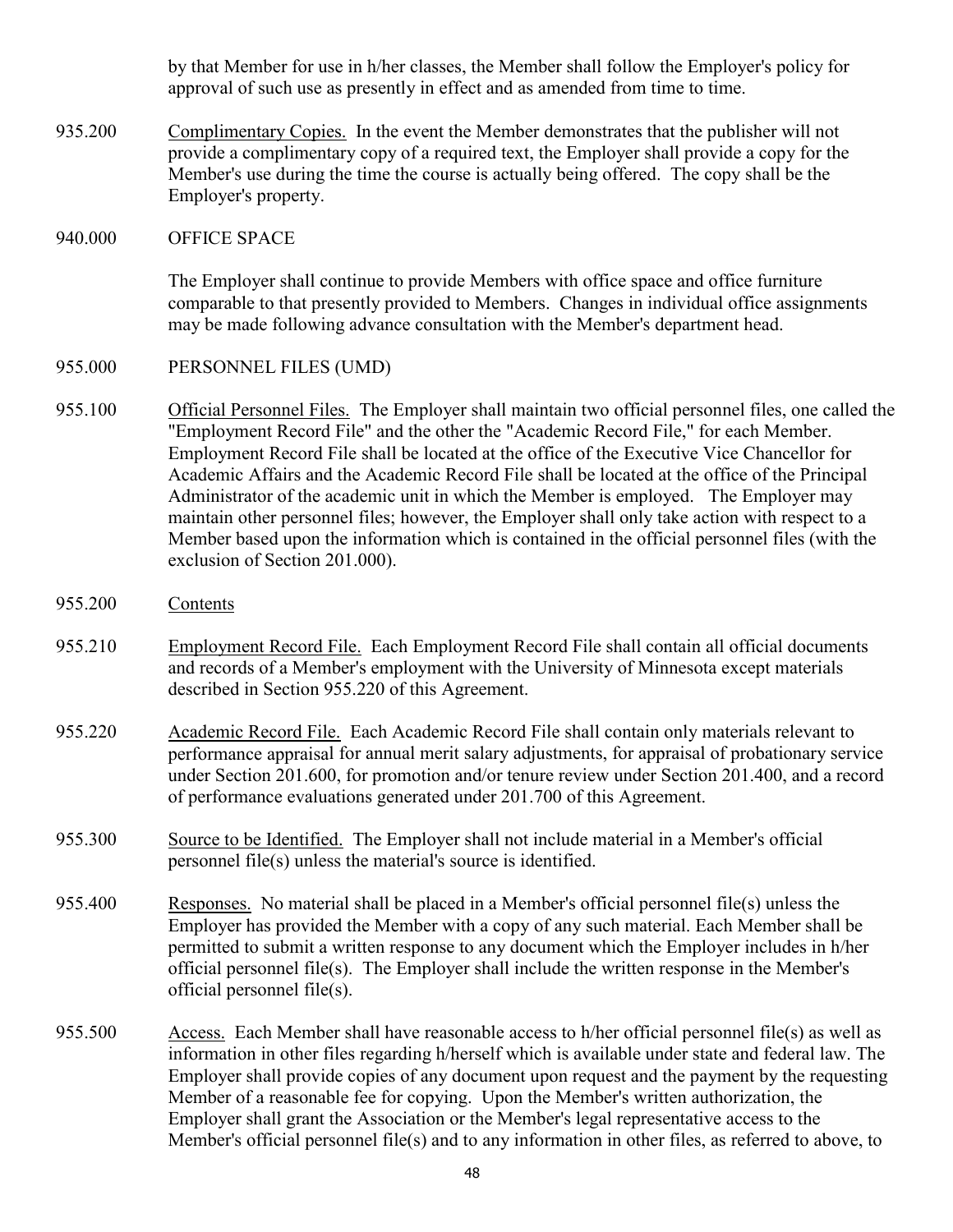which the Member would have access. The Employer shall provide forms for this purpose. Notwithstanding any provision of this agreement, access to documents contained in any personnel file should be provided in conformance with Minnesota Government Data Practices Act as amended from time to time.

- 955.600 Removal of Materials. The Employer shall not remove or permit any other person to remove material from an official personnel file unless the Employer and the Member agree in writing to such removal. Any document or portion of any document may be removed as a result of a grievance process under Section 800.000 of this agreement.
- 955.700 Promotion and Tenure File. Notwithstanding Section 955.100, the Employer may take action with respect to a Member based upon the information which is contained in the Member's Promotion and Tenure File as provided in this Section 955.700 and in Section 201.000. When a Member is considered for a promotion or conferral of Indefinite Tenure, as provided in Section 201.000 of this Agreement, the Member with the Convenor's assistance shall prepare a Promotion and Tenure File. The information for the file may be drawn from the Academic Record File and may contain relevant materials from other sources. The Employer shall retain one (1) record copy of the file after the completion of the process, while the original file and all other copies shall be returned to the Member. Sections 955.300, 955.400, 955.500, and 955.600 shall apply to this Section 955.700.
- 955.800 Confidentiality. In addition to the access provided in Section 955.500, the Employer shall limit access to the Member's official personnel file(s) and Promotion and Tenure File to persons who perform legitimate roles in personnel matters, including the Procedure for Promotion or Conferral of Indefinite Tenure as provided in Sections 201.400, the Review of Probationary Members by Head as provided in Section 201.600, and Review of Tenured Faculty Performance as provided in Section 201.700.
- 965.000 CAMPUS CONSULTATION
- 965.100 Association's Consultants. The Association, in writing, shall provide the Employer with the names of Members who have authority to act on behalf of the Association and shall designate each such Member's area of authority.
- 965.200 Employer's Consultants. When it becomes necessary for the Association to discuss matters relating to the administration of this Agreement or other matters appropriate to the exclusive representative's responsibilities, it shall contact the Office of the Chancellor or the person whom the Chancellor designates in writing, except as provided in other sections of this Agreement.
- 965.300 Scheduling of Meetings. Upon notification by either party to the other, consultation shall be scheduled at a mutually agreeable time within two weeks, except as provided in other sections of this Agreement.
- 975.000 TITLES

Section and provision titles are for convenience only and shall not be used in construing this Agreement except to the extent they identify campuses.

978.000 LIABILITY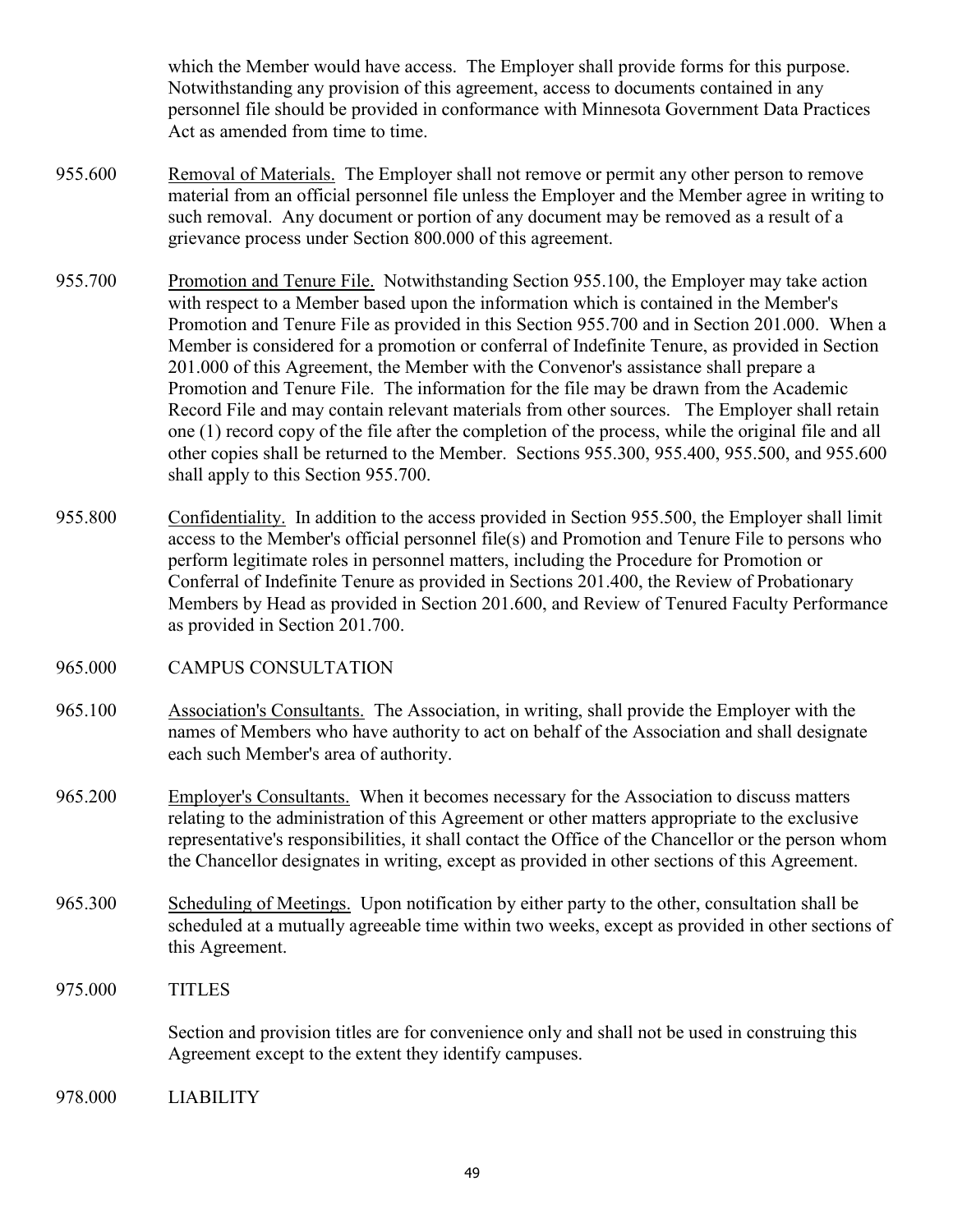The Employer assumes no liability for any personal property of Members used or stored on University premises.

- 980.000 TOTALITY OF AGREEMENT
- 980.100 Acknowledgment (UMD). The Employer and the Association acknowledge that during the negotiations which have resulted in this Agreement each had the unlimited right and opportunity to present demands and proposals with respect to all matters lawfully subject to collective bargaining, that all of the understandings and agreements reached by the Employer and the Association are set forth in this Agreement and that this Agreement constitutes the entire agreement between the Employer and the Association.
- 980.200 Inconsistency. In the event of any inconsistency of this Agreement with the Employer's rules, policies, or by-laws, this Agreement shall prevail.
- 980.300 Right to Amend. Nothing in this Agreement shall preclude the Employer and the Association from reaching an agreement to alter, amend, supplement, delete, enlarge or modify any of the provisions of this Agreement. However, such an agreement to alter, amend, supplement, delete, enlarge or modify any of the provisions of this Agreement shall be effective only if it is in writing and if it has been executed by both the Employer and the Association.
- 980.400 Contract Administration (UMD). All understandings resulting from contract administration meetings or any other labor management forums may not extend, modify or nullify the Agreement between the Employer and the Association, unless the parties agree in accord with 980.300.
- 990.000 CONFORMITY TO LAW AND SEVERABILITY

The Employer and the Association intend that all provisions of this Agreement shall conform with applicable law. The provisions of this Agreement shall be deemed severable. If an enactment or decision of any legislative body or court or administrative agency of competent jurisdiction invalidates any provision of this Agreement or requires conduct inconsistent with any provision of this Agreement, that provision shall be deemed null and void except to the extent permitted by law. If any such provision is invalidated and deemed null and void, the invalidity of such a provision shall not affect any other provision of this Agreement, and all other provisions of this Agreement shall continue in full force and effect. When a provision of this Agreement that has been rendered invalid by this Section subsequently becomes legal as a result of a modification of applicable law during the term of this Agreement or extension thereof, the validity of such provision shall be renewed.

- 995.000 DURATION OF AGREEMENT
- 995.100 Effective Date. Unless this Agreement explicitly states that an item is retroactive, this Agreement shall become effective at the time of its approval by both the Employer and the Association and shall continue in full force and effect until June 30, 2017.
- 995.200 Continuing Effect. This Agreement shall be automatically renewed from year to year after June 30, 2017 unless either the Employer or the Association shall notify the other in writing no later than March 1, 2017, or no later than March 1 of any succeeding year in which either desires to meet and negotiate concerning the terms and conditions of employment for Members. This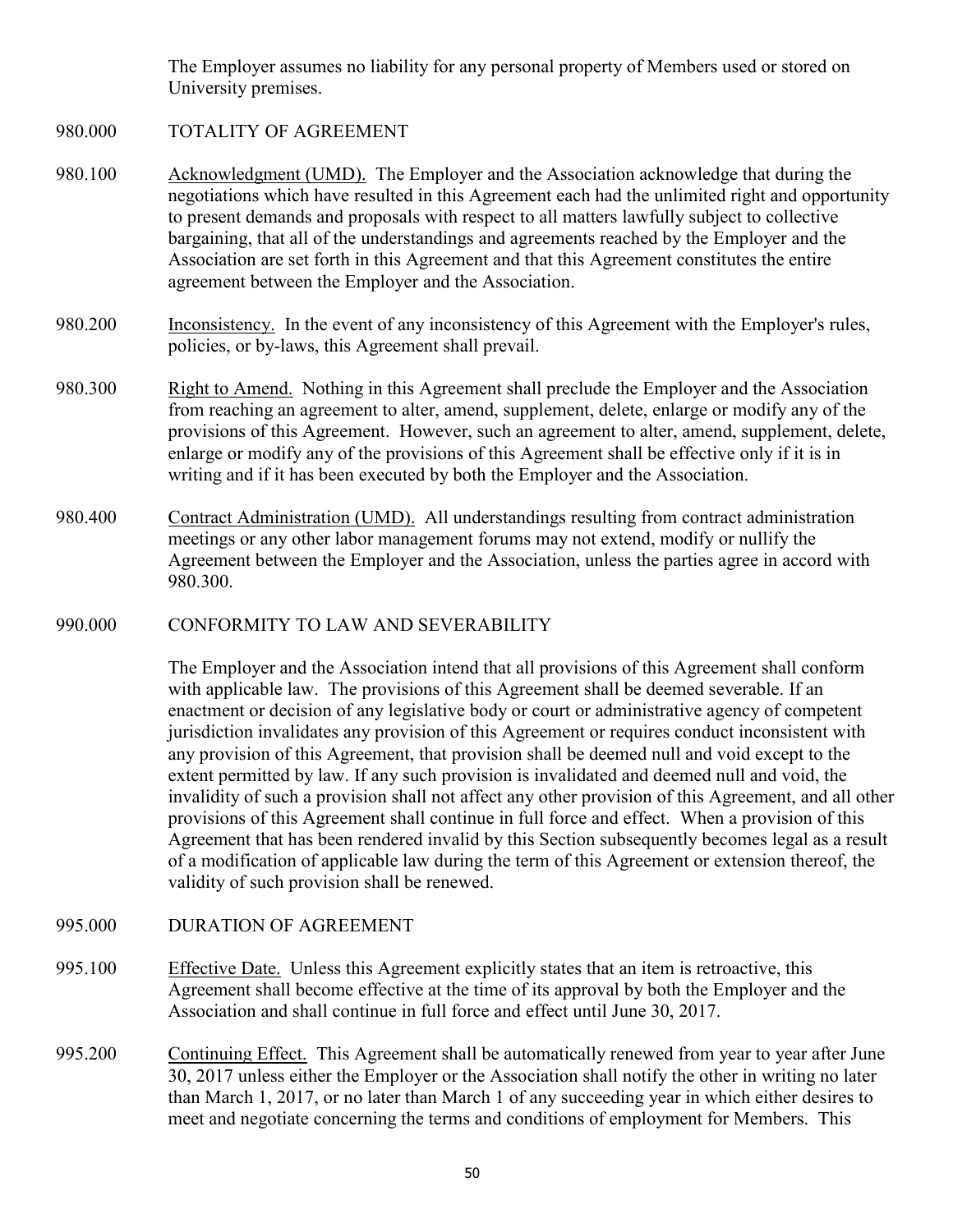Agreement shall continue in full force and effect for the period during which the Employer and the association meet and negotiate.

995.300 Termination. In the event that either the Employer or the Association desires to terminate this Agreement, it shall give written notice to the other party no less than ten days prior to the date on which it desires to terminate this Agreement, which date shall not be before the expiration of this Agreement pursuant to Section 995.200.

### 1000.000 DISCIPLINE (UMD)

- 1000.050 Procedure. If discipline of a Member is being considered, an investigation shall be conducted by the appropriate disciplining member of the Administration or h/her designee and the following actions shall be taken before any disciplinary action is imposed:
	- (a) The Member shall be given a written notice that identifies the proposed disciplinary action, sets forth the reasons for the disciplinary action, and presents the facts that gave rise to the decision to discipline the Member.
	- (b) A meeting shall be held that includes the Member, the member of the Administration who will be responsible for administering any contemplated disciplinary action, and an Association representative from the campus.
		- (1) A written notice of the date and time of the meeting shall be sent by registered or certified mail to the last known residence address of the Member concerned and also by campus mail to the Member's campus address, if any. The written notice must be postmarked at least seven calendar days before the date on which the meeting is scheduled to be held. A copy of the notice shall be sent to the Association Grievance Officer.
		- (2) The meeting must be conducted in a manner that enables all present to hear the charge(s) presented and the response, if any, of the Member who is charged.
	- (c) The Member shall have an opportunity to present in writing any facts or evidence s/he feels are relevant to the charges and resulting investigation. The written response must be postmarked within ten calendar days of the meeting.

A Member who decides not to attend the meeting described in (b) above, indicates acceptance of the proposed discipline, and the Member waives h/her rights to the grievance process.

- 1000.075 Disciplinary Grievances. Any grievance filed because of disciplinary action being imposed shall be initiated at Step Two.
- 1000.100 Disciplinary Action. Disciplinary action may be imposed upon a Member for just cause. Disciplinary action or measure shall include only the following:
	- (a) Written reprimand;
	- (b) Suspension;
	- (c) Dismissal.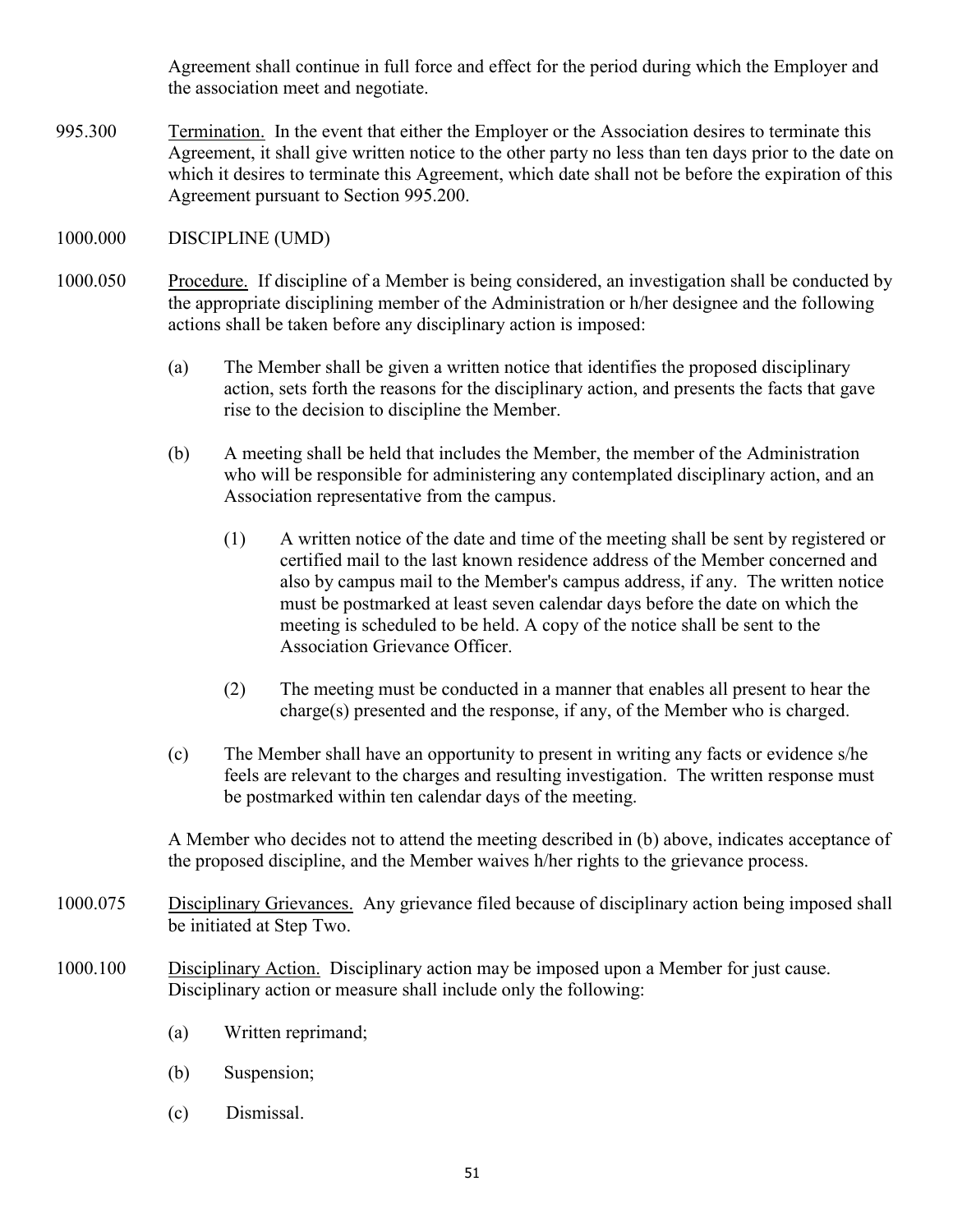A Member who is to be disciplined has the right to request and have an Association grievance officer on the campus present when the disciplinary action is taken, except in cases in which a written reprimand is to be sent to a member.

1000.150 Discipline Records. Upon written or verbal request of a Member, if no disciplinary action is taken against that Member for one (1) year following a written reprimand, the reprimand and related materials shall be removed from the Member's official personnel files as defined in Section 955.100.

> If no disciplinary action resulting in a suspension is taken for two (2) years after a suspension [three (3) years after a suspension for student abuse, sexual harassment, or physical assault], upon written or verbal request of a Member the record of that suspension and related materials shall be removed from the Member's official personnel files as defined in Section 955.100 and given to the Member.

If following an investigation of a Member for possible disciplinary action, no disciplinary action is taken, then all record of such investigation shall be removed from the Member's official personnel files as defined in Section 955.100.

1000.200 Written Reprimand. If a written reprimand is given to a Member it shall be done in a manner that will not embarrass the Member before the other employees, students or the public. The Member shall be given the opportunity to respond to any written reprimand and the response shall be entered in the Member's official personnel file(s) along with the reprimand. The Member shall be given a copy of any entry in h/her official personnel file(s) and shall be permitted to insert a response thereto. Only such material as is entered in the Member's official personnel file(s) shall be used as evidence in any subsequent disciplinary action or hearing.

> If it is determined through the Grievance Procedure that a written reprimand was issued without just cause, such reprimand shall be removed from the Member's official personnel files as defined in Section 955.100.

- 1000.300 Suspension. A Member may be suspended for up to 90 calendar days with or without pay for just cause. The Member shall be notified in writing of a proposed suspension, specifying the reasons.
- 1000.400 Dismissal for Cause. A Member may be dismissed for just cause upon ten calendar days advance written notice. The reason for the dismissal must be stated in the notice to the Member.
- 1000.500 Grievability. Disciplinary actions for just cause shall be subject to the Grievance Procedure. A Member dismissed for cause may initiate the grievance at Step Two. If a Member fails to grieve a disciplinary action in a timely manner pursuant to Section 800.000, such Member is considered to have waived h/her right to appeal as provided in this Agreement.
- 1000.600 Arbitration Hearing. At any arbitration hearing concerning disciplinary actions for just cause, both the Member and the Employer shall have the right to be represented by counsel, to be heard, to have witnesses testify, to see all evidence and to cross-examine all witnesses. The Employer assumes the burden of substantiating the charges through presentation of proper, relevant and sufficient evidence. The hearing shall be open or closed at the mutual agreement of the parties.
- 1100.000 CONFLICT OF INTEREST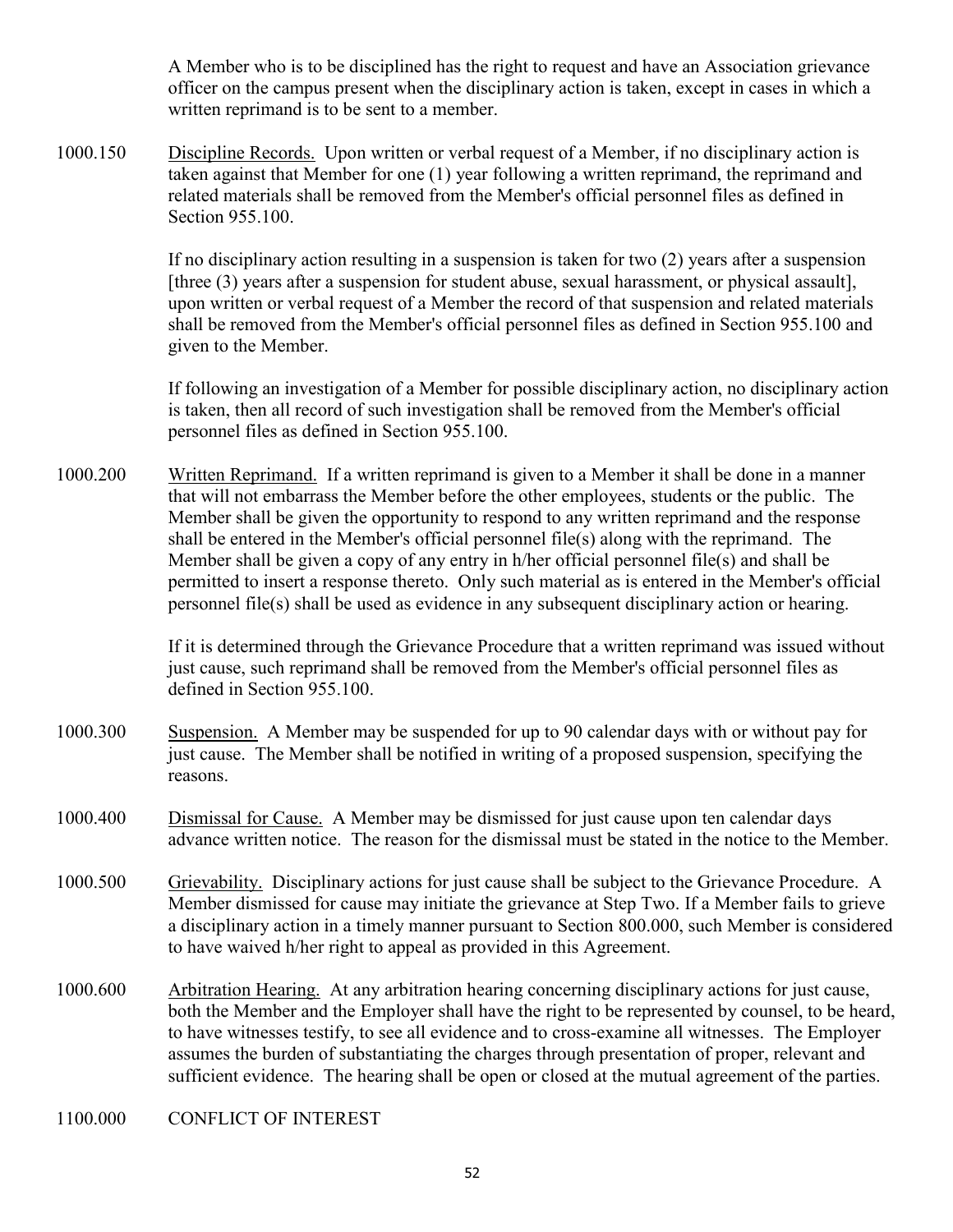- 1100.200 Individual Conflict of Interest. The Regents Policy on Disclosure of Financial Arrangements with Industry dated May 12, 1988, Individual Conflicts of Interest, dated March 12, 2010, and the Administrative Policy on Individual Conflicts of Interest, dated October 2010, shall apply to Members.
- 1200.000 OUTSIDE CONSULTING AND OTHER COMMITMENTS.
- 1200.100 Members' Obligation. Members shall follow the Employer's policy on Outside Consulting and Other Commitments as presently in effect and as amended by the Employer from time to time, except to the extent that provisions of this Agreement modify the application of or supersede this policy.
- 1200.200 Notification. The Employer, in accordance with Section 850.000, shall notify the Association of any intended amendment of the Employer's policy.
- 1300.000 NO STRIKE--NO LOCK OUT
- 1300.100 Lock Outs. No lock out of Members shall be instituted by the Employer during the term of this Agreement.
- 1300.200 Strikes (UMD). During the term of this Agreement no strike of any kind, as defined in Minnesota Statutes 179.63, Subdivision 12, shall be engaged in, sanctioned or supported by the Association, its officers or agents. In the event the Employer alleges that any Member or Members are engaged in a strike, the Association shall, upon written notification, immediately notify such Member or Members in writing of the allegation and the implications of a strike.
- 1400.000 INTELLECTUAL PROPERTY (UMD)
- 1405.000 Purpose. This policy exists to encourage research and innovation, clarify ownership of intellectual property rights, create opportunities for public use of University innovations, and provide for the equitable distribution of monetary and other benefits derived from intellectual property.
- 1410.000 Effective Date. This policy is effective retroactive to October 8, 1999 for all Members.
- 1420.000 Creator. "Creator" means the individual or group of individuals who invented, authored, or were otherwise responsible for the intellectual creation of the intellectual property, as defined in the applicable intellectual property statutes.
- 1420.200 Intellectual Property. "Intellectual property" means any invention, discovery, improvement, copyrightable work, integrated circuit mask work, trademark, trade secret, and licensable knowhow and related rights. Intellectual property includes, but is not limited to, individual or multimedia works of art or music, records of confidential information generated or maintained by the University, data, texts, instructional materials, tests, bibliographies, research findings, organisms, cells, viruses, DNA sequences, other biological materials, probes, crystallographic coordinates, plant lines, chemical compounds, and theses. Intellectual property may exist in a written or electronic form, may be raw or derived, and may be in the form of text, multimedia, computer programs, spreadsheets, formatted fields in records or forms within files, databases, graphics, digital images, video and audio recordings, live video or audio broadcasts, performances, two or three-dimensional works of art, musical compositions, executions of processes, film, film strips, slides, charts, transparencies, other visual/aural aids or CD-ROMS.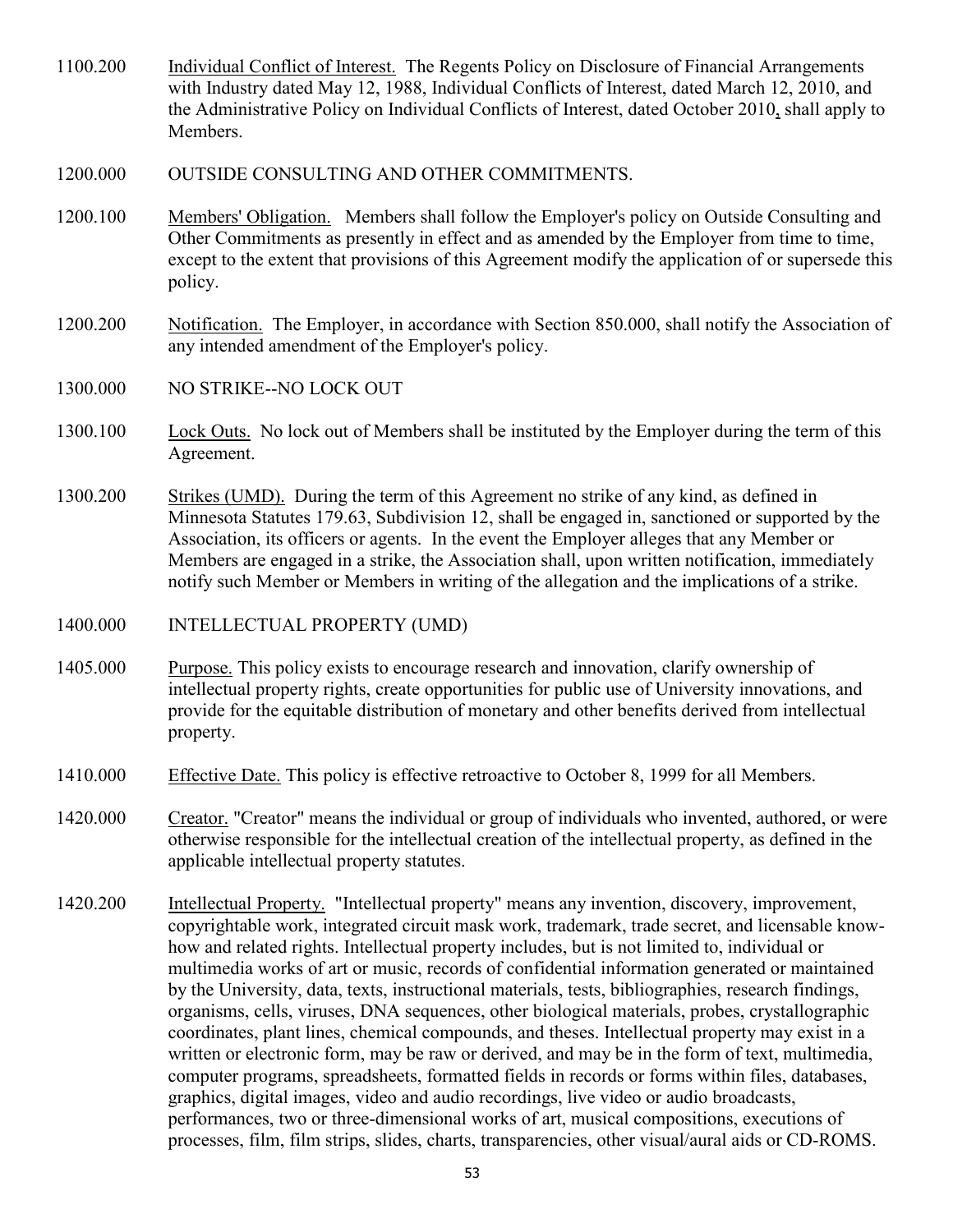- 1420.300 Net Income. "Net income" means the gross monetary payments the University receives as a result of transferring rights in the intellectual property less the University's out-of-pocket expenditures (including legal fees) directly attributable to protecting, developing, and transferring that intellectual property.
- 1420.400 Regular Academic Work Product. "Regular academic work product" means any copyrightable work product which is an artistic creation or which constitutes, or is intended to disseminate the results of, academic research or scholarly study. Regular academic work product includes, but is not limited to, books, class notes, theses and dissertations, course materials designed for the web, distance education and other technology-oriented educational materials, articles, poems, musical works, dramatic works, pantomimes and choreographic works, pictorial, graphic and sculptural works, or other works of artistic imagination. Software specifically needed to support a regular academic work product or which is designed to disseminate the results of academic research and scholarly study is also considered a regular academic work product.
- 1420.500 Specially Commissioned Work. "Specially Commissioned Work" means a work specially ordered or commissioned and which the University and the creator expressly agree in a written instrument signed by them shall be considered as such.
- 1430.000 University Ownership. Subject to the exceptions in Section 1440.000, the University shall be the sole owner of all intellectual property created through the use of University resources or facilities, supported directly or indirectly by funds administered by the University, developed within the scope of employment by Members, agreed in writing to be a specially commissioned work, or assigned in writing to the University.
- 1440.000 Exceptions to University Ownership.
- 1440.100 Regular Academic Work Product. A regular academic work product is owned by the creator and not the University. This subdivision does not apply to a regular academic work product that is assigned in writing to the University or specifically ordered or commissioned and designated in writing by the creator and University as a specially commissioned work.
- 1440.200 Course Requirement. Intellectual property created solely for the purpose of satisfying a course requirement is owned by the creator and not the University. This subdivision does not apply if the creator assigns ownership rights in the intellectual property to the University in writing or assignment of such ownership rights to the University is made a condition for participation in a course.
- 1440.300 Pre-Existing Rights. If the intellectual property referred to in Sections 1440.100 and 1440.200 is a derivative of or otherwise uses preexisting University-owned intellectual property, this section shall not prevent the University from asserting its preexisting rights.
- 1440.400 Contractual Agreements. For intellectual property created in the course of or pursuant to sponsored research, external sales, industrial affiliates programs, or other contractual arrangements with external (non-University) parties, ownership will be determined in accordance with the terms of the University's agreement with the external party and applicable law.
- 1440.500 Outside Consulting Activities. For intellectual property created in the course of or pursuant to activities that fall within and comply with Section 1200.000, ownership will be determined in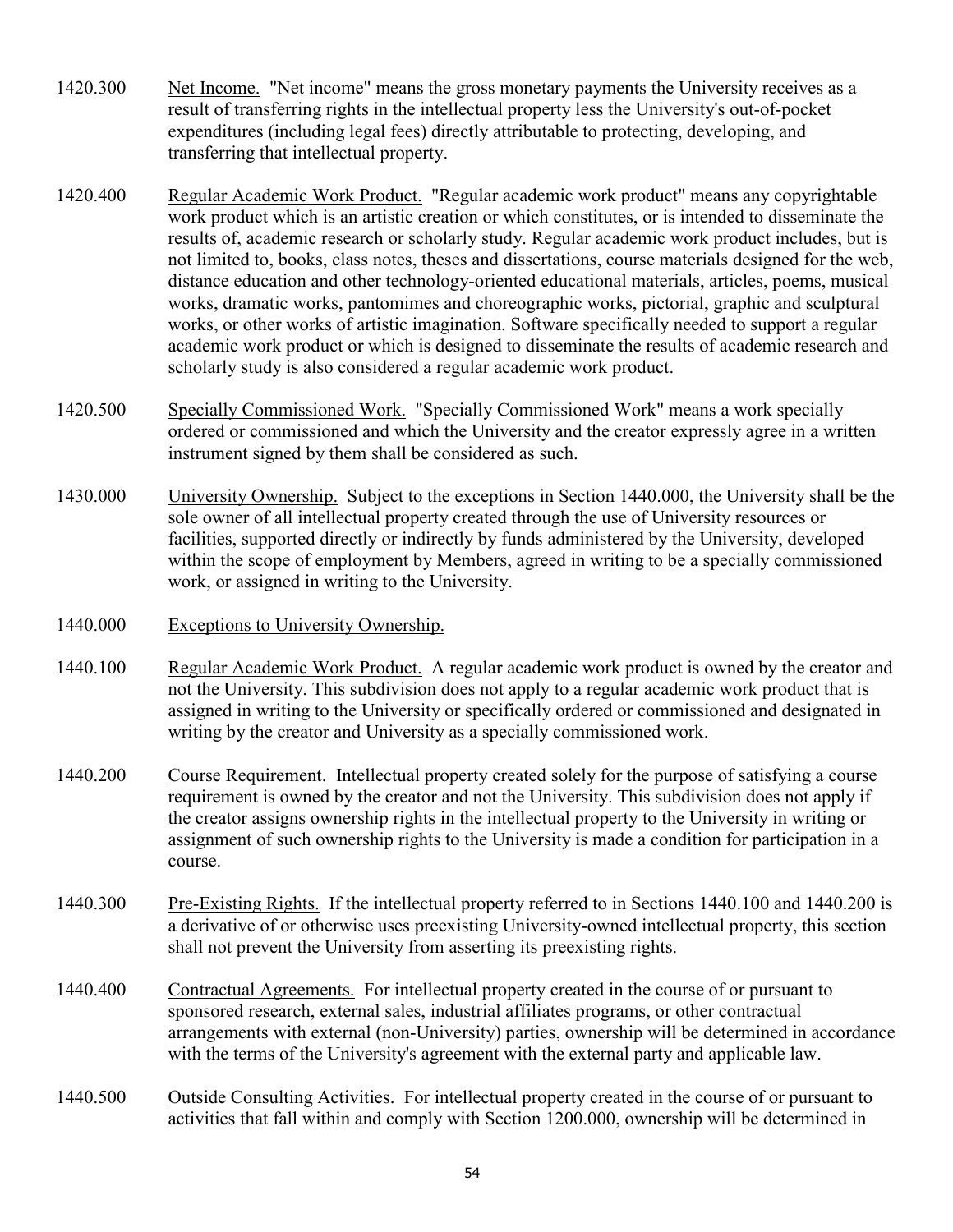accordance with the terms of any agreement governing intellectual property developed pursuant to such activities.

- 1450.000 Use of Intellectual Property.
- 1450.100 Rights to Publish. Nothing in this policy shall be construed as affecting the rights of a creator to publish, except that the creator must agree to observe a brief period of delay in publication or external dissemination if the University so requests and such a delay is necessary to permit the University to secure protections for intellectual property disclosed to it by the creator.
- 1450.200 Use of Teaching Materials. In order to facilitate joint work on teaching materials and support collaborative teaching, and notwithstanding the ownership rights otherwise granted by this policy, individuals who contribute teaching materials used in jointly developed and taught University courses thereby grant a nonexclusive, nontransferable license to the University to permit other contributors to the course to continue using those jointly produced teaching materials in University courses.
- 1460.000 Distribution of Income.
- 1460.100 Academic Research or Scholarly Study. Unless otherwise agreed in writing by the University and creator, in the event that the University receives income from intellectual property that is derived from academic research or scholarly study, that is disclosed to and licensed or otherwise transferred by the University's technology transfer unit, and that is not agreed in writing to be a specially commissioned work, any net income will be divided as follows:
	- a)  $33-1/3\%$  to the creator;

b) 33-1/3% to the Office of the Vice President for Research to support the University's technology transfer unit and to support research and scholarly activity at the University;

c) 8% to the creator's colleges or schools that supported the creation of the intellectual property; and

d) 25-1/3% to the department, division, or center that supported the creation of the intellectual property to be spent in support of the creator's research or other directly related University work.

- 1460.200 Changes to Distribution. Changes to the distribution of income under Section 1460.100 c) and d) may be appropriate if the income to a department, division, or center becomes disproportionate compared to the unit's budget or if there are administrative organizational changes, including movement of the creator among units. Decisions about redistribution of income under such circumstances shall be made by the vice president for research in consultation with the Senate Committee on Research and the deans of the appropriate colleges or schools.
- 1460.300 Other Intellectual Property. If the University receives income from intellectual property disclosed to and licensed or otherwise transferred by the University's technology transfer unit and not covered by sections 1460.100 and 1460.200, it may be appropriate to share some portion of the net income with the creator in the form of a bonus or other temporary salary supplement. Any such distribution will be made in the discretion of the vice president for research in consultation with the creator's supervisor.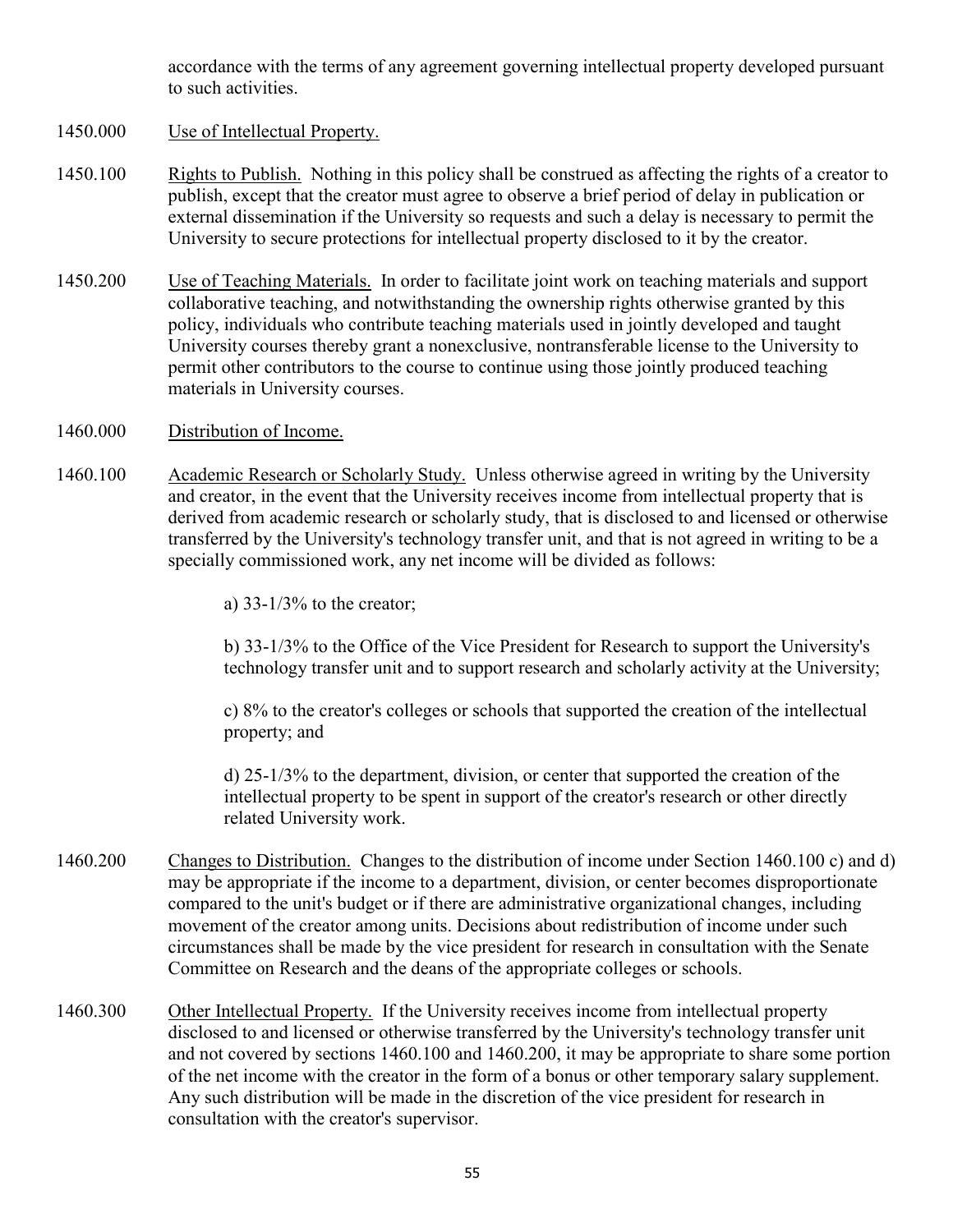1470.000 University Responsibilities. The University shall have the responsibility to:

a) provide oversight of intellectual property management and technology transfer,

b) establish effective procedures for licensing and patenting intellectual property,

c) promote effective distribution and marketing of intellectual property,

d) protect the University's intellectual property, and

e) inform individuals covered by this policy about its provisions.

## 1480.000 Responsibilities of Applicable Individuals. All Members have a responsibility to:

a) adhere to the principles embodied in this policy;

b) sign, when so requested by the University, the University's Intellectual Property Policy Acknowledgment;

c) create, retain, and use intellectual property according to the applicable local, state, federal, and international laws and University policies;

d) disclose promptly in writing intellectual property owned by the University pursuant to this policy or created pursuant to sponsored research or other contractual arrangements with external parties that are governed by Section 1440.500 and assign title to such intellectual property to the University or its designee to enable the University to satisfy the terms of any applicable funding or contractual arrangement; and

e) cooperate with the University in securing and protecting the University's intellectual property, including cooperation in obtaining patent, copyright, or other suitable protection for such intellectual property and in legal actions taken in response to infringement.

1490.00 Compliance. Failure to comply with the provisions of this policy is a violation and may result in discipline of a Member in accordance with applicable University policies and procedures.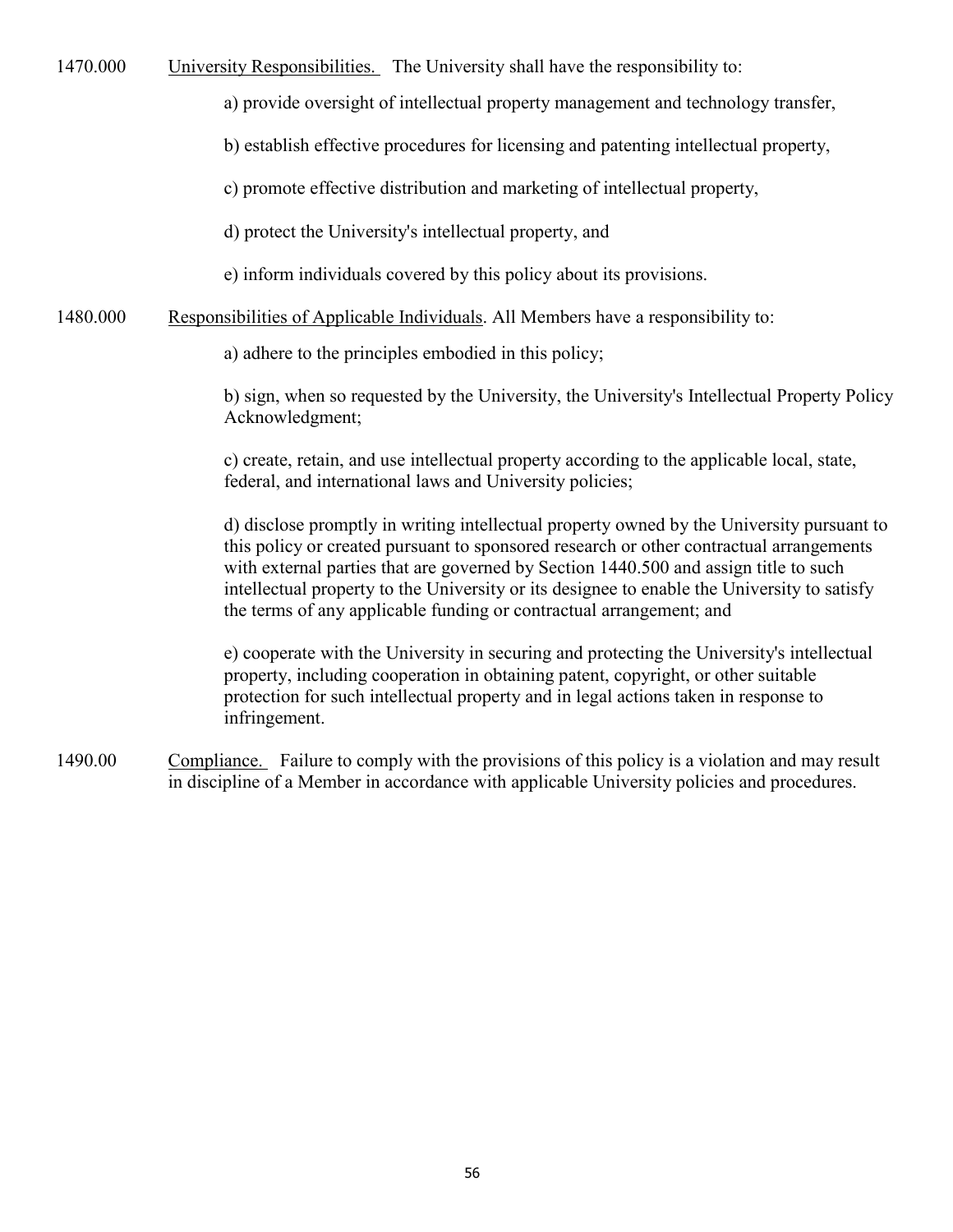## MEMORANDUM OF UNDERSTANDING between the UNIVERSITY OF MINNESOTA and the UNIVERSITY EDUCATION ASSOCIATION - Duluth **Re**: **Definition of a Member**

Article 002.150 of the collective bargaining agreement defines a member under the provision of PELRA. For purposes of clarification, the parties have agreed to calculate the percent time in the following manner for purposes of defining a member of this bargaining unit.

Calculation of an employee's workload (percent time) for determination of eligibility in the bargaining unit shall include teaching and service appointments, including continuing education and distributed education. Articles 255.300 – 255.400 of the collective bargaining agreement shall apply to continuing education workload issues. The employer shall use the following formula to calculate the appointment percentage to determine whether faculty assignments exceed the 35% appointment provision and are part of the bargaining unit.

Credit Hour Assignment = Contact hour limit number  $* 1.50 * 0.85 * 0.35$ 

 $\mathcal{L}_\text{max}$  , and the contract of the contract of the contract of the contract of the contract of the contract of the contract of the contract of the contract of the contract of the contract of the contract of the contr

Contact hour limit number is taken from Table 1 of Article 250.222. Faculty are part of the bargaining unit when their contact hour appointment is greater than the Credit Hour Assignment.

FOR THE ASSOCIATION FOR THE EMPLOYER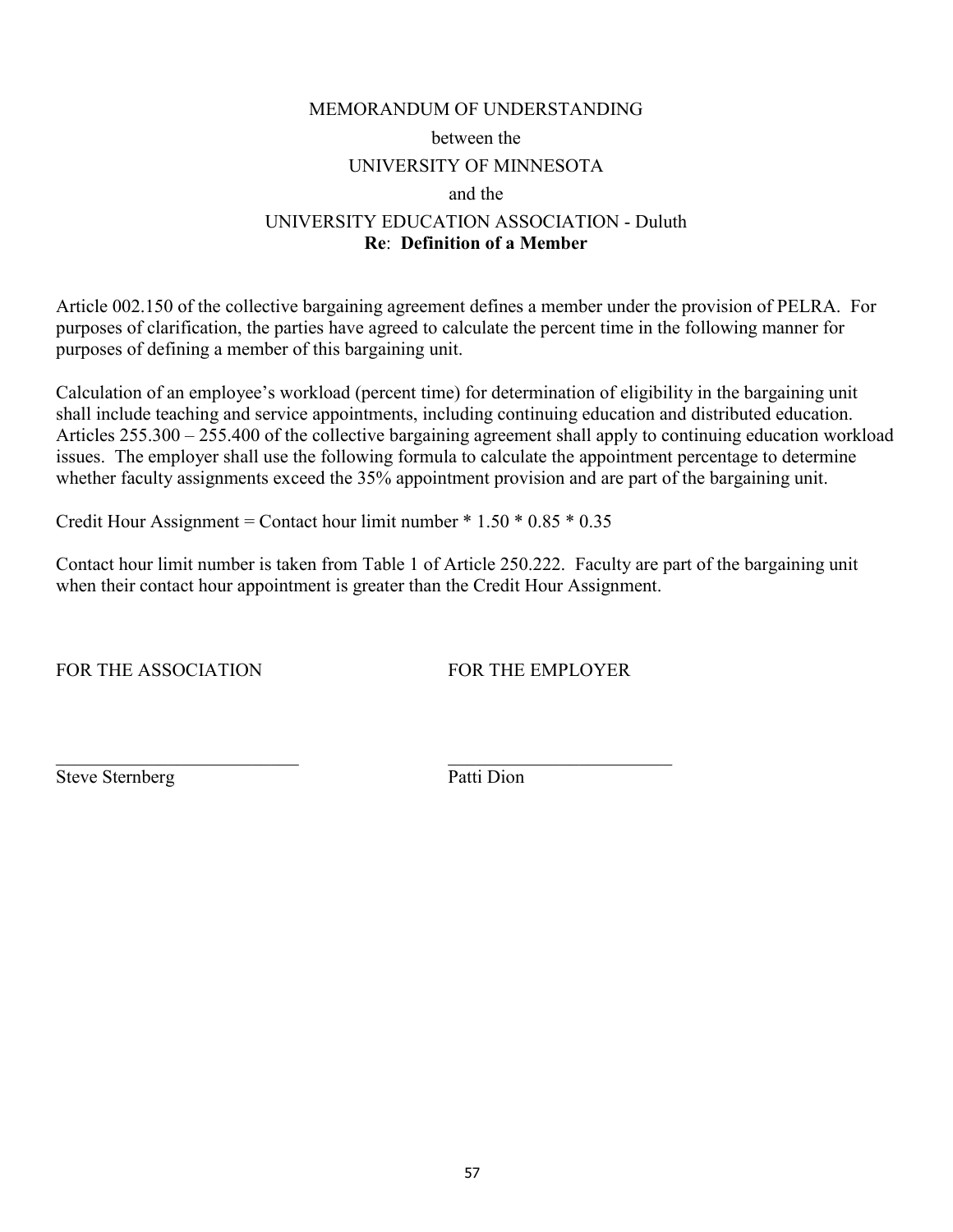#### MEMORANDUM OF UNDERSTANDING

between the

#### UNIVERSITY OF MINNESOTA

and the

## UNIVERSITY EDUCATION ASSOCIATION - Duluth **Re**: **Review of Tenured Faculty Performance**

It is agreed and understood between the parties that the following constitutes a full and final agreement regarding "achieve a mutual agreement" in the development of goals, indices, and expectations in the Review of Tenured Faculty Performance (Section 201.700).

If a mutual agreement is not reached between the Principal Administrator and the tenured faculty of an academic unit, the matter shall be referred to a Meet and Consult session between the Association's and Employer's consultants (Section 965.000).

No change in goals indices, and expectations shall be made until an agreement is reached.

 $\mathcal{L}_\text{max}$  , and the contract of the contract of the contract of the contract of the contract of the contract of the contract of the contract of the contract of the contract of the contract of the contract of the contr

FOR THE ASSOCIATION FOR THE EMPLOYER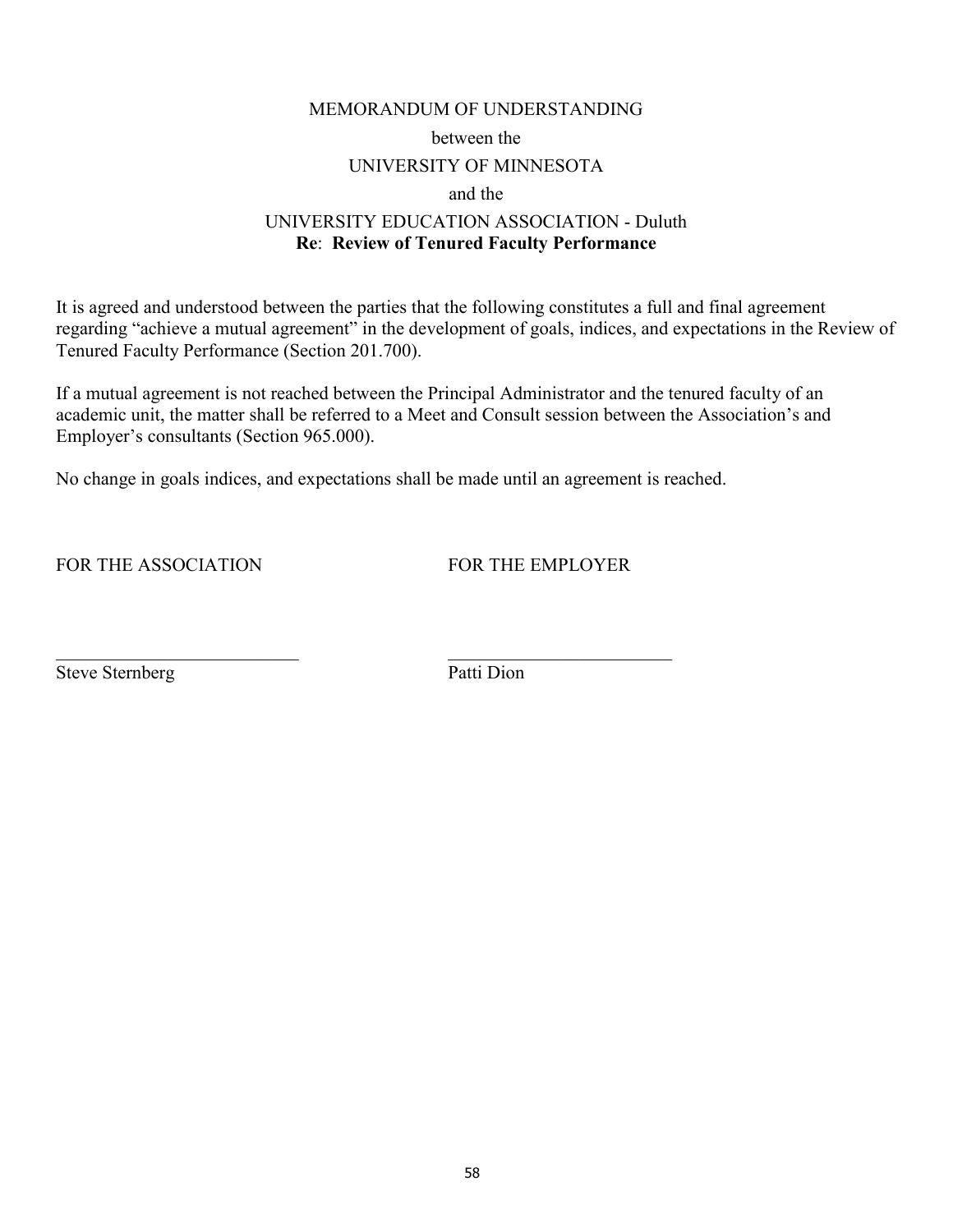#### MEMORANDUM OF UNDERSTANDING

between the

### UNIVERSITY OF MINNESOTA

and the

## UNIVERSITY EDUCATION ASSOCIATION - Duluth **Re** : **Tuition for Children or Dependents**

If, during the life of this Agreement, the University implements a policy that subsidizes University tuition for children or dependents of University employees, then said policy shall apply to Members.

FOR THE ASSOCIATION FOR THE EMPLOYER

Steve Sternberg Patti Dion

 $\_$  , and the set of the set of the set of the set of the set of the set of the set of the set of the set of the set of the set of the set of the set of the set of the set of the set of the set of the set of the set of th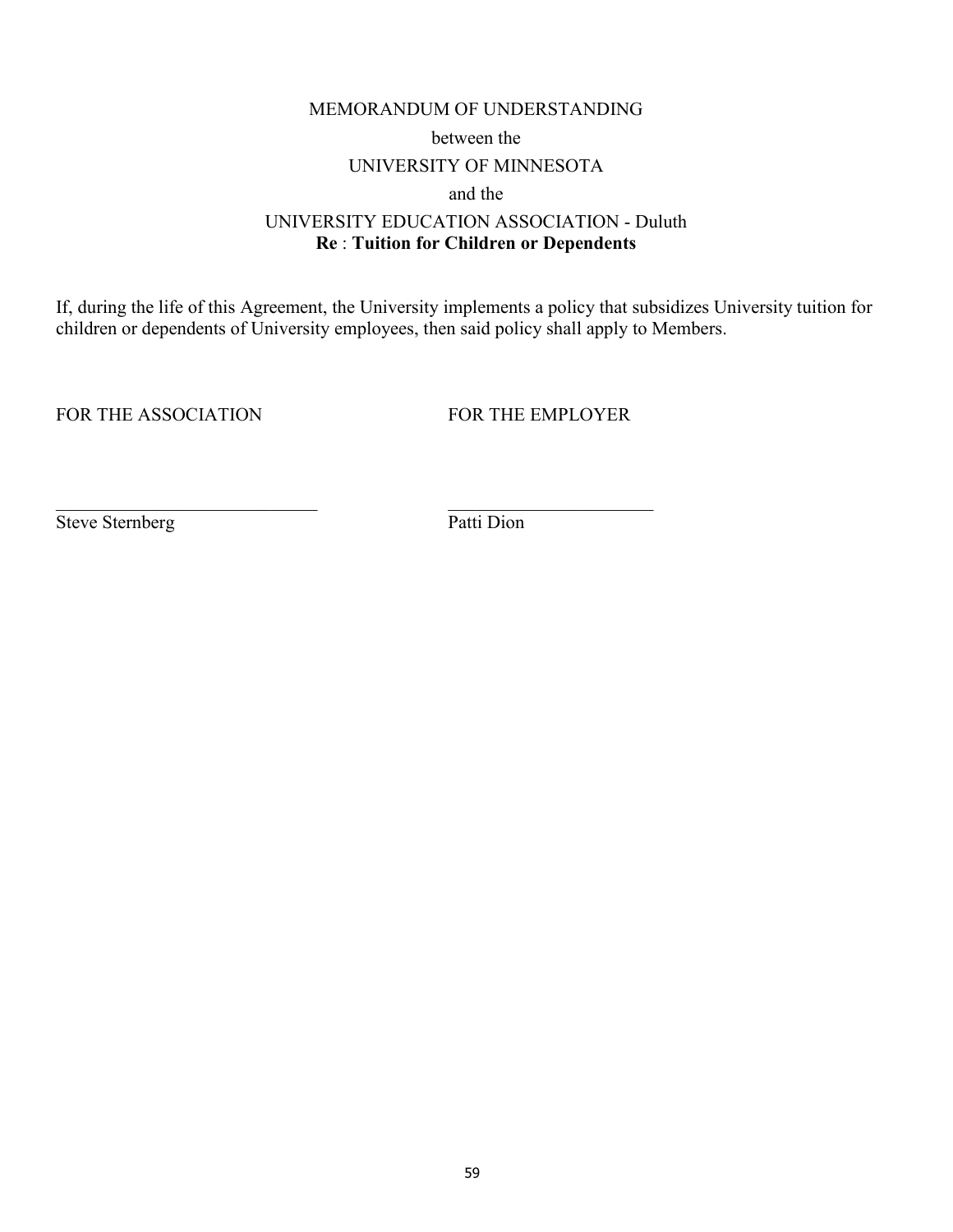## MEMORANDUM OF UNDERSTANDING between the UNIVERSITY OF MINNESOTA and the UNIVERSITY EDUCATION ASSOCIATION - Duluth **Re** : **Distributed Education**

**Re: Guidelines for faculty member compensation for the development and delivery of new or modified courses offered as Distributed Education or other forms of Non-Traditional Educational Delivery**

## **1. TRAVEL**

- 1.1 If a Member is required to travel to a remote site (more than 20 miles from the UMD campus) for delivery of a course, or for other course related matters, at a minimum the Member shall be compensated for travel expenses according to existing University policy.
- 1.2 If travel to a remote site is required on a regular basis (10 or more hours of travel per course), additional compensation of \$15/hour of travel shall be provided.
- 1.3 If total teaching, preparation (on-site), and travel time is greater than 8 hours, or if travel distance is greater than 50 miles and course starting time is before 9 am or course ending time is later than 8 pm, the member will be reimbursed for an overnight stay.
- 1.4 Additional compensation or incentives for travel to a remote site above the minimum described above may be negotiated by the Member, Department Head, and the Principal Administrator.

## **2 COURSE DEVELOPMENT**

- 2.1 Courses vary considerably in amount of development needed. A member proposing to develop a new course or to modify an existing course for distributed education, delivery at a remote site, or taught in accelerated or other non-traditional formats shall provide the administration an estimate, in hours, of the development time required. It is expected that the member will consult with their department head and other department or collegiate members in developing this estimate.
- 2.2 Compensation must have real value to the developer and be appropriate to the level of activity. It may include extra contact hours, workload reduction, salary augmentation, access to a TA, and/or equipment. The actual compensation shall be related to the amount of time the developer and department propose the task will take. This depends on the type of course offering, number of students in a section, and the salary level of the member developing the course.
- 2.3 After review of the estimate provided by the member for development/modification of a course for distributed education, delivery at a remote site, or taught in accelerated or other non-traditional formats, the Principal Administrator, the Member and the Member's Department Head will agree in writing on the compensation amount, time frame, and other assistance that will be provided. Failure to reach an agreement shall not grievable.

## **3 DELIVERY**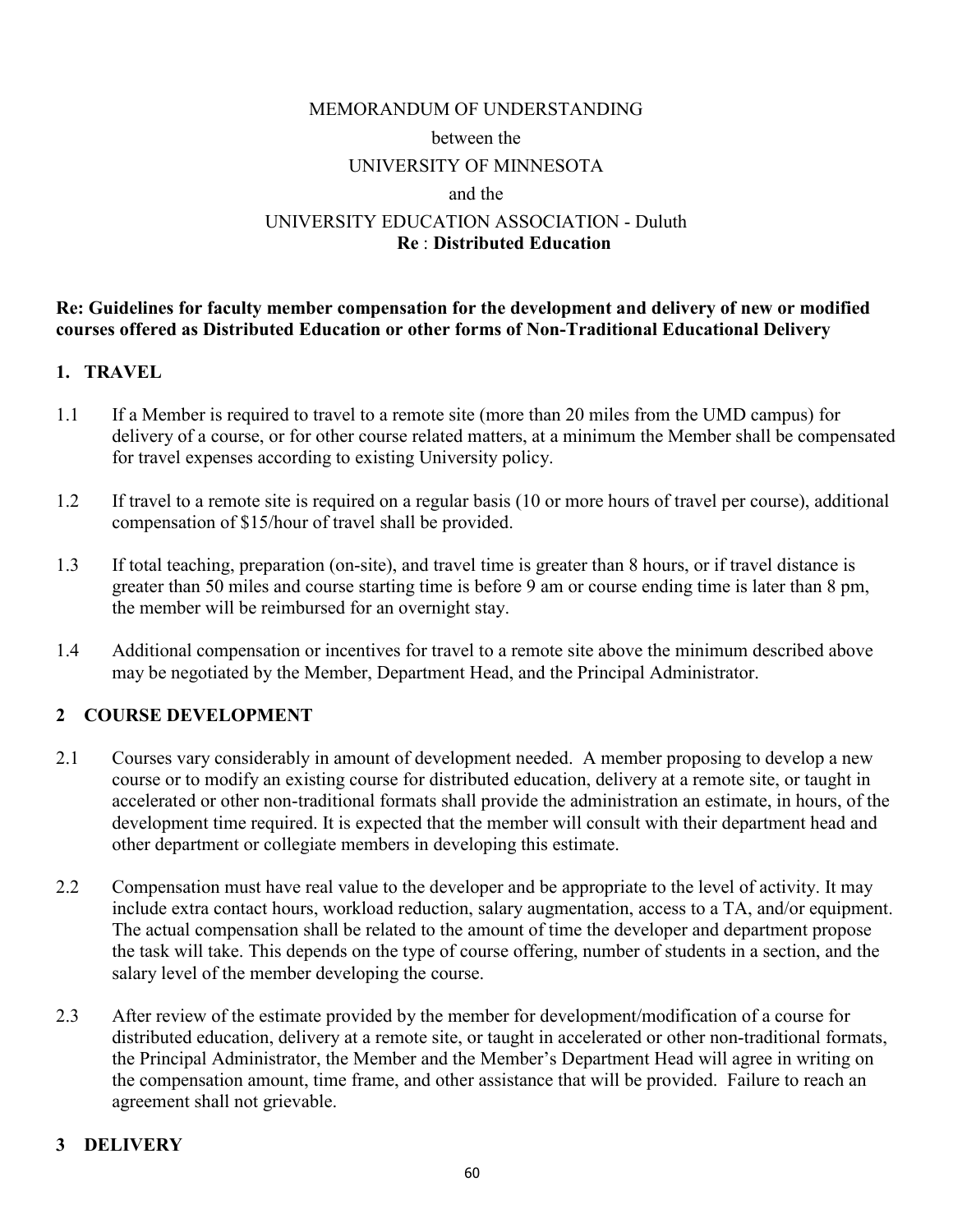- 3.1 Delivery of a course using distributed education methods varies considerably in amount of additional effort required. Compensation must be based on consideration of these variables. A member proposing to deliver a course using some form of distance education, delivery at a remote site, or taught in accelerated or other non-traditional formats shall provide the administration an estimate, in hours, of the additional time required. It is expected that a member will consult with their department head and other department or collegiate members in developing this estimate.
- 3.2 Compensation must have real value to the deliverer and be appropriate to the level of activity. It may include extra contact hours, workload reduction, salary augmentation, access to a TA, and/or equipment. The actual compensation shall be related to the amount of time, type of course, and number of students in a section that the deliverer and department propose for the course, and the salary level of the member developing the course.
- 3.3 After review of the estimate provided by the member for delivery of a distributed education course, delivery at a remote site, or taught in accelerated or other non-traditional formats, the Principal Administrator, the Member and the Member's Department Head will agree in writing on the compensation amount, time frame, and other assistance that will be provided. Failure to reach such a new agreement shall not grievable.
- 3.4 Negotiated agreements for a particular course may be reopened if significantly increased numbers of hours are needed due to conditions outside of a member's control.

## **4 INTELLECTUAL PROPERTY**

- 4.1 Current agreement has two options Regular academic work product (Member has ownership) Specially commissioned work (University has ownership)
- 4.2 Specially commissioned work requires a signed agreement between the member and the administration (University policy and UEA contract section 1400.000). Other arrangements are allowed under the contract by negotiated agreement between member and administration.

FOR THE ASSOCIATION: FOR THE EMPLOYER

Steve Sternberg Patti Dion

\_\_\_\_\_\_\_\_\_\_\_\_\_\_\_\_\_\_\_\_\_\_\_ \_\_\_\_\_\_\_\_\_\_\_\_\_\_\_\_\_\_\_\_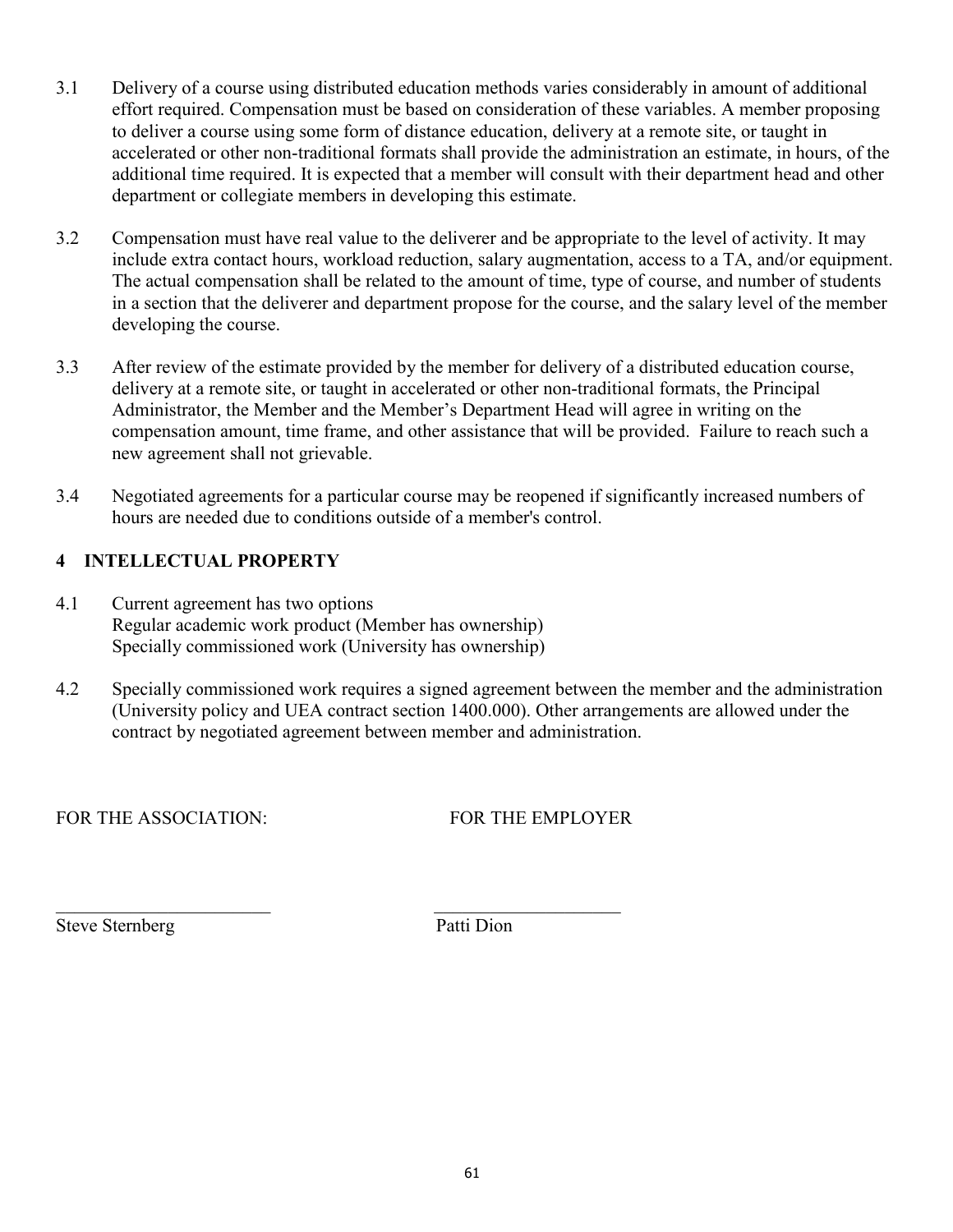#### MEMORANDUM OF UNDERSTANDING

#### between the

## UNIVERSITY OF MINNESOTA

#### and the

## UNIVERSITY EDUCATION ASSOCIATION - Duluth **Re**: **Teaching Evaluation**

The parties agree to form a working group, comprised of representatives from the faculty at UMD and administration at UMD, for the purposes of reviewing and evaluating the student evaluation tool for teaching. The working group shall be charged to accomplish the following:

- Examine student evaluation tools and process currently available
- Review methods of evaluation for individualized instruction assignments
- Compare these tools and processes with current best practices
- Obtain input from all interested UMD faculty and UMD administrators
- Recommend to UMD administration and UEA leadership the tools and processes to be used for student evaluation of teaching

Implementation of the evaluation tools and processes may require training and periodic review. The working group shall provide the recommendations to UMD administration and UEA leadership.

FOR THE ASSOCIATION: FOR THE EMPLOYER

Steve Sternberg Patti Dion

 $\overline{\phantom{a}}$  , and the contribution of the contribution of  $\overline{\phantom{a}}$  , and the contribution of  $\overline{\phantom{a}}$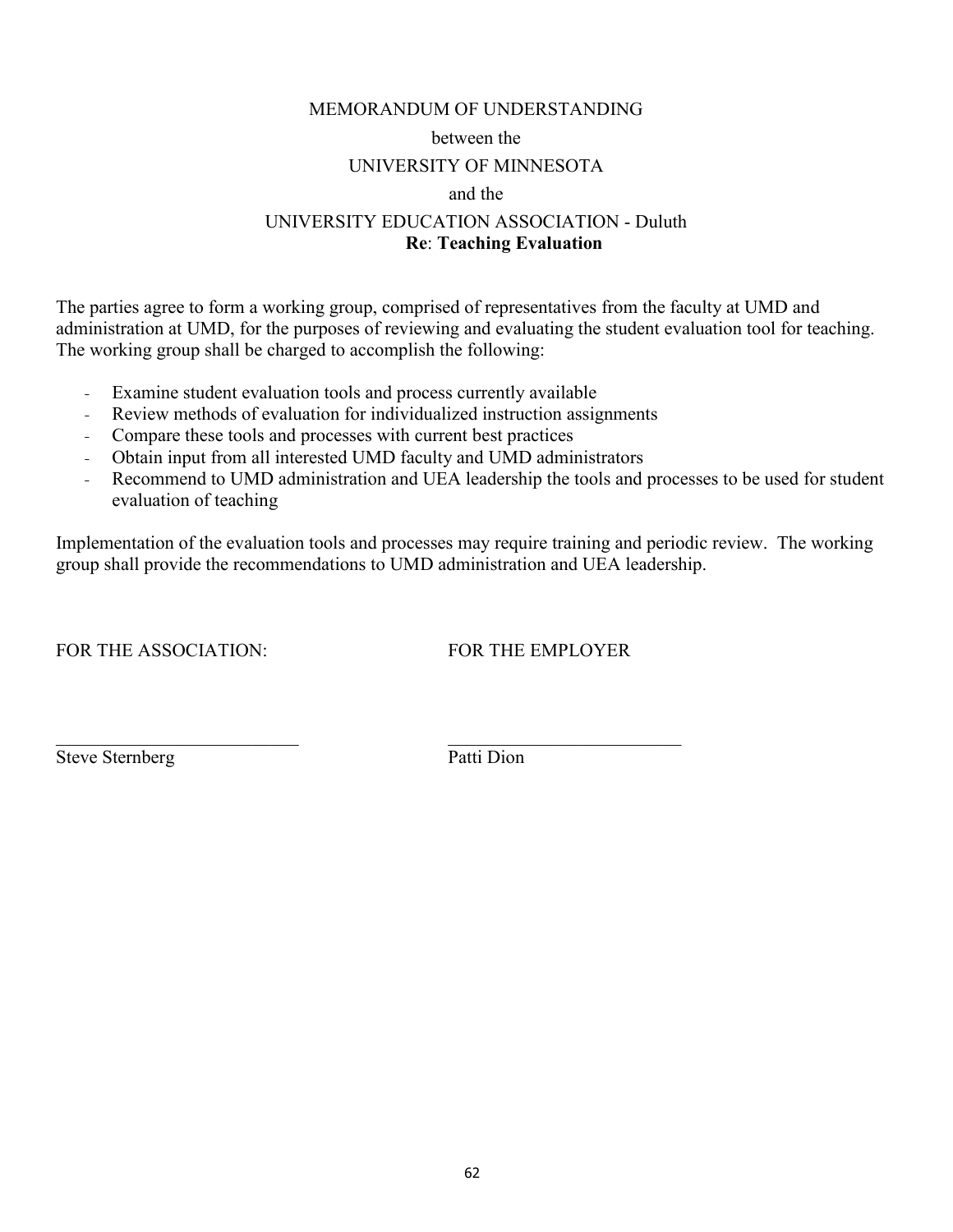# MEMORANDUM OF UNDERSTANDING between the UNIVERSITY OF MINNESOTA and the UNIVERSITY EDUCATION ASSOCIATION **Re: Non-Regular Faculty**

Pursuant to Section 980.300 of the 2001 - 2003 collective bargaining agreement between the parties, it is agreed that the following terms constitute a full and final agreement with respect to the certain issues regarding Nonregular faculty.

1. Within thirty (30) days after the beginning of each academic semester, the Employer shall provide the Association with information regarding Non-regular appointments during that term. This information shall include the names of Non-regular faculty, the department(s) in which they are employed, the term of their appointment, the courses, and the percentage of the appointment. Upon request of the Association, the Employer shall meet Association representatives to discuss the use of Non-regular faculty.

2. Appointments of two (2) consecutive semesters shall be assigned a set percentage for the entire term of the appointment.

3. Consistent with its rights provided in Section 002.164, the Employer shall evaluate its use of Non-regular appointments and shall attempt to use more multi-year appointment.

4. Understanding that earlier notices of reappointment are in the interest of the Members and that the Employer's ability to provide earlier notices of reappointment is subject to factors outside its control, the Employer shall continue its efforts to provide earlier notice of reappointment to Non-regular faculty.

 $\overline{\phantom{a}}$  , and the contract of the contract of the contract of the contract of the contract of the contract of the contract of the contract of the contract of the contract of the contract of the contract of the contrac

FOR THE ASSOCIATION: FOR THE EMPLOYER: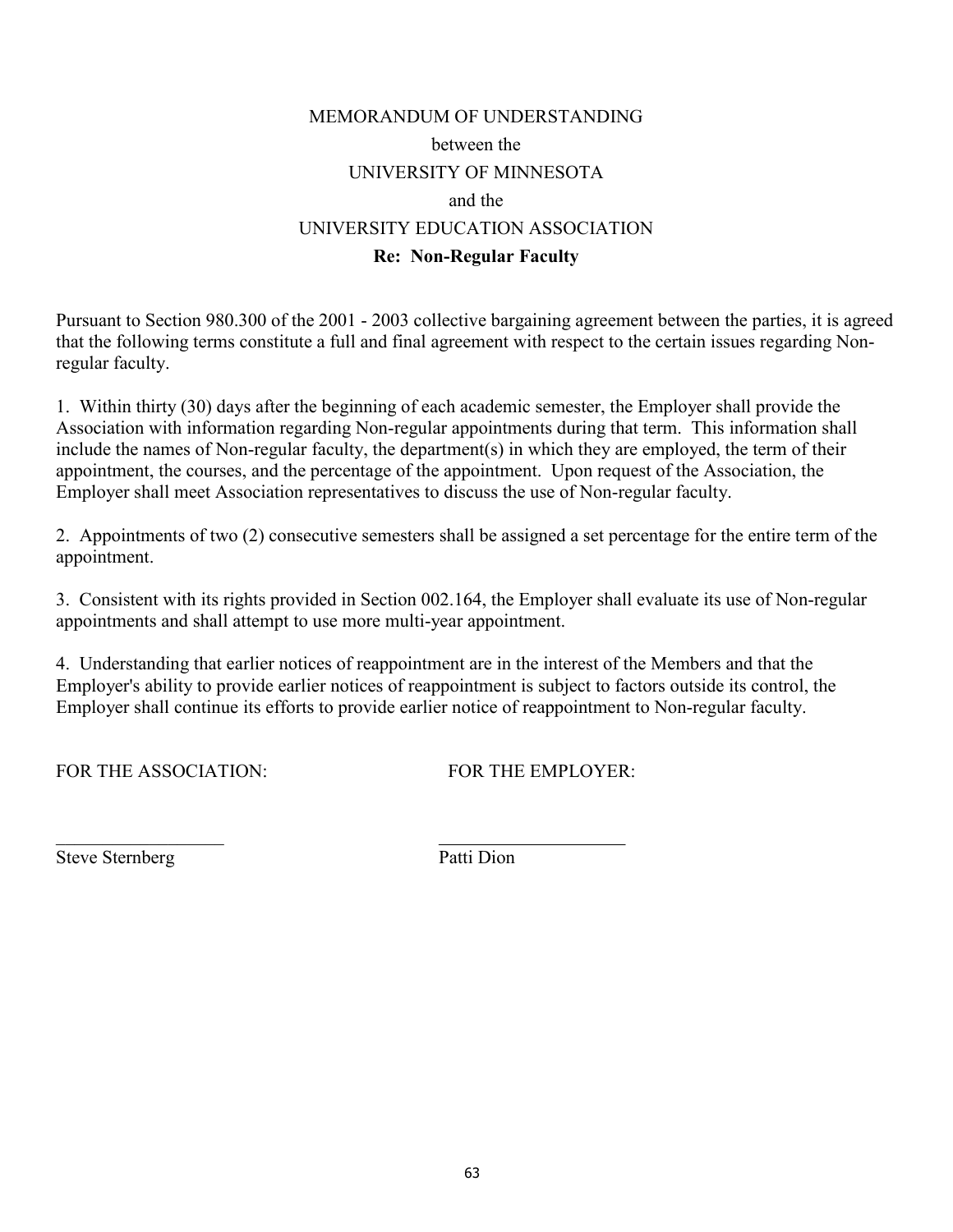# MEMORANDUM OF UNDERSTANDING between the UNIVERSITY OF MINNESOTA and the UNIVERSITY EDUCATION ASSOCIATION **Re: RECESS**

In any academic year in which the Employer grants its non-represented faculty the right to apply for its RECESS program, Members shall have the same right under the same terms and conditions.

 $\overline{\phantom{a}}$  , and the contract of the contract of the contract of the contract of the contract of the contract of the contract of the contract of the contract of the contract of the contract of the contract of the contrac

FOR THE ASSOCIATION: FOR THE EMPLOYER: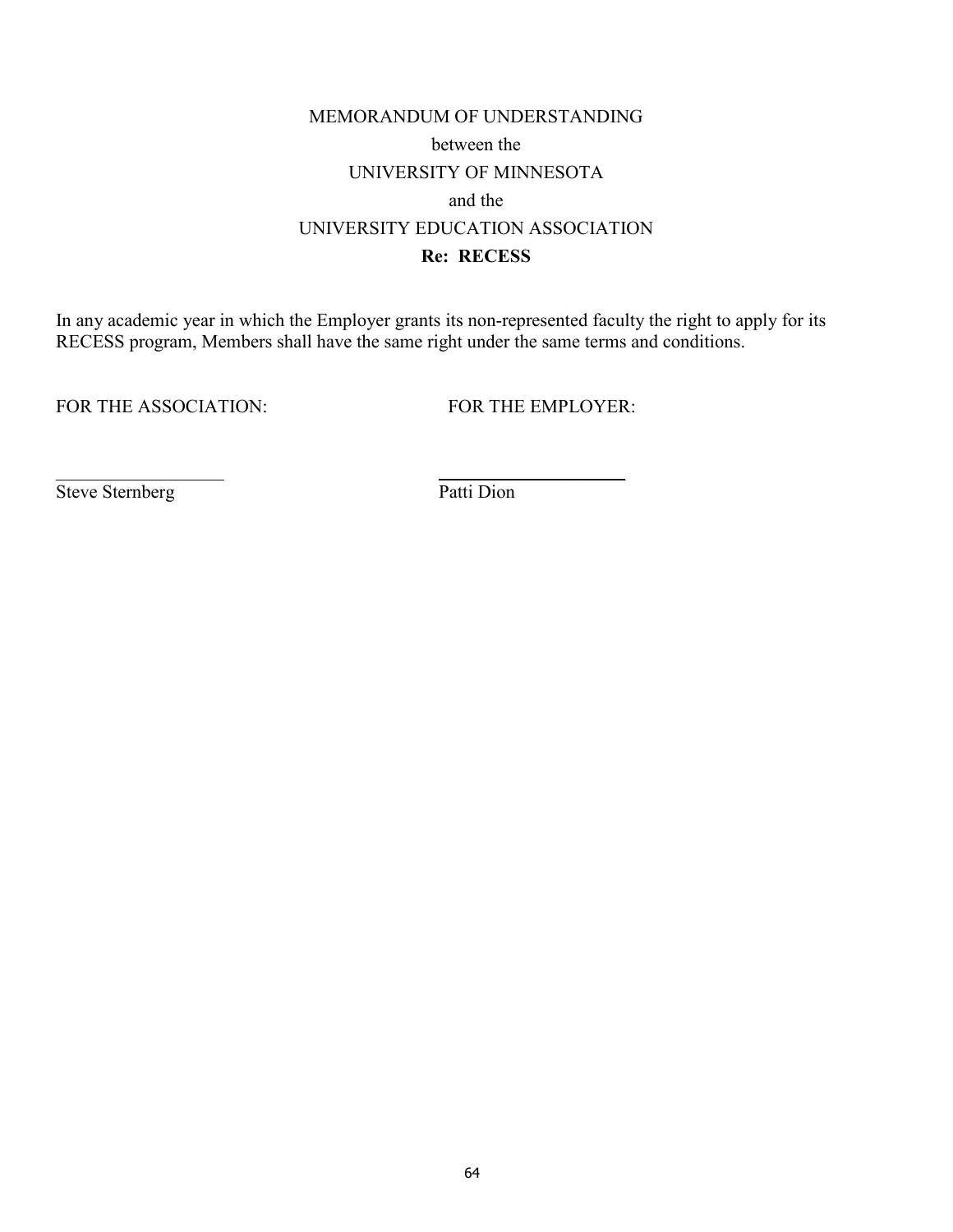# MEMORANDUM OF UNDERSTANDING between the UNIVERSITY OF MINNESOTA and the UNIVERSITY EDUCATION ASSOCIATION **Re: Entrepreneurial Leave**

In any academic year in which the Employer grants its non-represented faculty the right to apply for an Entrepreneurial Leave, Members shall have the same right under the same terms and conditions.

 $\overline{\phantom{a}}$  , and the contract of the contract of the contract of the contract of the contract of the contract of the contract of the contract of the contract of the contract of the contract of the contract of the contrac

FOR THE ASSOCIATION: FOR THE EMPLOYER: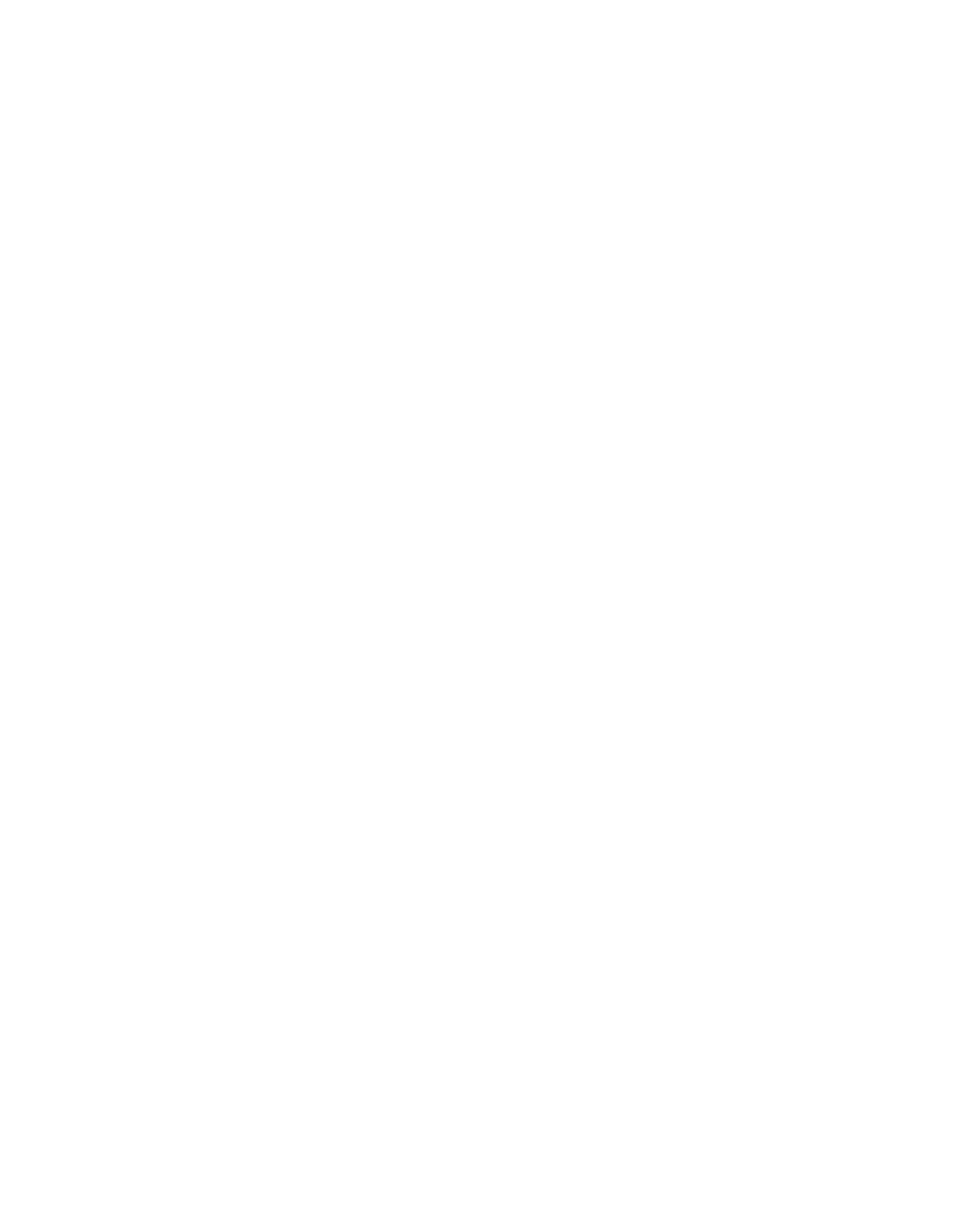# **CROOKSTON SECTION**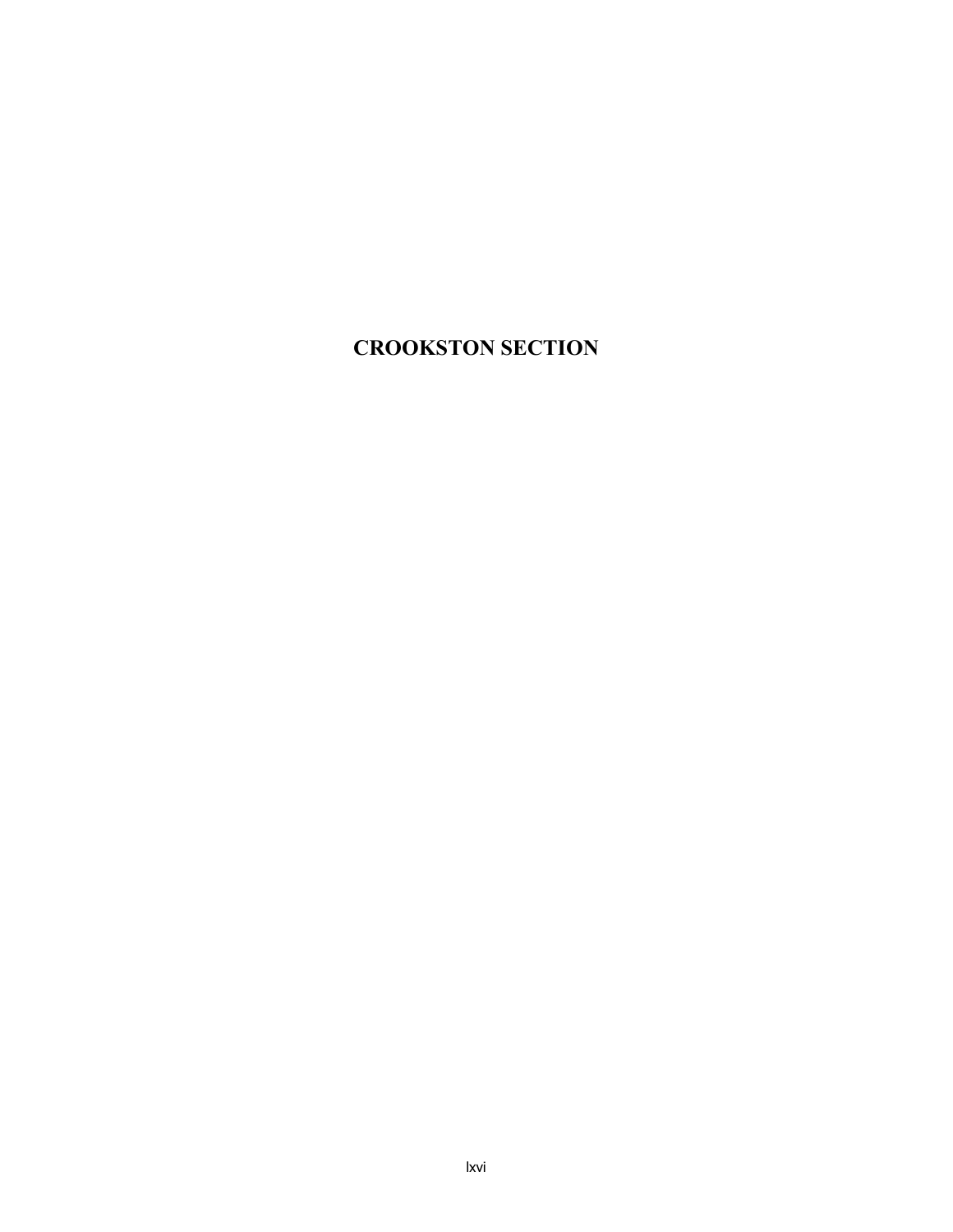## **TABLE OF CONTENTS – CROOKSTON**

| 001.000        | <b>INTRODUCTION</b>                                  | Page<br>65       |
|----------------|------------------------------------------------------|------------------|
| 002,000        | <b>DEFINITIONS</b>                                   |                  |
| 002.100        | Terms Used Throughout Agreement                      | $\frac{65}{65}$  |
| 002.110        | Association                                          | 65               |
| 002.120        | Certified Unit                                       | 65               |
| 002.130        | Employer                                             | 65               |
| 002.140        | Principal Administrator                              | 65               |
| 002.151        | Member (UMC)                                         | 65               |
| 002.160        | <b>Faculty Ranks</b>                                 | 65               |
| 002.161        | Regular Appointment                                  | 65               |
| 002.166        | Indefinite Tenure (UMC)                              | 65               |
| 002.167        | Tenure-track (also called Probationary) Appointment  | 65               |
| 002.168        | Term Appointment (UMC)                               | 66               |
| 002.169        | Adjunct, Clinical, Visiting Prefixes to Faculty Rank | 66               |
| 100.000        | RECOGNITION AND RIGHTS OF ASSOCIATION                | 66               |
| 101.200        | <b>Association Rights (UMC)</b>                      | 66               |
| 101.300        | Recognition of Association                           | 66               |
| 101.400        | UNIVERSITY FACILITIES AND SERVICES                   | $\underline{66}$ |
| 101.411        | Bulletin Boards (UMC)                                | 66               |
| 101.421        | Campus Mail Service (UMC)                            | 66               |
| 101.431        | Office Space (UMC)                                   | 66               |
| 101.450        | Room Use                                             | 66               |
| 101.460        | Other Facilities, Services and Equipment             | 66               |
| 101.500        | <b>INFORMATION AND DATA</b>                          | $\frac{67}{67}$  |
| 101.510        | Collective Bargaining Information                    |                  |
| 101.551        | Cost                                                 | 67               |
| 101.700        | <b>ACCESS TO AGREEMENT</b>                           | $\frac{67}{67}$  |
| 101.710        | <b>Employer Responsibility</b>                       |                  |
| 101.720        | Cost                                                 | 67               |
| <u>101.805</u> | <b>INSTRUCTIONAL RELEASE TIME - UMC</b>              | 67               |
| 101.815        | Release Time for Negotiating Team Members, Union     |                  |
|                | Officers and Contract Administrators (UMC)           | 67               |
| 101.825        | Procedure (UMC)                                      | 67               |
| 101.900        | <b>LOCATION OF SESSIONS</b>                          | $\underline{67}$ |
| 104.100        | <b>MANAGEMENT RIGHTS</b>                             | 67               |
| 106.000        | DUES CHECK OFF AND FAIR SHARE FEE                    | 68               |
|                | <b>DEDUCTIONS</b>                                    |                  |
| 106.100        | Dues Check Off                                       | 68               |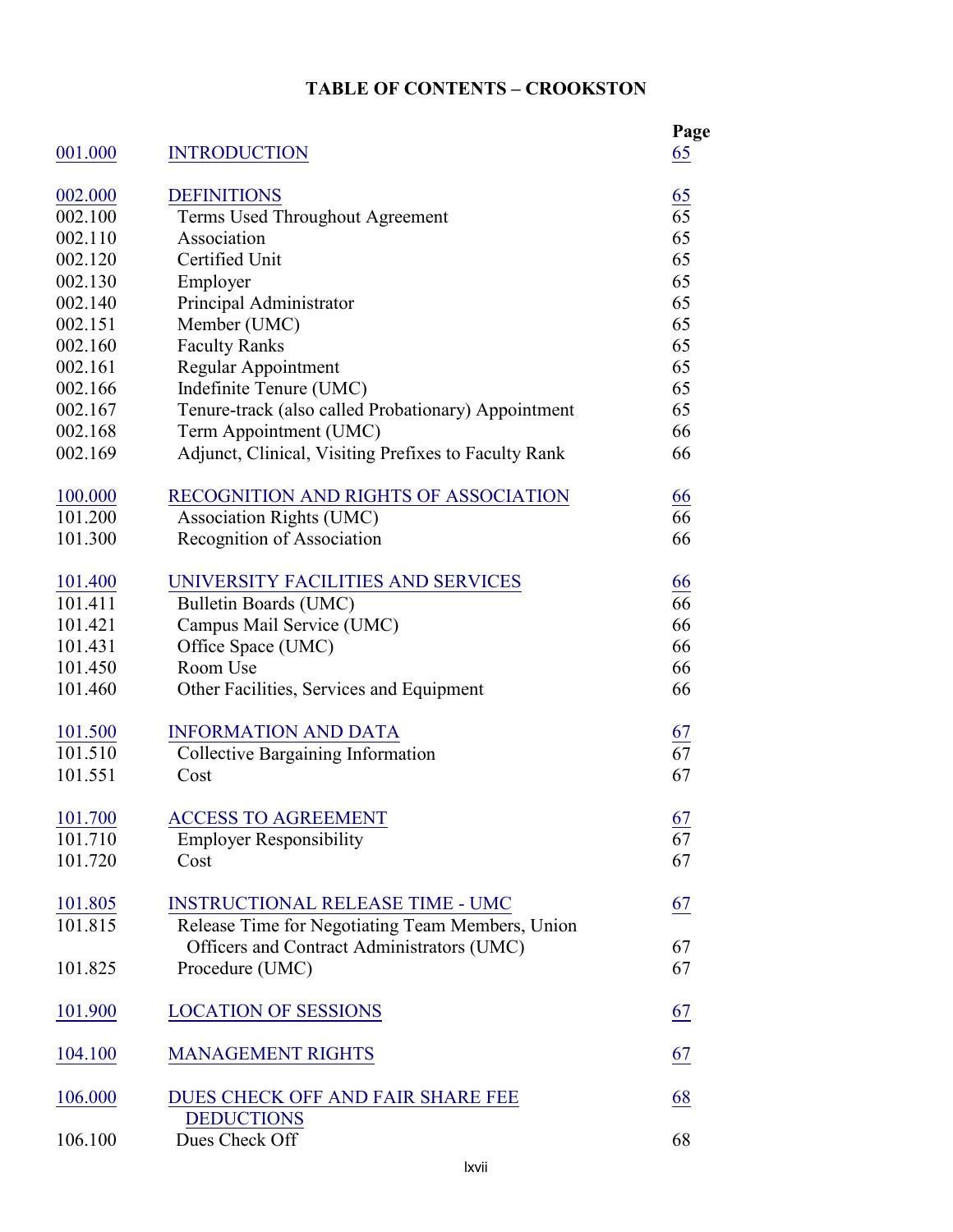| 106.110 | Right to Dues Check Off                                  | 68              |
|---------|----------------------------------------------------------|-----------------|
| 106.120 | Dues Check Off Procedure                                 | 68              |
| 106.200 | <b>Fair Share Fee Deductions</b>                         | 68              |
| 106.210 | Right to Fair Share Fee Deduction                        | 68              |
| 106.220 | Fair Share Fee Deduction Procedure                       | 68              |
| 106.310 | <b>Periodic Deductions</b>                               | 68              |
| 106.400 | Payments of Dues and Fair Share Fees to the Association  | 68              |
| 106.500 | Indemnification                                          | 69              |
| 106.510 | Protection                                               | 69              |
| 106.520 | Provision of Counsel                                     | 69              |
| 106.530 | Cooperation                                              | 69              |
| 107.000 | <b>FACULTY INDEMNIFICATION</b>                           | <u>69</u>       |
| 107.100 | Protection Described; Persons Covered                    | 69              |
| 107.200 | Eligibility Criteria; Certain Conduct not Protected      | 69              |
| 107.300 | <b>Eligibility Determination</b>                         | 69              |
| 107.400 | Application of Law                                       | 70              |
| 109.000 | <b>APPOINTMENT PAPERS</b>                                | $\frac{70}{70}$ |
| 109.100 | Reappointment                                            |                 |
| 109.200 | Initial Appointment                                      | 70              |
| 111.000 | <b>GRADUATE STUDY</b>                                    | $\overline{10}$ |
| 111.100 | Eligibility                                              | 70              |
| 111.210 | Leave (UMC)                                              | 70              |
| 111.300 | Effect                                                   | 70              |
| 203.000 | <b>EVALUATION OF TEACHING (UMC)</b>                      | 70              |
| 203.100 | <b>Student Rating of Teaching (UMC)</b>                  | 70              |
| 203.200 | Personnel Files                                          | 71              |
| 203.400 | Instructional Improvement (UMC)                          | 71              |
| 251.000 | <b>WORKLOAD (UMC)</b>                                    | $\frac{71}{2}$  |
| 250.100 | Professional Responsibility                              | 71              |
| 250.110 | <b>Contact Hour</b>                                      | 71              |
| 251.200 | <b>INSTRUCTIONAL WORKLOAD FOR REGULAR</b>                | 71              |
|         | <b>APPOINTMENTS</b>                                      |                 |
| 251.220 | Nine-Month Appointments                                  | 71              |
| 251.221 | Individual Credit/Contact Hour Limit                     | 71              |
| 251.225 | Ten-Month Appointments                                   | 72              |
| 251.230 | <b>Twelve-Month Appointments</b>                         | 72              |
| 251.250 | <b>Independent Study</b>                                 | 72              |
| 251.300 | Instructional Workload for Tem Appointments              | 72              |
| 251.350 | Instructional Workload for Part-Time Appointments        | 72              |
| 251.400 | Instructional Workload Associated with Modified Criteria | 72              |
|         | For Performance Evaluation                               |                 |
| 251.500 | <b>ASSIGNMENTS</b>                                       | $\frac{72}{72}$ |
| 251.510 | <b>Instructional Assignments</b>                         |                 |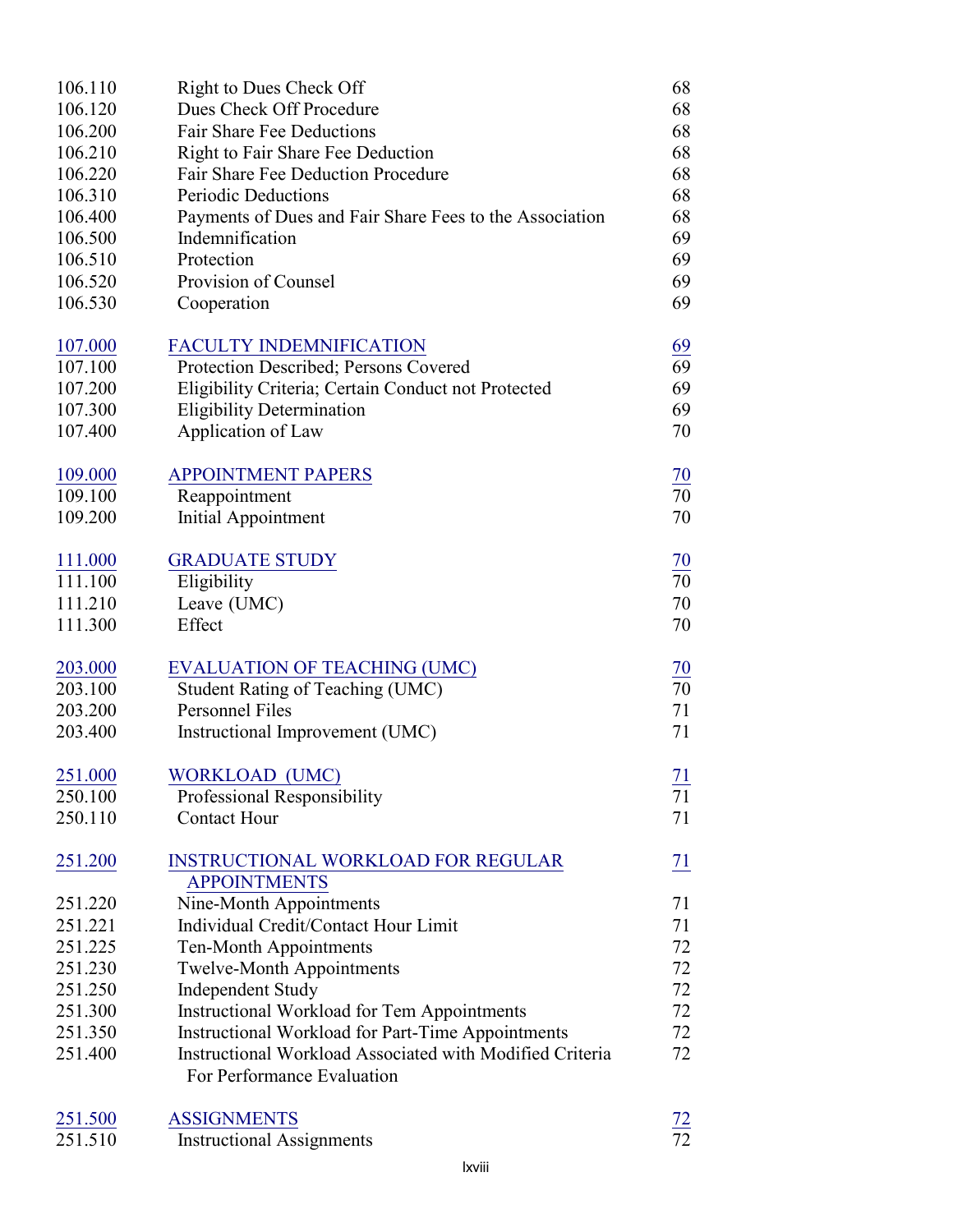| 251.520        | Subject Assignment                        | 72              |
|----------------|-------------------------------------------|-----------------|
| 251.700        | <b>Other Instructional Duties</b>         | 72              |
| 251.720        | <b>Related Instructional Activities</b>   | 72              |
| 251.800        | <b>Scholarly Activity</b>                 | 73              |
| 251.900        | Professional Service                      | 73              |
|                |                                           |                 |
| 300.000        | <b>GOVERNANCE</b>                         | $\frac{73}{2}$  |
|                |                                           |                 |
| <u>520.000</u> | <b>COMPENSATION (UMC)</b>                 | $\frac{73}{73}$ |
| 520.100        | <b>Aggregate Salary Base</b>              |                 |
|                |                                           |                 |
| 521.000        | <b>SALARY ADJUSTMENTS</b>                 | $\frac{73}{73}$ |
| 521.110        | FY 2015, FY 2016, FY2017                  |                 |
| 521.115        | Distribution                              | 73              |
| 521.200        | Grievability                              | 73              |
| 521.300        | Overload Pay                              | 74              |
| 521.350        | <b>Summer Session</b>                     | 74              |
| 521.400        | Promotions (UMC)                          | 74              |
| 521.500        | Floor Adjustments                         | 74              |
| 521.600        | Regent's Professorships                   | 74              |
| 521.700        | Awards                                    | 74              |
| 555.000        | FINANCIAL STRINGENCY AND FISCAL EMERGENCY | $\frac{74}{1}$  |
|                |                                           |                 |
| 600.000        | <b>LEAVES OF ABSENCE</b>                  |                 |
| 605.000        | Military Leaves                           | $\frac{74}{74}$ |
| 605.100        | Eligibility                               | 74              |
| 605.200        | Compensation                              | 74              |
| 605.310        | Procedure (UMC)                           | 74              |
|                |                                           |                 |
| 606.000        | <b>APPEARANCE IN COURT</b>                | $\frac{75}{75}$ |
| 606.100        | Eligibility                               |                 |
| 606.200        | Procedure                                 | 75              |
| 607.000        | <b>HOLIDAYS</b>                           |                 |
| 607.150        | Listing of Holidays (UMC)                 | $\frac{75}{75}$ |
| 607.300        | Holidays on Weekends                      | 75              |
| 607.400        | Religious Holidays                        | 75              |
|                |                                           |                 |
| 608.000        | <b>VACATIONS</b>                          |                 |
| 608.100        | <b>Vacation Policy</b>                    | $\frac{75}{75}$ |
|                |                                           |                 |
| 609.100        | Sabbatical Leave (UMC)                    | 75              |
| 609.110        | Purpose                                   | 75              |
| 609.120        | Eligibility                               | 76              |
| 609.130        | Accrual of Credit                         | 76              |
| 609.140        | Process and Procedure                     | 76              |
| 609.150        | Approval                                  | 77              |
| 609.160        | Length of Leave                           | 77              |
| 609.170        | Obligations                               | 78              |
|                |                                           |                 |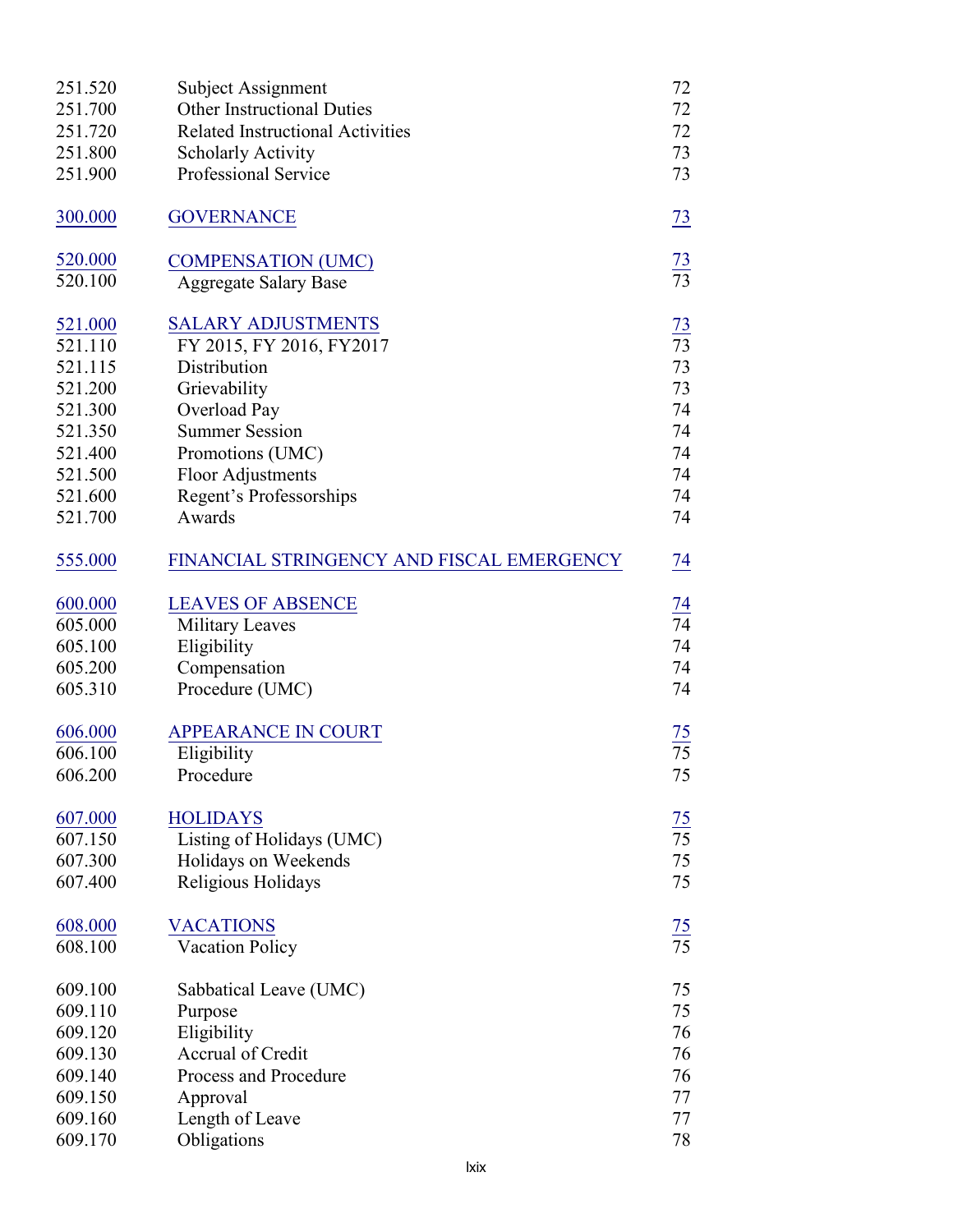| 609.200 | Single Semester Leave (UMC)                                              | 78 |
|---------|--------------------------------------------------------------------------|----|
| 609.210 | Purpose                                                                  | 78 |
| 609.220 | Eligibility                                                              | 78 |
| 609.230 | Process and Procedure                                                    | 79 |
| 609.240 | Approval                                                                 | 79 |
| 609.250 | Obligations                                                              | 79 |
| 609.260 | Frequency of Leave                                                       | 80 |
|         |                                                                          |    |
| 611.000 | <b>SUBSTITUTION (UMC)</b>                                                | 80 |
|         |                                                                          |    |
| 720.000 | <b>TRAVEL</b>                                                            |    |
| 720.300 | Conduct, Reimbursement and Insurance                                     | 80 |
| 810.000 | (UMC) GRIEVANCE PROCEDURE (UMC)                                          | 80 |
| 811.000 | <b>Dispute Resolution</b>                                                | 80 |
| 811.100 | Definitions                                                              | 80 |
| 811.110 | Grievance                                                                | 80 |
| 811.120 | Grievant                                                                 | 80 |
| 811.130 |                                                                          | 80 |
| 811.170 | Day<br>Service                                                           | 80 |
| 811.200 | Grievance Procedure                                                      | 81 |
| 811.210 | Representation                                                           | 81 |
| 811.220 | Grievance Forms                                                          | 81 |
| 811.230 |                                                                          | 81 |
|         | <b>Disciplinary Grievances</b><br><b>Formal Resolution</b>               | 81 |
| 811.300 |                                                                          |    |
| 811.310 | Step One                                                                 | 81 |
| 811.320 | Step Two                                                                 | 81 |
| 811.330 | <b>Step Three</b>                                                        | 81 |
| 811.340 | Step Four - Arbitration                                                  | 81 |
| 811.342 | <b>Arbitrators' Decision Deadline</b>                                    | 82 |
| 811.400 | Private Hearings                                                         | 82 |
| 811.410 | <b>Effect of Time Limits</b>                                             | 82 |
| 811.420 | Withdrawal of Grievances                                                 | 82 |
| 811.440 | Joint Grievances                                                         | 82 |
| 811.500 | Rights and Responsibilities of the Grievant, Employer and<br>Association | 82 |
| 811.510 | No Reprisals                                                             | 82 |
| 811.520 | Personnel Files                                                          | 82 |
| 811.600 | <b>Altering Grievance Procedure</b>                                      | 83 |
| 811.610 | <b>By Association</b>                                                    | 83 |
| 811.620 | By Agreement                                                             | 83 |
| 851.000 | <b>WORK RULES AND PRACTICES</b>                                          | 83 |
| 851.100 |                                                                          | 83 |
| 851.200 | <b>Employer's Right</b>                                                  | 83 |
| 851.300 | <b>Association's Right</b>                                               | 83 |
|         | Accountability                                                           |    |
| 910.000 | <b>CONFIDENTIALITY</b>                                                   | 83 |
| 910.100 | <b>Student Information</b>                                               | 83 |
| 910.200 | Privacy                                                                  | 83 |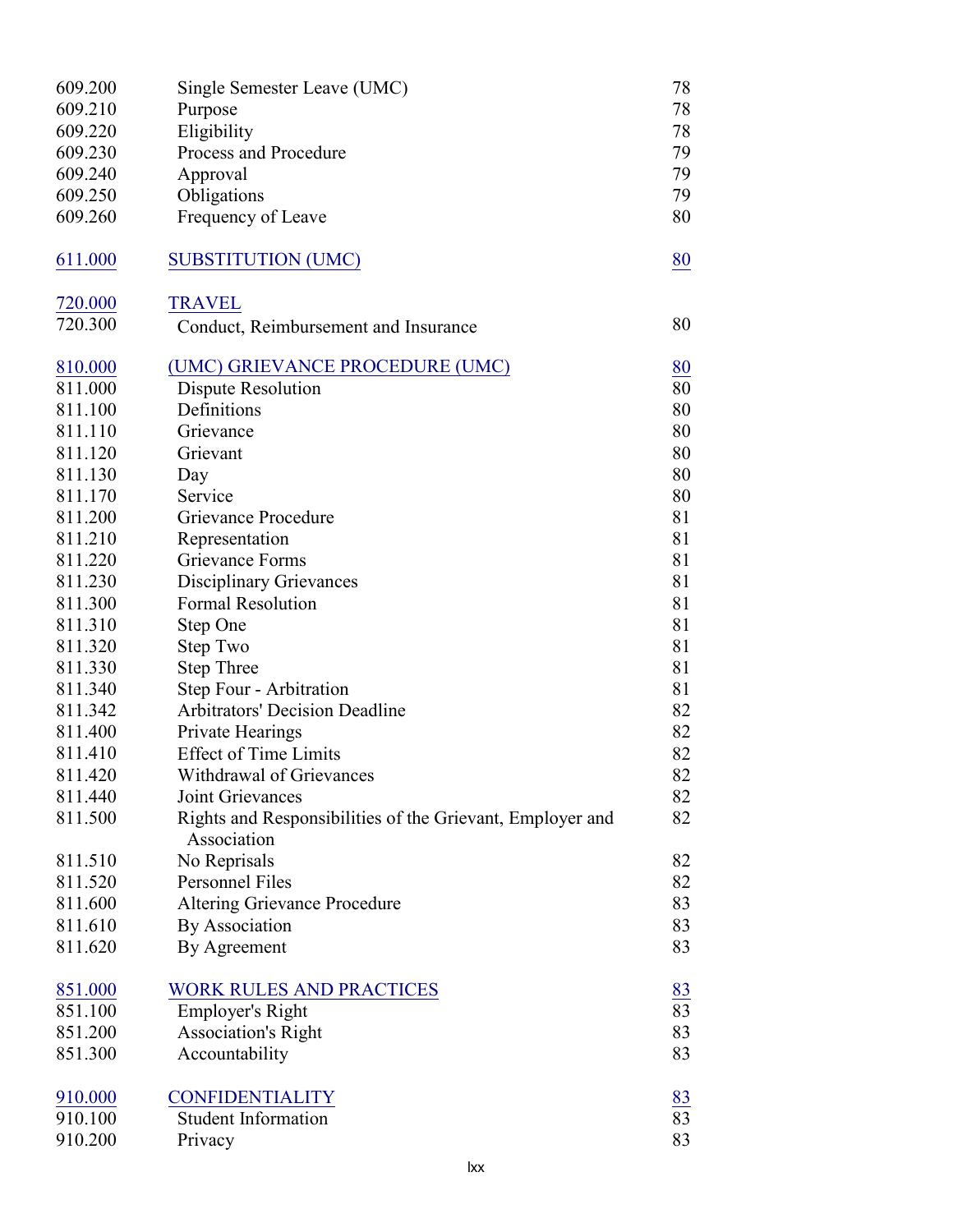| 920.000  | <b>HEALTH AND SAFETY</b>             | 83              |
|----------|--------------------------------------|-----------------|
| 920.100  | Intent of the Parties                | 83              |
| 920.200  | <b>Employer's Obligation</b>         | 83              |
| 920.400  | Resolution of Safety Questions (UMC) | 84              |
|          |                                      |                 |
| 930.000  | <b>EQUIPMENT AND CLOTHING</b>        | 84              |
| 935.000  | <b>TEXTBOOKS</b>                     | 84              |
| 935.150  | Text Selection (UMC)                 | 84              |
| 935.200  | <b>Complimentary Copies</b>          | 84              |
|          |                                      |                 |
| 960.000  | PERSONNEL FILES                      | 84              |
| 960.100  | <b>Official Personnel Files</b>      | 84              |
| 960.200  | Contents                             | 84              |
| 960.210  | <b>Employment Record File</b>        | 84              |
| 960.220  | Academic Record File                 | 84              |
| 960.300  | Source to be Identified              | 85              |
| 960.400  | Responses                            | 85              |
| 960.500  | Access                               | 85              |
| 960.600  | <b>Removal of Materials</b>          | 85              |
| 960.700  | Promotion and Tenure File            | 85              |
| 960.800  | Confidentiality                      | 85              |
|          |                                      |                 |
| 965.000  | <b>CAMPUS CONSULTATION</b>           | 85              |
| 965.100  | <b>Association's Consultants</b>     | $\overline{85}$ |
| 965.200  | <b>Employer's Consultants</b>        | 85              |
| 965.300  | Scheduling of Meetings               | 86              |
|          |                                      |                 |
| 975.000  | <b>TITLES</b>                        | 86              |
|          |                                      |                 |
| 978.000  | <b>LIABILITY</b>                     | 86              |
|          |                                      |                 |
| 980.000  | TOTALITY OF AGREEMENT                | 86              |
| 980.110  | Acknowledgment (UMC)                 | 86              |
| 980.200  | Inconsistency                        | 86              |
| 980.300  | Right to Amend                       | 86              |
| 980.410  | Contract Administration (UMC)        | 86              |
| 990.000  | CONFORMITY TO LAW AND SEVERABILITY   | 86              |
|          |                                      |                 |
| 995.000  | <b>DURATION OF AGREEMENT</b>         |                 |
| 995.100  | <b>Effective Date</b>                | $\frac{87}{87}$ |
| 995.200  | Continuing Effect                    | 87              |
| 995.310  | Termination                          | 87              |
|          |                                      |                 |
| 1010.000 | <b>DISCIPLINE (UMC)</b>              | 87              |
| 1010.050 | <b>Investigatory Procedure</b>       | $\overline{87}$ |
| 1010.100 | Discipline                           | 87              |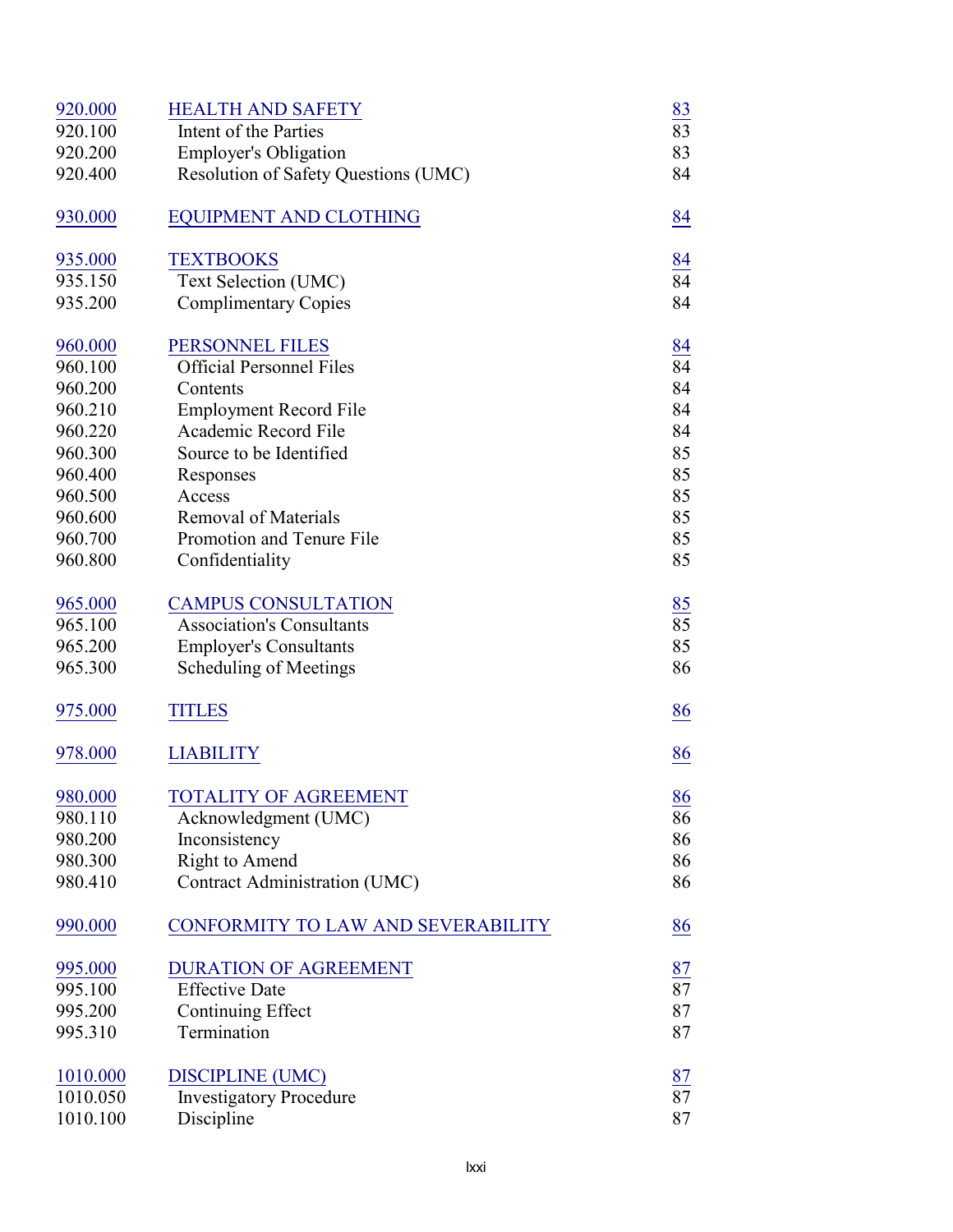| NO STRIKE--NO LOCK OUT<br>1300.000      | $\frac{87}{88}$                                       |
|-----------------------------------------|-------------------------------------------------------|
| 1300.100<br>Lock Outs                   |                                                       |
| 1300.300<br>Strikes (UMC)               | 88                                                    |
| <b>MOU</b> - Distance Education         | $\frac{89}{90}$<br>$\frac{90}{92}$<br>$\frac{92}{93}$ |
| MOU – Meet and Confer                   |                                                       |
| <b>MOU - RECESS</b>                     |                                                       |
| MOU – Entrepreneurial Leave             |                                                       |
| MOU – UEA-C Salary Study                |                                                       |
| Agreement                               | $\frac{94}{95}$                                       |
| Board of Regents – Extract from Minutes |                                                       |
| Members of the Bargaining Teams         | 96                                                    |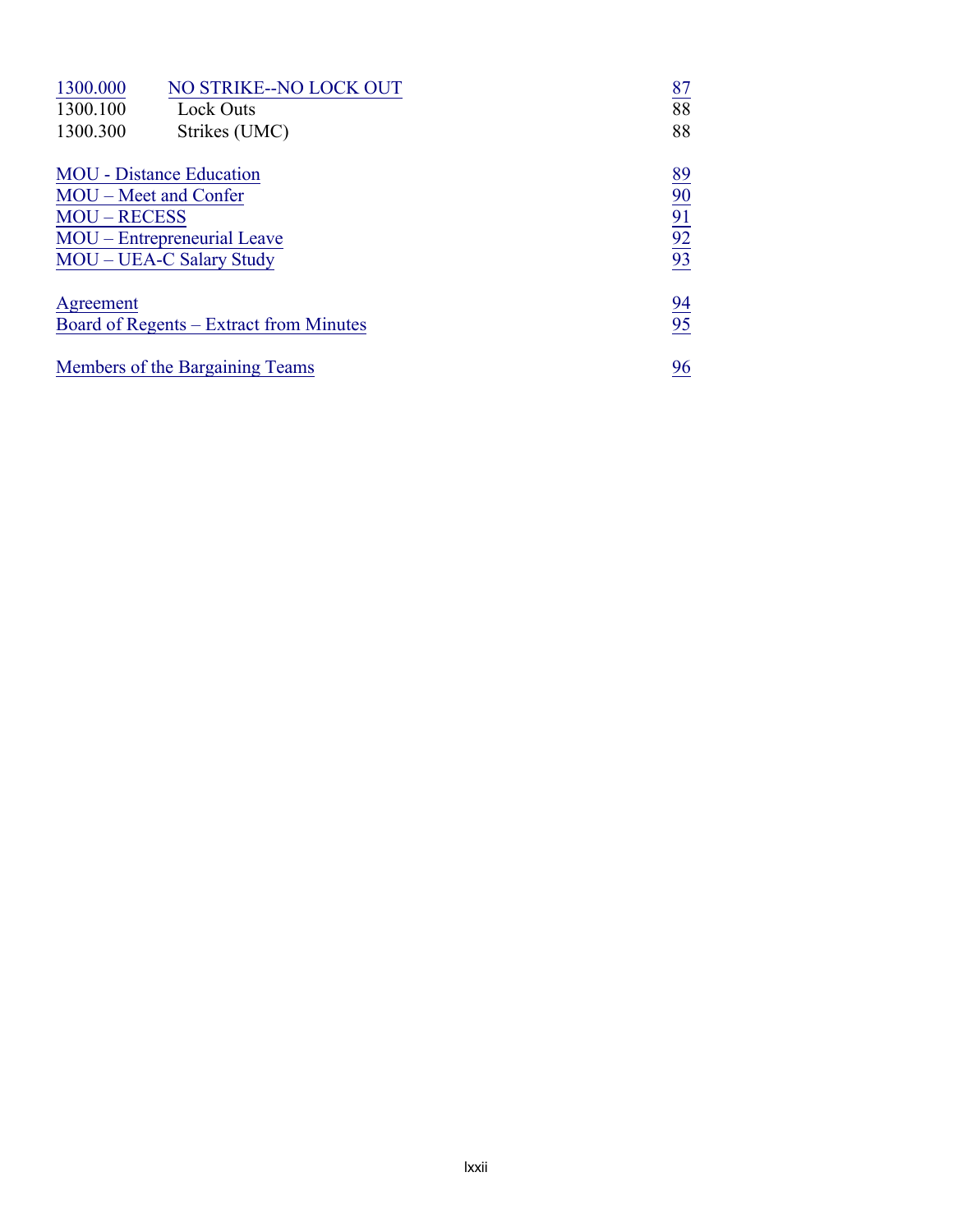#### <span id="page-97-0"></span>001.000 INTRODUCTION

This Agreement is made and entered into this  $10<sup>th</sup>$  day of October, 2014, by and between the Regents of the University of Minnesota ("Regents") and the University Education Association. The purpose of this Agreement is to establish a formal understanding in order to promote a harmonious and constructive relationship between the Regents and the University Education Association acting on behalf of the faculty members of Unit 9. Through this Agreement the Regents and the University Education Association intend to establish equitable and peaceful procedures for maintaining and implementing this Agreement and seek to maintain and improve the quality of instructional, research and related programs offered at The University of Minnesota.

- 002.000 DEFINITIONS
- 002.100 Terms Used Throughout Agreement. The following terms shall have the following meanings when used in this Agreement:
- 002.110 Association. "Association" means the University Education Association.
- 002.120 Certified Unit. "Certified Unit" means the portion of the out-state instructional unit established by the Minnesota Public Employment Labor Relations Act, as amended ("PELRA"), for which the Association has been certified as the exclusive representative by the Director of the Bureau of Mediation Services of the State of Minnesota.
- 002.130 Employer. "Employer" means the Regents of the University of Minnesota.
- 002.140 Principal Administrator. "Principal Administrator" means a dean, director or similar principal officer at UMD so designated by the Chancellor. "Principal Administrator" means a department head or similar principal officer at UMC so designated by the Chancellor. A Principal Administrator shall have responsibility and authority as delegated by the Chancellor.
- 002.151 Member (UMC). "Member" means a Member of the Certified Unit. Members shall include faculty appointed to Regular Appointment and Term Appointment (see definitions Regular appointments and Term appointments) and who meet the PELRA employment eligibility requirements of more than 35% time and longer than 67 days per calendar year.
- 002.160 Faculty Ranks. The faculty ranks are Professor, Associate Professor, Assistant Professor and Instructor.
- 002.161 Regular Appointment. Appointments to faculty rank which carry Indefinite Tenure or are tenure-track (also called probationary) are called Regular Appointments.
- 002.166 Indefinite Tenure (UMC). The right to continued employment, subject to removal only for one (1) or more of the following reasons:
	- (a) Cause
	- (b) Retirement
- 002.167 Tenure-track (also called Probationary) Appointment (UMC). An appointment at any faculty rank leading to a decision concerning Indefinite Tenure within a specified period of time.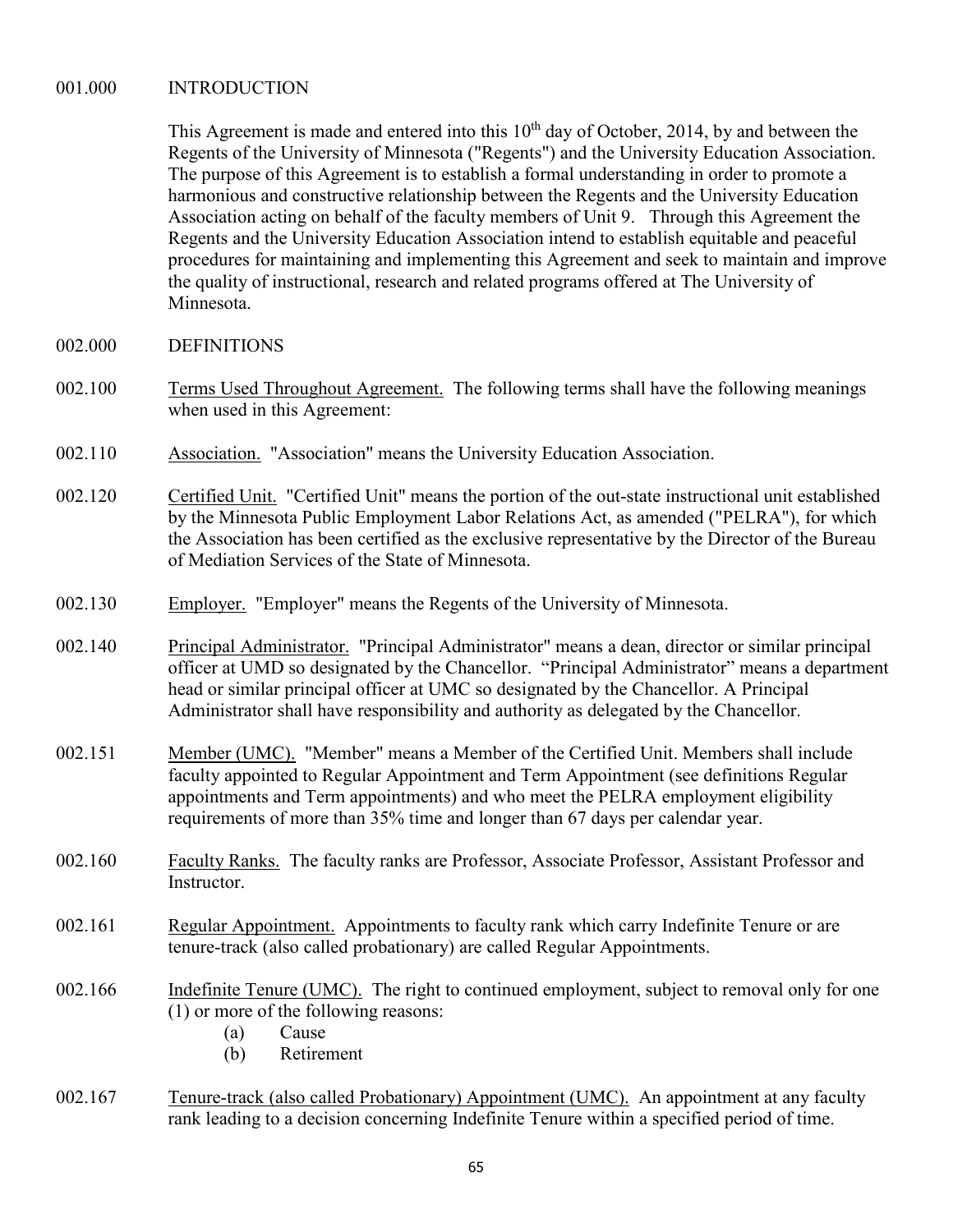- <span id="page-98-0"></span>002.168 Term Appointment (UMC). Term appointments to faculty rank are date specific: that is, the appointment terminates at the end of a period specified in the appointment without further notice. A Term appointment creates no right or presumption of a right to reappointment or to an appointment with Indefinite Tenure.
- 002.169 Adjunct, Clinical, Visiting Prefixes to Faculty Rank (UMC). Adjunct, Clinical, and Visiting faculty members hold Term appointments. They are not Members of the Certified Unit.
- 100.000 RECOGNITION AND RIGHTS OF ASSOCIATION
- 101.200 Association Rights (UMC). Pursuant to PELRA, the employer recognizes the Association as the exclusive representative of the members.
- 101.300 Recognition of Association. The Employer shall not aid, promote, or finance any group or organization which seeks to engage in collective bargaining on behalf of the Members covered by this Agreement.
- 101.400 UNIVERSITY FACILITIES AND SERVICES
- 101.411 Bulletin Boards (UMC). By mutual agreement, one (1) bulletin board shall be designated and labeled to be for Association use. The Association shall be permitted the use of this bulletin board for posting notices pertaining to the conduct of Association affairs.
- 101.421 Campus Mail Service (UMC). The Employer shall permit the Association to use the campus mails for the delivery of materials connected with the Association's conducting its business to its Members. The Association shall pay the Employer the established charge for users of the campus mail service.
- 101.431 Office Space (UMC). The Employer shall rent to the Association office space at UMC at the lowest established rental rate for renters on a space available basis, taking into account the Employer's previously scheduled use of space by others.
- 101.450 Room Use. The Association shall have the right to use general purpose and meeting rooms for Association business, at reasonable times when such rooms are not otherwise in use, without charge. Reservations for use of rooms shall follow the normal room scheduling procedure.
- 101.460 Other Facilities, Services and Equipment. The Employer shall permit the Association to use other facilities, services and equipment to the same extent that the Employer permits other business associations to make use of those facilities, services and equipment. The Association's use of these facilities, services and equipment shall not interfere with the Employer's use of those facilities, services and equipment for its own purposes or with the Employer's previous scheduling of such use by others. The Association shall pay the Employer the lowest established charge for users who pay for the use of those facilities, services, and equipment. However, the Chancellor, or h/her designee, may allow the Association such use free of charge. If such free use is granted on a given occasion it shall not serve as a precedent or confer any right to free use on any subsequent occasion.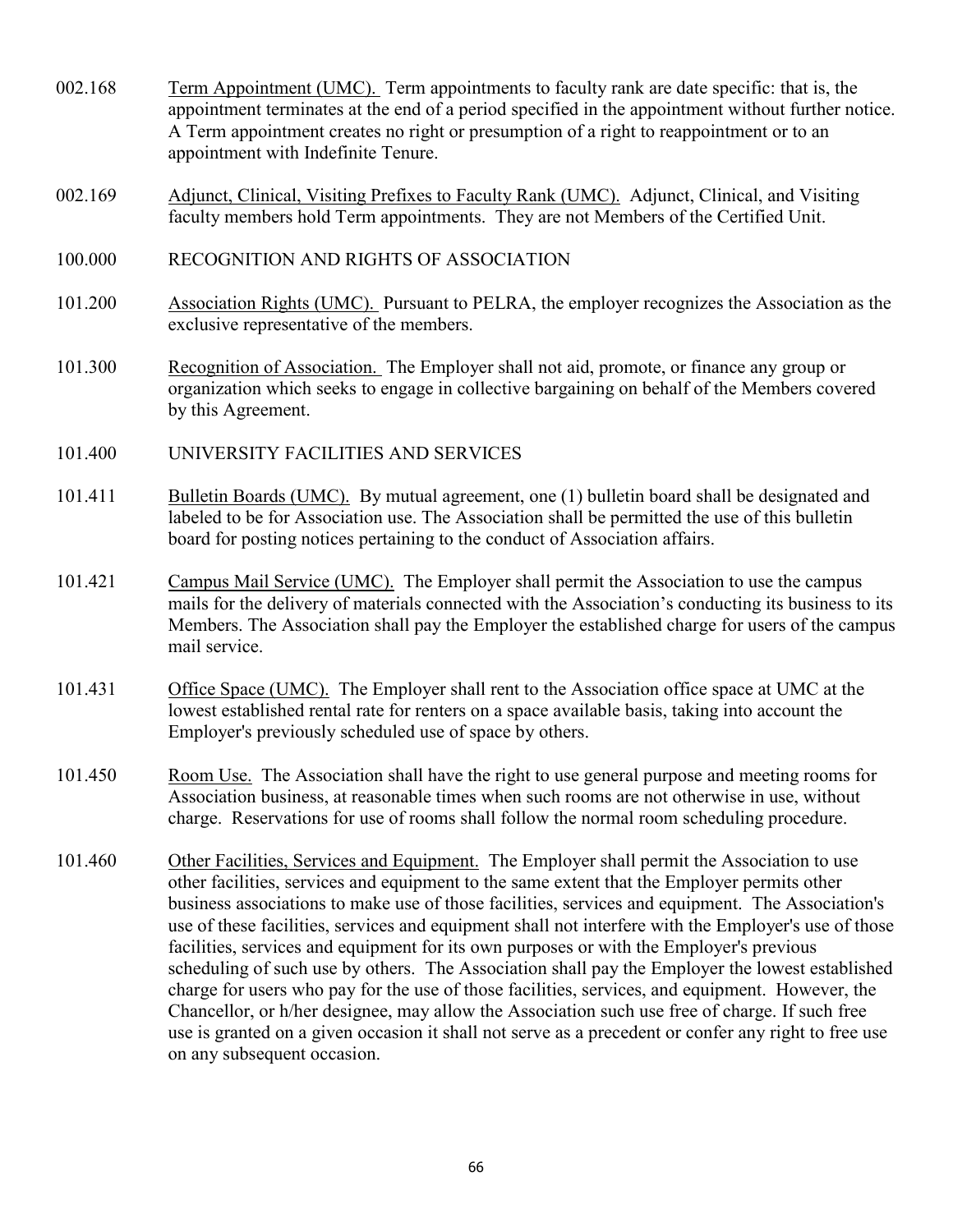### <span id="page-99-0"></span>101.500 INFORMATION AND DATA

- 101.510 Collective Bargaining Information. Upon request, the Employer shall provide the Association with all information which the Employer is required to provide pursuant to PELRA, necessary to permit the Association to meet and negotiate with the Employer and shall provide the Association with all information necessary to implement and enforce this Agreement.
- 101.551 Cost. The employer shall bear the cost of complying with this section.
- 101.700 ACCESS TO AGREEMENT
- 101.710 Employer Responsibility. The Employer shall print copies of this Agreement and shall provide 100 copies of this Agreement to the Association within 60 days of ratification. The Employer shall make this agreement available online within 30 days of ratification.
- 101.720 Cost. The Employer shall bear the cost of complying with section 101.700.
- 101.805 INSTRUCTIONAL RELEASE TIME-UMC
- 101.815 Release Time for Negotiating Team Members, Union Officers and Contract Administrators (UMC). Upon the request of the Association and upon such conditions as may be reasonable, the Employer shall permit Negotiating Team Members, Union Officers and Contract Administrators release time consistent with the provisions of PELRA.
- 101.825 Procedure (UMC). If the Association wishes to exercise their right to release time for Negotiating Team Members, Union Officers and Contract Administrators, they shall submit a request no later than 60 days prior to the date on which the exercise of those rights are to commence, except under unusual circumstances. Unless the appropriate Principal Administrator identifies in writing compelling reasons relating to the needs of the Employer the request shall be granted if it is for a purpose set forth above.

In the event the Employer grants the Association's request for release time for Negotiating Team Members, Union Officers and Contract Administrators, the Association shall pay the Employer three (3) percent of each Member's base salary for each credit of teaching assignment from which the Members are released up to an annual cumulative limit of no more than eight (8) credits per year. This provision may be utilized only during a Member's regular academic appointment.

### 101.900 LOCATION OF SESSIONS After the date upon which this Agreement is executed and unless the Employer and the Association mutually agree otherwise, all meet and negotiate and all meet and confer sessions shall be held at UMD and/or UMC.

#### 104.100 MANAGEMENT RIGHTS

Except as expressly limited by this Agreement or by law, the Employer and the Association agree that the Employer reserves all rights and privileges heretofore exercised by the Employer or granted to it by law including, but not limited to, the following:

- (a) The enactment of laws for the governance of the University of Minnesota;
- (b) The appointment of officers for the University of Minnesota;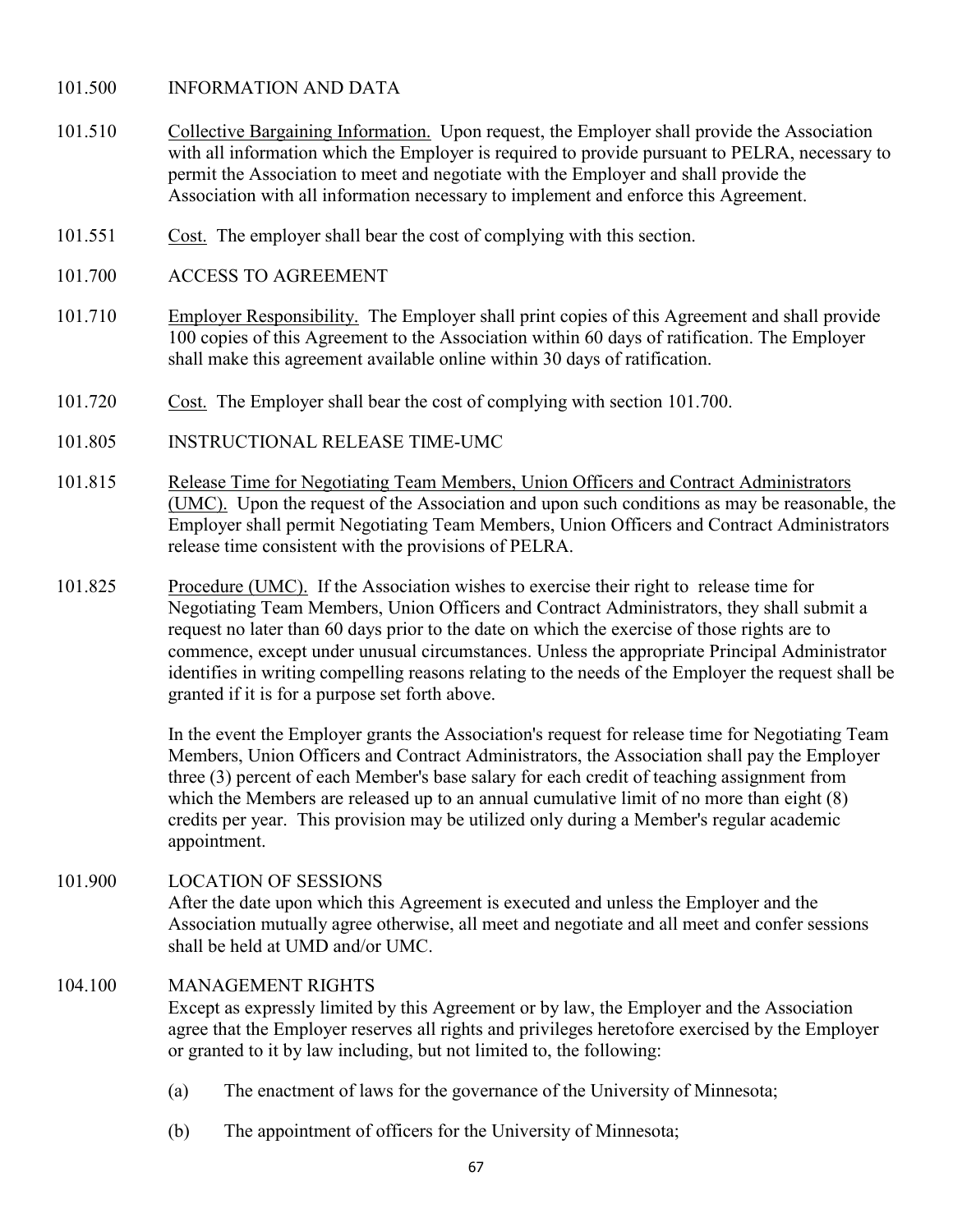- <span id="page-100-0"></span>(c) The establishment of educational policies for the University of Minnesota;
- (d) The establishment and direction of courses of instruction at the University of Minnesota;
- (e) The setting of the budget for the University of Minnesota;
- (f) (UMC) The declaration of a Fiscal Emergency or Fiscal Stringency;
- (g) The administration of the University of Minnesota;
- (h) (UMC) The selection, direction, number, assignment of work, evaluation and promotion of Members and other faculty members;
- (i) The adoption and enforcement of work rules and regulations applicable to Members and other employees at the University of Minnesota;
- (j) The utilization of technology; and
- (k) The organizational structure of the University of Minnesota.

## 106.000 DUES CHECK OFF AND FAIR SHARE FEE DEDUCTIONS

- 106.100 Dues Check Off
- 106.110 Right to Dues Check Off. Members who are members of the Association shall have the right to request that dues payable to the Association be checked off by the Employer.
- 106.120 Dues Check Off Procedure. Any Member who wishes to exercise h/her right to dues check off shall present a written request to the Association. The Association shall forward the request to the Employer at least ten days prior to the end of the payroll period in which the dues check off is requested.
- 106.200 Fair Share Fee Deductions
- 106.210 Right to Fair Share Fee Deduction. In accordance with PELRA, the Association may require Members who are not members of the Association to contribute a fair share fee for services rendered by the Association.
- 106.220 Fair Share Fee Deduction Procedure. If the Association elects to require Members who are not members of the Association to contribute a fair share fee for services rendered by the Association, the Association shall provide written notice of the amount of the fair share fee assessment to the Employer and shall list the Members from whom such a fee is being required.
- 106.310 Periodic Deductions (UMC). The Employer shall make equal dues check offs and fair share fee deductions on established pay periods for all Members from whom such deductions are made.
- 106.400 Payments of Dues and Fair Share Fees to the Association. The Employer shall remit dues which have been checked off pursuant to written request and fair share fee deductions which have been required to the Association, except as otherwise provided by PELRA. The Employer shall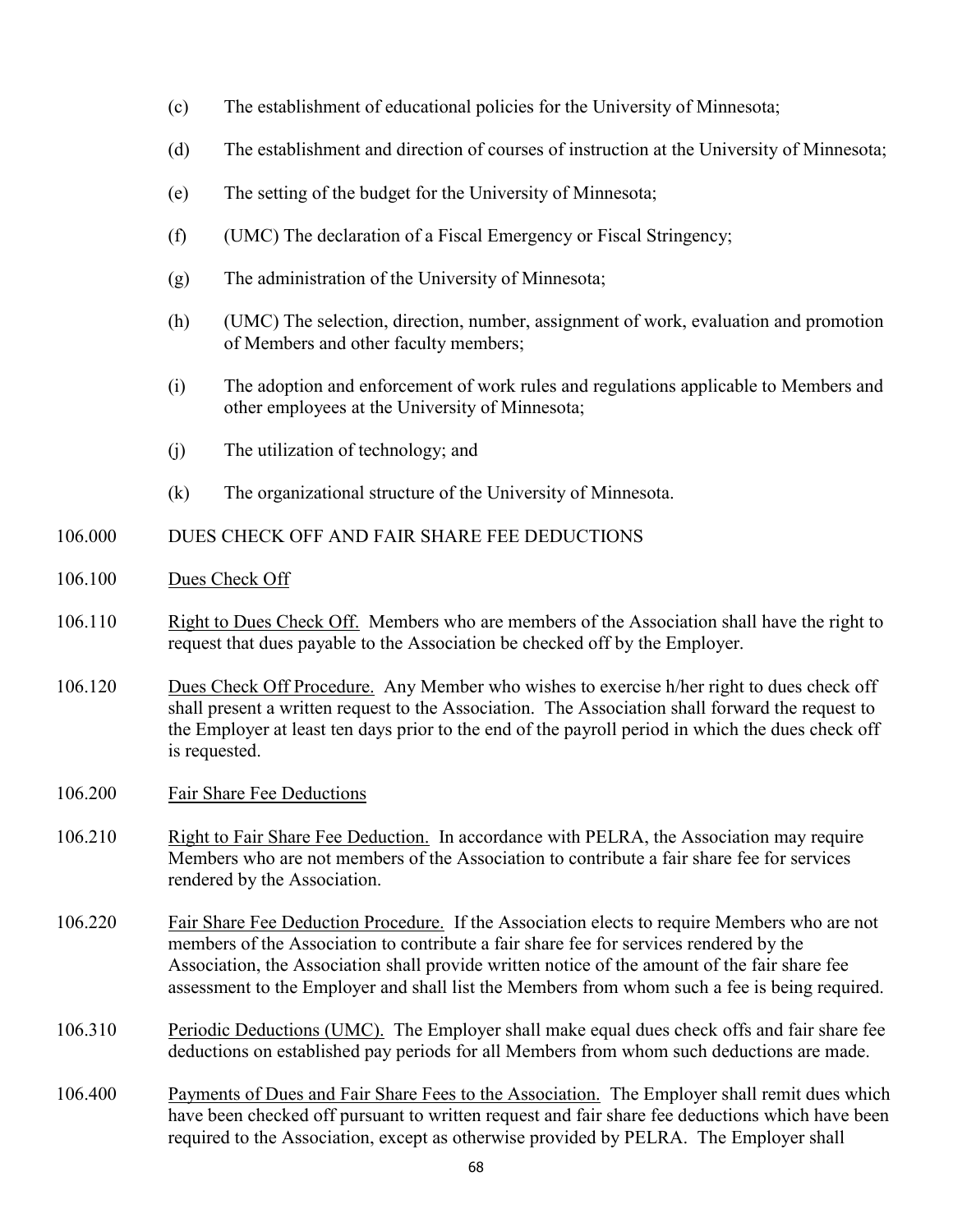<span id="page-101-0"></span>transmit the aggregate of the dues checked off, the fair share fee deductions made and an itemized statement of those dues and fees to the Association no later than fifteen days after the end of the payroll period during which the dues were checked off and no later than fifteen days after the fees were deducted or the final determination of a challenge, whichever is later.

- 106.500 Indemnification
- 106.510 Protection. The Association agrees to defend, save harmless and indemnify the Employer against any and all claims, suits, orders or judgments brought or issued against the Employer as a result of any action taken in accordance with the provisions of this Section 106.000. The Association shall not be liable to the Employer for any fines, penalties, or punitive damages for which the Employer may be adjudged to be liable.
- 106.520 Provision of Counsel. In the event that any claim or action is brought against the Employer because of the Employer's act or omission which occurred while the Employer was implementing the provisions of this Section 106.000, the Association shall provide counsel and such other assistance as may be required to provide a defense to the Employer. The Association shall have the right to choose counsel and to determine the course of the defense.
- 106.530 Cooperation. The Employer shall cooperate with the Association and its counsel in the investigation and defense of any claim or charge for which the Employer may claim a right to a defense or for indemnification.
- 107.000 FACULTY INDEMNIFICATION
- 107.100 Protection Described; Persons Covered. Subject to paragraphs 107.200 and 107.300 below, the Regents of the University of Minnesota shall defend, save harmless and indemnify any Member against any threatened, pending or completed action, suit or proceeding, direct or indirect, whether civil, criminal, administrative, derivative or investigative, whether groundless or otherwise, wherever brought, arising out of an alleged act or omission occurring during h/her period of employment if the Member was acting within the scope of h/her employment or official capacity, against expenses, attorneys' fees, judgments, fines, penalties, punitive damages and amounts paid in settlement, actually and reasonably incurred.
- 107.200 Eligibility Criteria; Certain Conduct not Protected. To be eligible under this policy, a Member must have acted within the scope of h/her employment or official capacity, and, with respect to any criminal action or proceeding, the Member must have had no reasonable cause to believe h/her conduct was unlawful. There shall be no obligation either to defend or to indemnify in the event of malfeasance in office or willful or wanton neglect of duty or other actions. There shall also be no duty to defend or indemnify a Member with respect to an action brought by the Regents or their authorized representatives. Furthermore, this policy shall apply only in those cases where the Member seeking a defense and indemnification has given prompt written notice of the action, suit or proceeding to the Regents of the University of Minnesota, requested defense by the University and has provided complete disclosure and cooperation in the defense of the claim or demand.
- 107.300 Eligibility Determination. The determination of the eligibility of a Member to the protection described above shall be made by the President of the University after appropriate investigation. A determination of eligibility may include limitations or exceptions. The President shall make this determination in writing and provide a copy to the Member. The Member may grieve the President's determination of eligibility, and may initiate the grievance at Step Three.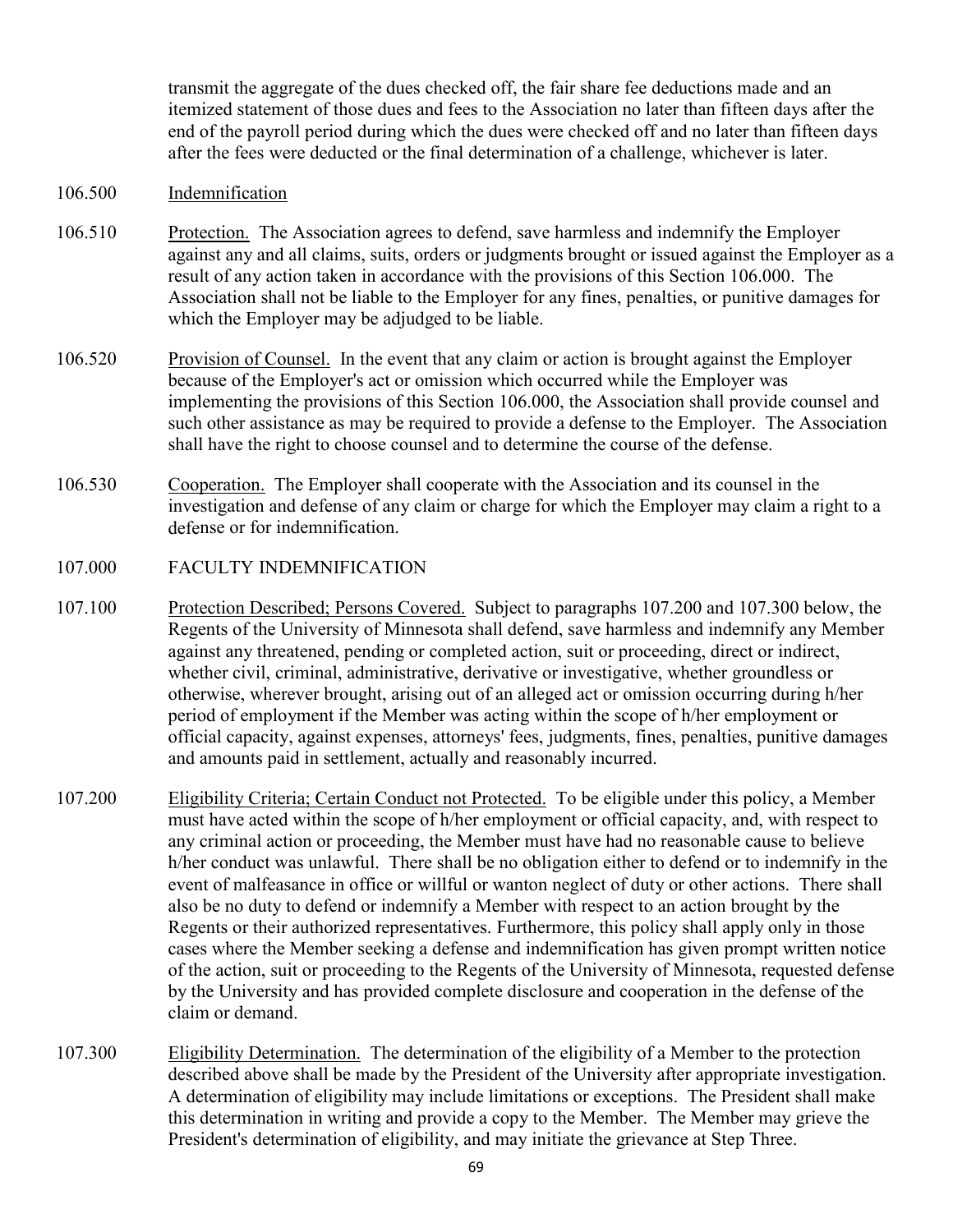<span id="page-102-0"></span>107.400 Application of Law. The provisions of this section are in addition to and not in derogation of any other obligation, limitation, condition, notice provision, or restriction provided by law including, but not limited to, Minnesota Statute 3.372-736.

#### 109.000 APPOINTMENT PAPERS

- 109.100 Reappointment. The Employer shall, except under unusual circumstances, provide each member with a notification that the notice of appointment is posted on the Employer's internet/Web site. Such notification shall be provided to each Member at least one (1) month prior to the starting date of h/her appointment in each academic year if s/he has been appointed during a prior academic year and is to be reappointed. The Employer shall also provide a notice of any applicable changes in the Regents Policy on Faculty Tenure that took effect subsequent to the Member's most recent prior appointment.
- 109.200 Initial Appointment. The Employer shall provide each person whom it appoints to become a Member a notification that the notice of appointment is posted on the Employer's internet/online web site. Such notification shall be provided within three weeks after the newly appointed person's appointment becomes final by formal administrative action and by action of the Regents or their designee. This notice of appointment form shall contain a statement that the Member's appointment is subject to the terms of this Agreement. A copy of this Agreement, a copy of the Regents Policy on Faculty Tenure with explanation of applicability, shall accompany the appointment notification. The 7.12 Statement for the Member's Department shall be distributed by the department.

#### 111.000 GRADUATE STUDY

- 111.100 Eligibility. A Member, with the written agreement of h/her Principal Administrator, may pursue graduate degrees at any accredited institution which provides advanced degrees appropriate to the Member's respective field of specialization. If the Principal Administrator does not agree in writing, s/he shall state in writing to the Member h/her reasons for the refusal. Any Member who receives the Principal Administrator's written agreement to pursue a degree shall not be removed from h/her tenured or tenure track position during the period of time in which s/he has permission to pursue such degree.
- 111.210 Leave (UMC). If, in the opinion of the Principal Administrator, the Member's pursuing a graduate degree interferes with the Member's performing h/her duties to the Employer, the Member shall apply for uncompensated leave. Any Member taking an approved uncompensated leave to pursue a degree shall not be removed from h/her tenured or tenure track position.
- 111.300 Effect. If the Member is pursuing a graduate degree without leave, the time which elapses during such pursuit shall be included as part of the Member's probationary period, if any.
- 203.000 EVALUATION OF TEACHING (UMC)
- 203.100 Student Rating of Teaching (UMC). Every student shall be provided an opportunity to rate each of their instructors for every class or individualized course of instruction, every semester or term.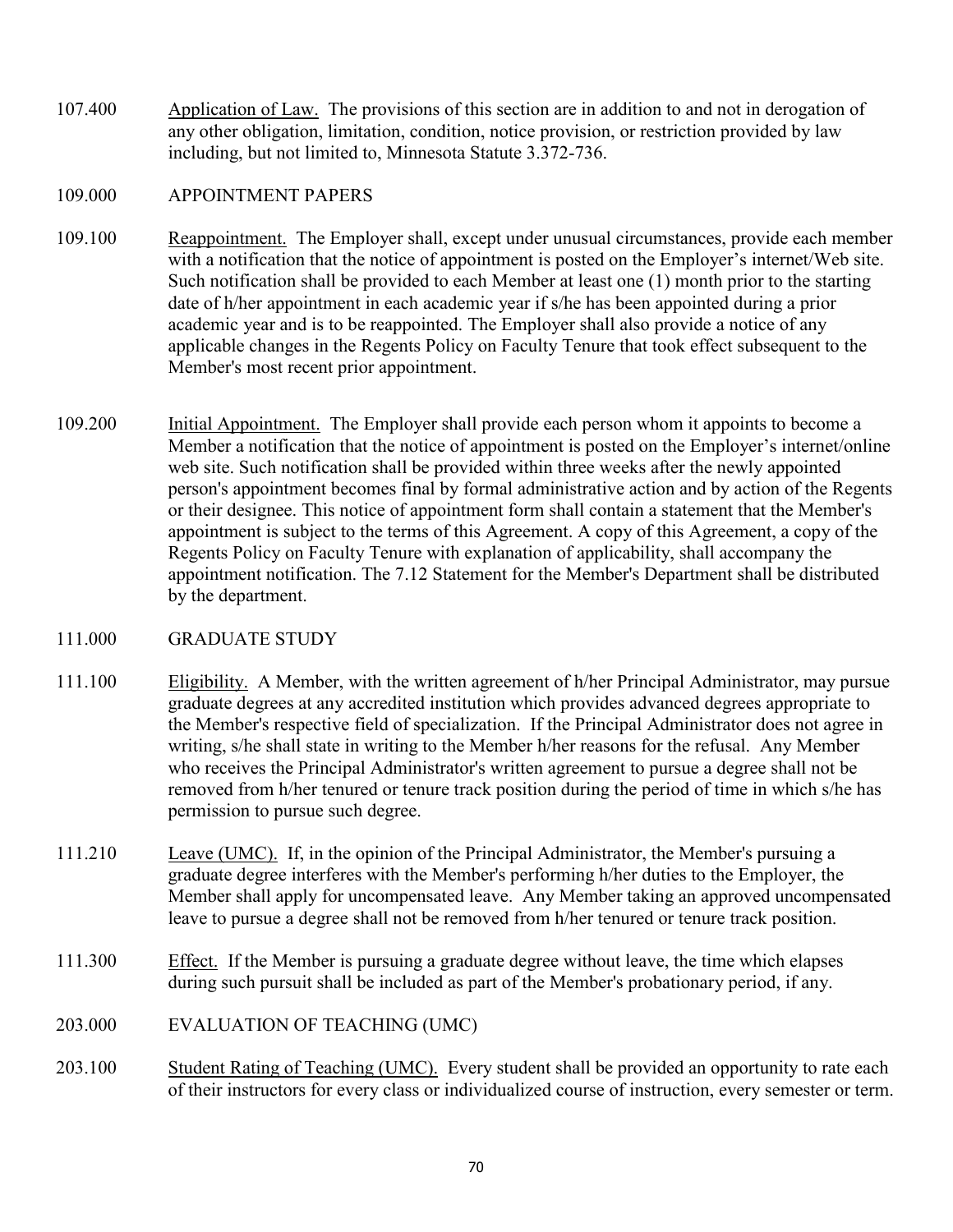- <span id="page-103-0"></span>203.200 Personnel Files (UMC). Tabulated student rating results shall be forwarded to the Member and the Department Head for inclusion in the Member's personnel file. Members may include an analysis/interpretation of their course evaluations with their annual faculty information reports. If there are unusual circumstances surrounding the teaching of the course, the Department Head and Member may agree to exclude the course evaluation results from the Member's personnel file.
- 203.400 Instructional Improvement (UMC). If, on the basis of the results of evaluations provided by this Section, a Member requests help in improving h/her instruction, then the Member and the Member's Department Head, programmatic director or other appropriate academic unit head shall jointly agree upon a plan of improvement
- 251.000 WORKLOAD -UMC
- 251.100 Professional Responsibility. Professional activities such as instruction, scholarly research, academic advising, creative activity, and outreach/service to the institution, the academic discipline, and the community shall be components of a Member's professional responsibility.
- 251.110 Contact Hour. "Contact Hour" means an hour of instructional contact with students per week. A fifty minute class period shall constitute one (1) Contact Hour. For purposes of computation, laboratories, activity courses, team teaching, studio courses, individual instruction and student teaching and internship supervision shall be calculated using UMC- protocols. The Employer shall provide a written definition and prescription for use of each protocol. Annually, each Member shall be given a copy of such protocols, along with their definitions and prescriptions for use, which pertain to h/her work assignment.
- 251.200 INSTRUCTIONAL WORKLOAD FOR REGULAR APPOINTMENTS
- 251.220 Nine-Month Appointments
- 251.221 Individual Credit/Contact Hour Limit. The maximum teaching load for any individual full-time Member on a nine-month, regular appointment, without administrative responsibility or released time shall be 24 credit hours or 32 contact hours per academic year. Faculty with a strong research program may apply for a reduced teaching load. Faculty proposals for such reductions must meet established criteria, be recommended by their department heads, and be approved by the Vice Chancellor for Academic Affairs. The University shall grant a minimum aggregate reduction of 30 credit hours per academic year based on approved applications. Preference will be given to tenure track faculty.

Any instructional workload assignment which would cause a nine-month Member's instructional Contact Hour load, totaled over the academic year, to exceed the limit specified in this Section or the Instructional Workload Associated With Modified Criteria For Performance Evaluation Section, whichever limit is applicable, shall be made only with the consent of the Member and after notification of the Association. In such cases, the Member shall be recognized for these additional duties by:

- a. future reduction in workload, equal to, at least the excess, or
- b. supplemental pay in accordance with the Overload Section of this Agreement.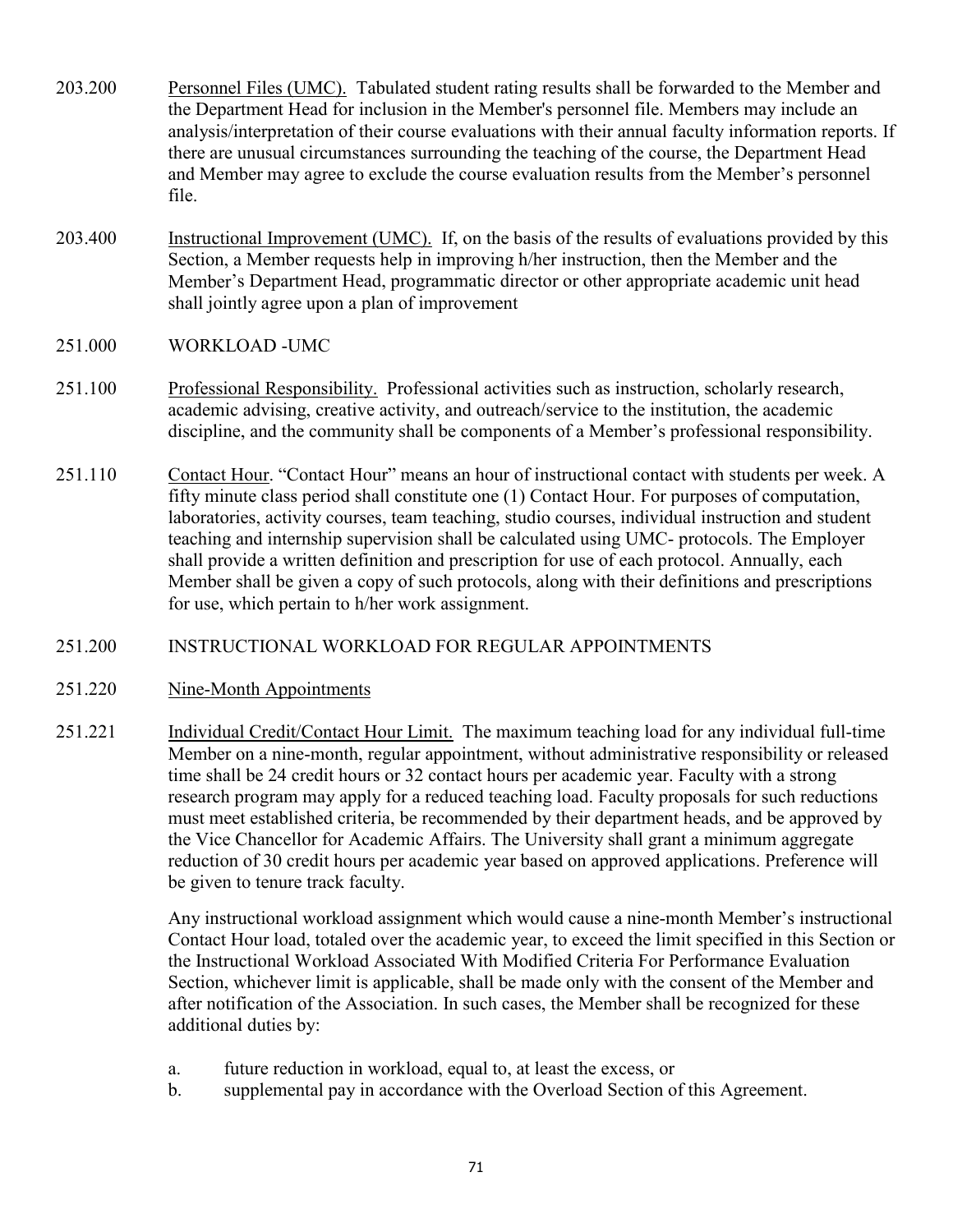- <span id="page-104-0"></span>251.225 Ten-Month Appointments. Members who hold full-time, ten-month, regular appointments shall be assigned annual instructional workloads which are no more than three (3) credits greater than the corresponding nine-month instructional load.
- 251.230 Twelve-Month Appointments. Members who hold full-time, twelve-month, regular appointments shall be assigned annual instructional workloads which are no more than twentyfive percent greater than the corresponding nine-month instructional load.
- 251.250 Independent Study. Voluntary acceptance of students into "independent study" types of courses does not provide a basis for a claim that workload limits have been exceeded. Apparent overloads due to these reasons shall not be recognized, either for future reduction in workload or supplemental pay.
- 251.300 Instructional Workload for Term Appointments. The normal Credit/Contact Hour limit for fulltime Members on Term appointments that carry no requirement for research or scholarly activity except that necessary for preparation and delivery of courses shall not exceed by more than fifty percent the normal individual Contact Hour Limit specified for nine- or twelve-month, regular appointees in this Section.
- 251.350 Instructional Workload for Part-Time Appointments. Members holding part-time, twelve- or nine-month appointments shall have their instructional load limits adjusted in proportion to the percentage specified in their respective appointments.
- 251.400 Instructional Workload Associated With Modified Criteria For Performance Evaluation. A fulltime Member on a regular appointment and h/her Department Head may agree upon a workload assignment which would exceed the Contact Hour Limit specified in this Section. The Member would be recognized for these additional duties by use of modified criteria for performance evaluation for annual merit adjustment as jointly agreed upon by the Member and the Department Head. The Member's and Department Head agreement shall be in writing and a copy of this agreement shall be supplied by the Department Head to the Member and to the Association. Contact Hour agreed to under this Article shall not exceed by more than fifty percent those specified in Contact Hour Limits section and 12- Month Appointments section.

## 251.500 ASSIGNMENTS

- 251.510 Instructional Assignments. Course assignments and Member teaching schedules, responsive to student and institutional needs and consistent with Member expertise and needs, shall continue to be developed primarily at the department/program level in consultation with affected faculty, however, actual assignments are the responsibility of the Department Head.
- 251.520 Subject Assignment. A Member shall not be assigned to teach in subject areas in which s/he does not possess adequate professional training or expertise.
- 251.700 Other Instructional Duties. Each Member shall post a reasonable number of office hours per week at a time convenient for students and shall be available during such hours for the purposes of consultation with students.
- 251.720 Related Instructional Activities. Each Member shall devote an adequate amount of time to course and class preparation, to the evaluation of student performance, to student advisement, and to other similar instructional activities.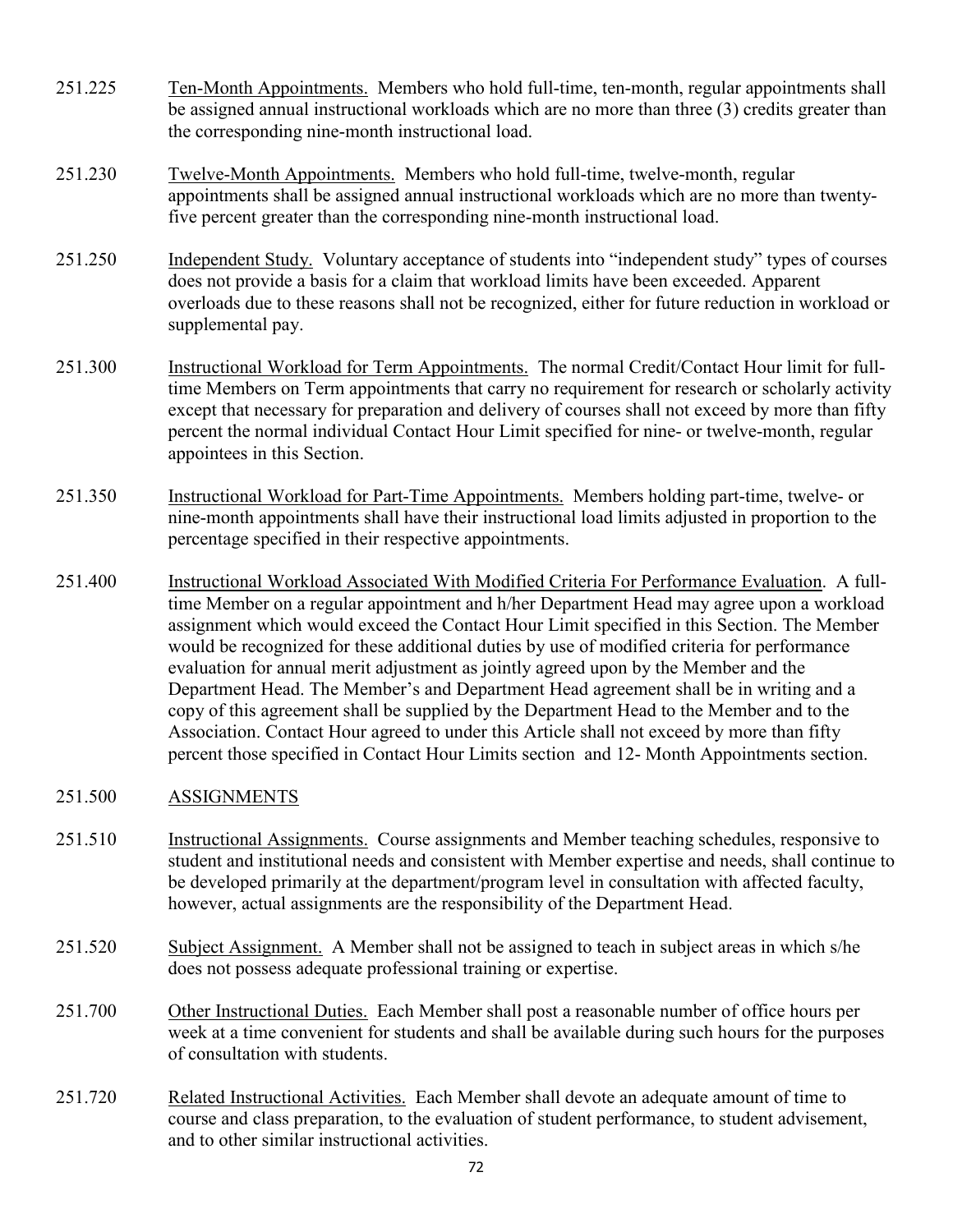- <span id="page-105-0"></span>251.800 Scholarly Activity. Each Member on a regular appointment shall devote a reasonable amount of time to disciplined inquiry, scholarly activity, or creative activity as appropriate to the promotion and tenure guidelines for h/her appointment This effort shall be related to h/her area of professional training or expertise.
- 251.900 Professional Service. Each Member shall devote a reasonable amount of time to professional service to the institution, the academic discipline and the community.
- 300.000 GOVERNANCE

The Employer and the Association agree that discussions regarding curriculum, educational policy and related matters shall occur in accordance with the constitutions, if any, for faculty at UMD and UMC, as they may be approved and amended by the Regents from time to time, and in accordance with the meet and confer provisions of Minnesota law. However, the Employer and the Association agree that certain subjects concerning Members' employment are not negotiable including, but not limited to, curriculum, educational policy and governance. All negotiable terms and conditions of employment shall be negotiated by the Employer and the Association or shall be arrived at in accordance with the provisions of this Agreement and the provisions of PELRA

- 520.000 COMPENSATION (UMC)
- 520.100 Aggregate Salary Base. The Aggregate Salary Base used to calculate available dollars for salary adjustments shall consist of the sum of the previous fiscal year's actual base salary of eligible Members. Eligibility for the following provisions shall be limited to those Members who also were Members during the previous academic year.
- 521.000 Salary Adjustments
- 521.110 FY 2015, FY 2016, FY 2017. Effective the first pay period of FY 2015 and FY 2016, the Employer shall increase the aggregate salary base for eligible Members by no less than 2.5% and distribute the increase as detailed in 521.115 plus the amount equal to the total costs of promotional adjustments under 521.400. Effective the first pay period of FY2017, the Employer shall increase the aggregate salary base for eligible Members by no less than the percentage in the spring 2016 academic salary memo and distribute the increase as detailed in 521.115 plus the amount equal to the total costs of promotional adjustments under 521.400.
- 521.115 Distribution. The base salary adjustment will be distributed as follows:
	- a) The first 0.75% increase in aggregate salary base shall be used to increase the previous year's salary base by an equal dollar amount.
	- b) The second 0.75% increase in aggregate salary base shall be used to increase the previous year's salary base by an equal percentage.
	- c) Any additional increase shall be used for merit adjustment.
- 521.200 Grievability. The employer's decision to grant or deny any merit adjustment shall be grievable only through step 3 of the grievance procedure provided by this agreement.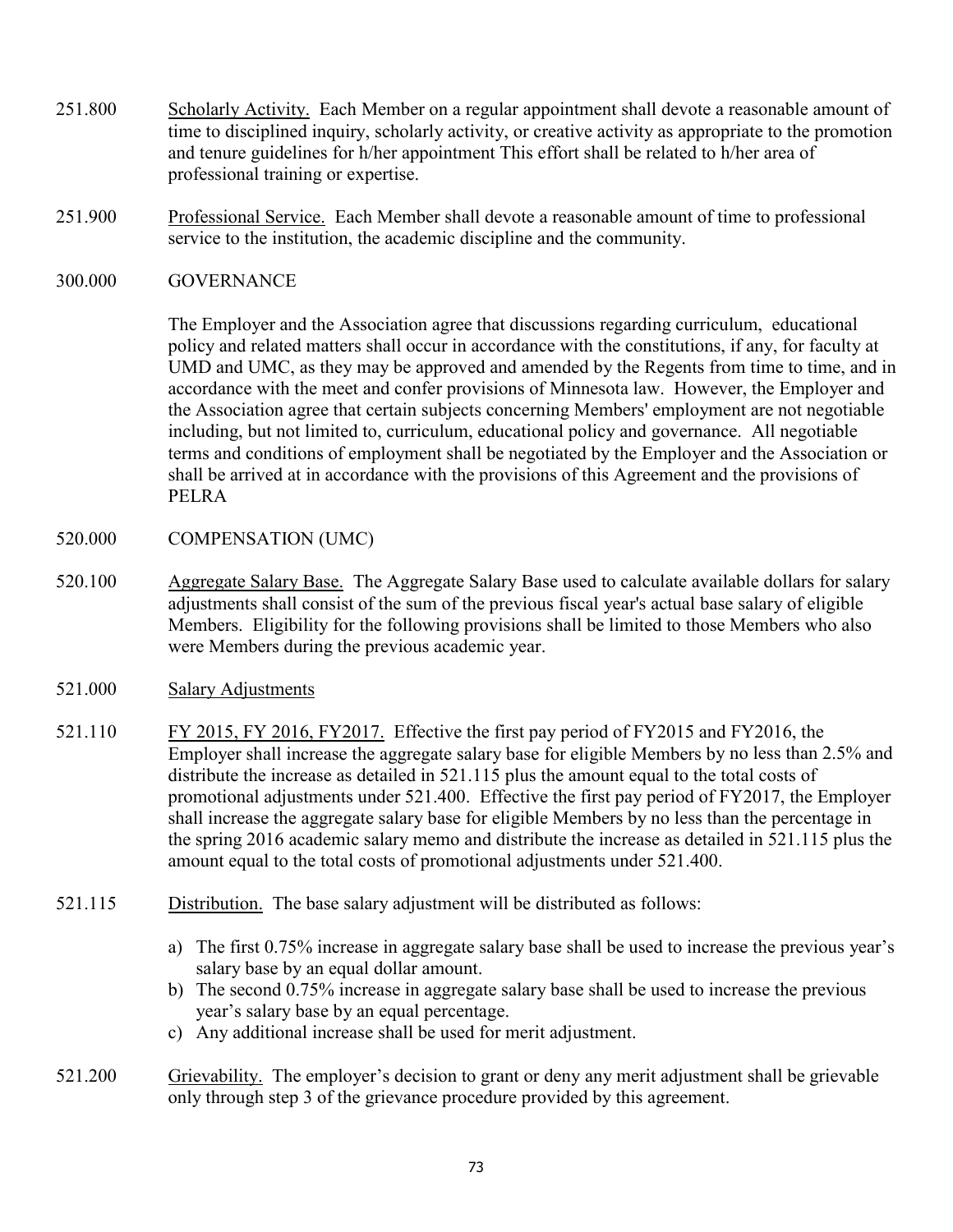<span id="page-106-0"></span>

| 521.300 | Overload Pay. Fall Semester 2014 and Spring Semester 2015, the compensation for on<br>campus overload pay shall be a minimum of \$1,400.00 per credit. Fall Semester 2015 and<br>Spring Semester 2016, the compensation for overload pay for all courses shall be a minimum of<br>\$1,400.00 per credit. Fall Semester 2016 and Spring Semester 2017, the compensation for<br>overload pay for all courses shall be a minimum of \$1,450 per credit.            |
|---------|-----------------------------------------------------------------------------------------------------------------------------------------------------------------------------------------------------------------------------------------------------------------------------------------------------------------------------------------------------------------------------------------------------------------------------------------------------------------|
| 521.350 | <b>Summer Session.</b><br>Summer 2015 \$1,500 per credit for the first six (6) credits and a minimum of \$1,400 per credit<br>for credits beyond six (6) credits.<br>Summer 2016 \$1,600 per credit for the first six $(6)$ credits and a minimum of \$1,400 per credit<br>for credits beyond six (6) credits.<br>Summer 2017 \$1,650 per credit for the first six (6) credits and a minimum of \$1,450 per credit<br>for credits beyond six $(6)$ credits.     |
| 521.400 | Promotions (UMC). Standard increases for promotion and/or tenure will be awarded in<br>accordance with the University of Minnesota Academic Salary Memo as amended from time to<br>time.                                                                                                                                                                                                                                                                        |
| 521.500 | Floor Adjustments. Following the determination of all previously described adjustments, the<br>Employer annually will ensure that each Member's nine-month appointment base salary in their<br>second contract or after their third year of service, and in all subsequent years, exceeds the<br>following values: Instructor (9404) \$27,500; Assistant Professor (9403) \$30,000; Associate<br>Professor (9402) \$35,000; and Full Professor (9401) \$40,000. |
| 521.600 | Regent's Professorships. The employer may elect any member a Regent's Professor.                                                                                                                                                                                                                                                                                                                                                                                |
| 521.700 | Awards. The employer reserves the authority to grant any member an award.                                                                                                                                                                                                                                                                                                                                                                                       |
| 555.000 | FINANCIAL STRINGENCY AND FISCAL EMERGENCY (UMC)                                                                                                                                                                                                                                                                                                                                                                                                                 |
|         | Financial Stringency and Fiscal Emergency for members on the UMC campus shall be covered<br>under the Tenure Code provisions as may be amended from time to time. If such condition is<br>declared for the University of Minnesota, Crookston, the Employer shall Meet and Negotiate, in<br>accordance with PELRA, the impact on the compensation of UMC members.                                                                                               |
| 600.000 | <b>LEAVES OF ABSENCE</b>                                                                                                                                                                                                                                                                                                                                                                                                                                        |
| 605.000 | <b>Military Leaves</b>                                                                                                                                                                                                                                                                                                                                                                                                                                          |
| 605.100 | Eligibility. The Employer shall provide a military leave to each Member who holds a full-time,<br>nine month or more appointment in order to permit the Member to participate in required duties<br>conducted by the National Guard or by any of the armed services reserve forces of the United<br>States.                                                                                                                                                     |
| 605.200 | Compensation. A Member to whom the Employer grants military leave shall be entitled to pay<br>for up to two weeks of military leave during an academic year.                                                                                                                                                                                                                                                                                                    |

605.310 Procedure (UMC). Each Member who wishes to be granted a military leave shall submit a written application to the head of the department in which s/he is employed as far in advance as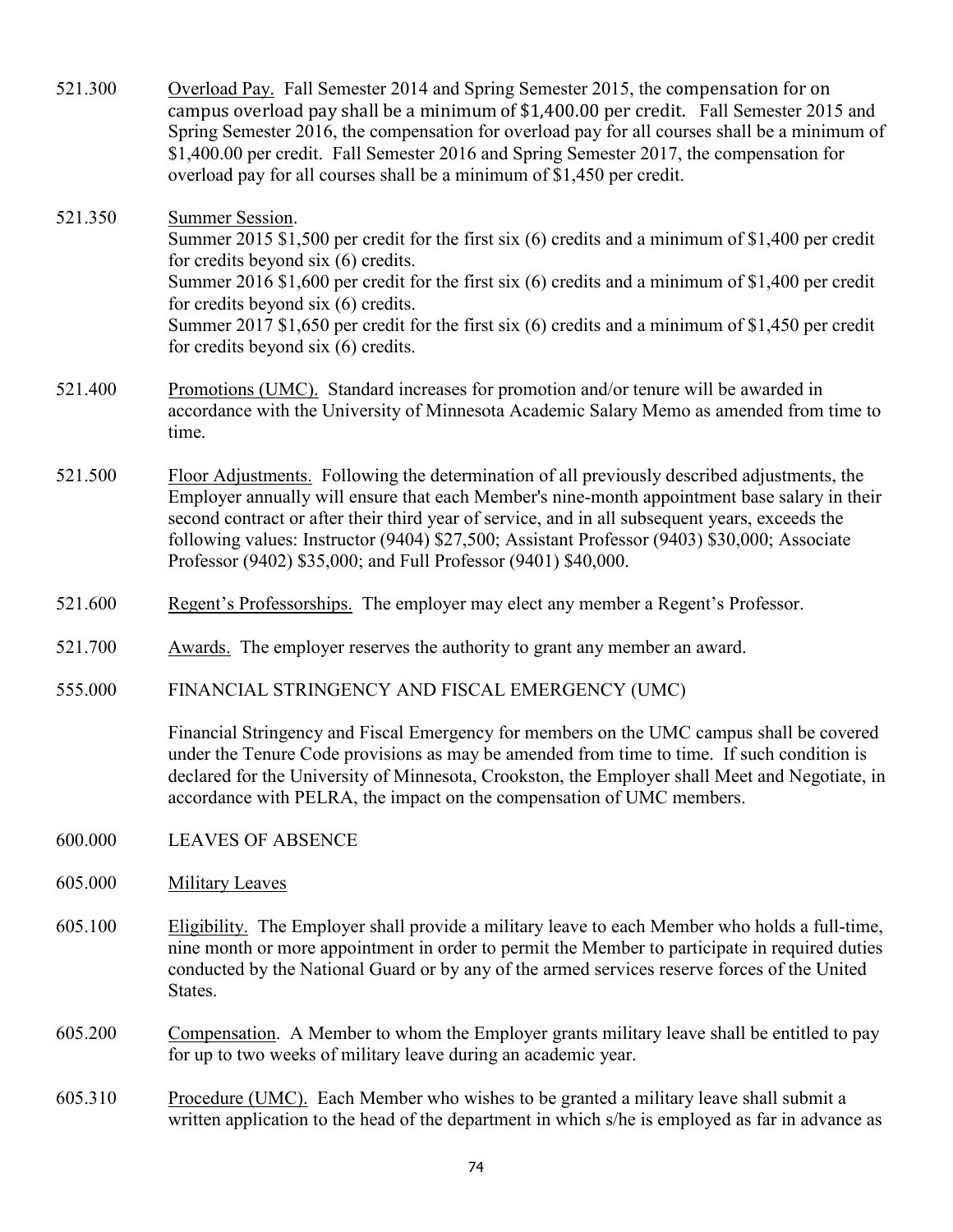possible of the date on which the military leave is to commence or immediately after the receipt of duty orders.

- <span id="page-107-0"></span>606.000 Appearance In Court
- 606.100 Eligibility. The Employer shall provide a leave with salary to each Member when s/he is required to testify before a court or before a legislative committee upon the request of the government of the United States or of the State of Minnesota or on behalf of the University of Minnesota; when s/he is subpoenaed to testify; when s/he is called to testify as an expert; or when s/he is required to serve as a juror or potential juror.
- 606.200 Procedure. If a Member wishes to use leave for such a purpose, s/he shall notify the head of the department to which the Employer has assigned h/her as soon as s/he is aware of the possibility that s/he will be required to absent h/herself from h/her normal duties.
- 607.000 Holidays
- 607.150 Listing of Holidays (UMC). If any of the following fall during the period of a Member's appointment, it shall be a holiday for the Member: New Year's Day, Martin Luther King Day, Memorial Day, Independence Day, Labor Day, Thanksgiving Day, Christmas Day and four other days designated by the Employer.
- 607.300 Holidays on Weekends. If a day otherwise designated as a holiday falls on a Saturday, the preceding Friday shall be designated as the holiday. If a day otherwise designated as a holiday falls on a Sunday, the following Monday shall be designated as the holiday.
- 607.400 Religious Holidays. When (1) a Member intends to observe a holiday designated as such by h/her religious affiliation but not otherwise designated herein as a holiday and (2) h/her observation of the religious holiday requires the Member to be absent from h/her normal duties to the Employer, the Member has an obligation to arrange for a substitute or make up instruction in a manner most convenient for all of h/her students. The Member shall notify h/her Department Head in writing of the Member's intent to be absent and of the arrangements made for such absence at least seven calendar days, except under unusual circumstances, before the religious holiday.
- 608.000 Vacations
- 608.100 Vacation Policy. Vacation eligibility, accrual, and usage for Members shall be governed by the Regents Policy: Employee Work Life and Personal Leaves as amended from time to time and the Administrative Policy: Vacation Leave for Faculty and Academic Professional and Administrative Employees, June 2010.
- 609.100 Sabbatical Leave (UMC)
- 609.110 Purpose. The purpose of the sabbatical leave program is to provide additional income for tenured faculty who seek to enhance their ability in scholarship, creative work, teaching or service to the community. Sabbatical leaves provide for a development leave up to one year at one-half salary and full benefits. Sabbatical leaves are designed to provide faculty members with the opportunity to acquire new skills and knowledge, to enhance communication of knowledge to students and society, and to create new uses for the knowledge made available. UMC recognizes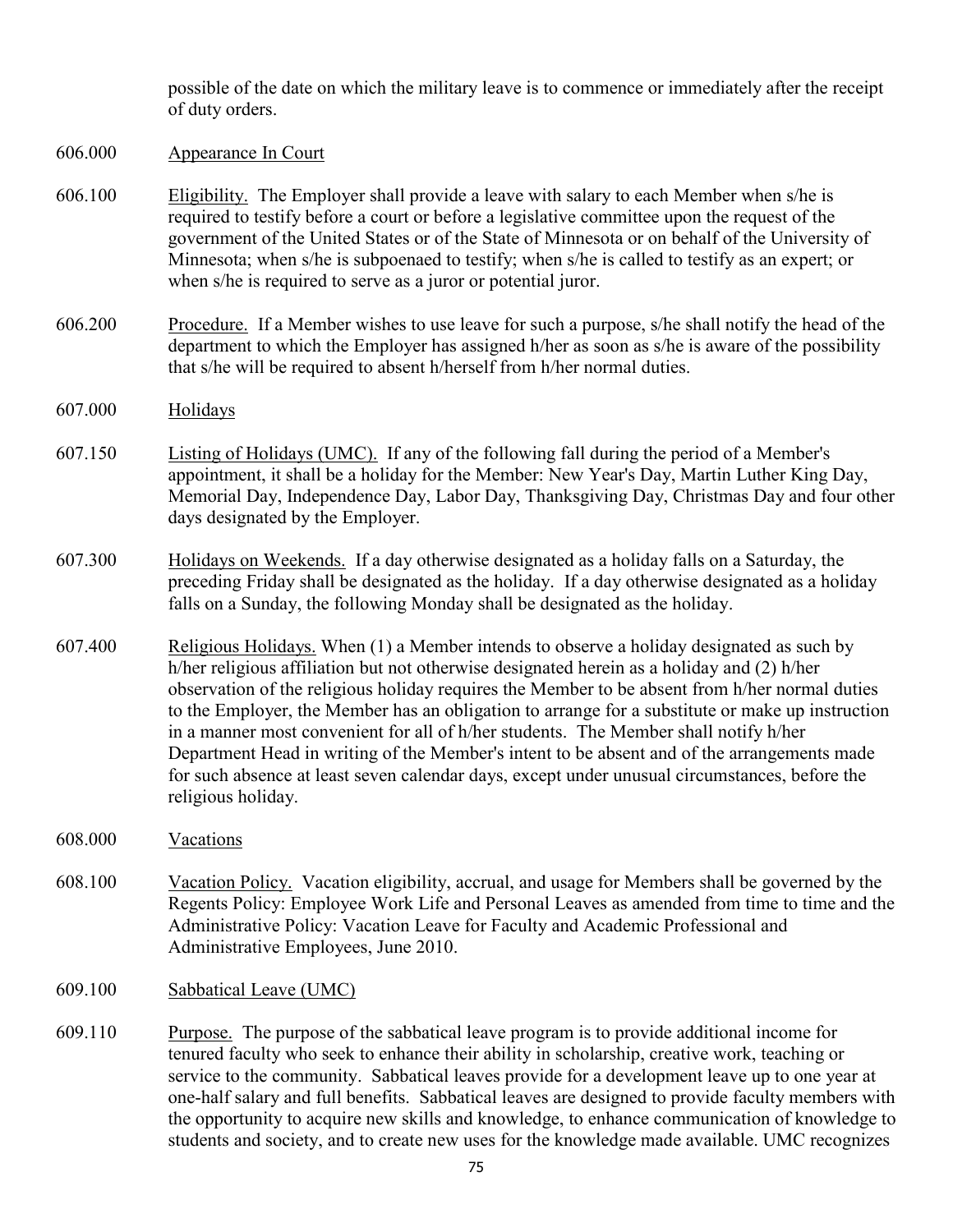that rapid changes in the nature and number of tasks to be carried out by faculty members in their teaching, research, creative and outreach activities have made it necessary for them to acquire new skills and knowledge in order to discharge their duties in the best manner possible. Sabbatical leaves are designed to bring benefit to the individual, the students and the University of Minnesota (University); to the citizens of the state; and all who are affected by the research, teaching, creative activity, and service to society that are the University's mission. Sabbatical development leaves aid in attracting and retaining faculty dedicated to teaching, research and service/outreach; and ensure the future vitality and quality of the University.

609.120 Eligibility. A tenured faculty member is eligible to apply for a sabbatical leave of up to one year after six academic years of service. A term faculty member may be awarded a sabbatical leave of up to one year after six academic years of service.

> An academic or fiscal year of service must be earned within a regular faculty appointment or a term faculty appointment. Service credit is earned during periods of paid or unpaid approved leaves of absence except those noted, as long as the individual still fulfills the definition of an academic year of service or a fiscal year of service. Service credit is not earned during personal leaves taken for reasons that do not relate to the faculty member's discipline or University responsibilities, or time spent on a sabbatical leave. Although service credit is not accrued during these times, it is not considered a break in service. All other eligibility requirements as defined in this section must be met.

An academic or fiscal year of service toward a sabbatical leave must be earned within a regular faculty appointment or a term faculty appointment. Prior academic service at another university in which sabbatical or other developmental leaves are granted may be credited toward years of service for a new faculty in consideration of a sabbatical leave. Normally, no more than three years of credit may be granted for service at another institution.

All service credit toward eligibility is suspended in an appointment year where there is strong evidence that the faculty member's appointment will be terminated prior to what otherwise would be the end date of the period of the leave plus the required return to service period. Accumulation of years of service toward a sabbatical leave is lost upon retirement, resignation, notice of nonreappointment, or termination of appointment.

Credit is not accrued for future sabbatical leaves during the following approved leaves: 1) sabbatical leave; however, for any sabbatical leave of a semester's duration, the second semester (or second half of the year, as appropriate) shall be credited toward future single semester or sabbatical leaves; 2) approved leave of absence without pay, including, but not limited to a personal/family leave; a leave to accept a fellowship or grant; a leave to accept a visiting or other appointment in another university, campus or business; or a leave to serve elsewhere on a teaching or technical assistance project not administered by the University; or 3) approved leave of absence with pay other than an approved single semester leave or other unit development leave. Although service credit is not accrued during this time, it is not considered a break in service.

- 609.130 Accrual of Credit. No more than six years of credit may accrue toward a sabbatical leave. Credit toward a sabbatical leave is accrued during continuous years of service. Such credit is for the purpose of a sabbatical leave and cannot be cashed out or traded for other benefits.
- 609.140 Process and Procedure. The number of sabbatical leaves available at UMC is determined by the Senior Vice President for System Academic Affairs. Tenured faculty taking a sabbatical leave for nine months or longer may compete for supplementary funding, with review by the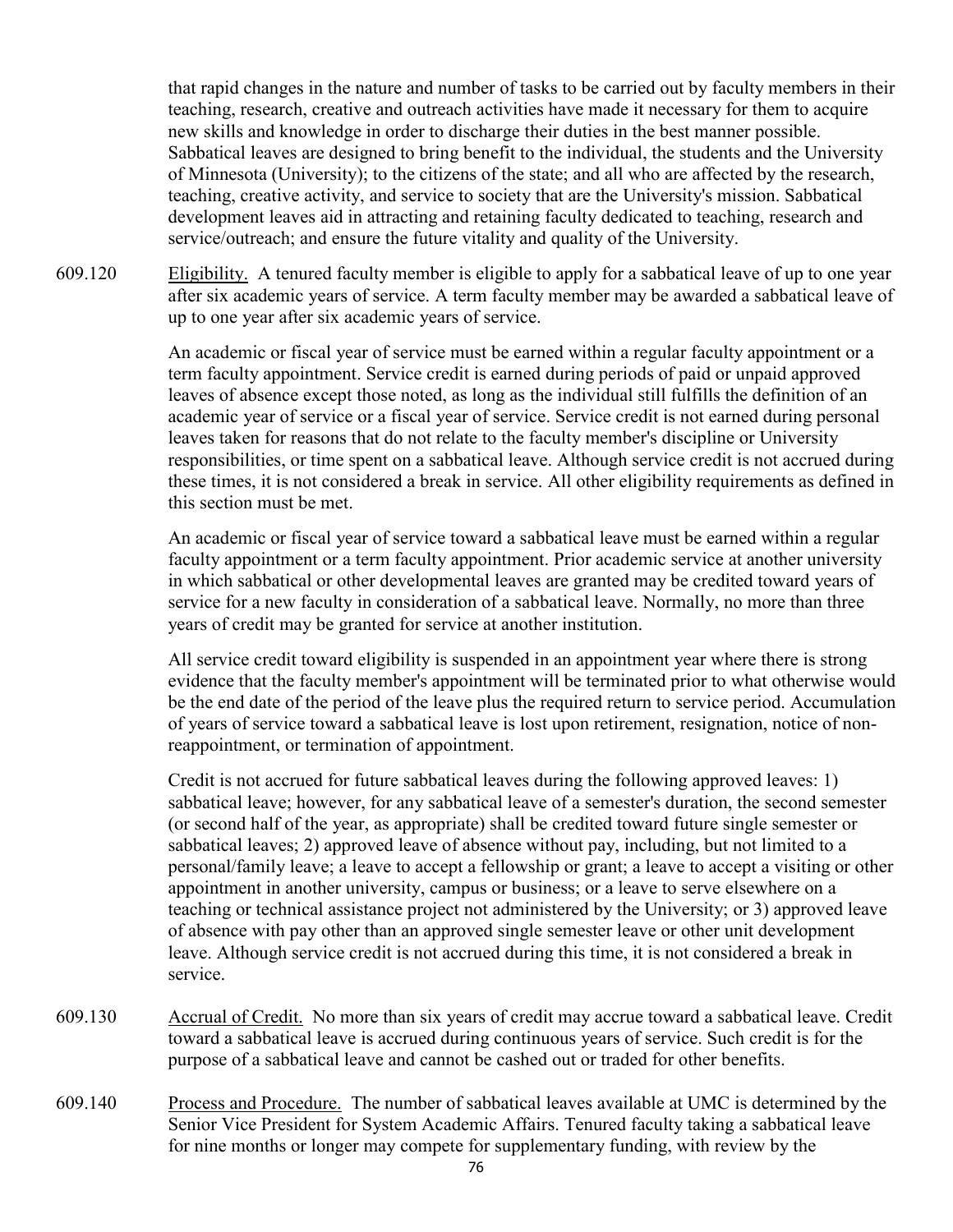Department Head and Vice Chancellor for Academic Affairs. The Senior Vice President for System Academic Affairs, upon the advice of the Chancellor, grants supplementary funding. The Senior Vice President for System Academic Affairs funds two-thirds of the supplemental pool and UMC funds one-third. Faculty meeting eligibility for and interested in a sabbatical leave should submit applications to the Department Head by November  $1<sup>st</sup>$  for consideration.

Sabbatical leaves for tenured faculty are awarded on the basis of years of service and review within the department and campus, subject to approval by the Chancellor. Sabbatical leaves for term faculty are awarded on the basis of availability of funds and approval by both the Department Head and the Vice Chancellor for Academic Affairs, in addition to years of service and review within the department and campus.

609.150 Approval. The Chancellor grants final approval for sabbatical leaves. Sabbatical leaves shall normally be awarded and announced not later than January 16. Sabbatical leaves for faculty on academic year (nine-month) appointments shall begin and end so as to coincide with the beginning and ending of semesters; for faculty on fiscal-year appointments, leave shall be scheduled at times reasonable and convenient for the department and unit.

> Although worthy sabbatical leaves may not be denied for administrative convenience, the Vice Chancellor for Academic Affairs may delay and restructure them for up to one year in order to relieve constraints upon department or campus budgets or to ensure that key courses remain available to students. Any delay or restructure will be announced not later than January 16. Such delay reduces by the same time the period of eligibility for a subsequent sabbatical leave.

> Sabbatical leaves are compensated at one-half salary and full benefits. The salary during the leave is based upon the faculty member's regular University salary at the time the leave is initiated. The salary and benefits paid during a sabbatical leave are not to be regarded as additional compensation for services already rendered but as contemporaneous compensation for services rendered by the faculty member in developing professional knowledge and skill for subsequent service to students and the University.

> For sabbatical leaves of one or two semesters (or five  $\&$  a half or eleven months) for those on fiscal-year appointments, tenured faculty may request supplemental funds to cover an additional 30 percent of their recurring base salary (not including fringe), not to exceed \$30,000. Procedures with regard to these requests are established by the campus.

Faculty members on sabbatical leave may augment their sabbatical income up to the level of their regular University salary, provided that the activities yielding the additional compensation are consistent with the purpose of the sabbatical leave. Permission must be obtained from the Department Head and the Vice Chancellor for Academic Affairs. In establishing the level of permissible sabbatical income, University-approved consulting activities in which the faculty member has been engaged, that do not conflict with the purposes of the leave, shall not be considered. Expenses related to the purposes of the leave may also be taken into account in determining the level of permissible income. Faculty members are encouraged to seek funding from non-University sources to cover the portion of salary not provided under this leave. Faculty members are to file with their department and campus a summary report addressing the results of the work done while on leave. The report is to be submitted within three months of their return from leave.

609.160 Length of Leave. A sabbatical leave may be granted for one or two semesters for faculty on an academic year appointment, five and one-half months, or eleven months for faculty on a fiscal year appointment. A leave of more than one semester normally is taken in consecutive (fall,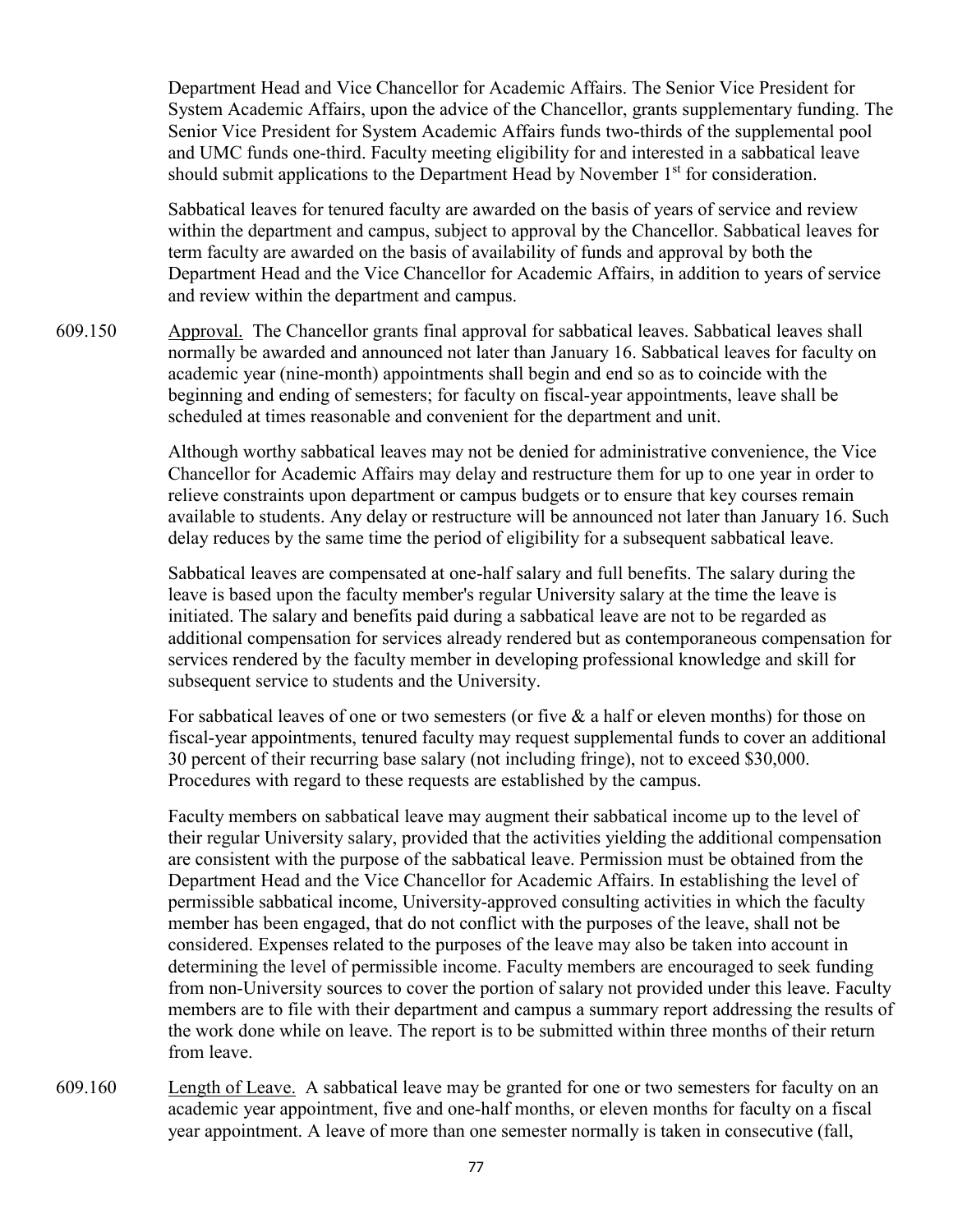spring) terms. For choosing to take a sabbatical leave of one semester only, the privilege to the second semester (or second half of the year) is waived.

609.170 Obligations. Faculty members granted sabbatical leaves must return to University service immediately following the leave for a period of time at least equal to the period of the leave, and at the percentage of appointment held during the leave. A delay to return to service may be granted by the Vice Chancellor for Academic Affairs, with concurrence of the Department Head, for a period without pay, not longer than the period of the leave. Faculty members who do not return or return for only a portion of the time due and have not been granted a written waiver must reimburse the University for all or a prorated amount of the salary, retirement contributions, and value of benefits received during the leave.

> Term faculty members who do not receive a reappointment during the period of the sabbatical leave shall be granted a written waiver. The term faculty member is not required to return to the unit for a period at least equal to the period of leave and is not required to reimburse the University for the amount of salary, retirement contributions, and all other fringe benefits received during the leave.

# 609.200 Single Semester Leave (UMC)

- 609.210 Purpose. Single semester leaves are designed to provide faculty members with the opportunity to acquire new skills and knowledge, to enhance communication of knowledge to students and society, and to create new uses for the knowledge made available. UMC recognizes that rapid changes in the nature and number of tasks to be carried out by faculty members in their teaching, research, creative and outreach activities have made it necessary for them to acquire new skills and knowledge in order to discharge their duties in the best manner possible. Single semester leaves are designed to bring benefit to the individual, the students and the University of Minnesota (University); to the citizens of the state; and all who are affected by the research, teaching, creative activity, and service to society that are the University's mission. Single semester development leaves aid in attracting and retaining faculty dedicated to teaching, research and service/outreach; and ensure the future vitality and quality of the University.
- 609.220 Eligibility. Probationary and term faculty are eligible for a single semester leave after two academic or fiscal years of service in a University faculty appointment of 67 percent time or greater. Tenured faculty are eligible for a single semester leave after four academic or fiscal years of service in an appointment of 67 percent time or greater.

An academic or fiscal year of service must be earned within a regular faculty appointment or a term faculty appointment. Service credit is earned during periods of paid or unpaid approved leaves of absence except those noted, as long as the individual still fulfills the definition of an academic year of service or a fiscal year of service. Service credit is not earned during personal leaves taken for reasons that do not relate to the faculty member's discipline or University responsibilities, or time spent on a sabbatical leave. Although service credit is not accrued during these times, it is not considered a break in service.

All service credit toward eligibility is suspended in an appointment year where there is strong evidence that the faculty member's appointment will be terminated prior to what otherwise would be the end date of the period of the leave plus the required return to service period. Accumulation of years of service toward a single semester leave is lost upon retirement, resignation, notice of non reappointment, or termination of appointment.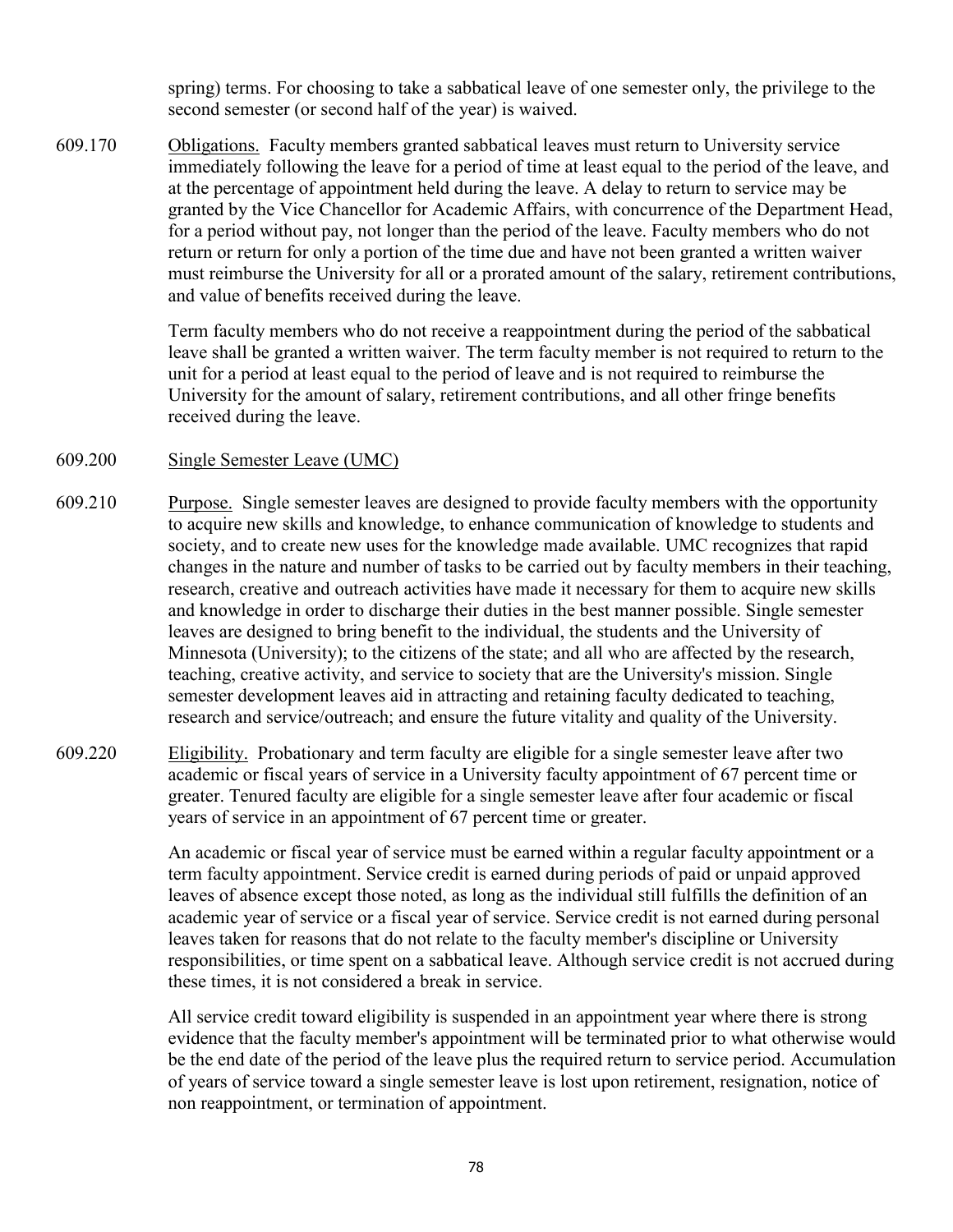609.230 Process and Procedure. The number of single semester leaves available at UMC is determined by the Senior Vice President for System Academic Affairs. Up to four percent of the regular faculty at the probationary rank of Instructor or probationary and tenured ranks of Assistant Professor, Associate Professor or Professor can be authorized for single semester leaves.

> Competition for single semester leaves takes place at departmental and collegiate levels. Single semester leaves may be granted to term faculty holding the rank of Instructor, Assistant Professor, Associate Professor or Professor at the discretion of the Department Head, Vice Chancellor for Academic Affairs, and Chancellor.

> Early in the academic year, the Vice Chancellor for Academic Affairs will issue a call for proposals for leaves to be taken during the following academic year. The call for proposals will include 1) number of single semester leaves available for the next academic year, 2) policy and procedures relating to faculty development leaves, and 3) application deadline of November 1st. Faculty meeting eligibility for and interested in a single semester leave should complete the appropriate application form and submit it prior to the deadline to the Department Head for consideration.

> Single semester leaves for regular faculty are awarded on the basis of years of service and results of the review of the proposal by the Department Head and Vice Chancellor for Academic Affairs, subject to final approval by the Chancellor. Single semester leaves for term faculty are awarded on the basis of availability of funds and the review of the proposal and approval by the Department Head, Vice Chancellor for Academic Affairs, and the Chancellor, in addition to years of service.

609.240 Approval. The Chancellor grants final approval for single semester leaves. Single semester leaves shall be awarded and announced no later than January 16. The time at which an approved single semester leave is taken is agreed to by the Department Head. Single semester leaves for faculty on academic year (nine-month) appointments shall begin and end so as to coincide with the beginning and ending of a semester; for faculty on fiscal year (greater than nine-month) appointments leave shall be scheduled at times reasonable and convenient for the department and UMC.

> An approved single semester leave is at full salary and benefits. The salary and benefits paid during a single semester leave are not to be regarded as additional compensation for services already rendered, but as contemporaneous compensation for services rendered by the faculty member in developing professional knowledge and skill for subsequent service to students and the University. Faculty members are to file with their department and campus a summary report addressing the results of the work done while on leave. The report is to be submitted within three months of their return from leave.

609.250 Obligations. Faculty members granted single semester leaves must return to University service immediately following the leave for a period of time at least equal to the period of the leave and at the percentage of appointment held during the leave. A delay to return to service may be granted by the Vice Chancellor for Academic Affairs, with concurrence of the Department Head, for a period without pay, not longer than the period of the leave. Faculty members who do not return or return for only a portion of the time due and have not been granted a written waiver must reimburse the University for all or a prorated amount of the salary, retirement contributions, and value of benefits received during the leave.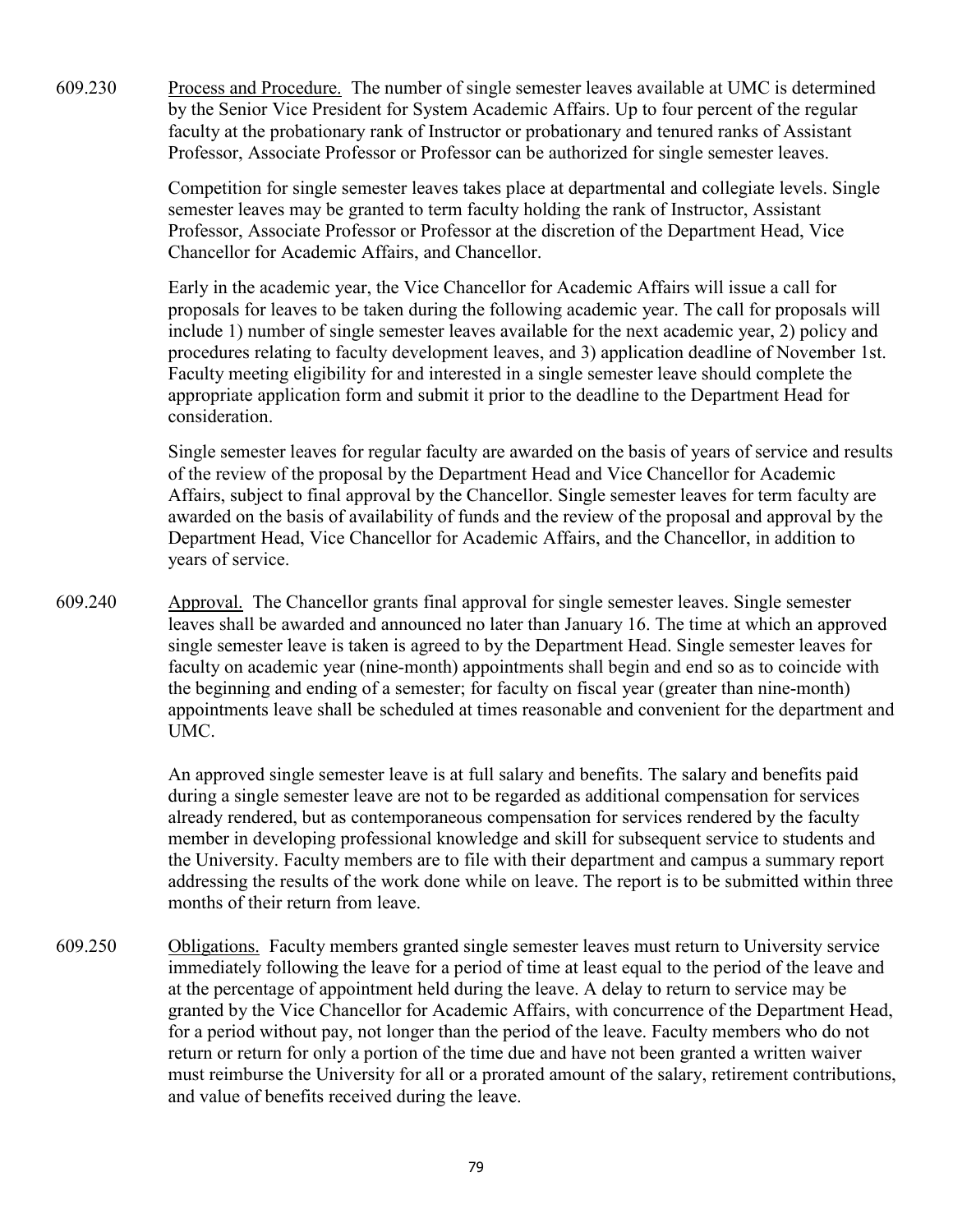Term faculty members who do not receive a reappointment during the period of the single semester leave shall be granted a written waiver. The term faculty member is not required to return to the unit for a period at least equal to the period of leave and is not required to reimburse the University for the amount of salary, retirement contributions, and all other fringe benefits received during the leave.

- 609.260 Frequency of Leave. Subsequent single semester leaves may be taken following four additional eligible years of service, in a University faculty appointment of 67 percent time or greater.
- 611.000 SUBSTITUTION (UMC)

In the event of a Member's short term absence, the Member shall be responsible for finding a qualified replacement to assume his/her instructional duties in consultation with the department head. In the event of a Member's long term absence, the department head will assign a replacement in consultation with Member(s).

- 720.000 TRAVEL
- 720.300 Conduct, Reimbursement and Insurance (UMC). All travel by Members shall be conducted, reimbursed and insured according to the provisions of the University of Minnesota Travel Regulations, as amended from time to time.
- 810.000 GRIEVANCE PROCEDURE (UMC)
- 811.000 Dispute Resolution. The following shall be the grievance procedure for all grievances pertaining to Crookston faculty only.

The Association and the Employer agree that they will use their best efforts to encourage the informal and prompt resolution of any dispute which may arise concerning application of this Agreement or of University policies. In the event that a dispute arises between the Employer and the Association or a group of Members or Member and the dispute cannot be resolved informally, the grievance procedure described herein shall apply, except as otherwise provided by this Agreement.

- 811.100 Definitions
- 811.110 Grievance. A "grievance" means a charge by a grievant that there has been a breach or improper application of a specific term(s) of this Agreement or University policies.
- 811.120 Grievant. "Grievant" means the Association, or a Member who presents a grievance to the Employer in accordance with the terms of this section.
- 811.130 Day. "Day" means a calendar day other than one which has been designated an official holiday at the University of Minnesota.
- 811.170 Service. "Service" means mailing by first class or certified mail or delivering in person to the appropriate individual at h/her University office. The date of service by mail shall be established by postmark. Date of receipt shall serve to initiate the counting of days for each stage in the formal grievance procedure.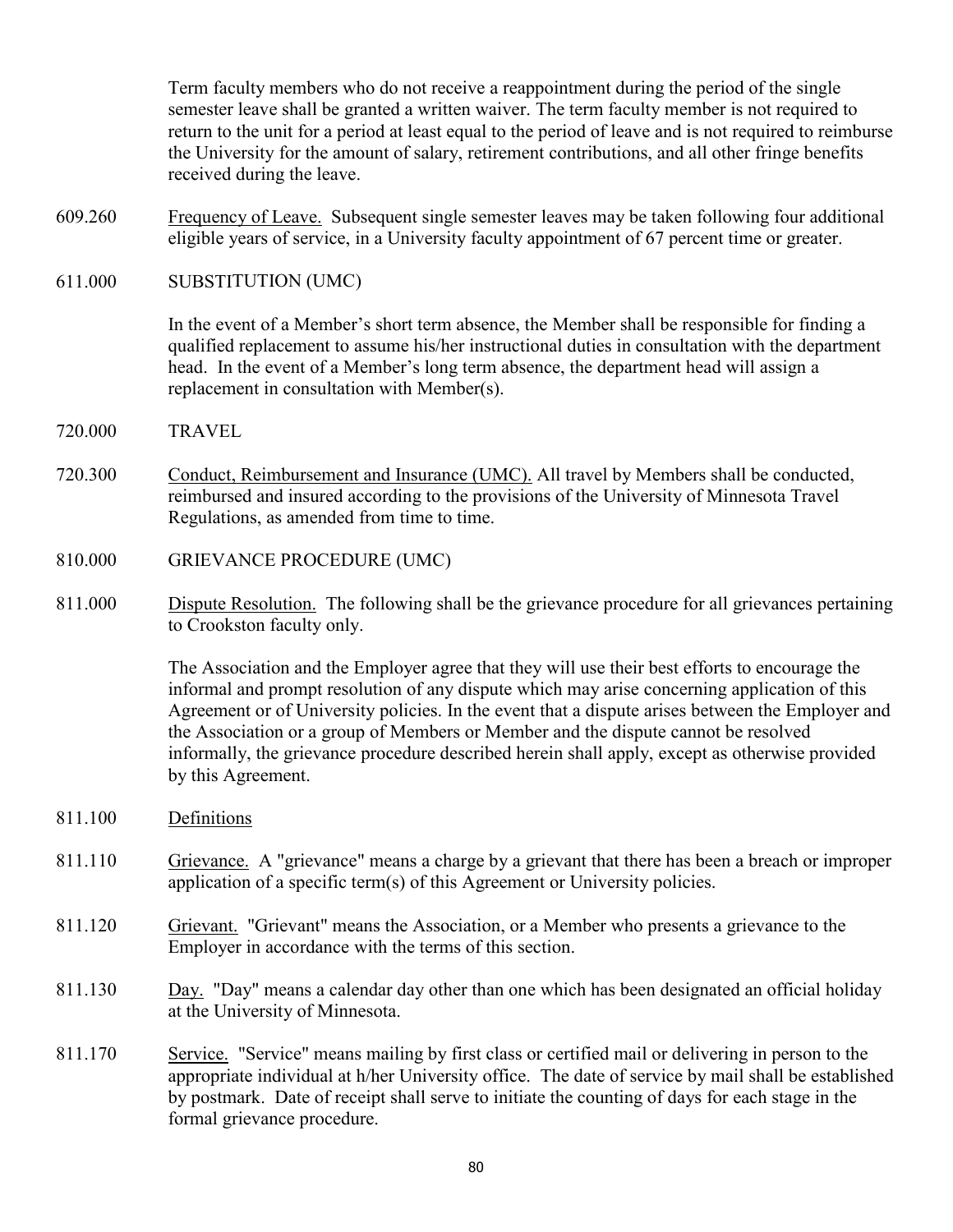- 811.200 Grievance Procedure
- 811.210 Representation. A designee of the Association may be present with any grievant while attempts are being made to resolve disputes concerning the application of this Agreement or University policies. The Association shall represent the grievant at Steps One through Four of the formal stages of this Grievance Procedure.
- 811.220 Grievance Forms. All grievances at Steps One through Three of this Grievance Procedure shall be submitted in writing on the grievance form and shall be signed by a duly authorized designee of the Association. On the grievance form the grievant shall set forth a concise statement of facts which give rise to the grievance, shall specify the grounds for the grievance, specific contract section(s) or University policy(-ies) violated, and shall state the specific relief requested.
- 811.230 Disciplinary Grievances. Any grievance filed because of disciplinary action being imposed shall be initiated at Step Two.
- 811.300 Formal Resolution. At each step of the grievance process, the management representative identified in the following paragraphs may identify a management designee to accept, hear and provide a formal response to the grievance.
- 811.310 Step One. The Association may submit the grievance to the Department Head by serving a signed, completed grievance form upon the Department Head within thirty days from the date which the grievant, through the use of reasonable diligence, had or should have had knowledge of the events which give rise to the grievance. Within fifteen days of the Department Head receiving the grievance form, the grievant and a representative of the Association or a representative of the Association shall meet with the Department Head and shall attempt to resolve the grievance. The Department Head shall then respond to the grievant in writing within fifteen days of the meeting and shall serve h/her response upon the Association.
- 811.320 Step Two. If the grievance is not resolved after the formal meeting with the Department Head, the Association may submit the grievance form upon the Crookston Chancellor within fifteen days after the receipt of the Step One response. Within fifteen days of the Chancellor's receiving the grievance form, the grievant and a representative of the Association or a representative of the Association shall meet with the Chancellor and shall attempt to resolve the grievance. The Chancellor shall respond to the grievant in writing within fifteen days of the meeting and shall serve h/her response upon the Association.
- 811.330 Step Three. If the grievance is not resolved after the Chancellor has served h/her response upon the Association, the Association may seek review of the Chancellor's action by serving the grievance form and the Chancellor's response upon the Senior Vice President for System Academic Affairs within ten days after the receipt of the Step Two response. Within fifteen days of receiving the grievance form and the Chancellor's response, the grievant and the representative of the Association or a representative of the Association shall meet with the Senior Vice President for System Academic Affairs and shall attempt to resolve the grievance. The Senior Vice President for System Academic Affairs shall then respond to the grievant in writing within fifteen days of the meeting and shall serve h/her response upon the Association.
- 811.340 Step Four Arbitration. In the event a grievance is not satisfactorily resolved after the Senior Vice President for System Academic Affairs has served a response, the Association may submit a request for arbitration of the grievance by serving a written notice to that effect on the Director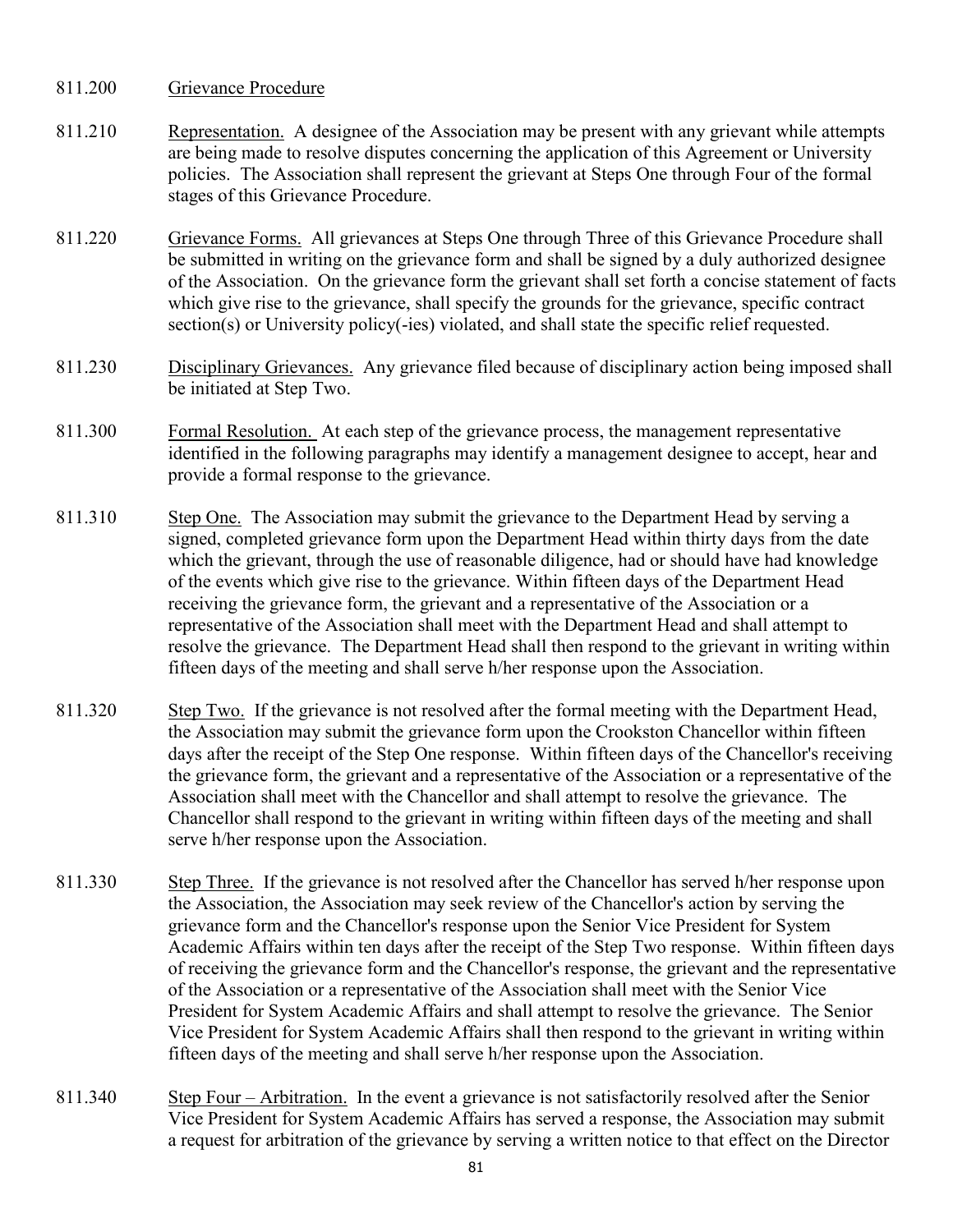of Employee Relations and Compensation in the Office of Human Resources within twenty days after receipt of the Step Three response.

No more than ten days after receipt of the request for arbitration, the Association shall request the Director of the Bureau of Mediation Services to submit a list of arbitrators. The Employer and the Association shall alternately strike one (1) name at a time, Employer striking first, from the list until there is only one (1) name remaining. The remaining name shall be the sole arbitrator. The selection of a sole arbitrator shall be completed no later than ten days after receipt of the list.

The Employer and the Association shall each be responsible for one-half  $(1/2)$  of the arbitrator's fee.

- 811.342 Arbitrators' Decision Deadline. The arbitrator shall hold a hearing promptly and shall issue a decision no later than twenty days from the date of the close of the hearing. The arbitrator's decision shall be in writing and shall set forth the findings of fact, reasoning and conclusions on the issues submitted. The decision of the arbitrator shall be final and binding upon the grievant, the Employer and the Association.
- 811.400 Private Hearings. All meetings and hearings conducted pursuant to this Grievance Procedure shall be private and shall include only the interested parties, their designated representatives, and any witnesses called relative to the proceedings.
- 811.410 Effect of Time Limits. By mutual agreement, the grievant and the Department Head or the Association and the Department Head, the Crookston Chancellor or the Senior Vice President for System Academic Affairs may waive any step or extend any time limit established by this section. However, if there is no waiver and if the grievant or the Association fails to adhere to a time limit established by this section, the grievance shall be deemed resolved at the prior step. If the Department Head, the Crookston Chancellor or the Senior Vice President for System Academic Affairs fails to adhere to a time limit established by this section, the Association may proceed to the next step.
- 811.420 Withdrawal of Grievances. The grievant or the Association may withdraw or reduce the scope of the grievance at any point in the grievance process.
- 811.440 Joint Grievances. The Employer and the Association may agree that identical or similar grievances may be handled jointly at any or all steps of this Grievance Procedure.

No such agreement shall be effective unless it is in writing and signed by an authorized representative of the Employer and by an authorized representative of the Association.

- 811.500 Rights and Responsibilities of the Grievant, Employer and Association.
- 811.510 No Reprisals. No reprisals shall be taken by the University against any participant in the grievance procedure by reason of such participation.
- 811.520 Personnel Files. Except for the decision resulting from arbitration or settlement, all documents, communications and records dealing with the processing of a grievance shall be filed separately from the personnel files of the Members.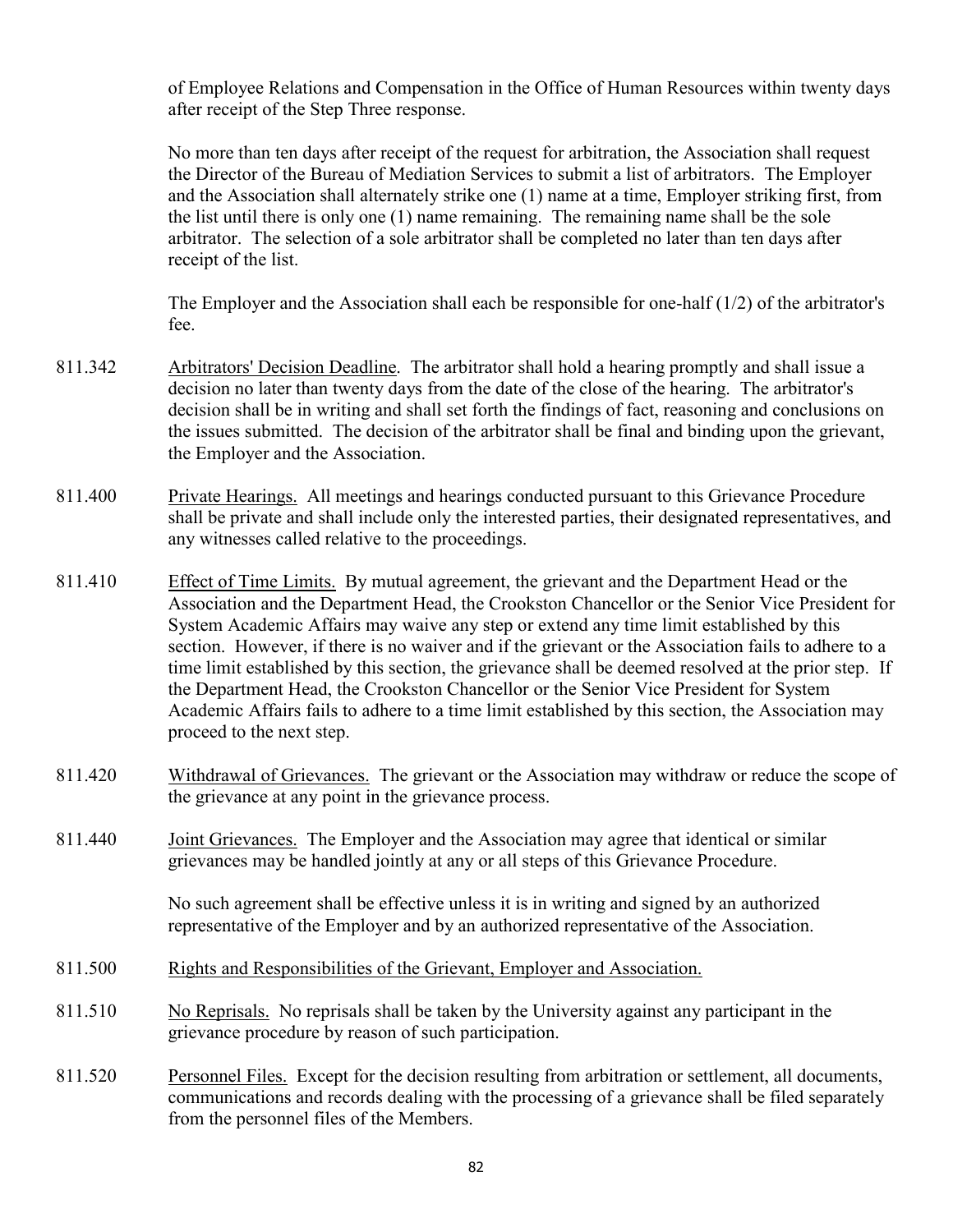# 811.600 Altering Grievance Procedure

- 811.610 By Association. If an administrative action affects Members in more than one (1) department or school, the Association shall have the right to file a grievance at the Step appropriate to the allegation or complaint being grieved. In all such cases the grievance shall be filed within twenty days following the act or omission giving rise to the grievance or the date on which the Association reasonably should have known of such act or omission, if that date is later, and the Association shall utilize the grievance form referred to in Step One. A grievance so presented shall be answered in writing within ten days of receipt of the grievance. In the event satisfactory resolution is not achieved by this action, the time limits and forwarding procedures set forth in this section shall be applicable.
- 811.620 By Agreement. By mutual agreement between the Chancellor and the Association, any of the Steps set forth above can be passed over. Any such mutual agreement shall be confirmed in writing.
- 851.000 WORK RULES AND PRACTICES (UMC)
- 851.100 Employer's Right. The Chancellor and Principal Administrators or their designees, acting as agents of the Employer, shall follow past practices; they may change past practices, and establish unit work rules provided that such past practices, new practices, or unit work rules do not violate this agreement.
- 851.200 Association's Right. The Association shall be given reasonable notice and the right to meet and confer on new practices or the establishment of unit work rules prior to their being put into effect.
- 851.300 Accountability. Members shall not be held accountable for such rules and regulations until distribution to the Members has been made.
- 910.000 CONFIDENTIALITY
- 910.100 Student Information. The Employer shall not compel a Member to give information regarding students that violates the Employer's policy regarding confidentiality of such student information.
- 910.200 Privacy. Discussions involving the Employer which concern a Member's performance on the job shall be held in private. This Section shall not prevent the holding of meetings concerning job performance which are customary or which are provided by this Agreement.
- 920.000 HEALTH AND SAFETY
- 920.100 Intent of the Parties. Both the Employer and the Association are dedicated to maintaining a safe and healthful working environment for Members. No Member shall be required to perform work under conditions which can reasonably be judged to represent a clear danger to that Member's health and/or safety.
- 920.200 Employer's Obligation. The Employer agrees that work space and equipment shall meet the standards set forth by applicable state and federal law regarding health and safety.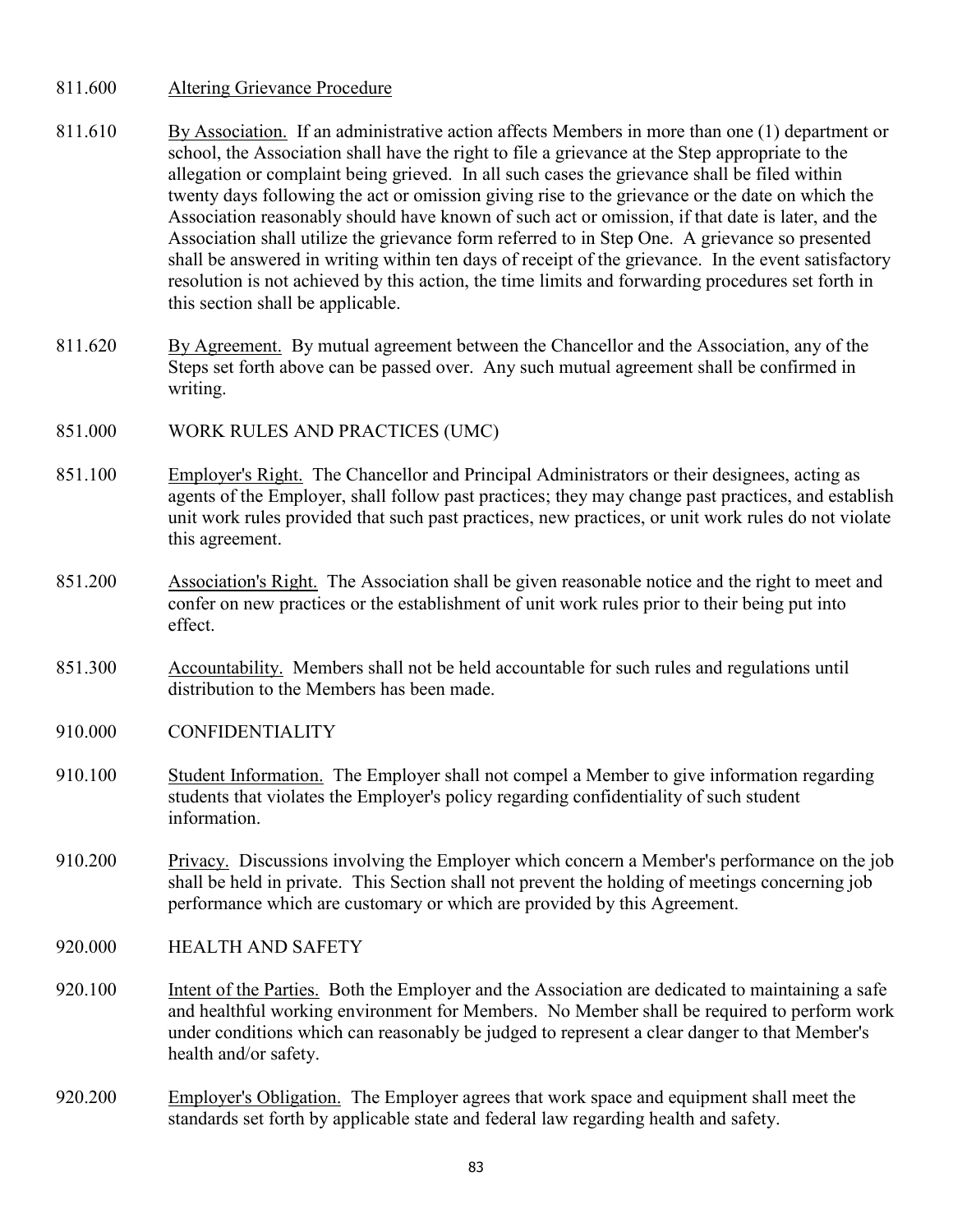- 920.400 Resolution of Safety Questions (UMC). The Association and the Employer shall each designate an individual to represent them as safety officers. The Employer shall inform any affected Members of hazardous conditions of which the Employer is reasonably aware. A Member shall report an alleged hazardous condition of which s/he is reasonably aware to h/her immediate supervisor. If the supervisor's response is not satisfactory, the Member shall contact the Association's safety officer. If the Association's safety officer concludes that a Member's complaint is valid, the Association's safety officer shall contact the Employer's safety officer and shall arrange for a joint investigation of the matter. If the two safety officers agree on a recommendation for action, that recommendation shall be forwarded to the Chancellor. If the safety officers disagree on a recommendation or if the Chancellor fails to implement their joint recommendation, the Association may attempt resolution through use of the Grievance Procedure of this Agreement, beginning with Step Two.
- 930.000 EQUIPMENT AND CLOTHING

The Employer shall continue to provide Members whose duties include laboratories or physical education with appropriate clothing and equipment in accordance with existing policy.

- 935.000 TEXTBOOKS
- 935.150 Text Selection (UMC). All textbooks and other teaching materials to be purchased or used by students shall be selected by the Member for their own classes considering learner outcomes and objectives. In the event a Member selects a text written or edited by that Member for use in h/her classes, the Member shall follow the Employer's policy for approval of such use as presently in effect and as amended from time to time.
- 935.200 Complimentary Copies. In the event the Member demonstrates that the publisher will not provide a complimentary copy of a required text, the Employer shall provide a copy for the Member's use during the time the course is actually being offered. The copy shall be the Employer's property.
- 960.000 PERSONNEL FILES (UMC)
- 960.100 Official Personnel Files. The Employer shall maintain two official personnel files, one called the "Employment Record File" and the other the "Academic Record File," and one Promotion and Tenure file for each Member. Employment Record File shall be located at the UMC Office of Human Resources and the Academic Record File shall be located at the UMC Office of the Vice Chancellor for Academic Affairs. The Employer may maintain other personnel files. The Employer will only take action on information of which the member has been made aware and is available to the Member for review and comment.
- 960.200 Contents
- 960.210 Employment Record File. Each Employment Record File shall contain all official documents and records of a Member's employment with the University of Minnesota recognizing however that some documents are only maintained electronically and can be accessed electronically.
- 960.220 Academic Record File. Each Academic Record File shall contain all materials relevant to performance appraisal for annual merit salary adjustments, for appraisal of probationary service, for promotion and/or tenure review, and a record of performance evaluations.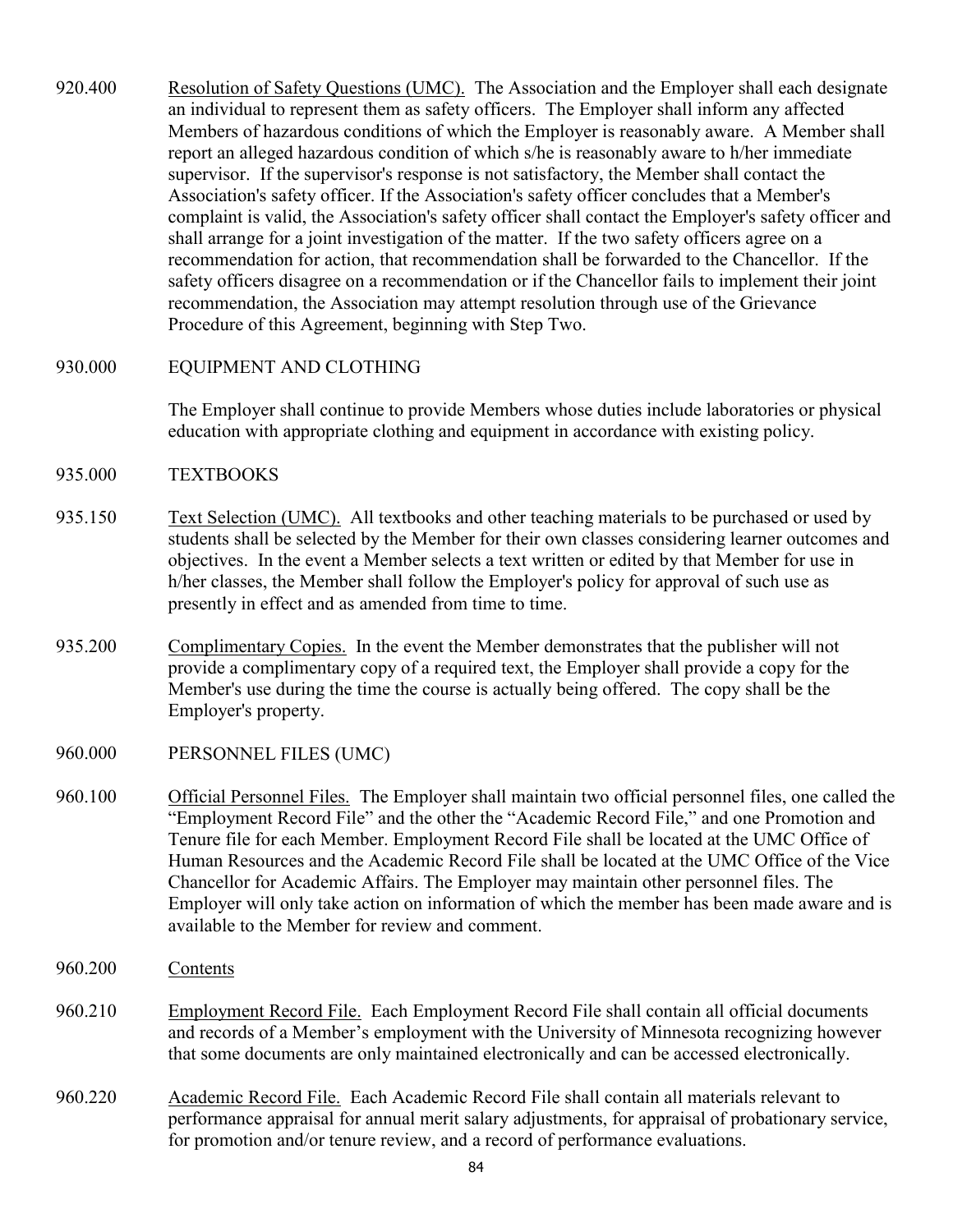- 960.300 Source to be Identified. The Employer shall not include material in a Member's official personnel file(s) unless the material's source is identified.
- 960.400 Responses. No material shall be placed in a Member's official personnel file(s) unless the Employer has provided the Member with a copy of any such material. Each Member shall be permitted to submit a written response to any document which the Employer includes in h/her official personnel file(s). The Employer shall include the written response in the Member's official personnel file(s).
- 960.500 Access. Each Member shall have reasonable access to h/her official personnel file(s) as well as information in other files regarding h/herself which is available under state and federal 1aw. The Employer shall provide copies of any document upon request and the payment by the requesting Member of a reasonable fee for copying. Upon the Member's written authorization, the Employer shall grant the Association or the Member's legal representative access to the Member's official personnel file(s) and to any information in other files, as referred to above, to which the Member would have access. The Employer shall provide forms for this purpose. Notwithstanding any provision of this agreement, access to documents contained in any personnel file should be provided in conformance with Minnesota Government Data Practices Act as amended from time to time.
- 960.600 Removal of Materials. The Employer shall not remove or permit any other person to remove material from an official personnel file unless the Employer and the Member agree in writing to such removal. Any document or portion of any document may be removed as a result of a grievance process.
- 960.700 Promotion and Tenure File. Notwithstanding this section, the Employer may take action with respect to a Member based upon the information which is contained in the Member's Promotion and Tenure File. When a Member is considered for a promotion or conferral of Indefinite Tenure, the Member with the Convenor's assistance shall prepare a Promotion and Tenure File. The information for the file may be drawn from the Academic Record File and may contain relevant materials from other sources. The Employer shall retain two (2) record copies of the file after the completion of the process, while the original file and all other copies shall be returned to the Member.
- 960.800 Confidentiality. In addition to the access provided in this section, the Employer shall limit access to the Member's official personnel file(s) and Promotion and Tenure File to persons who perform legitimate roles in personnel matters, including the Procedure for Promotion or Conferral of Indefinite Tenure, the Review of Probationary Members by Head, and Review of Tenured Faculty Performance.
- 965.000 CAMPUS CONSULTATION
- 965.100 Association's Consultants. The Association, in writing, shall provide the Employer with the names of Members who have authority to act on behalf of the Association and shall designate each such Member's area of authority.
- 965.200 Employer's Consultants. When it becomes necessary for the Association to discuss matters relating to the administration of this Agreement or other matters appropriate to the exclusive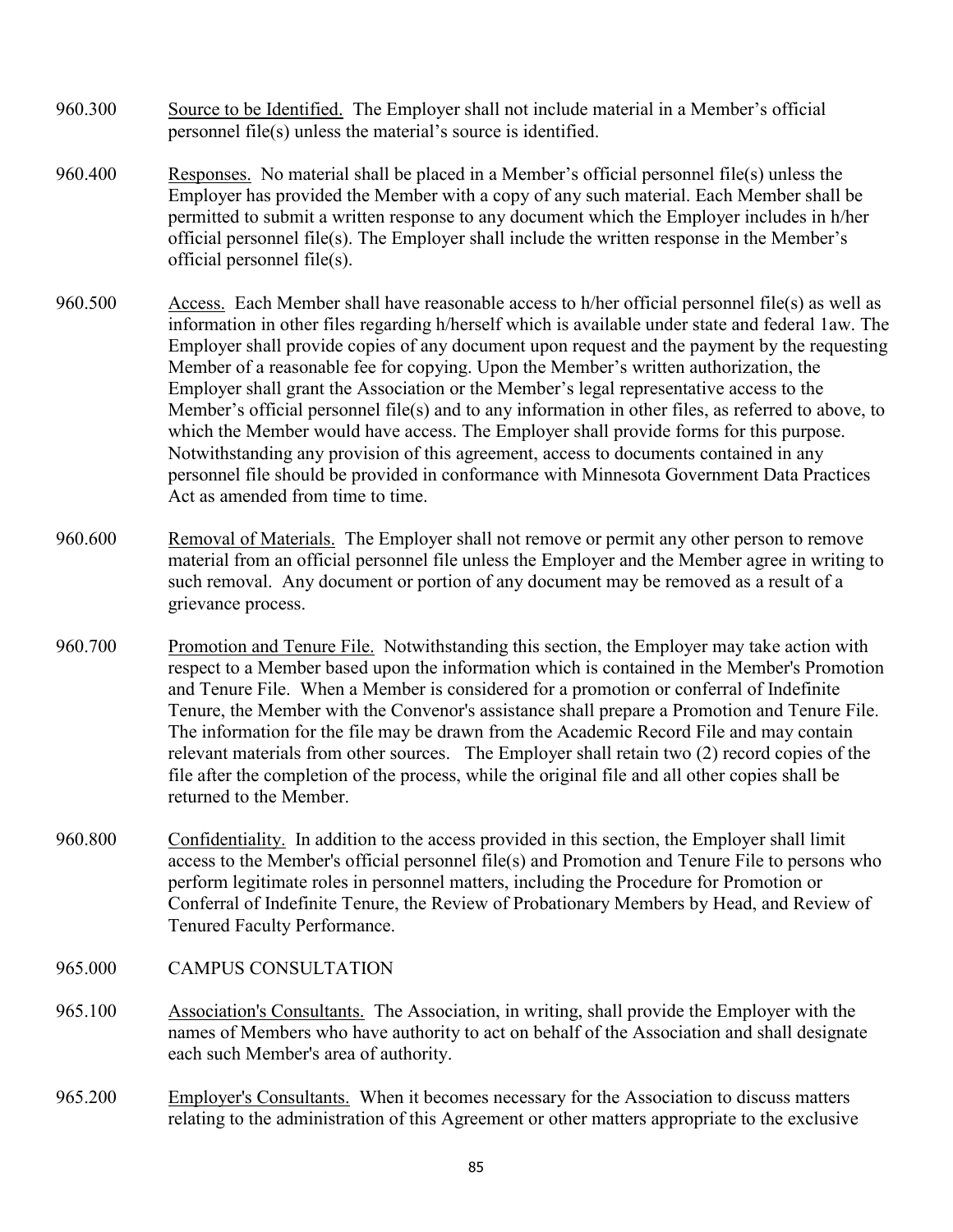representative's responsibilities, it shall contact the Office of the Chancellor or the person whom the Chancellor designates in writing, except as provided in other sections of this Agreement.

- 965.300 Scheduling of Meetings. Upon notification by either party to the other, consultation shall be scheduled at a mutually agreeable time within two weeks, except as provided in other sections of this Agreement.
- 975.000 TITLES

Section and provision titles are for convenience only and shall not be used in construing this Agreement except to the extent they identify campuses.

978.000 LIABILITY

The Employer assumes no liability for any personal property of Members used or stored on University premises.

- 980.000 TOTALITY OF AGREEMENT
- 980.110 Acknowledgment (UMC). The Employer and the Association acknowledge that during the negotiations which have resulted in this Agreement each had the unlimited right and opportunity to present demands and proposals with respect to all matters lawfully subject to collective bargaining.
- 980.200 Inconsistency. In the event of any inconsistency of this Agreement with the Employer's rules, policies, or by-laws, this Agreement shall prevail.
- 980.300 Right to Amend. Nothing in this Agreement shall preclude the Employer and the Association from reaching an agreement to alter, amend, supplement, delete, enlarge or modify any of the provisions of this Agreement. However, such an agreement to alter, amend, supplement, delete, enlarge or modify any of the provisions of this Agreement shall be effective only if it is in writing and if it has been executed by both the Employer and the Association.
- 980.410 Contract Administration (UMC). All understandings resulting from contract administration meetings or any other labor management forums may not extend, modify or nullify the Agreement between the Employer and the Association, unless the parties agree in accord with the Right to Amend paragraph above.
- 990.000 CONFORMITY TO LAW AND SEVERABILITY

The Employer and the Association intend that all provisions of this Agreement shall conform with applicable law. The provisions of this Agreement shall be deemed severable. If an enactment or decision of any legislative body or court or administrative agency of competent jurisdiction invalidates any provision of this Agreement or requires conduct inconsistent with any provision of this Agreement, that provision shall be deemed null and void except to the extent permitted by law. If any such provision is invalidated and deemed null and void, the invalidity of such a provision shall not affect any other provision of this Agreement, and all other provisions of this Agreement shall continue in full force and effect. When a provision of this Agreement that has been rendered invalid by this Section subsequently becomes legal as a result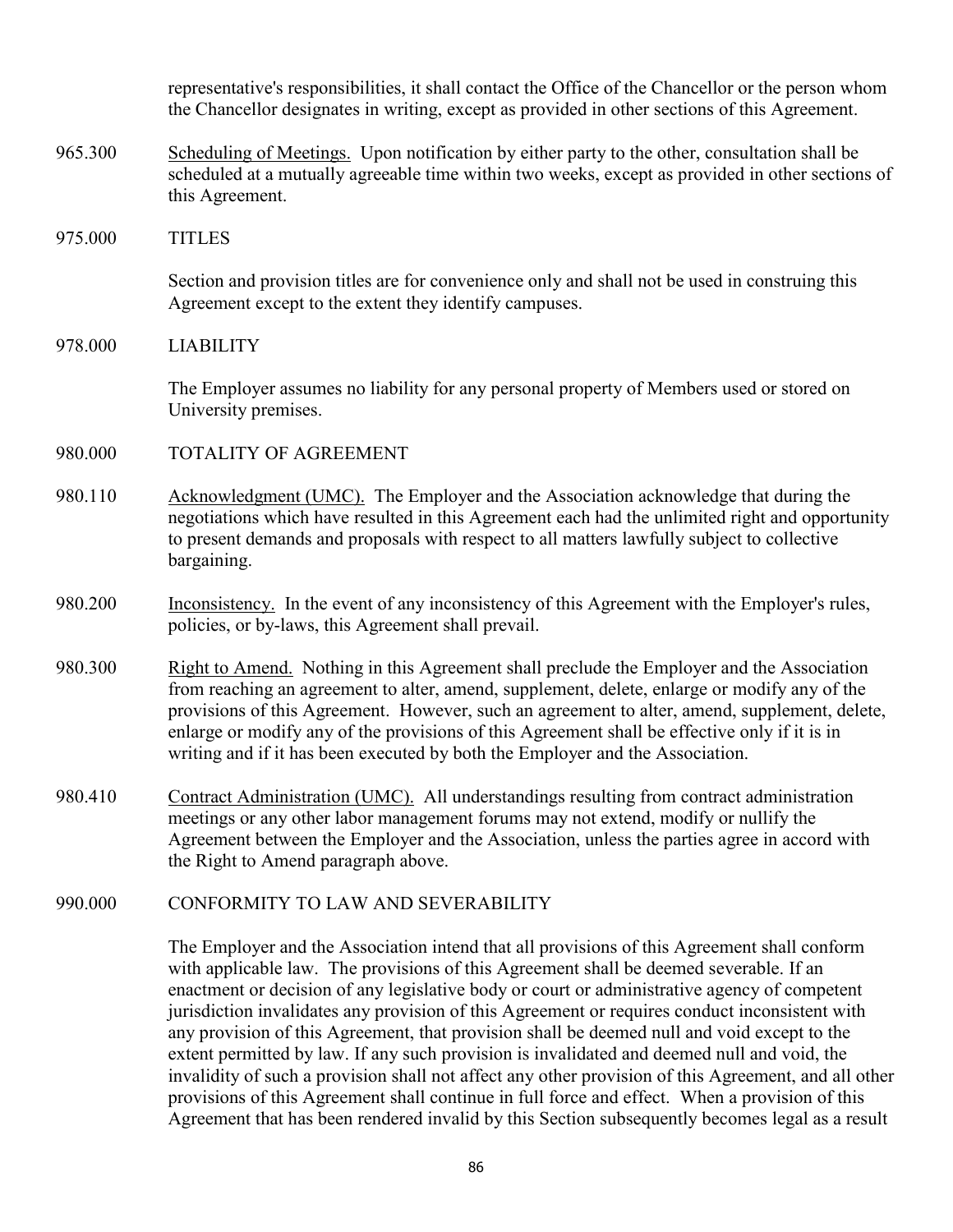of a modification of applicable law during the term of this Agreement or extension thereof, the validity of such provision shall be renewed.

- 995.000 DURATION
- 995.100 Effective Date. Unless this Agreement explicitly states that an item is retroactive, this Agreement shall become effective at the time of its approval by both the Employer and the Association and shall continue in full force and effect until June 30, 2017.
- 995.200 Continuing Effect. This Agreement shall be automatically renewed from year to year after June 30, 2017 unless either the Employer or the Association shall notify the other in writing no later than March 1, 2017, or no later than March 1 of any succeeding year in which either desires to meet and negotiate concerning the terms and conditions of employment for Members. This Agreement shall continue in full force and effect for the period during which the Employer and the association meet and negotiate.
- 995.310 Termination. In the event that either the Employer or the Association desires to terminate this Agreement, it shall give written notice to the other party no less than ten days prior to the date on which it desires to terminate this Agreement, which date shall not be before the expiration of this Agreement pursuant to section 995.200.
- 1010.000 DISCIPLINE (UMC)
- 1010.050 Investigatory Procedure. If discipline of a Member is being considered, an investigatory meeting shall be conducted by the appropriate member of the Administration or h/her designee and the following actions shall be taken before any disciplinary action is imposed:
	- a. The Member and the Association shall be given a written notice of the incident(s) giving rise to an investigation along with a time and date for the for the meeting.
	- b. The investigatory meeting shall be held as soon as possible after receipt of the notice. Present at the meeting shall be representatives from administration, the Member under investigation and an Association representative of the Member's choosing.
	- c. The Member shall have an opportunity to present in writing any facts or evidence s/he feels are relevant to the claims and resulting investigation. The written response must be postmarked within ten calendar days of the meeting.
- 1010.100 Discipline. Upon conclusion of the investigation discipline may be imposed upon a Member for just cause only.

A Member who is to be disciplined has the right to request and have an Association representative present at the meeting when the disciplinary action is taken, except in cases in which a written reprimand is to be sent to a member. After discipline has been imposed the member shall be permitted to provide a written response to the discipline and have it placed in the file.

Any grievance filed because of disciplinary action being imposed shall be initiated at Step Two.

1300.000 NO STRIKE-NO LOCKOUT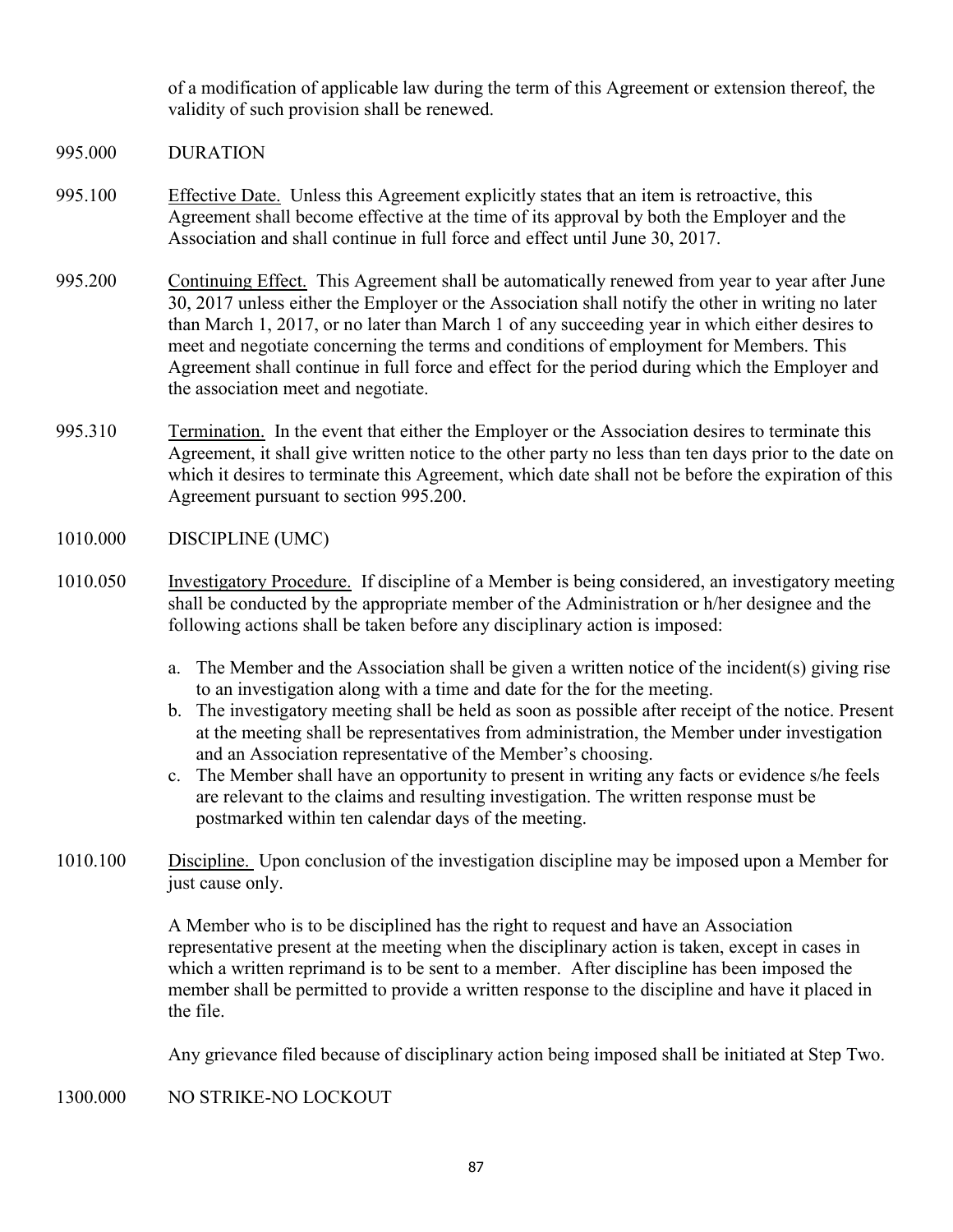- 1300.100 Lock Outs. No lock out of Members shall be instituted by the Employer during the term of this Agreement.
- 1300.300 Strikes (UMC). During the term of this Agreement no strike of any kind, as defined in Minnesota Statutes 179.A Minnesota Public Employment Labor Relations Act, shall be engaged in, sanctioned or supported by the Association, its officers or agents.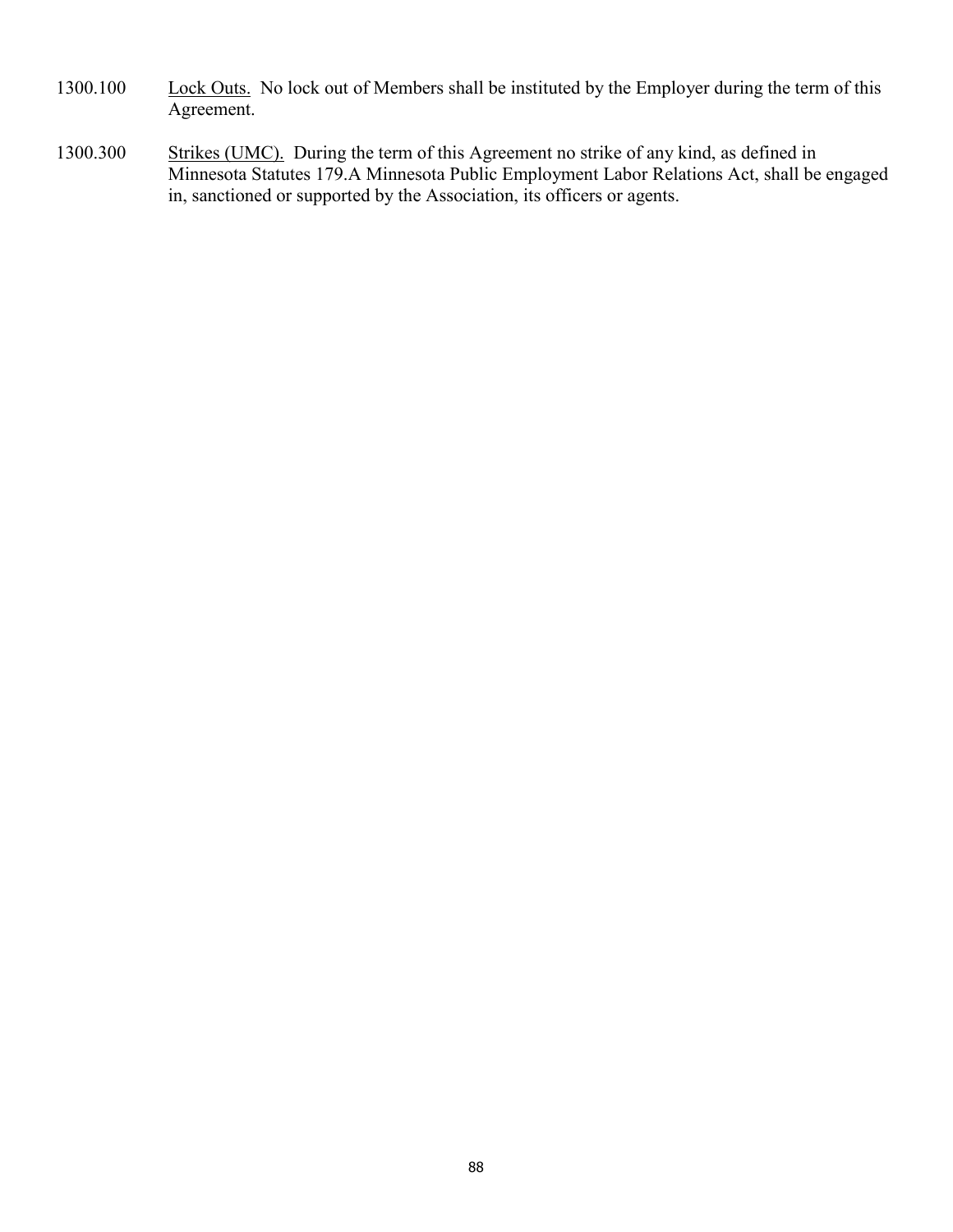### MEMORANDUM OF UNDERSTANDING

#### between the

## UNIVERSITY OF MINNESOTA

#### and the

# UNIVERSITY EDUCATION ASSOCIATION - Crookston **Re: Distance Education**

Sunset MOU as of May  $17<sup>th</sup>$ , 2015.

Conditions of employment are included in the form letters of appointment and contracts provided by the Center for Adult Learning.

For courses originating at UMC, the Employer recognizes that the modification of existing courses or the development and delivery of new courses intended to be delivered in whole or in part through ITV may be time consuming. Therefore, instructional work load reduction may be granted by the department head in writing for Members teaching and or developing ITV classes.

When Members teach distance education classes as an overload or during the summer (for 9 month Members), they will be paid on a basis of per credit hour generated with the amount being \$65.00/Student Credit hour (SCH) effective with the signing of this contract; effective summer session 2007 this amount will be increased to \$67.00/SCH and effective summer session 2008 this amount shall be increased to \$69.00/SCH.

E90/Distance Education: When distance education courses are included as part of a Member's regular load, each student will count as .15 credit for a 3 credit course. For courses with other credits, each student will count as 0.05 credits per credit of the course.

FOR THE ASSOCIATION FOR THE EMPLOYER

Steve Sternberg Patti Dion

\_\_\_\_\_\_\_\_\_\_\_\_\_\_\_\_\_\_\_\_\_\_\_\_ \_\_\_\_\_\_\_\_\_\_\_\_\_\_\_\_\_\_\_\_\_\_\_\_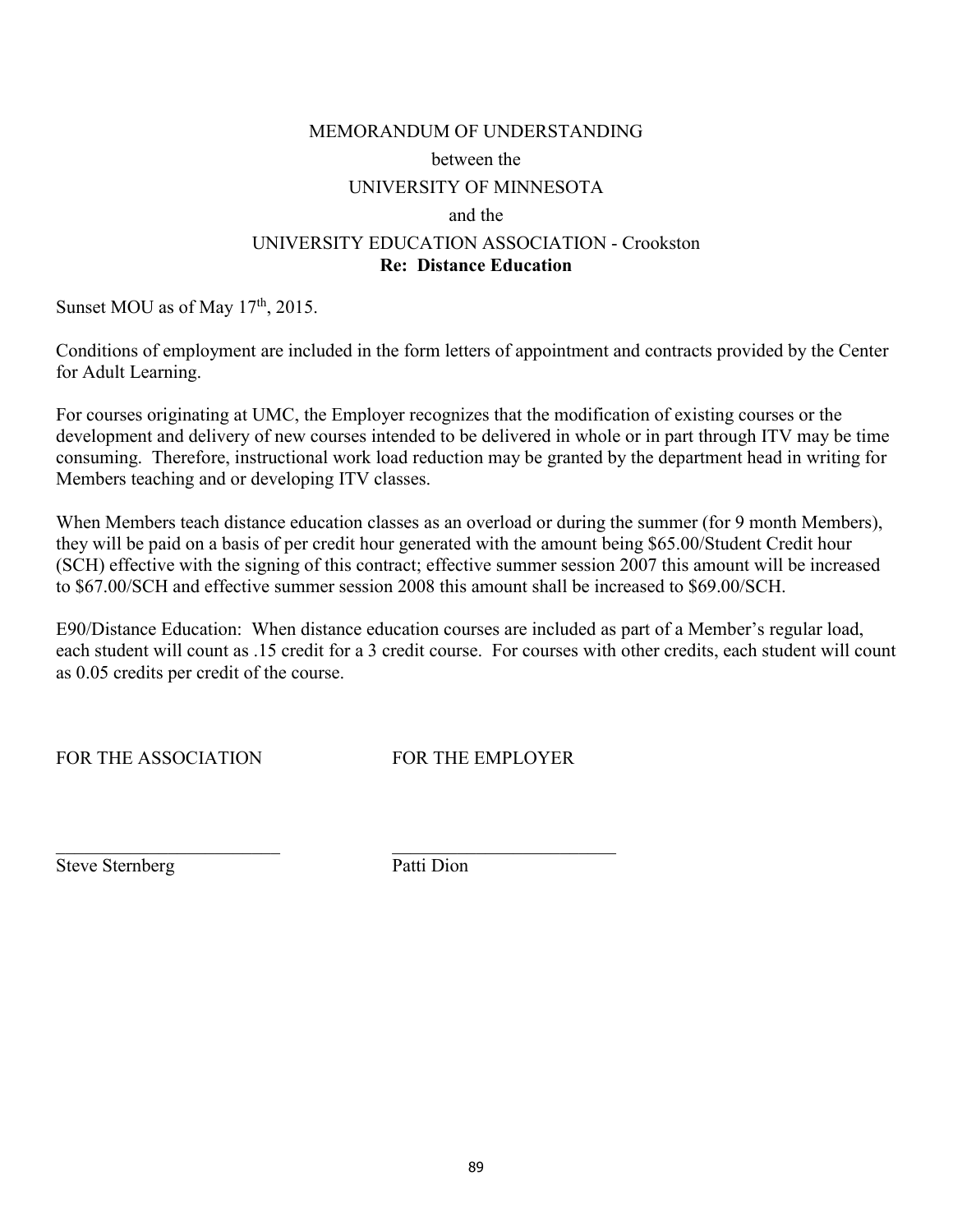# MEMORANDUM OF UNDERSTANDING

#### between the

# UNIVERSITY OF MINNESOTA

and the

### UNIVERSITY EDUCATION ASSOCIATION - Crookston **Re**: **Meet and Confer**

The parties agree that the members are covered by the University's Tenure Code with the exception of the role of the Senate Judicial Committee. In addition, a separate Discipline Process and a Grievance Process has been established in this contract. In the event of any change in the University's Tenure Code, upon request from the UEA Crookston, the University will meet and confer with the UEA – Crookston regarding the proposed changes.

FOR THE ASSOCIATION FOR THE EMPLOYER

Steve Sternberg Patti Dion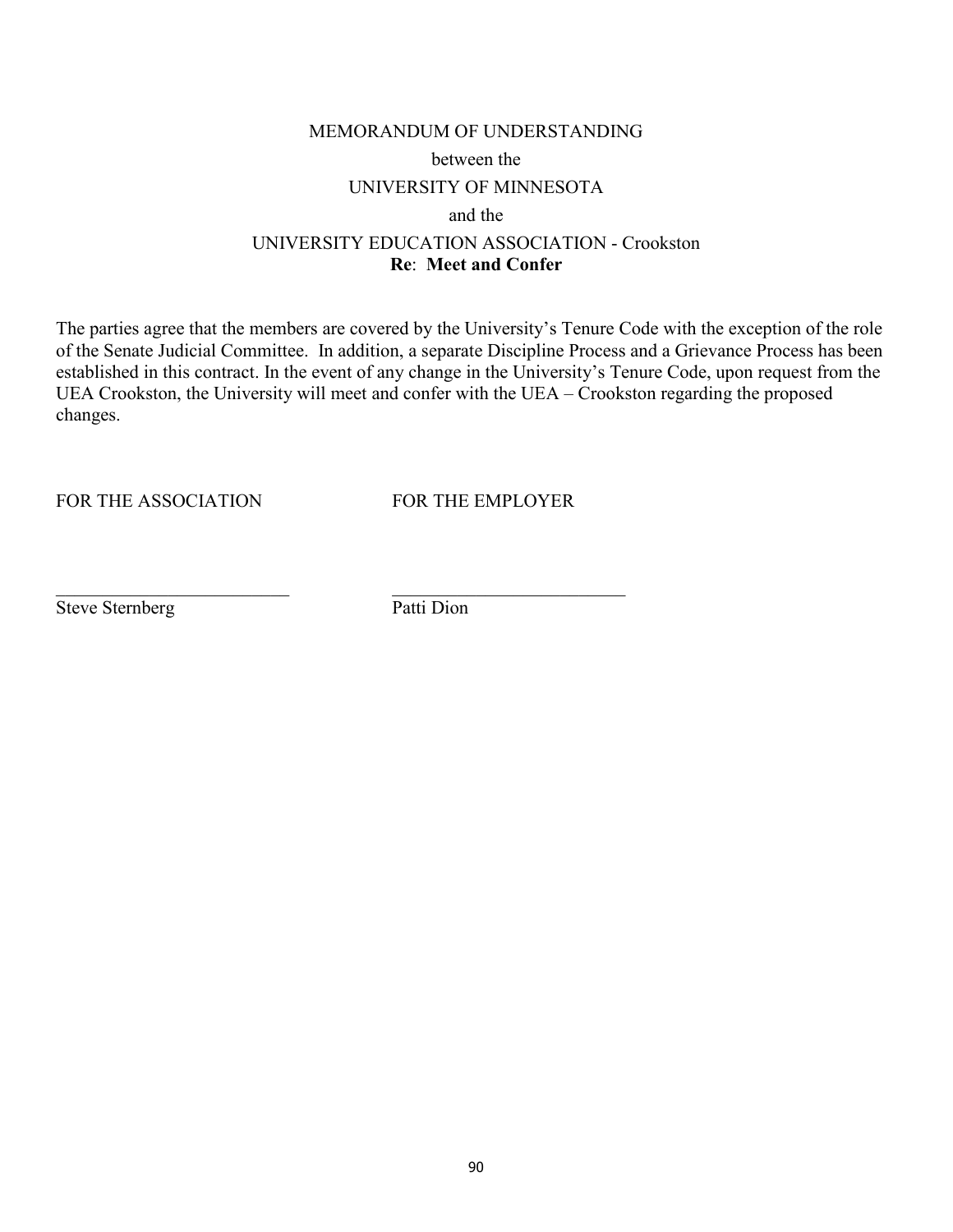# MEMORANDUM OF UNDERSTANDING between the UNIVERSITY OF MINNESOTA and the UNIVERSITY EDUCATION ASSOCIATION - Crookston **Re: RECESS**

In any academic year in which the Employer grants its non-represented faculty the right to apply for its RECESS program, Members shall have the same right under the same terms and conditions.

FOR THE ASSOCIATION FOR THE EMPLOYER

Steve Sternberg Patti Dion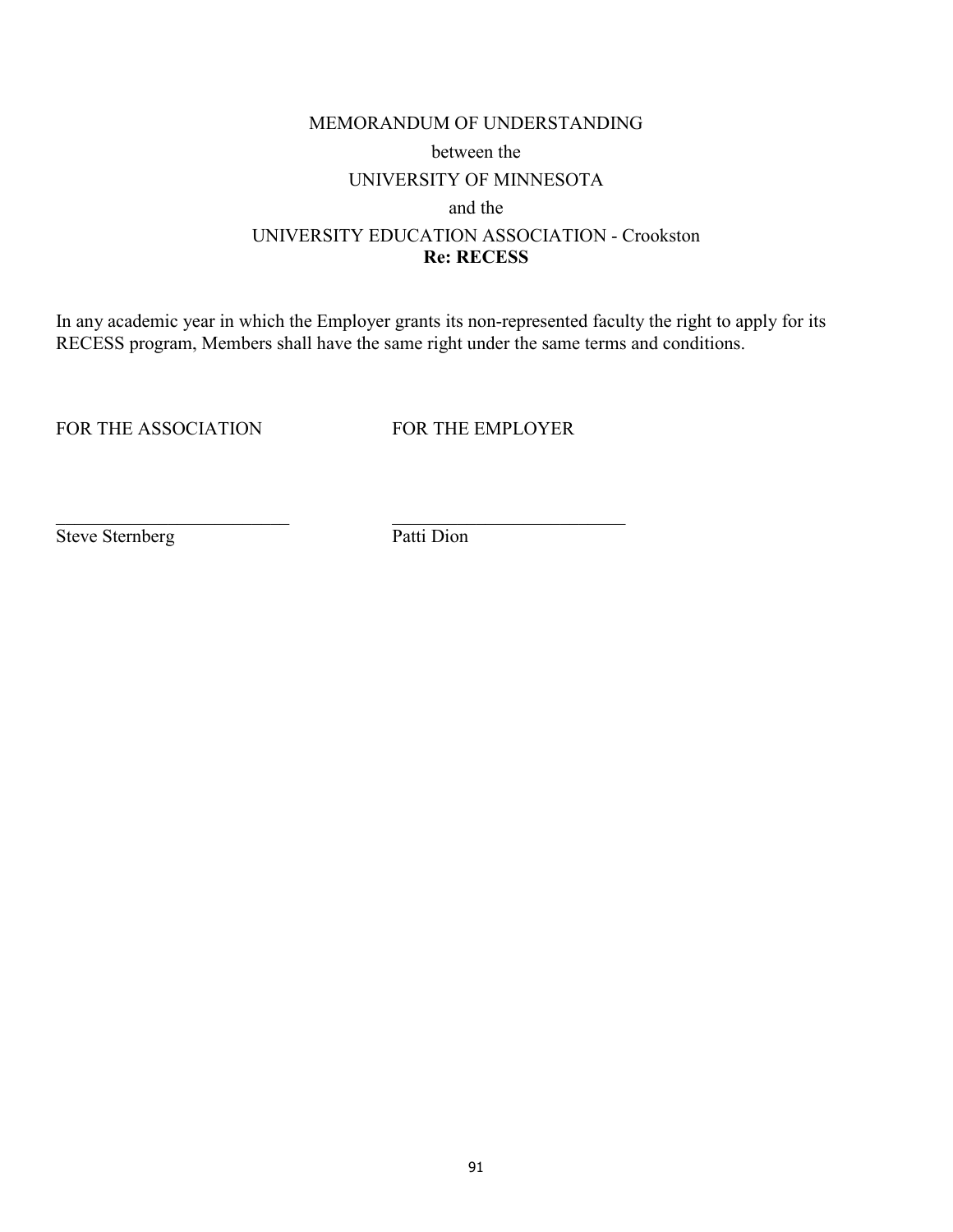### MEMORANDUM OF UNDERSTANDING

#### between the

# UNIVERSITY OF MINNESOTA

### and the

# UNIVERSITY EDUCATION ASSOCIATION - Crookston **Re: Entrepreneurial Leave**

In any academic year in which the Employer grants its non-represented faculty the right to apply for an Entrepreneurial Leave, Members shall have the same right under the same terms and conditions.

FOR THE ASSOCIATION FOR THE EMPLOYER

Steve Sternberg Patti Dion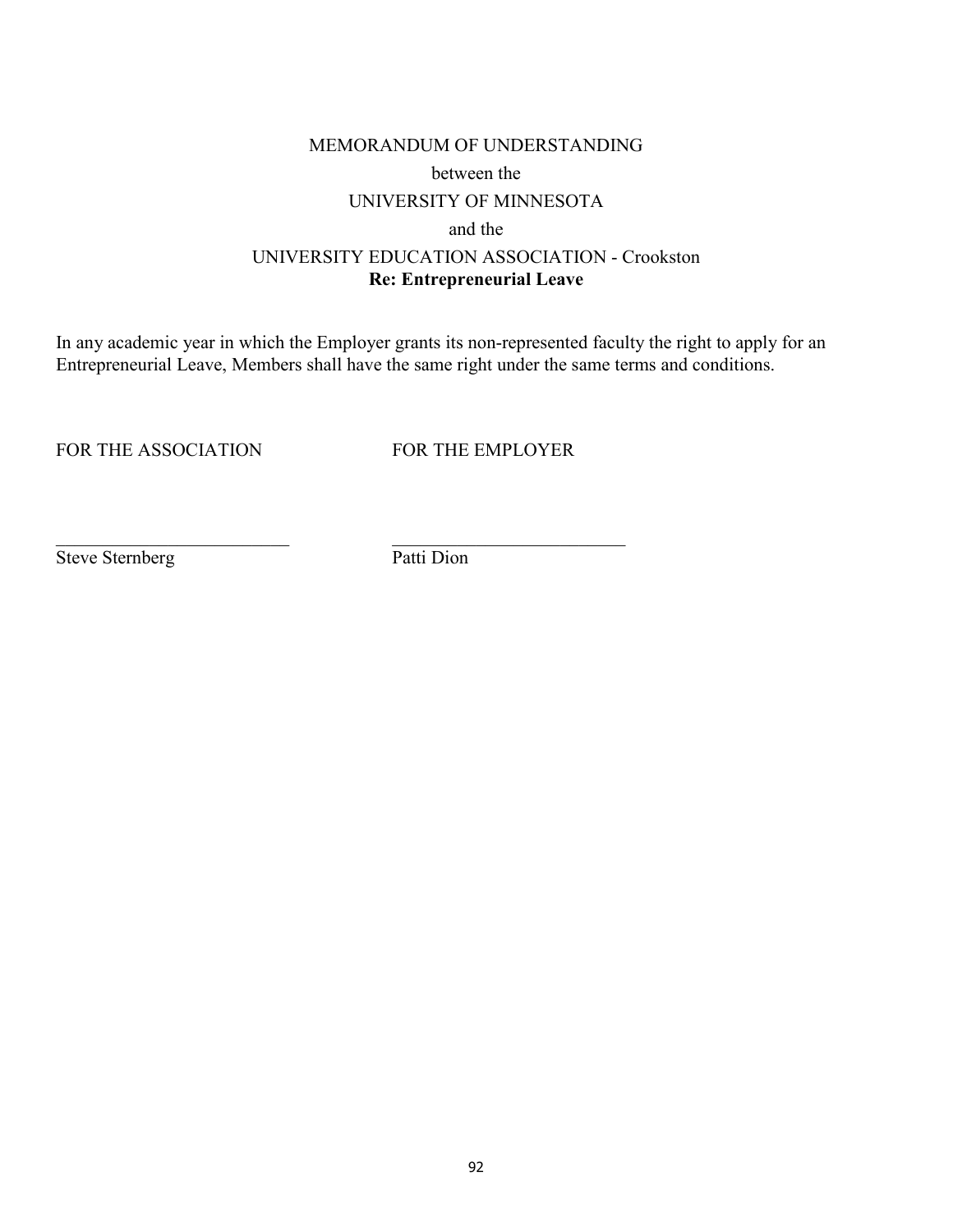# MEMORANDUM OF UNDERSTANDING between the UNIVERSITY OF MINNESOTA

# and the

# UNIVERSITY EDUCATION ASSOCIATION - Crookston **Re: UEA-C Salary Study**

The University of Minnesota Crookston (UMC) campus agrees to conduct a salary study for UEA-C Members. The salary study will be an analysis of base salaries using compensation practices.

UMC will undertake the salary study based on the following principles:

- Collaboration between administration and faculty
- Fair and appropriate compensation for faculty

UMC agrees to maintain transparency in the salary study process through consultation with UEA-Crookston leadership using the meet and confer process.

The goal is to complete the data collection and analysis by June 30, 2015.

This MOU expires December 31, 2015.

FOR THE ASSOCIATION FOR THE EMPLOYER

Steve Sternberg Patti Dion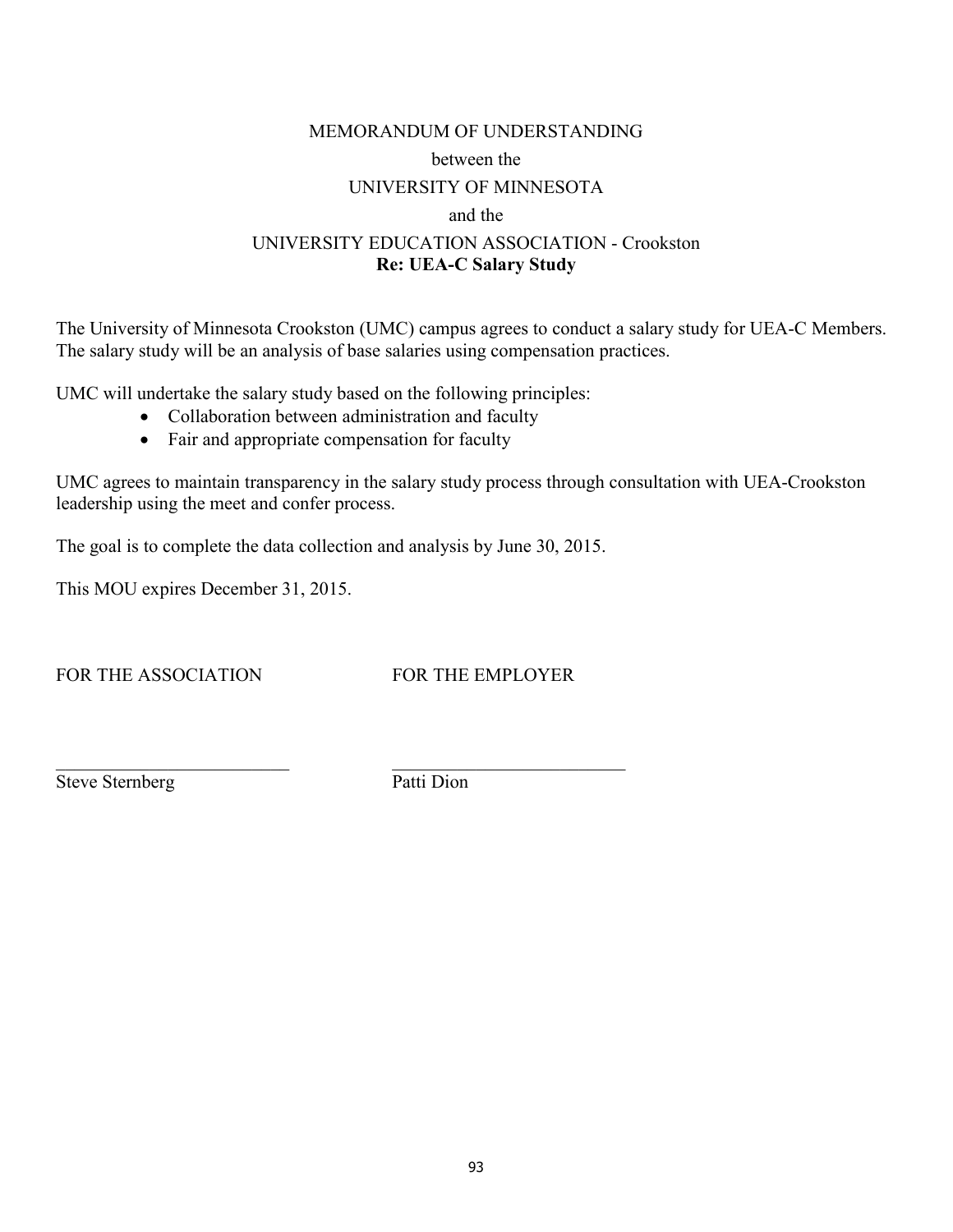# UNIVERSITY OF MINNESOTA AND UNIVERSITY EDUCATION ASSOCIATION

### AGREEMENT

This is to acknowledge that the undersigned have reached agreement on a contract between them as set forth in the attached document.

\_\_\_\_\_\_\_\_\_\_\_\_\_\_\_\_\_\_\_\_\_\_\_\_\_\_\_\_\_ \_\_\_\_\_\_\_\_\_\_\_\_\_\_\_\_\_\_\_\_\_\_\_\_\_\_

 $\frac{1}{\sqrt{2}}$  ,  $\frac{1}{\sqrt{2}}$  ,  $\frac{1}{\sqrt{2}}$  ,  $\frac{1}{\sqrt{2}}$  ,  $\frac{1}{\sqrt{2}}$  ,  $\frac{1}{\sqrt{2}}$  ,  $\frac{1}{\sqrt{2}}$  ,  $\frac{1}{\sqrt{2}}$  ,  $\frac{1}{\sqrt{2}}$  ,  $\frac{1}{\sqrt{2}}$  ,  $\frac{1}{\sqrt{2}}$  ,  $\frac{1}{\sqrt{2}}$  ,  $\frac{1}{\sqrt{2}}$  ,  $\frac{1}{\sqrt{2}}$  ,  $\frac{1}{\sqrt{2}}$ 

THE REGENTS OF THE UNIVERSITY UNIVERSITY EDUCATION OF MINNESOTA ASSOCIATION OF MINNESOTA

Kathryn F. Brown<br>
Vice President, Human Resources<br>
President UEA -- Duluth Vice President, Human Resources

 Mark Huglen President UEA – Crookston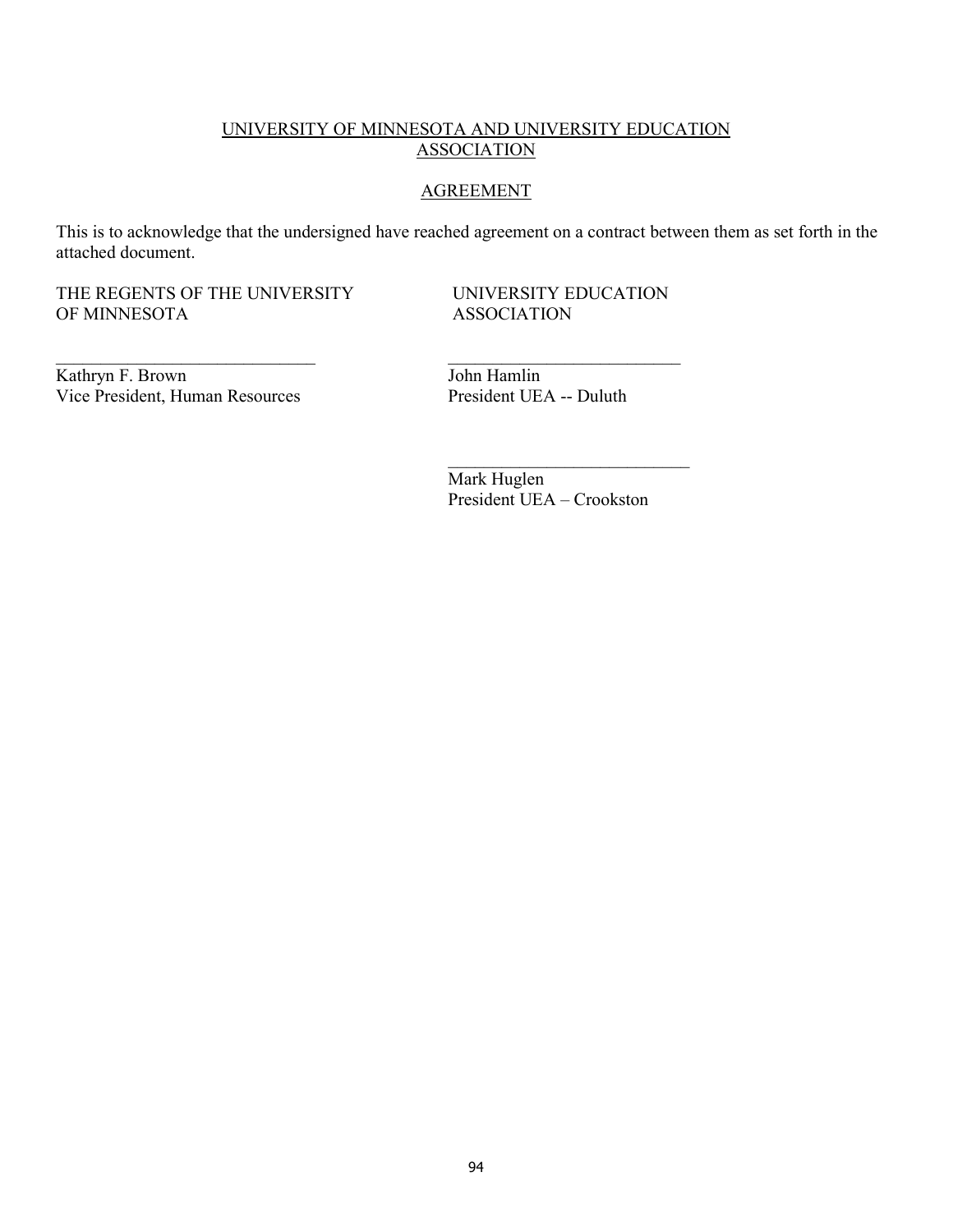# UNIVERSITY OF MINNESOTA BOARD OF REGENTS

# **MINUTES**

# Extract

WHEREAS, the parties have met and negotiated over the course of the past few months and have reached agreement regarding terms and conditions of employment regarding the employees of this bargaining unit (a complete copy of which is available in the Board of Regents' Office); and

WHEREAS, the University Education Association has ratified acceptance of the agreement; and

WHEREAS, according to the Board of Regents' Policy on Board Operation and Agenda Guidelines, Regental approval of labor agreements is required;

NOW, THEREFORE, BE IT RESOLVED, that on the recommendation of the President, the Board of Regents approves this labor agreement as outlined in the docket for October 10, 2014**.** 

\* \* \* \* \* \* \*

I, Brian Steeves, hereby certify that I am Executive Secretary and Corporate Director of the Board of Regents of the University of Minnesota, Minneapolis, Minnesota, and that the foregoing is a true and correct copy of an excerpt of minutes of the Board of Regents' meeting held on October 10, 2014, at which time there was a quorum present, and approved by the unanimous vote of the members of the Board of Regents of the University of Minnesota present at the meeting.

Brian Steeves

(date) \_\_\_\_\_\_\_\_\_\_\_\_\_\_\_\_\_\_\_\_\_\_

 $\mathcal{L}_\text{max}$  , and the set of the set of the set of the set of the set of the set of the set of the set of the set of the set of the set of the set of the set of the set of the set of the set of the set of the set of the

SEAL.